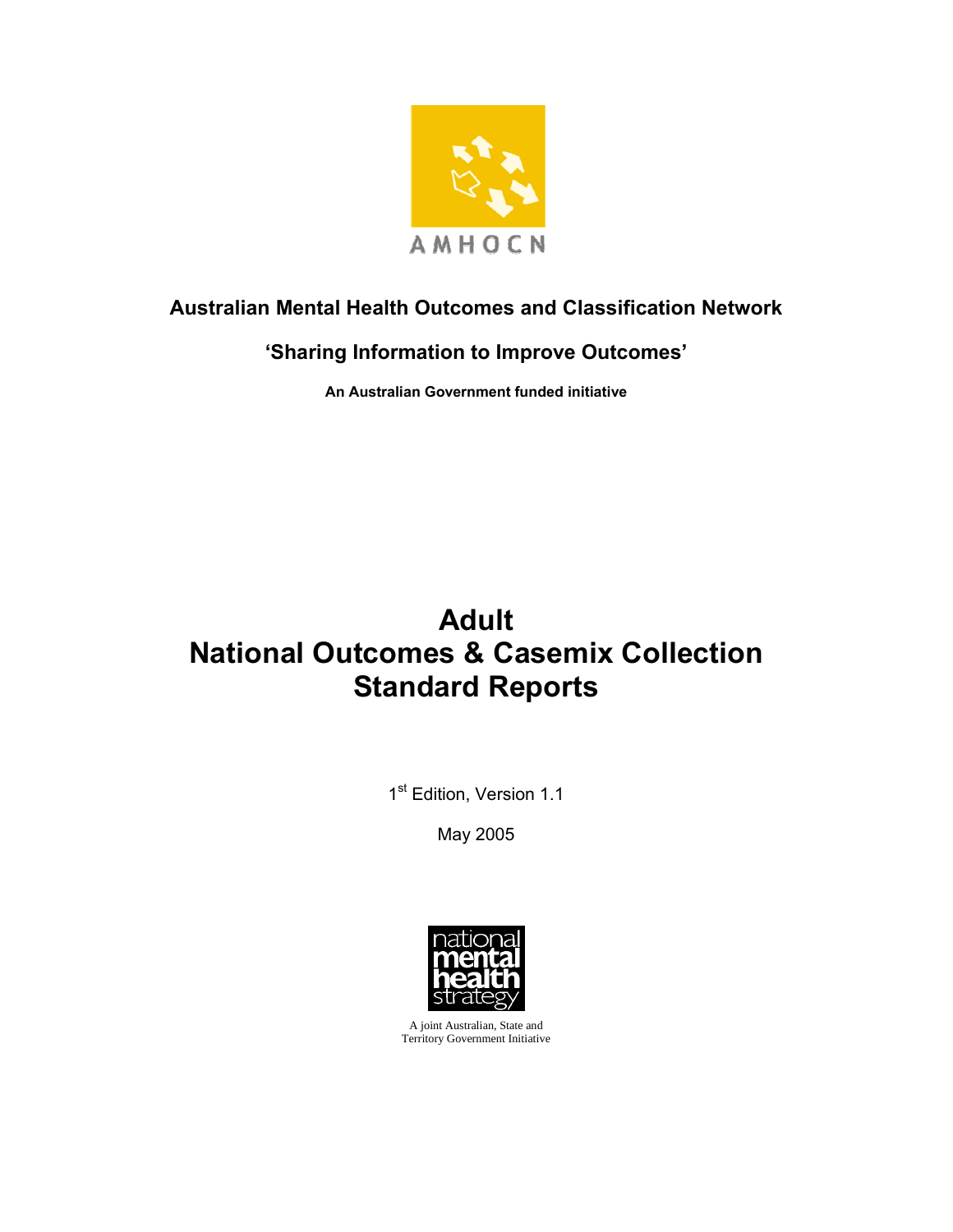#### **Document Information**

 $\overline{a}$ 

 $\overline{a}$ 

Title **Adult National Outcomes & Casemix Collection Standard Reports. 1<sup>st</sup> Edition** Version 1.1 File Adult Standard Reports 20050515.doc

#### **Suggested citation for this document**

Australian Mental Health Outcomes and Classification Network (2005). *Adult National Outcomes & Casemix Collection Standard Reports. 1st Edition, Version 1.1*. Brisbane, Queensland.

| <b>Document History</b> |              |                                    |
|-------------------------|--------------|------------------------------------|
| Version                 | Date         | Details                            |
| 1.0                     | 4 March 2005 | Published on http://www.mhnocc.org |
| $-1.1$                  | 15 May 2005  | Published on http://www.mhnocc.org |
|                         |              |                                    |

#### **What is Australian Mental Health Outcomes and Classification Network?**

The Australian Mental Health Outcomes and Classification Network (AMHOCN) was established by the Australian Government in December 2003 to provide leadership to the mental health sector to support the sustainable implementation of the outcomes and casemix collection as part of routine clinical practice. It aims to support states and territories and to work collaboratively with the mental health sector to achieve the vision of the introduction of outcomes and casemix measures. AMHOCN consists of three components: a data bureau responsible for receiving and processing information; an analysis and reporting component providing analysis and reports of submitted data; and a training and service development component supporting training in the measures and their use for clinical practice, service management and development purposes. Currently, the Australian Government has contracted the following organisations to undertake these roles: Strategic Data Pty Ltd, (data bureau); The University of Queensland (analysis and reporting); The NSW Institute of Psychiatry (training and service development). In February 2005, an AMHOCN State Liaison Manager role was established to coordinate activities between the state and territory health authorities and the AMHOCN components. The Australian Government has contracted Allen Morris-Yates to undertake that role. Further information regarding AMHOCN can be found at http://www.mhnocc.org.

#### **Acknowledgments**

This report has been produced by Philip Burgess, Jane Pirkis, Allen Morris-Yates, Tim Coombs, Adam Clarke, David Jones-Ellis and Brad Bowman of AMHOCN with the assistance of Bill Buckingham (Principal, Buckingham & Associates Pty Ltd) in his capacity as consultant to the Australian Government Department of Health & Ageing.

This report is based on the extensive work undertaken by many people working in Australia's public mental health services, including consumers, carers, clinicians, service managers, who are implementing an outcomes focus within their local services. Our acknowledgment is extended to all these individuals. Acknowledgement is also made of the efforts by staff within the various mental health branches in each state and territory health department who have coordinated the data collections and reporting arrangements.

Feedback regarding Version 1.0 was received from members of the Child & Adolescent, Adult and Older Persons Mental Health Expert Groups, representatives on the Australian Health Ministers' Advisory Council National Mental Health Working Group Information Strategy Committee and contributors to the on-line Mental Health National Outcomes and Casemix Collection Forum. Their valuable suggestions and observations have informed revisions to the original reports and are gratefully acknowledged.

#### **Feedback**

Comments on the document are welcomed. Readers are encouraged to submit comments via the on-line NOCC forum at http://www.mhnocc.org/forum/ . Alternatively, comments can be forwarded to:

Professor Philip Burgess, School of Population Health, The University of Queensland, Locked Bag 500, Richlands, QLD 4077. email – p.burgess@uq.edu.au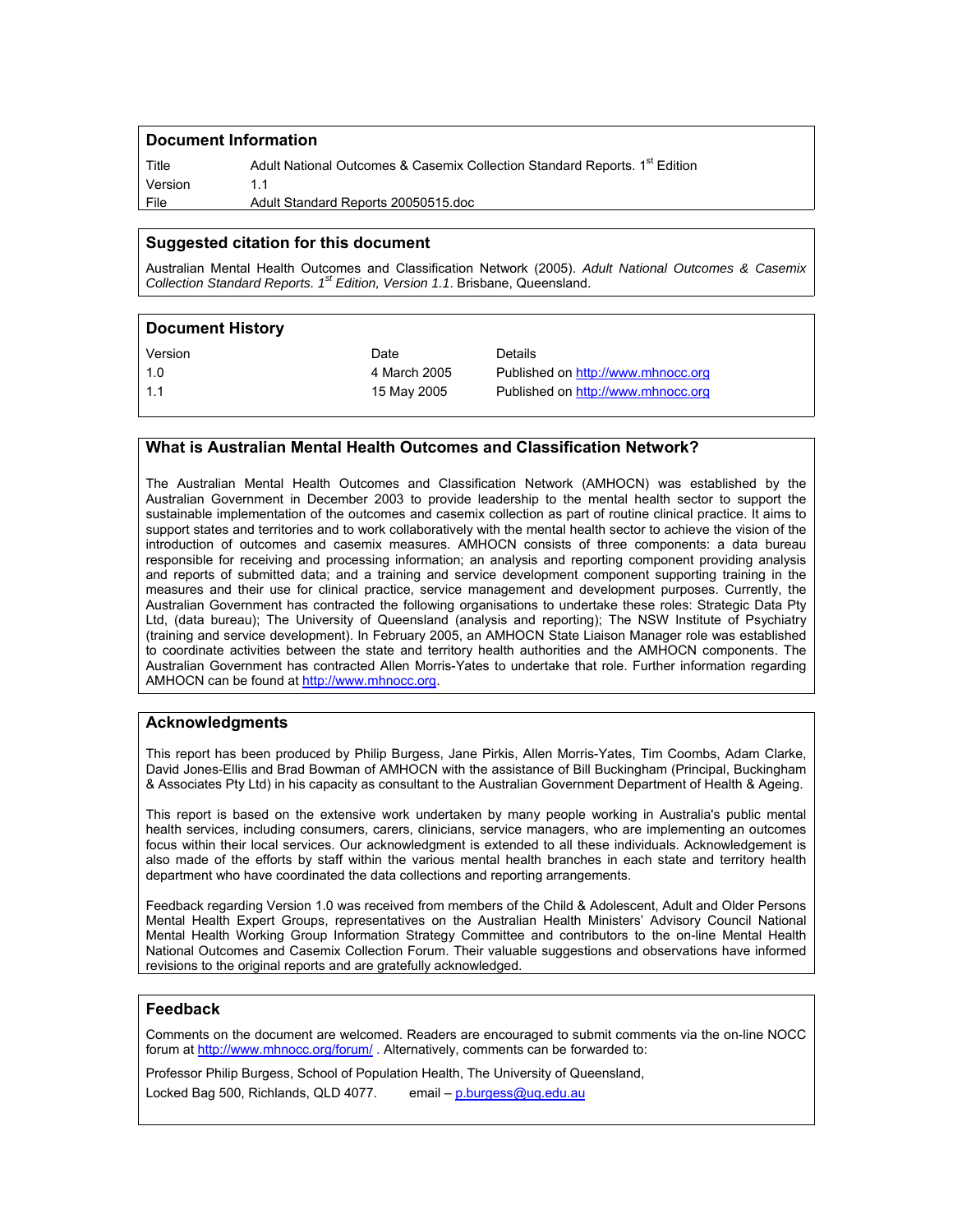# **Table of Contents**

| Table 1: Frequency Distribution of Reported Collection Occasions by Financial Year for All                                                                                                                                                                                             |  |
|----------------------------------------------------------------------------------------------------------------------------------------------------------------------------------------------------------------------------------------------------------------------------------------|--|
|                                                                                                                                                                                                                                                                                        |  |
| Understanding the relationship among Collection Occasions, Periods of Care & Episodes of Care. 6                                                                                                                                                                                       |  |
|                                                                                                                                                                                                                                                                                        |  |
| Figure 1: Representation of a valid NOCC sequence with 2 Collection Occasions - Any                                                                                                                                                                                                    |  |
| Figure 2: Representation of an invalid NOCC sequence with 2 Collection Occasions - Any                                                                                                                                                                                                 |  |
| Figure 3: Representation of a valid NOCC sequence with 3 Collection Occasions 9                                                                                                                                                                                                        |  |
| Figure 4: Representation of an invalid NOCC sequence with 3 Collection Occasions  9                                                                                                                                                                                                    |  |
| Figure 5: Representation of a valid NOCC sequence with 3 Collection Occasions for an                                                                                                                                                                                                   |  |
| Figure 6: Representation of a valid NOCC sequence with 3 Collection Occasions for an                                                                                                                                                                                                   |  |
|                                                                                                                                                                                                                                                                                        |  |
|                                                                                                                                                                                                                                                                                        |  |
|                                                                                                                                                                                                                                                                                        |  |
|                                                                                                                                                                                                                                                                                        |  |
|                                                                                                                                                                                                                                                                                        |  |
|                                                                                                                                                                                                                                                                                        |  |
|                                                                                                                                                                                                                                                                                        |  |
|                                                                                                                                                                                                                                                                                        |  |
|                                                                                                                                                                                                                                                                                        |  |
|                                                                                                                                                                                                                                                                                        |  |
|                                                                                                                                                                                                                                                                                        |  |
|                                                                                                                                                                                                                                                                                        |  |
|                                                                                                                                                                                                                                                                                        |  |
| Table 4: Reference table of effect size scores to standard normal cumulative distribution  20                                                                                                                                                                                          |  |
|                                                                                                                                                                                                                                                                                        |  |
|                                                                                                                                                                                                                                                                                        |  |
| Attachment 1: Data to be collected at each Collection Occasion within each Mental Health Service                                                                                                                                                                                       |  |
| Attachment 2: Data collection requirements under four episode scenarios  24                                                                                                                                                                                                            |  |
|                                                                                                                                                                                                                                                                                        |  |
|                                                                                                                                                                                                                                                                                        |  |
| Table 2.1.1: Summary of the Nature and Volume of NOCC Collection Occasion Data by Mental<br>Health Service Setting for each Reason for Collection for all data reported to April 2005 for<br>Adults with all Mental Health Summary Diagnostic Groups for all Demographic Groups within |  |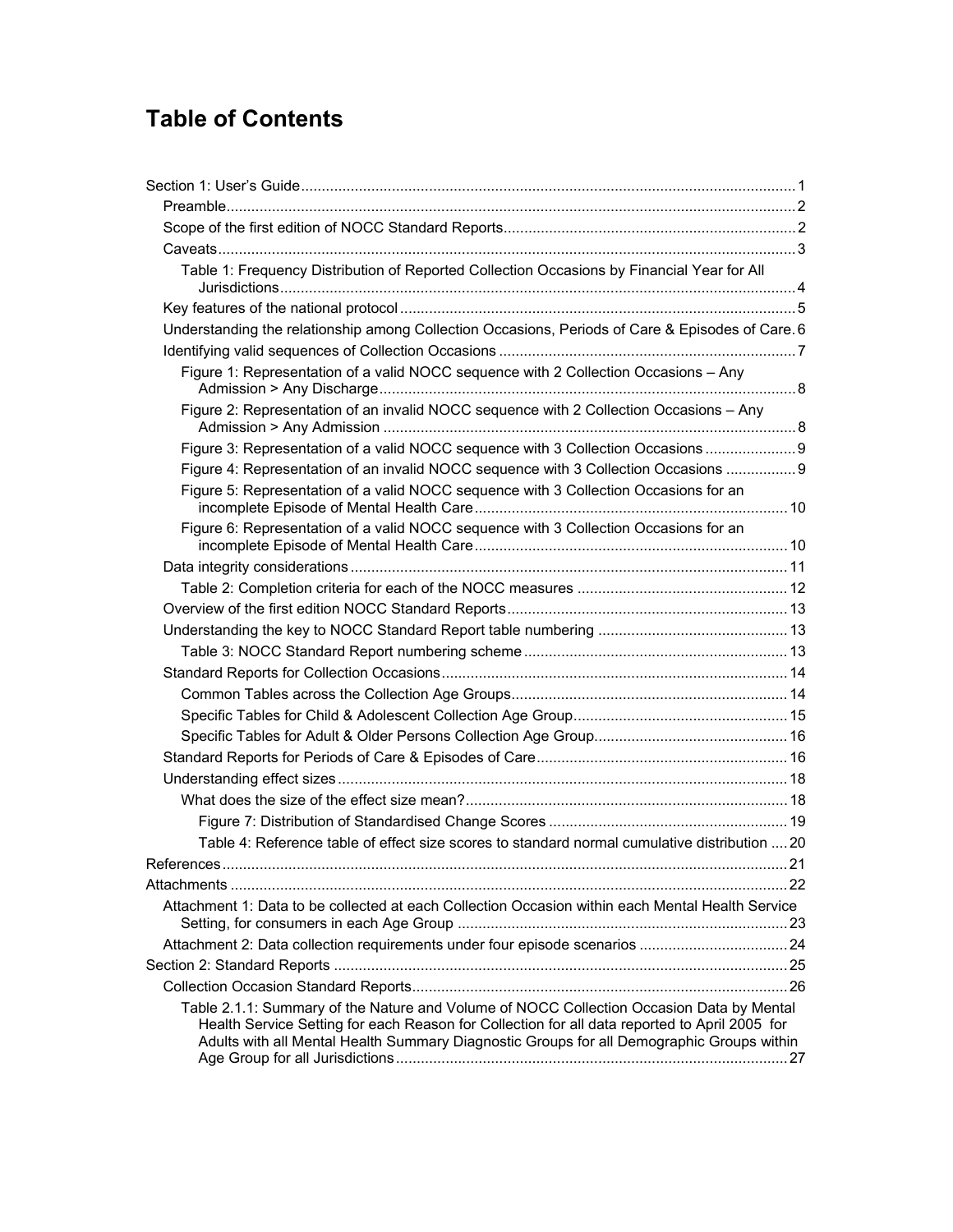Table 2.1.2: Core Clinical Summary Score Profiles by Mental Health Service Setting for each Reason for Collection for all data reported to April 2005 for Adults with all Mental Health Summary Diagnostic Groups for all Demographic Groups within Age Group for all Jurisdictions...........................................................................................................................28 Table 2.1.3: Core Consumer Summary Score Profiles by Mental Health Service Setting for each Reason for Collection for all data reported to April 2005 for Adults with all Mental Health Summary Diagnostic Groups for all Demographic Groups within Age Group for all Jurisdictions...........................................................................................................................29 Table 2.1.4.1: Distribution of HoNOS Total Scores by Mental Health Service Setting for each Reason for Collection for all data reported to April 2005 for Adults with all Mental Health Summary Diagnostic Groups for all Demographic Groups within Age Group for all Jurisdictions...........................................................................................................................30 Table 2.1.4.2: HoNOS Summary Score Profiles by Mental Health Service Setting for each Reason for Collection for all data reported to April 2005 for Adults with all Mental Health Summary Diagnostic Groups for all Demographic Groups within Age Group for all Jurisdictions...........................................................................................................................31 Table 2.1.5.1: HoNOS Item Rating Profiles (Number of Valid Observations) by Mental Health Service Setting for each Reason for Collection for all data reported to April 2005 for Adults with all Mental Health Summary Diagnostic Groups for all Demographic Groups within Age Group for all Jurisdictions ......................................................................................................32 Table 2.1.5.2: HoNOS Item Rating Profiles (Percentage Clinically Significant<sup>1</sup>) by Mental Health Service Setting for each Reason for Collection for all data reported to April 2005 for Adults with all Mental Health Summary Diagnostic Groups for all Demographic Groups within Age Group for all Jurisdictions ......................................................................................................33 Table 2.1.5.3: HoNOS Item Rating Profiles (Means) by Mental Health Service Setting for each Reason for Collection for all data reported to April 2005 for Adults with all Mental Health Summary Diagnostic Groups for all Demographic Groups within Age Group for all Jurisdictions...........................................................................................................................34 Table 2.1.5.4: HoNOS Item Rating Profiles (Standard Deviations) by Mental Health Service Setting for each Reason for Collection for all data reported to April 2005 for Adults with all Mental Health Summary Diagnostic Groups for all Demographic Groups within Age Group for all Jurisdictions ......................................................................................................................35 Table 2.1.6: LSP Summary Score Profiles by Mental Health Service Setting for each Reason for Collection for all data reported to April 2005 for Adults with all Mental Health Summary Diagnostic Groups for all Demographic Groups within Age Group for all Jurisdictions ..........36 Table 2.1.7: BASIS-32 Summary Score Profiles by Mental Health Service Setting for each Reason for Collection for all data reported to April 2005 for Adults with all Mental Health Summary Diagnostic Groups for all Demographic Groups within Age Group for all Jurisdictions...........................................................................................................................37 Table 2.1.8: MHI-38 Summary Score Profiles by Mental Health Service Setting for each Reason for Collection for all data reported to April 2005 for Adults with all Mental Health Summary Diagnostic Groups for all Demographic Groups within Age Group for all Jurisdictions ..........38 Periods of Care Standard Reports .................................................................................................39 Table 2.2.1: Summary of the Nature and Volume of NOCC Periods of Care Data by Mental Health Service Setting for all data reported to April 2005 for Adults with all Mental Health Summary Diagnostic Groups for all Demographic Groups within Age Group for all Jurisdictions...........................................................................................................................40 Table 2.2.2.1: Distribution of Elapsed Days from Period Start to Period End for NOCC Periods of Care by Psychiatric Inpatient Mental Health Service Setting for all data reported to April 2005 for Adults with all Mental Health Summary Diagnostic Groups for all Demographic Groups within Age Group for all Jurisdictions.....................................................................................41 Table 2.2.2.2: Distribution of Elapsed Days from Period Start to Period End for NOCC Periods of Care by Community Residential Mental Health Service Setting for all data reported to April 2005 for Adults with all Mental Health Summary Diagnostic Groups for all Demographic Groups within Age Group for all Jurisdictions ........................................................................42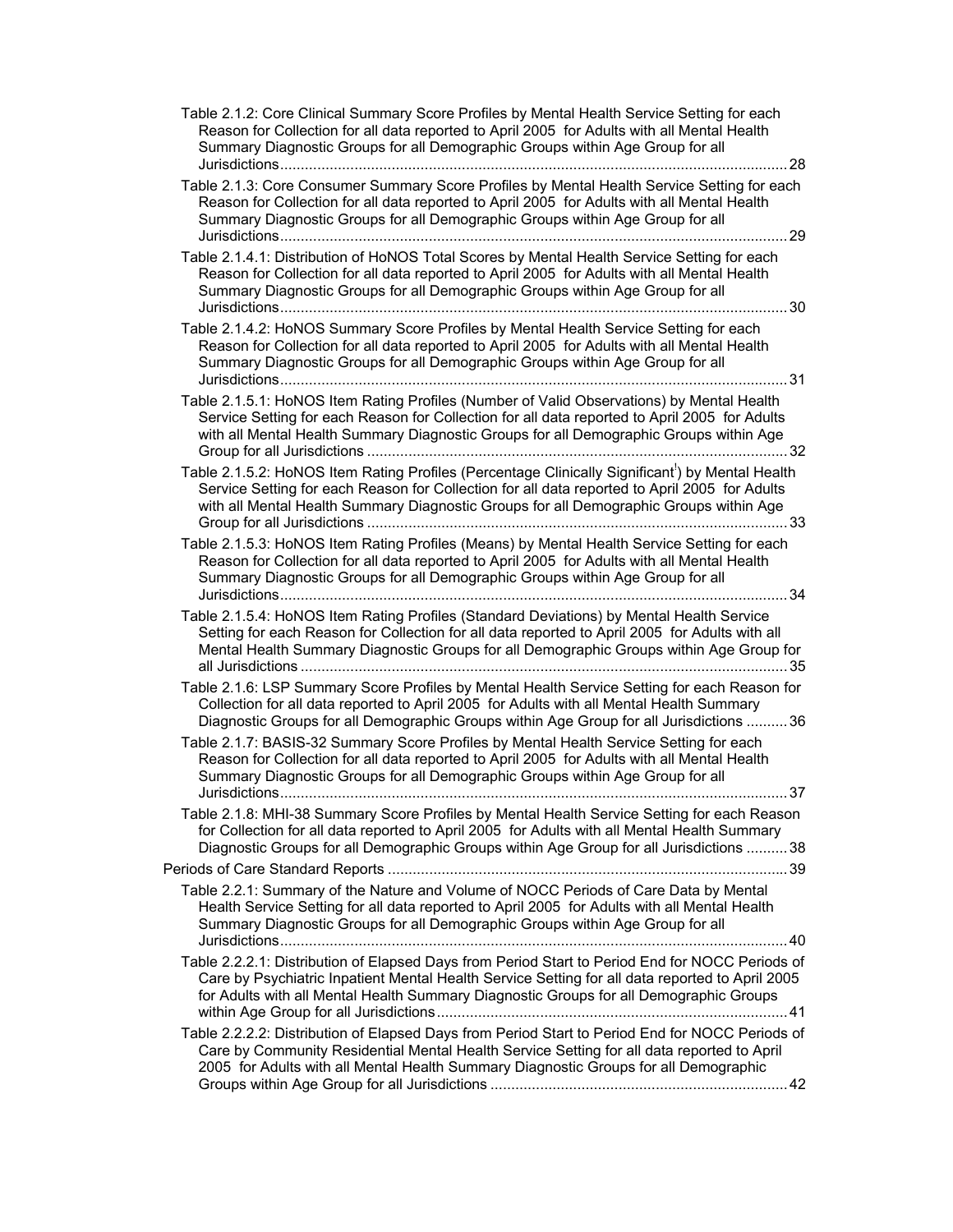Table 2.2.2.3: Distribution of Elapsed Days from Period Start to Period End for NOCC Periods of Care by Ambulatory Mental Health Service Setting for all data reported to April 2005 for Adults with all Mental Health Summary Diagnostic Groups for all Demographic Groups within Age Group for all Jurisdictions...............................................................................................43 Table 2.2.3.1: Completion Rates of the Core Clinical and Self-Report Measures for NOCC Periods of Care Data by Psychiatric Inpatient Mental Health Service Setting for all data reported to April 2005 for Adults with all Mental Health Summary Diagnostic Groups for all Demographic Groups within Age Group for all Jurisdictions ..................................................44 Table 2.2.3.2: Completion Rates of the Core Clinical and Self-Report Measures for NOCC Periods of Care Data by Community Residential Mental Health Service Setting for all data reported to April 2005 for Adults with all Mental Health Summary Diagnostic Groups for all Demographic Groups within Age Group for all Jurisdictions ..................................................45 Table 2.2.3.3: Completion Rates of the Core Clinical and Self-Report Measures for NOCC Periods of Care Data by Ambulatory Mental Health Service Setting for all data reported to April 2005 for Adults with all Mental Health Summary Diagnostic Groups for all Demographic Groups within Age Group for all Jurisdictions ........................................................................46 Table 2.2.4.1: HoNOS Change Scores for NOCC Periods of Care by Psychiatric Inpatient Mental Health Service Setting for all data reported to April 2005 for Adults with all Mental Health Summary Diagnostic Groups for all Demographic Groups within Age Group for all Jurisdictions...........................................................................................................................47 Table 2.2.4.2: HoNOS Change Scores for NOCC Periods of Care by Community Residential Mental Health Service Setting for all data reported to April 2005 for Adults with all Mental Health Summary Diagnostic Groups for all Demographic Groups within Age Group for all Jurisdictions...........................................................................................................................48 Table 2.2.4.3: HoNOS Change Scores for NOCC Periods of Care by Ambulatory Mental Health Service Setting for all data reported to April 2005 for Adults with all Mental Health Summary Diagnostic Groups for all Demographic Groups within Age Group for all Jurisdictions ..........49 Episodes of Care Standard Reports...............................................................................................50 Table 2.3.1: Summary of the Nature and Volume of NOCC Episodes of Care Data by Mental Health Service Setting for all data reported to April 2005 for Adults with all Mental Health Summary Diagnostic Groups for all Demographic Groups within Age Group for all Jurisdictions...........................................................................................................................51 Table 2.3.2.1: Distribution of Elapsed Days from Episode Start to Episode End for NOCC Episodes of Mental Health Care by Psychiatric Inpatient Mental Health Service Setting for all data reported to April 2005 for Adults with all Mental Health Summary Diagnostic Groups for all Demographic Groups within Age Group for all Jurisdictions..............................................52 Table 2.3.2.2: Distribution of Elapsed Days from Episode Start to Episode End for NOCC Episodes of Mental Health Care by Community Residential Mental Health Service Setting for all data reported to April 2005 for Adults with all Mental Health Summary Diagnostic Groups for all Demographic Groups within Age Group for all Jurisdictions.........................................53 Table 2.3.2.3: Distribution of Elapsed Days from Episode Start to Episode End for NOCC Episodes of Mental Health Care by Ambulatory Mental Health Service Setting for all data reported to April 2005 for Adults with all Mental Health Summary Diagnostic Groups for all Demographic Groups within Age Group for all Jurisdictions ..................................................54 Table 2.3.3.1: Completion Rates of the Core Clinical and Self-Report Measures for NOCC Episodes of Care Data by Psychiatric Inpatient Mental Health Service Setting for all data reported to April 2005 for Adults with all Mental Health Summary Diagnostic Groups for all Demographic Groups within Age Group for all Jurisdictions ..................................................55 Table 2.3.3.2: Completion Rates of the Core Clinical and Self-Report Measures for NOCC Episodes of Care Data by Community Residential Mental Health Service Setting for all data reported to April 2005 for Adults with all Mental Health Summary Diagnostic Groups for all Demographic Groups within Age Group for all Jurisdictions ..................................................56 Table 2.3.3.3: Completion Rates of the Core Clinical and Self-Report Measures for NOCC Episodes of Care Data by Ambulatory Mental Health Service Setting for all data reported to April 2005 for Adults with all Mental Health Summary Diagnostic Groups for all Demographic Groups within Age Group for all Jurisdictions ........................................................................57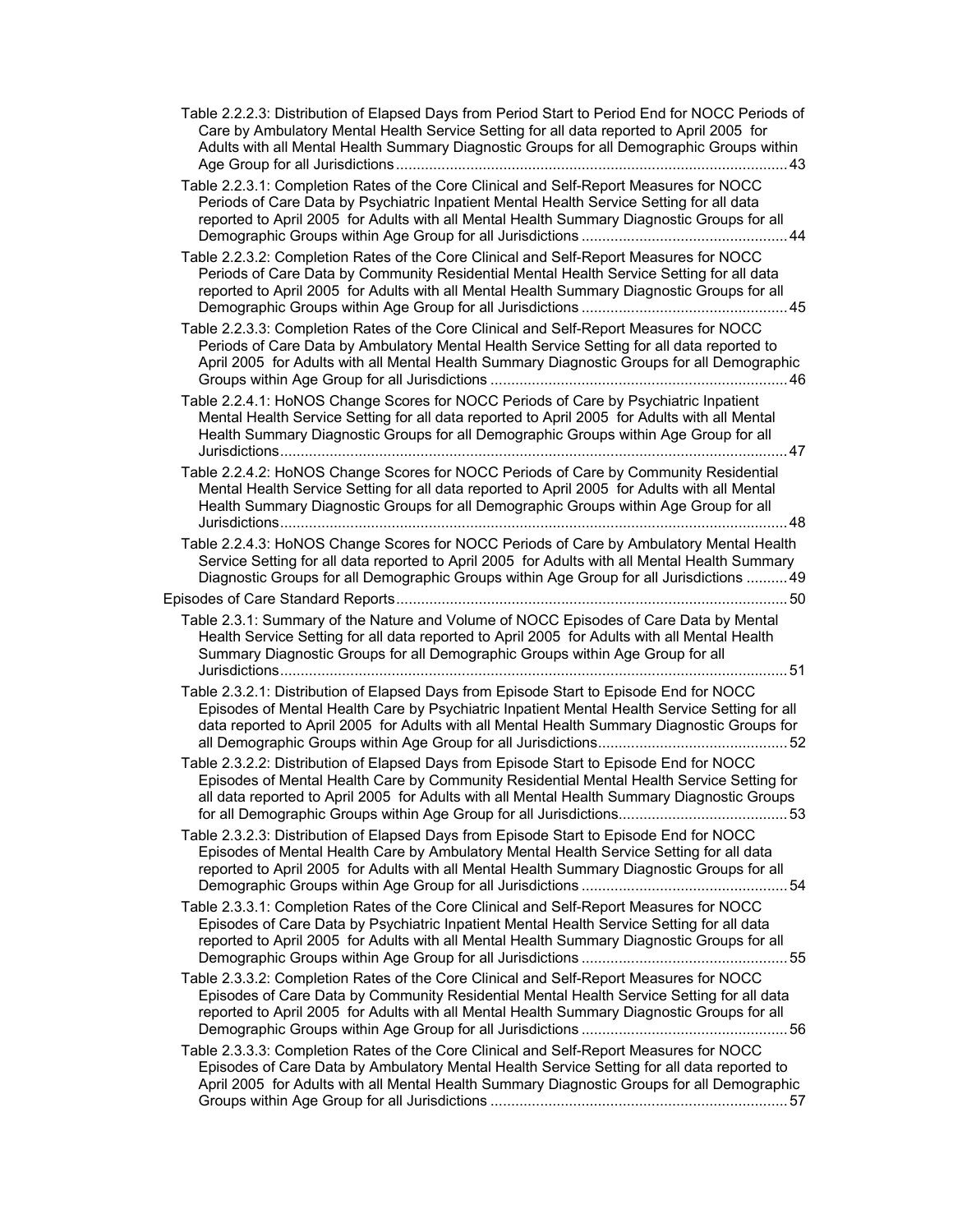Table 2.3.4.1: HoNOS Change Scores for NOCC Episodes of Mental Health Care by Psychiatric Inpatient Mental Health Service Setting for all data reported to April 2005 for Adults with all Mental Health Summary Diagnostic Groups for all Demographic Groups within Age Group for all Jurisdictions ......................................................................................................................58

Table 2.3.4.2: HoNOS Change Scores for NOCC Episodes of Mental Health Care by Community Residential Mental Health Service Setting for all data reported to April 2005 for Adults with all Mental Health Summary Diagnostic Groups for all Demographic Groups within Age Group for all Jurisdictions...............................................................................................59

Table 2.3.4.3: HoNOS Change Scores for NOCC Episodes of Mental Health Care by Ambulatory Mental Health Service Setting for all data reported to April 2005 for Adults with all Mental Health Summary Diagnostic Groups for all Demographic Groups within Age Group for all Jurisdictions ......................................................................................................................60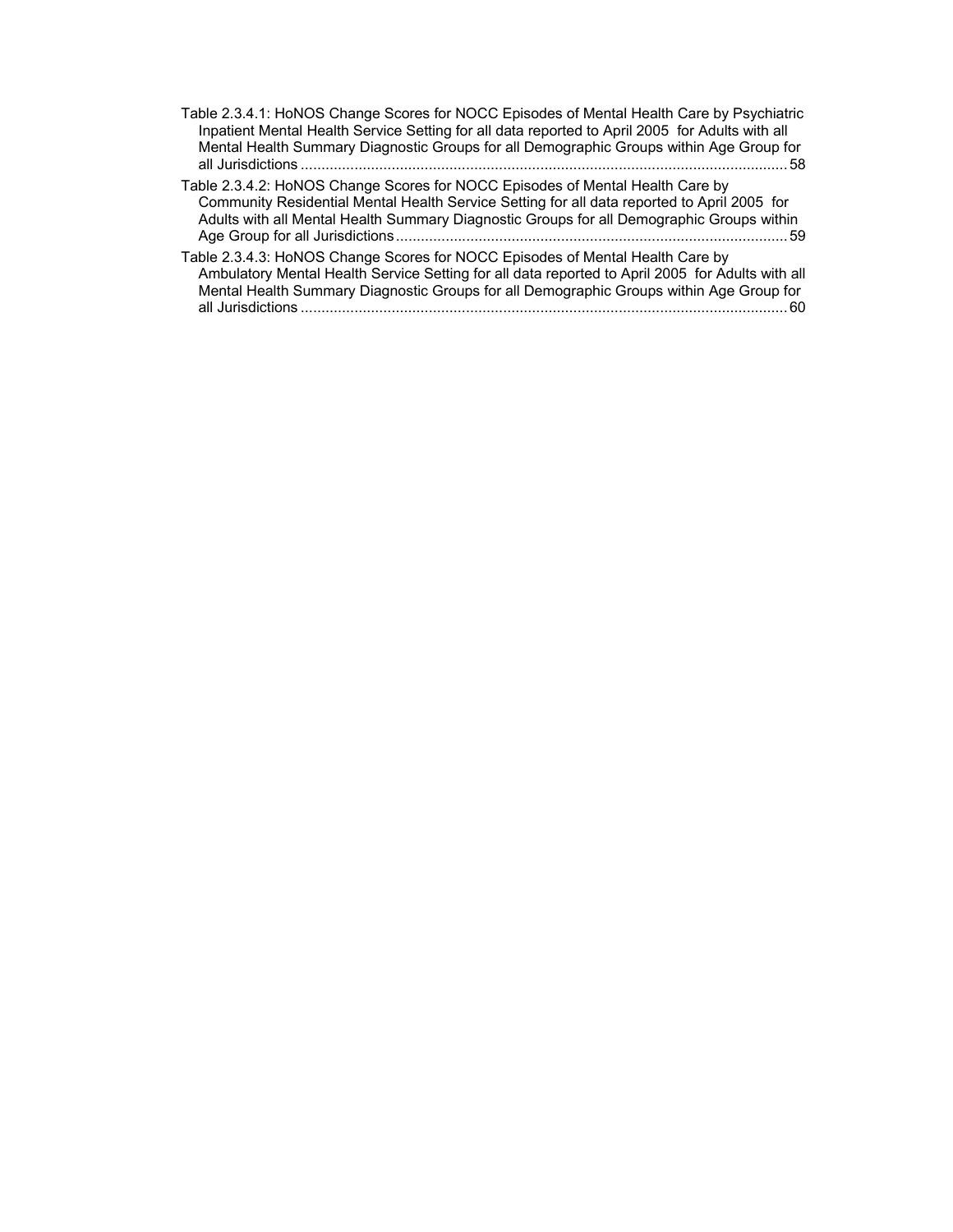**Section 1: User's Guide**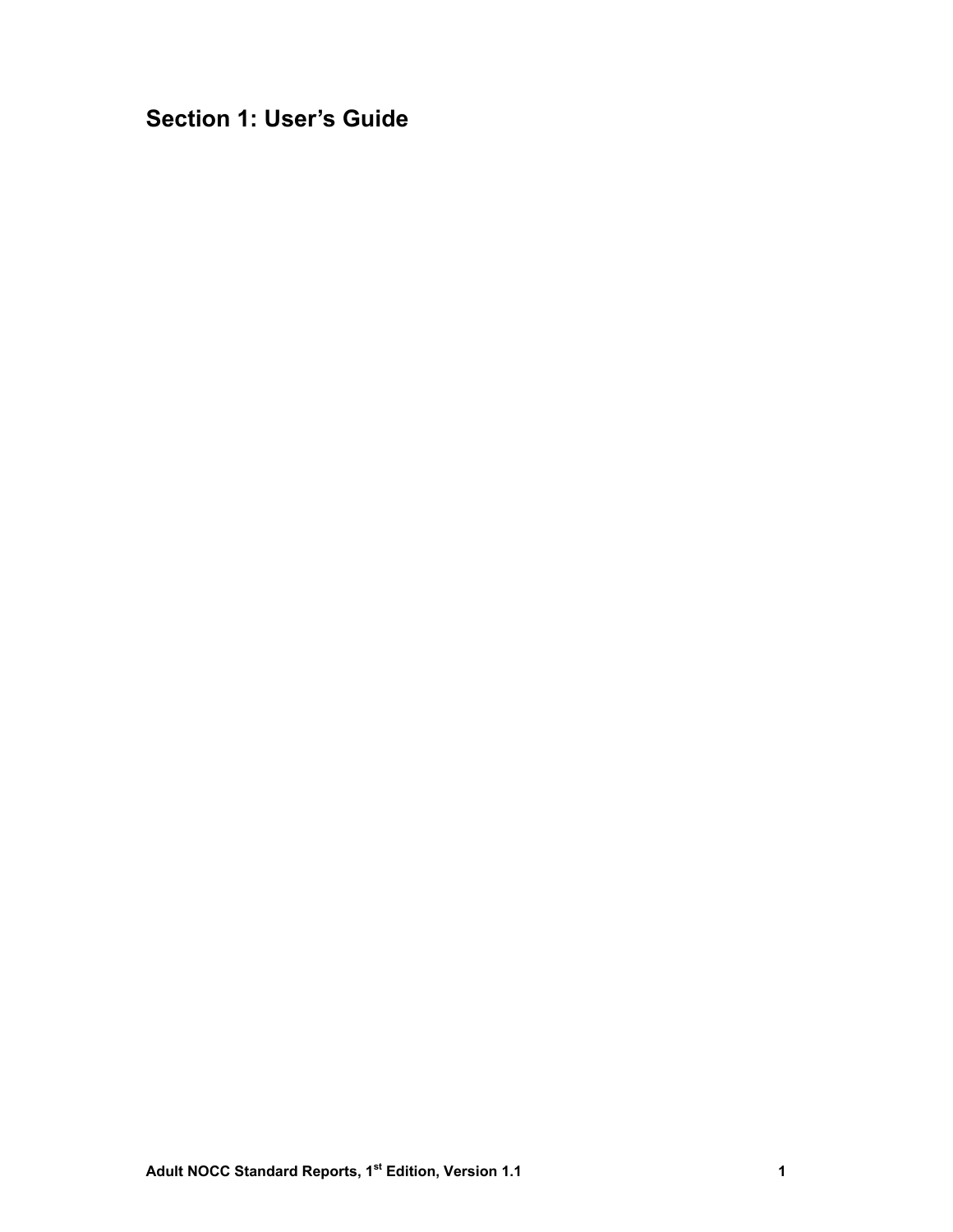### **Preamble**

This *User's Guide* describes the first edition of *National Outcomes and Casemix Collection (NOCC) Standard Reports* prepared by the Australian Mental Health Outcomes and Classification Network (AMHOCN). It has been prepared for readers who are familiar with the current versions of the *Technical specification of State and Territory reporting requirements for the outcomes and casemix components of 'Agreed Data' (Version 1.50)* and the *NOCC Clinician and Self-Report Measures Overview (Version 1.50)*. Both of these source documents are available at:

http://www.mhnocc.org/resources/ .

Version 1.1 of the first edition of *National Outcomes and Casemix Collection (NOCC) Standard Reports* **replaces** Version 1.0 that was published 4 March 2005. Version 1.1 includes additional NOCC data reported by some jurisdictions following publication of Version 1.0. The current version includes a new set of Tables (n.1.4.1 - *Distribution of HoNOSCA / HONOS / HoNOS65+ Total Scores by Mental Health Service Setting for each Reason for Collection for all data reported to April 2005 for each Collection Occasion Age Group with all Mental Health Summary Diagnostic Groups for all Demographic Groups within Age Group for all Jurisdictions*). The original set of Tables n.1.4 has been renumbered to Tables n.1.4.2. Version 1.1 also includes some enhancements to the reporting of some analyses as well as incorporates corrections to minor errors in the original analysis and reporting.

A comprehensive *Reporting Framework* for the NOCC data sets will be available shortly. The *Reporting Framework* will provide more detailed conceptual and technical information than that outlined in this *Users' Guide*.

#### **Scope of the first edition of NOCC Standard Reports**

The NOCC data sets allow analysis and reporting from a variety of perspectives. The perspectives can vary as a function of who is the information user (e.g., a policy maker, a service planner, a team leader, an individual clinician, an individual consumer, an academic researcher), what information is required ("What is the profile of consumers at admission to my service?"; "How do these profiles compare with other similar services?"; "Do our consumers have the same outcomes as other similar consumers in other similar services?").

AMHOCN's role with respect to the analysis and reporting of the NOCC data sets is primarily focused at a national level and thus the scope of the current edition of reports is limited to the national, aggregate level.

It is recognised too that more complex and sophisticated questions can be addressed through *partitioning* and *stratifying* the information. A *partition* of the data represents a high-level categorisation, in which the data are organised into a number of groups within which more meaningful questions of the data can be posed. For example, the outcomes and casemix measures are specific to the age group of consumers, at times specific to the service setting and at other times specific to the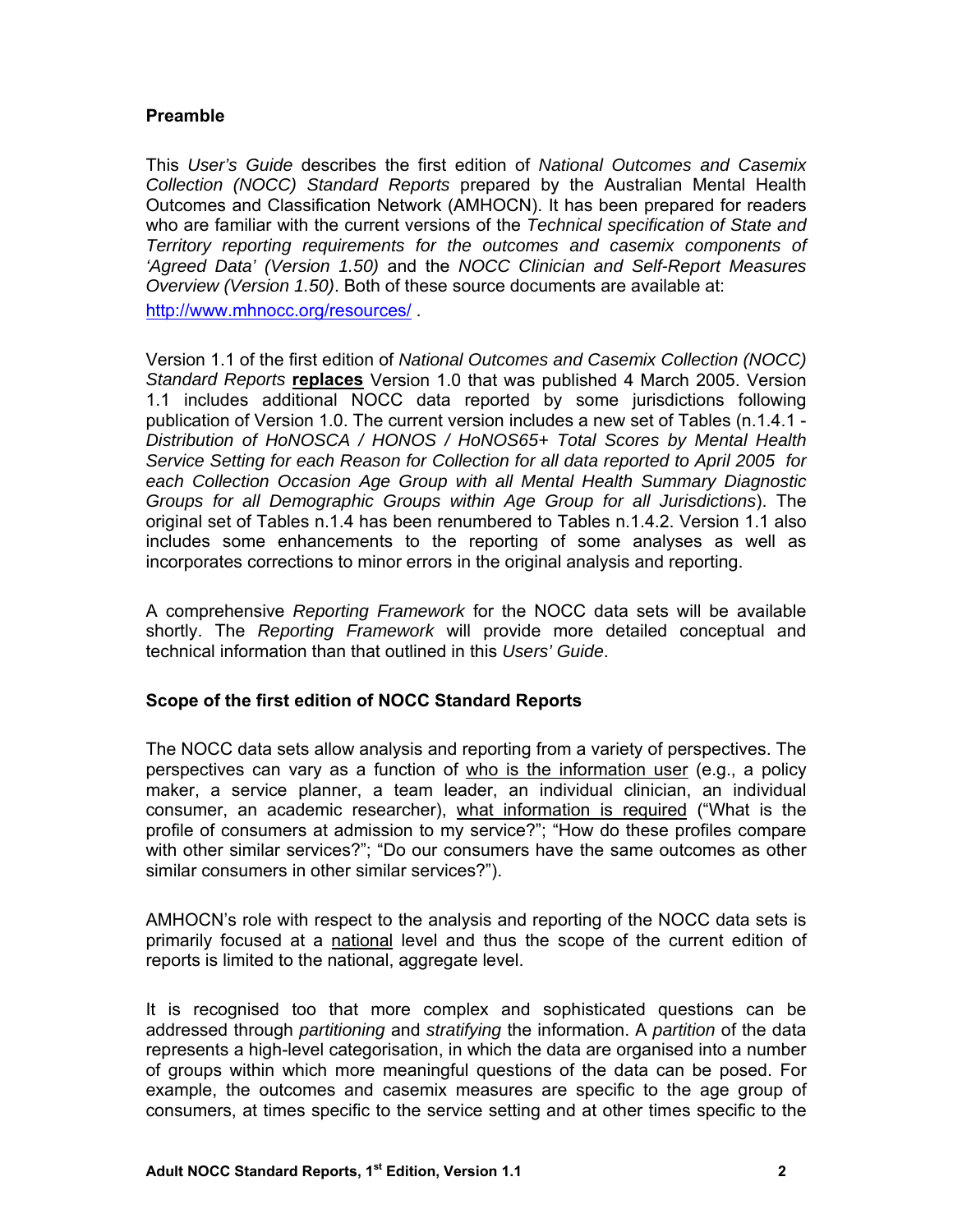reason for collection. These are fundamental partitions (or categories) that are necessary to enable meaningful analysis of the data that is based on like-with-like comparisons. There are other partitions that are desirable – examples include filtering the NOCC data 'responsible entity' (jurisdiction, mental health service organisation or service unit). This edition does not include any analysis by nonessential partition factors.

Within a partition, at times it will be useful to 'drill down' and further analyse consumer profiles and outcomes by *stratification* factors. For example, the clinical profiles can be stratified by consumers' gender to answer questions such as: "Is the clinical profile of male consumers the same as female consumers?" or by consumers' diagnosis to answer questions such as "Are clinical outcomes the same for consumers with schizophrenia versus consumers with affective disorders?" or by consumers' age – "Do younger consumers have the same clinical profiles as older consumers?". This edition does not include any analysis findings by stratification factors.

While the first edition of *NOCC Standard Reports* has been designed to meet the information needs of a variety of stakeholders, it is acknowledged that different stakeholders will have different and diverse information requirements that cannot be universally met through a single set of reports. To that end, AMHOCN is developing a user interface that will enable information users to design their own purpose specific reports with a range of partition and stratification factors. It is expected that this facility will be available later in 2005.

The common goal is for all stakeholders to use this information to facilitate service development and clinical quality improvement activities. National level reports can provide jurisdictions and mental health service organisations with baselines against which performance can be evaluated. It is important to note that these baselines will not necessarily reflect best or even appropriate clinical practice. It is anticipated, however, that the current set of reports will also facilitate benchmarking activities that are directed to improve service quality and consumer outcomes. In addition, it is anticipated that the national level reports will provide clinicians and consumers with reference data that promote informed understanding and interpretation of individual consumer's clinical profiles and patterns of service utilisation.

The standard clinical measures that form the NOCC can be used for the purpose of measuring consumer outcomes or casemix classification, or both. The first edition of the *NOCC Standard Reports* is primarily focused on reporting from the perspective of measuring consumers' mental health status and clinical outcomes. Later editions will be extended to address in more detail case complexity and casemix classification.

#### **Caveats**

1. The scope of the first edition NOCC standard reports includes all NOCC data reported by Jurisdictions to the Australian Government since the beginning of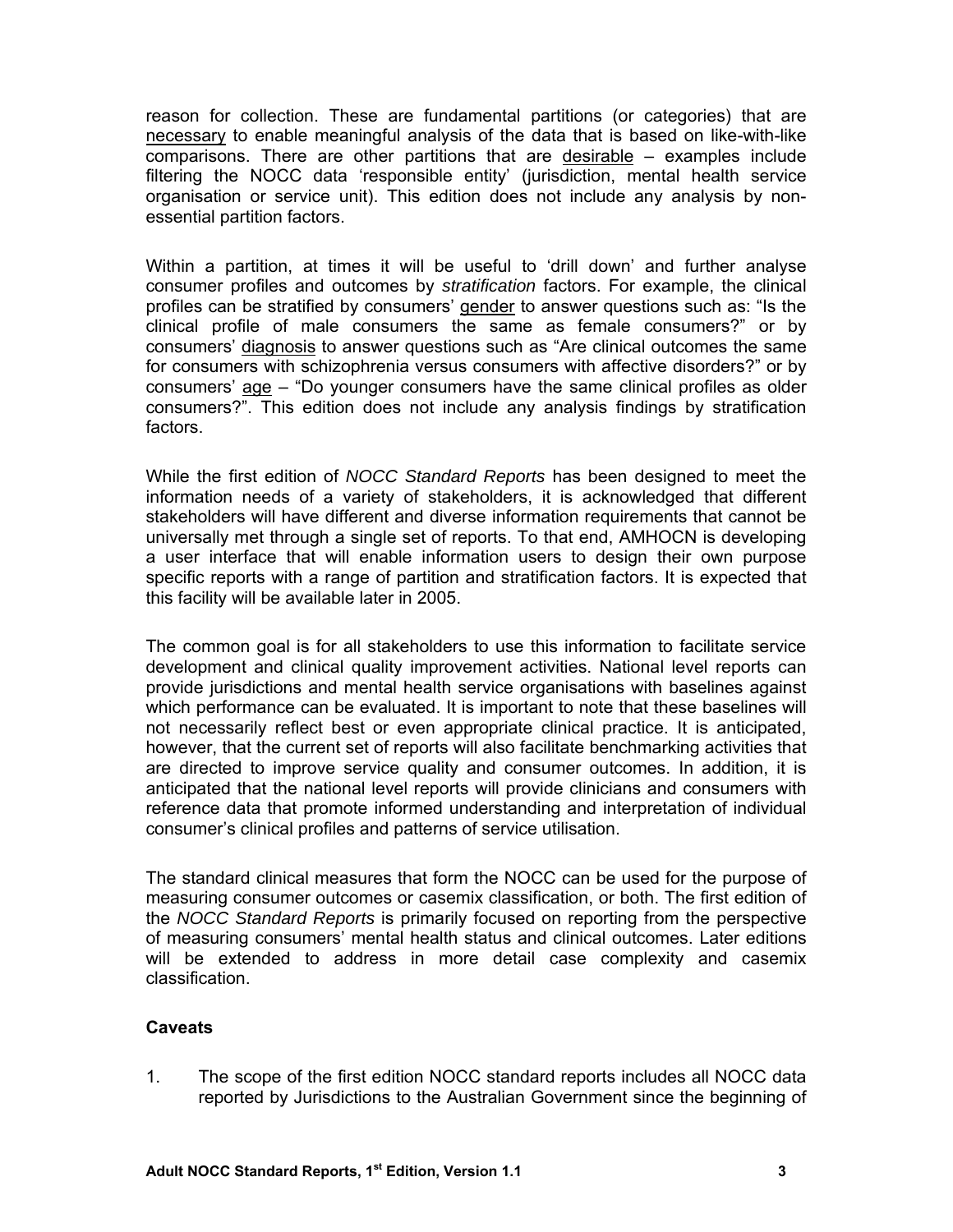the national collection in 2000-2001. All jurisdictions are represented in the current set of analyses and all have submitted data covering 2003-2004. Data for Q1 & Q2 of 2004-2005 for one jurisdiction and data for Q1, Q2 & Q3 of 2004-2005 for two jurisdictions were available and included in these analyses. These data have been validated by AMHOCN and are current as at 28 April 2005.

- 2. Whereas all jurisdictions are represented in the current set of analyses, not all jurisdictions have reported Consumer Self-Report measures for either some or all of three collection occasion age groups. In the calculation of completion rates for the Consumer Self-Report measures, only collection occasions since jurisdictions have reported such measures are included.
- 3. The reporting periods cover the initial experiences of all jurisdictions with respect to the implementation of routine outcome measurement. This is a complex process and the analysis findings need to be interpreted in the light of the variation inherent in the start-up phases of any major, innovative data collection initiative. The following table shows the frequency distribution of reported Collection Occasions by financial year.

|                                                                                                            | <b>Reported Collection Occasions</b> |       |  |  |
|------------------------------------------------------------------------------------------------------------|--------------------------------------|-------|--|--|
| <b>Financial Year</b>                                                                                      | n                                    | $\%$  |  |  |
|                                                                                                            |                                      |       |  |  |
| 2000-2001                                                                                                  | 4596                                 | 1.2   |  |  |
| 2001-2002                                                                                                  | 27772                                | 7.1   |  |  |
| 2002-2003                                                                                                  | 77649                                | 19.7  |  |  |
| 2003-2004                                                                                                  | 192415                               | 48.9  |  |  |
| 2004-2005                                                                                                  | 90905                                | 23.1  |  |  |
| <b>Total</b>                                                                                               | 393337                               | 100.0 |  |  |
| * One jurisdiction has reported data for Q1 & Q2; two jurisdictions have reported data for<br>Q1, Q2 & Q3. |                                      |       |  |  |

**Table 1: Frequency Distribution of Reported Collection Occasions by Financial Year for All Jurisdictions** 

- 4. These aggregate reports provide group statistical information, for example, means, standard deviations, percentiles and effect sizes. The use of 'group' statistics to interpret the mental health status and changes for 'individual' consumers is a complex and sometimes controversial matter. AMHOCN is developing new materials to assist clinicians in those regards.
- 5. Other work by AMHOCN has highlighted significant issues and variability with respect to the extent to which the national collection has been implemented as intended. These issues of data quality are reflected in this report and should be the focus of ongoing quality improvement activities within services.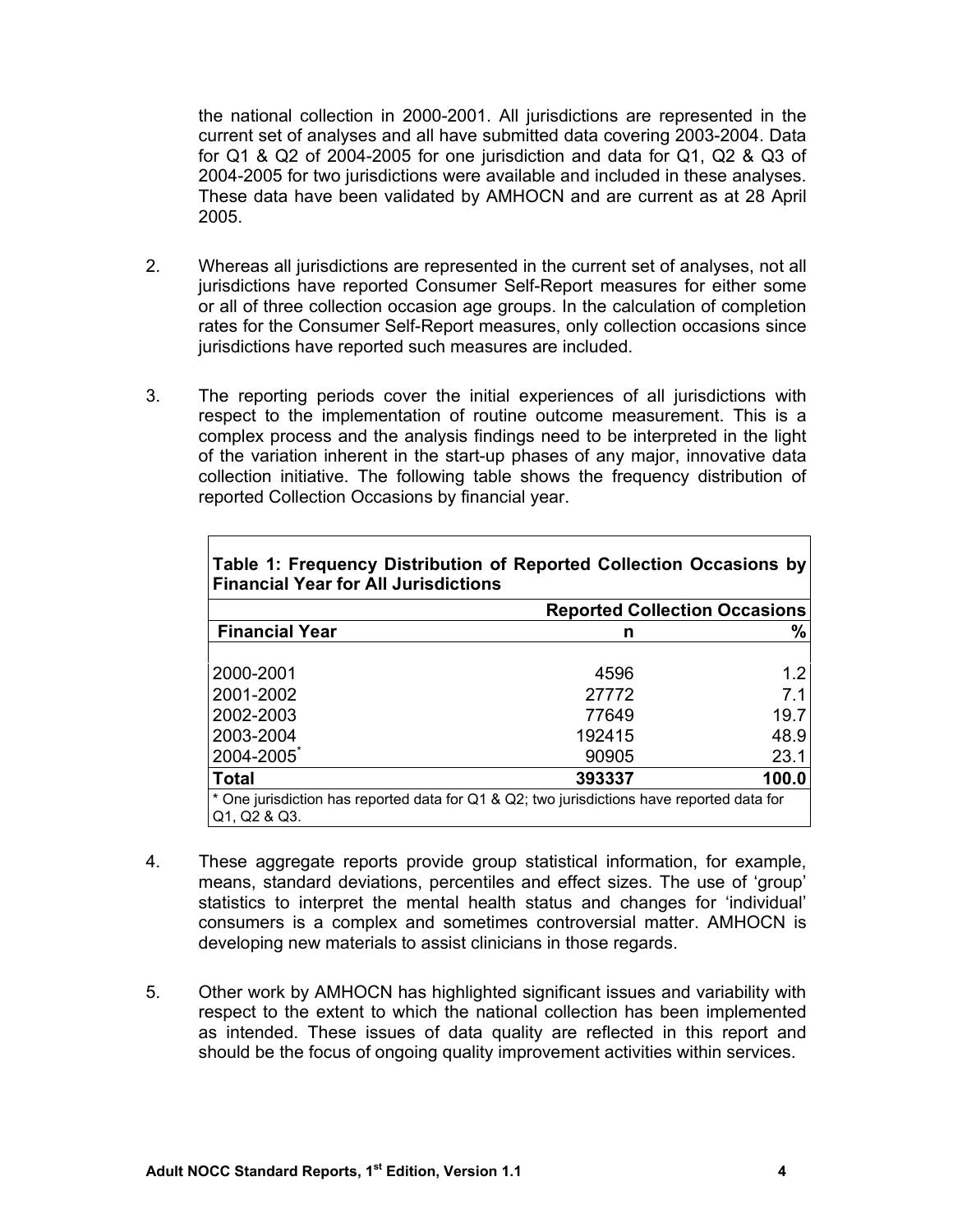- 6. Variability with respect to adherence to the national protocol occurs at multiple levels – jurisdictional, organisational and at the service unit level. While this variation to the national protocol can be deliberate (for example, some jurisdictions mandate NOCC measures at points of collection where this is not required nationally), analysis and reporting of the NOCC data sets by AMHOCN follows the national protocol.
- 7. The reports include instances where there are too few observations to reliably estimate some of the statistics reported. Interpretation of the statistics requires initial consideration of whether there are sufficient observations. For simple statistics, such as means and standard deviations, a rule of thumb is that there should be no fewer than 30 observations. For more complex statistics, such as those reported for effect sizes, corrections for small sample sizes have been incorporated in the calculations and are generally reliable where there are at least 10 observations.
- 8. There are opportunities for jurisdictions to amend earlier submissions of NOCC data in subsequent extractions. This is one reason why data reported for any given period may vary in later data analysis iterations.
- 9. In addition to updates by jurisdictions, the AMHOCN data validation processes continue to evolve. This is especially the case in relation to the assembly of *Periods of Care* and *Episodes of Care*. More sophisticated sequencing algorithms will result in a greater proportion of NOCC data being retained for analysis and reporting purposes.

# **Key features of the national protocol**

The national protocol prescribes what is collected and when it is collected. Table 4 from Section 7.1.3 of the *NOCC Technical Specification* summarises the protocol and is reproduced at Attachment 1. It is important to note that there has been variation of this national protocol in some jurisdictions.

Of primary significance is the fact that the clinical measures are specific to:

- 1. the *Collection Occasion Age Group* of the consumer either Children & Adolescents, or Adults or Older Persons;
- 2. the *Reason for Collection* broadly, either Admission, Review or Discharge; and
- 3. the *Mental Health Service Setting* either Psychiatric Inpatient, Community Residential or Ambulatory.

These are the fundamental partitions that are used for analysis and reporting in the first edition of NOCC standard reports.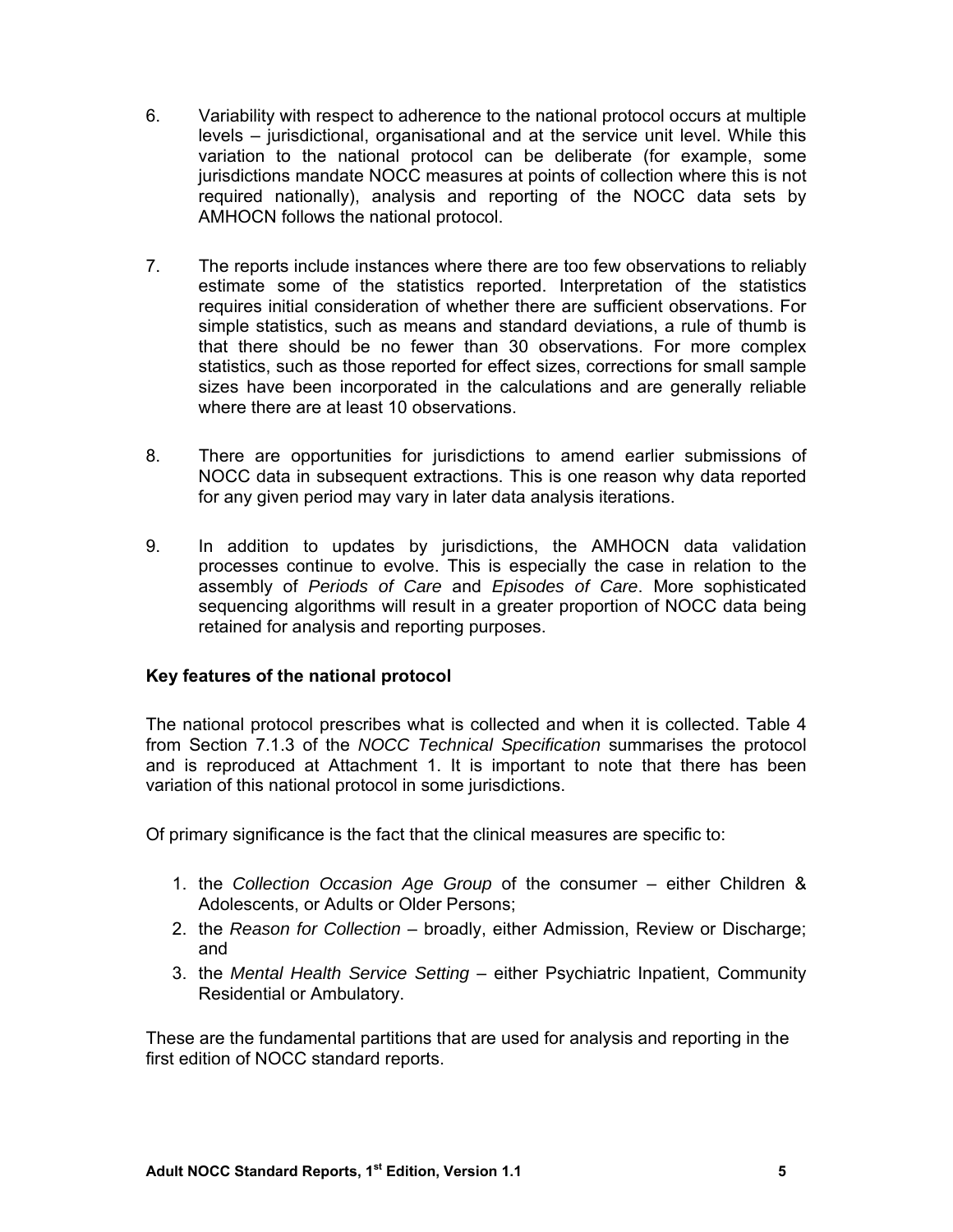## **Understanding the relationship among Collection Occasions, Periods of Care & Episodes of Care**

An *Episode of Mental Health Care* (EMHC) is a concept defined in the *NOCC Technical Specification* as:

"… a more or less continuous period of contact between a consumer and a Mental Health Service Organisation that occurs within the one Mental Health Service Setting" (Section 5.1.4).

The *NOCC Technical Specification* further notes:

Two business rules apply to episodes of mental health care:

- One episode at a time: While an individual may have multiple episodes of mental health care over the course of their illness, they may be considered as being in only one episode at any given point of time for a particular Mental Health Service Organisation.
- Change of setting = new episode: A new episode is deemed to commence when a person's care is transferred between inpatient, community residential and ambulatory settings. A change of Mental Health Service Setting therefore marks the end of one episode and the beginning of another (Section 5.1.7).

A *Collection Occasion* is defined as an occasion during an *Episode of Mental Health Care* when the required dataset is to be collected in accordance with a standard protocol. The broad rule is that collection of data is required at both episode start and episode end (see Section 5.2.1).

Figure 1 from Section 5.2.7 of the *NOCC Technical Specification* summarises the data collection points under various episode scenarios and is reproduced at Attachment 2.

In this edition of NOCC standard reports, a distinction is made between *Periods of Care* and *Episodes of Care*. A *Period of Care* occurs between two consecutive Collection Occasions. *An Episode of Care* occurs between the 'first' and the 'last' Collection Occasions reported within the analysis frame.

It is important to note that, for the purposes of the analyses presented in this edition, *Episodes of Care* have not been exclusively defined as periods bounded by Admission and Discharge Collection Occasions. This is because, for some consumers, their 'first' clinical rating was not recorded as an Admission since they were in receipt of ongoing treatment when the national collection was implemented. For other consumers, their 'last' clinical rating was not recorded as a Discharge since the 'episode of care' was not completed when the NOCC data were reported by the jurisdiction.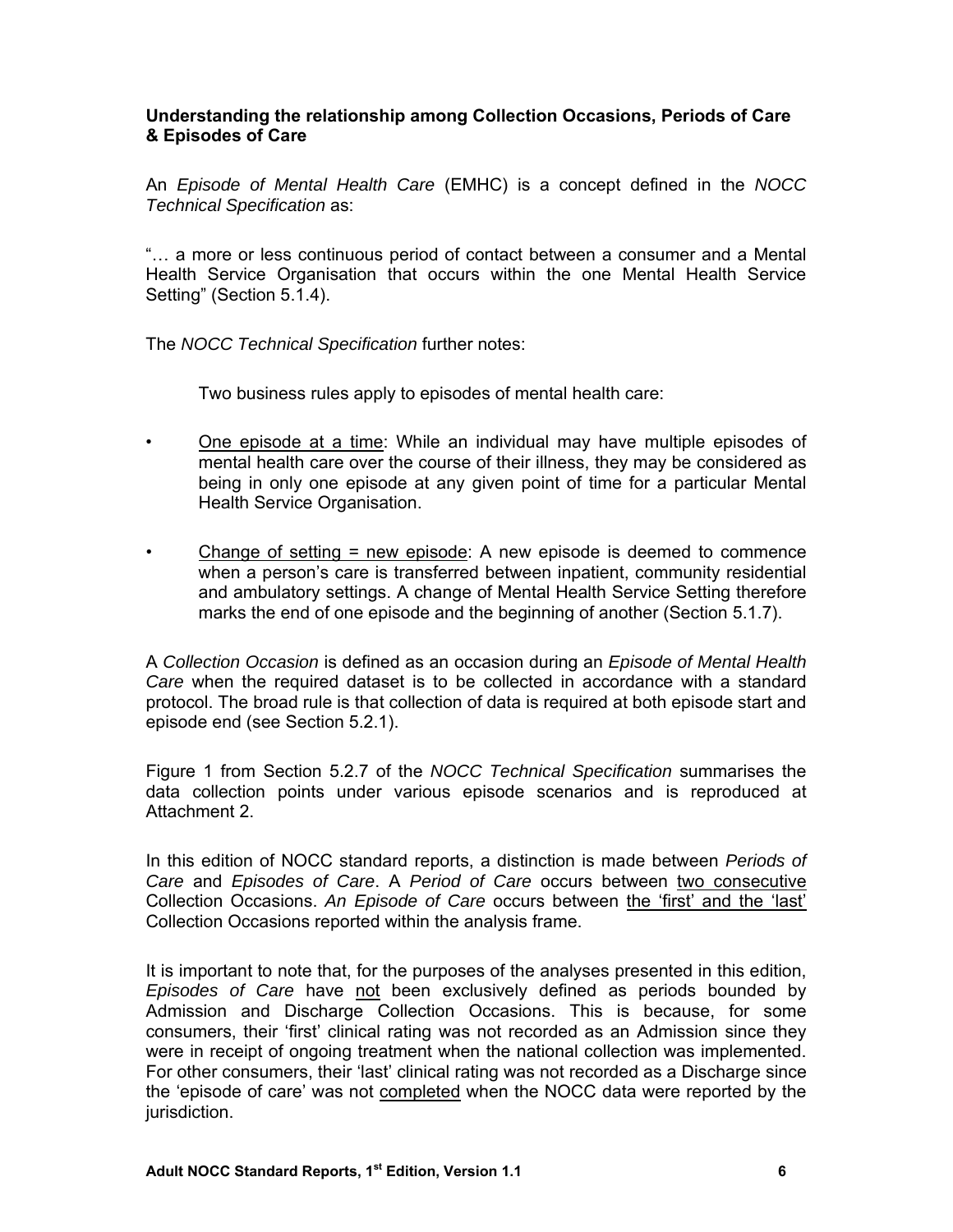### **Identifying valid sequences of Collection Occasions**

In these reports, where the unit of analysis is Collection Occasion, all Collection Occasions that pass AMHOCN's data validation processes are considered valid with respect to analysis and reporting. Where the unit of analysis is either Periods of Care or Episodes of Care, it is necessary to assemble sequences of Collection Occasions.

From the above discussion, it follows that a valid sequence of collection occasions requires a logical ordering of events, for a given consumer who receives mental health services from a given provider, in a particular setting. The initial checks for the validity of the collection occasion sequences require specific relationships among five key fields:

- 1. Who provided? (i.e., Which mental health service organisation);
- 2. To whom? (i.e., the consumer);
- 3. When? (i.e., the date of the Collection Occasion);
- 4. Where? (i.e., the mental health service setting);
- 5. Why? (i.e., the reason for collection).

The sequencing process begins with identifying all of the Collection Occasions for a consumer at a mental health service organisation. These are then organised chronologically. Sequences are then evaluated in terms of the logical relations among the reasons for collection (e.g., Admissions precede Reviews which in turn precede Discharge) as well as the setting in which the collection occurred.

In the current edition of *NOCC Standard Reports*, a strict algorithm was implemented where all of a consumer's Collection Occasions at a specific mental health service organisation were excluded from further analysis if there was failure on any single evaluation.

The following figures illustrate some of the issues with respect to the validation of collection occasion sequences. The figures also serve to illustrate the AMHOCN approach to 'counting' *Periods of Care* (namely, consecutive pairs of Collection Occasions within a valid sequence) and *Episodes of Care* (namely, the first and the last Collection Occasions within a valid sequence).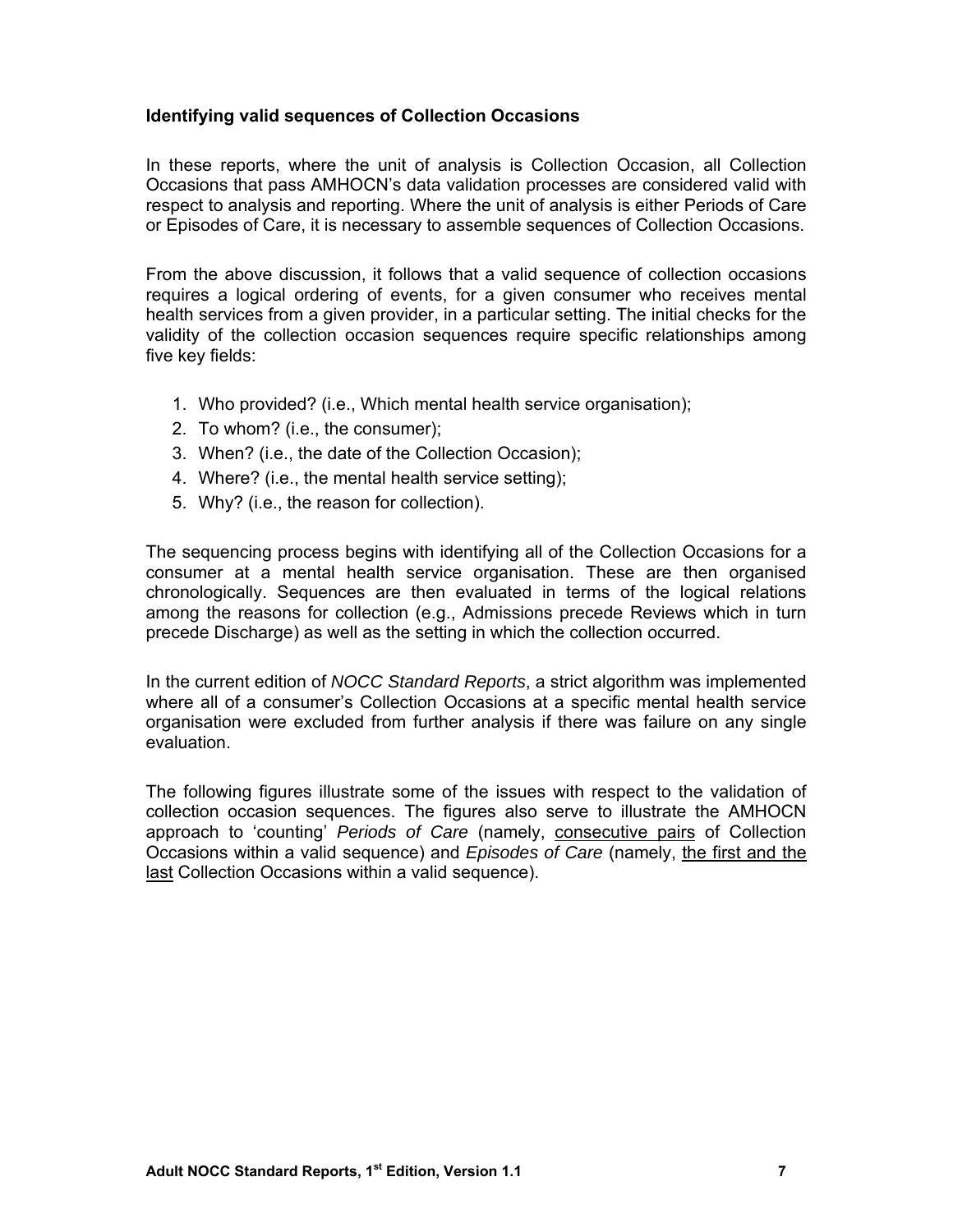| Figure 1: Representation of a valid NOCC sequence with 2 Collection Occasions<br>- Any Admission > Any Discharge                                                                             |                                                                                                        |                         |            |  |  |  |
|----------------------------------------------------------------------------------------------------------------------------------------------------------------------------------------------|--------------------------------------------------------------------------------------------------------|-------------------------|------------|--|--|--|
|                                                                                                                                                                                              |                                                                                                        | A <sub>1</sub>          | $D_2$      |  |  |  |
| <b>Collection Occasion</b>                                                                                                                                                                   |                                                                                                        | $\boldsymbol{\theta}_1$ | $\theta_2$ |  |  |  |
| <b>Period of Care</b>                                                                                                                                                                        |                                                                                                        | $\pi_1$                 |            |  |  |  |
| <b>Episode of Care</b>                                                                                                                                                                       |                                                                                                        | $\epsilon_1$            |            |  |  |  |
| <b>Explanatory Notes</b>                                                                                                                                                                     |                                                                                                        |                         |            |  |  |  |
| <b>Collection Occasion1</b><br>$\boldsymbol{\theta}_1$<br><b>Collection Occasion2</b><br>$\theta_{2}$<br>Period of Care <sub>1</sub><br>$\pi_1$<br><b>Episode of Care1</b><br>$\epsilon_{1}$ | <b>Admission</b><br><b>Discharge</b><br>Any Admission > Any Discharge<br>Any Admission > Any Discharge |                         |            |  |  |  |

| Figure 2: Representation of an invalid NOCC sequence with 2 Collection<br><b>Occasions - Any Admission &gt; Any Admission</b>                 |                         |                |  |  |  |  |
|-----------------------------------------------------------------------------------------------------------------------------------------------|-------------------------|----------------|--|--|--|--|
|                                                                                                                                               | A <sub>1</sub>          | A <sub>2</sub> |  |  |  |  |
| <b>Collection Occasion</b>                                                                                                                    | $\boldsymbol{\theta}_1$ | $\theta_2$     |  |  |  |  |
| <b>Period of Care</b>                                                                                                                         |                         |                |  |  |  |  |
| <b>Episode of Care</b>                                                                                                                        |                         |                |  |  |  |  |
| <b>Explanatory Notes</b>                                                                                                                      |                         |                |  |  |  |  |
| <b>Admission</b><br>$\boldsymbol{\theta}_1$<br><b>Collection Occasion1</b><br><b>Admission</b><br><b>Collection Occasion2</b><br>$\theta_{2}$ |                         |                |  |  |  |  |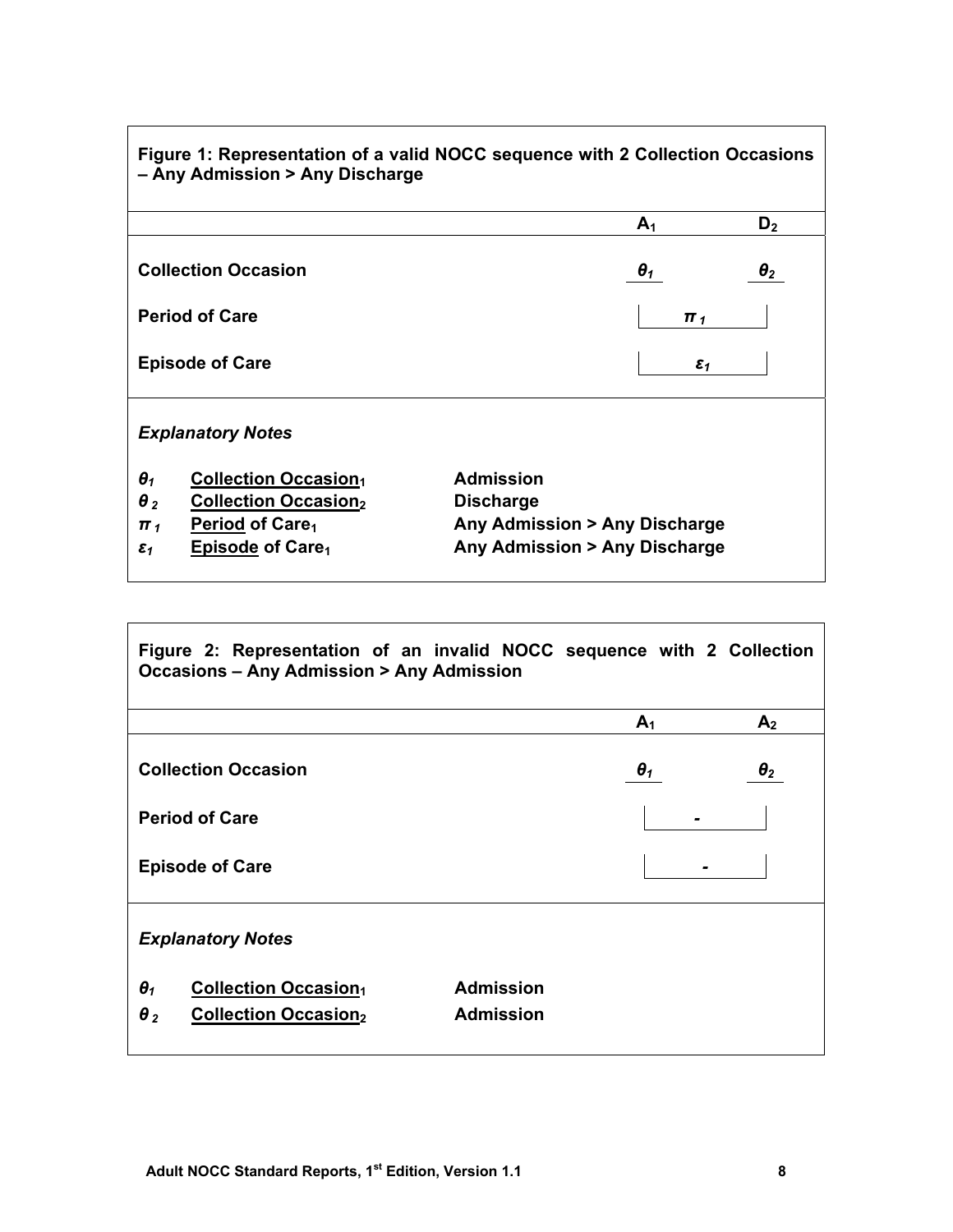| Figure 3: Representation of a valid NOCC sequence with 3 Collection Occasions |                            |                               |                         |  |  |
|-------------------------------------------------------------------------------|----------------------------|-------------------------------|-------------------------|--|--|
|                                                                               | A <sub>1</sub>             | R <sub>2</sub>                | $D_3$                   |  |  |
| <b>Collection Occasion</b>                                                    | $\boldsymbol{\theta}_1$    | $\boldsymbol{\theta}_2$       | $\boldsymbol{\theta}_3$ |  |  |
| <b>Period of Care</b>                                                         |                            | $\pi$ <sub>1</sub>            | $\pi$                   |  |  |
| <b>Episode of Care</b><br>$\epsilon_1$                                        |                            |                               |                         |  |  |
|                                                                               |                            |                               |                         |  |  |
| <b>Explanatory Notes</b>                                                      |                            |                               |                         |  |  |
| $\boldsymbol{\theta}_1$<br><b>Collection Occasion1</b>                        | <b>Admission</b>           |                               |                         |  |  |
| $\theta_2$<br><b>Collection Occasion2</b>                                     | <b>Review</b>              |                               |                         |  |  |
| <b>Collection Occasion3</b><br>$\theta_3$                                     | <b>Discharge</b>           |                               |                         |  |  |
| Period of Care <sub>1</sub><br>$\pi_1$                                        | Any Admission > Any Review |                               |                         |  |  |
| Period of Care <sub>2</sub><br>$\pi_2$                                        | Any Review > Any Discharge |                               |                         |  |  |
| <b>Episode of Care1</b><br>$\epsilon_1$                                       |                            | Any Admission > Any Discharge |                         |  |  |

| Figure 4: Representation of an invalid NOCC sequence with 3 Collection<br><b>Occasions</b>                                                                                                                                                                 |                                                                                                         |                         |                         |
|------------------------------------------------------------------------------------------------------------------------------------------------------------------------------------------------------------------------------------------------------------|---------------------------------------------------------------------------------------------------------|-------------------------|-------------------------|
|                                                                                                                                                                                                                                                            | $R_1$                                                                                                   | A <sub>2</sub>          | $D_3$                   |
| <b>Collection Occasion</b>                                                                                                                                                                                                                                 | $\boldsymbol{\theta}_1$                                                                                 | $\boldsymbol{\theta}_2$ | $\boldsymbol{\theta}_3$ |
| <b>Period of Care</b>                                                                                                                                                                                                                                      |                                                                                                         |                         | $? \pi_1$               |
| <b>Episode of Care</b>                                                                                                                                                                                                                                     |                                                                                                         |                         | $2\epsilon_1$           |
| <b>Explanatory Notes</b>                                                                                                                                                                                                                                   |                                                                                                         |                         |                         |
| $\boldsymbol{\theta}_1$<br><b>Collection Occasion1</b><br>$\theta_2$<br><b>Collection Occasion</b> <sub>2</sub><br>$\theta_3$<br><b>Collection Occasion3</b><br>$? \pi_1$ Period of Care <sub>1</sub><br><b>Episode of Care1</b><br>$\mathbf{2}\epsilon_1$ | <b>Review</b><br><b>Admission</b><br><b>Discharge</b><br><b>Deemed Invalid</b><br><b>Deemed Invalid</b> |                         |                         |

<u> 1980 - Johann Barn, fransk politik (f. 1980)</u>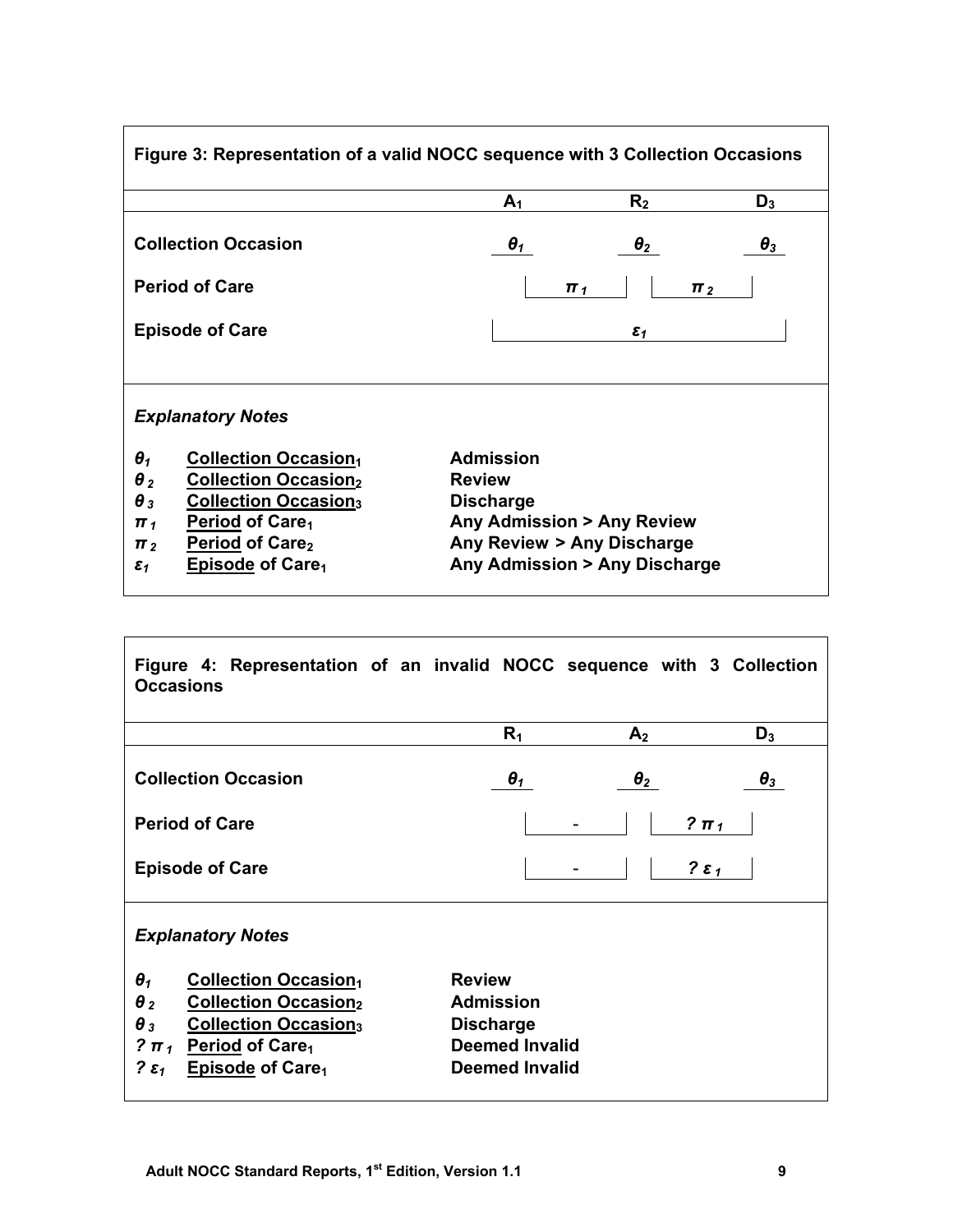| Figure 5: Representation of a valid NOCC sequence with 3 Collection Occasions<br>for an incomplete Episode of Mental Health Care                                                                                                                                                                                |                                                                               |                                                                    |                         |
|-----------------------------------------------------------------------------------------------------------------------------------------------------------------------------------------------------------------------------------------------------------------------------------------------------------------|-------------------------------------------------------------------------------|--------------------------------------------------------------------|-------------------------|
|                                                                                                                                                                                                                                                                                                                 | A <sub>1</sub>                                                                | R <sub>2</sub>                                                     | $R_3$                   |
| <b>Collection Occasion</b>                                                                                                                                                                                                                                                                                      | $\boldsymbol{\theta}_1$                                                       | $\boldsymbol{\theta}_2$                                            | $\boldsymbol{\theta}_3$ |
| <b>Period of Care</b>                                                                                                                                                                                                                                                                                           | $\pi$                                                                         | $\pi$ <sub>2</sub>                                                 |                         |
| <b>Episode of Care</b>                                                                                                                                                                                                                                                                                          |                                                                               | $\epsilon_1$                                                       |                         |
| <b>Explanatory Notes</b>                                                                                                                                                                                                                                                                                        |                                                                               |                                                                    |                         |
| <b>Collection Occasion1</b><br>$\boldsymbol{\theta}_1$<br><b>Collection Occasion2</b><br>$\theta_2$<br><b>Collection Occasion3</b><br>$\boldsymbol{\theta}_3$<br>Period of Care <sub>1</sub><br>$\pi_1$<br>Period of Care <sub>2</sub><br>$\pi$<br>Episode of Care <sub>1</sub><br>$\boldsymbol{\varepsilon_1}$ | <b>Admission</b><br><b>Review</b><br><b>Review</b><br>Any Review > Any Review | Any Admission > Any Review<br><b>Any Admission &gt; Any Review</b> |                         |

 $\overline{\Gamma}$ 

| Figure 6: Representation of a valid NOCC sequence with 3 Collection Occasions<br>for an incomplete Episode of Mental Health Care                                                                                                                                                     |                                                                                                                   |                         |                         |  |  |  |  |
|--------------------------------------------------------------------------------------------------------------------------------------------------------------------------------------------------------------------------------------------------------------------------------------|-------------------------------------------------------------------------------------------------------------------|-------------------------|-------------------------|--|--|--|--|
|                                                                                                                                                                                                                                                                                      | $D_1$                                                                                                             | A <sub>2</sub>          | $R_{3}$                 |  |  |  |  |
| <b>Collection Occasion</b>                                                                                                                                                                                                                                                           | $\boldsymbol{\theta}_1$                                                                                           | $\boldsymbol{\theta}_2$ | $\boldsymbol{\theta}_3$ |  |  |  |  |
| <b>Period of Care</b>                                                                                                                                                                                                                                                                |                                                                                                                   |                         | $\pi$                   |  |  |  |  |
| <b>Episode of Care</b><br>$\epsilon_1$                                                                                                                                                                                                                                               |                                                                                                                   |                         |                         |  |  |  |  |
| <b>Explanatory Notes</b><br>$\boldsymbol{\theta}_1$<br><b>Collection Occasion1</b><br><b>Collection Occasion2</b><br>$\theta_2$<br><b>Collection Occasion3</b><br>$\boldsymbol{\theta}_3$<br>Period of Care <sub>1</sub><br>$\pi$ <sub>1</sub><br>Episode of Care <sub>1</sub><br>ε1 | <b>Discharge</b><br><b>Admission</b><br><b>Review</b><br>Any Admission > Any Review<br>Any Admission > Any Review |                         |                         |  |  |  |  |

 $\overline{\phantom{a}}$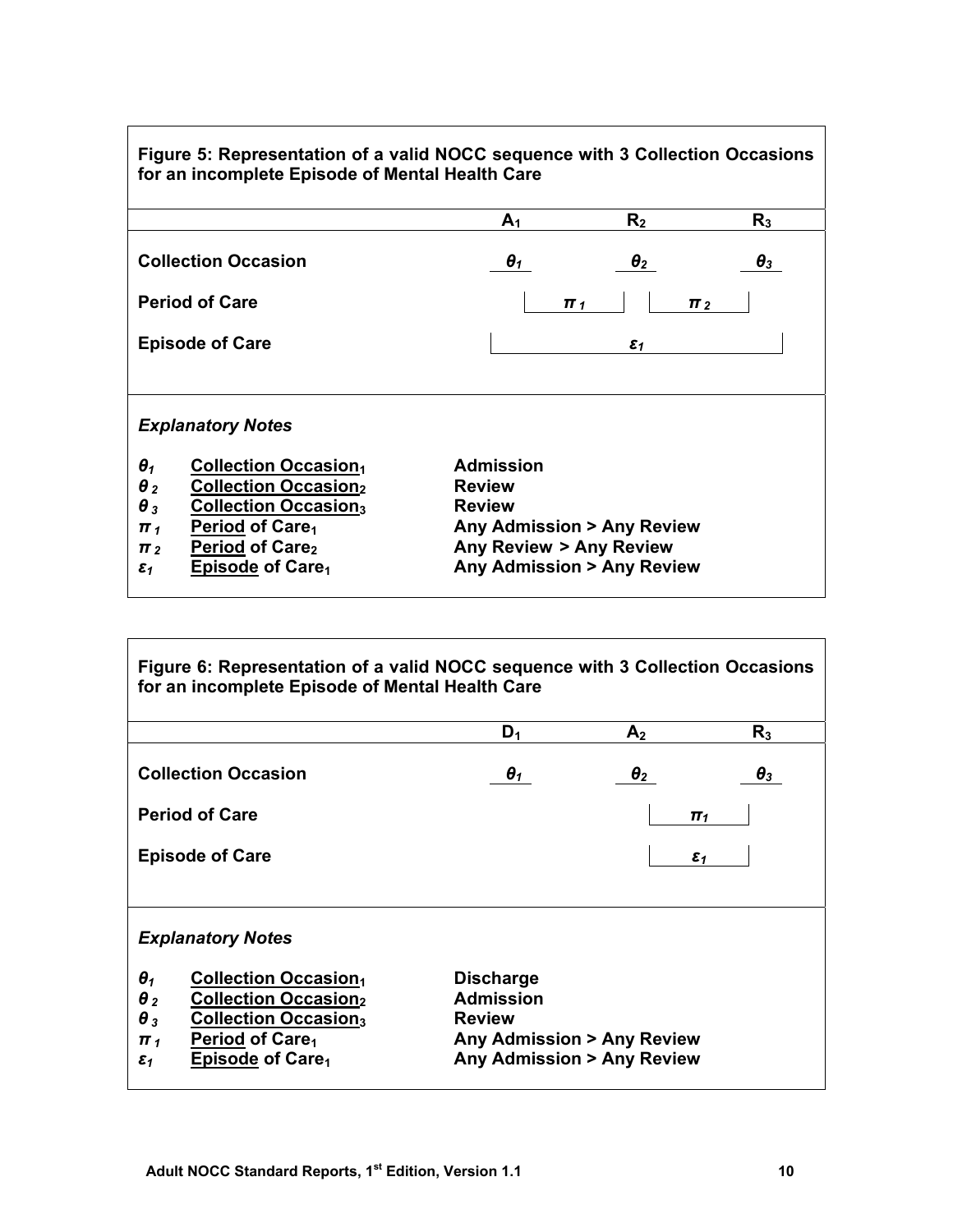## **Data integrity considerations**

A major issue for the analysis and reporting of the NOCC measures is to determine when a measure is 'valid' with respect to the clinical ratings provided.

Outcome measures such as the HoNOS family are referred to here as measures (elsewhere, these have been variously referred to as scales, instruments). Some measures comprise multiple components, such as items (these have been variously referred to as scales). Items can be aggregated into subscales and total scores (these have been variously referred to as summary and total scores).

Ratings of items can be described in terms of three mutually exclusive categories:

- 1. valid 'clinical' ratings that typically indicate levels of problem severity;
- 2. valid 'non-clinical' ratings that typically indicate reasons why problem severity was not rated; and
- 3. invalid values such as 'nulls' or values outside of the range for 1 and 2 above.

The validity of a measure is derived from consideration of the validity of the items that comprises that measure. Valid scores can be estimated either when all of the items are clinically valid OR when a sufficient number of items are clinically valid. Two questions require resolution:

- 1. How many *items* need to have a valid clinical rating in order for the overall measure to be considered valid?
- 2. If one or more of the items does not have a valid clinical rating, how does this impact on the scoring of subscale and total scores?

In order to answer these questions, AMHOCN undertook descriptive analyses of the available data. Judgements regarding the validity of a measure were based on several principles. The overarching goal was to minimise potential loss of data via exclusion of partially completed measures and to balance that with the retention of measures that would still enable statistical analysis. While there are sophisticated methods for resolving 'missing data', a further principle was to implement transparent solutions that can be replicated readily at local levels.

The frequency distributions of partially completed measures were examined and thresholds specific to each measure were determined as minimal requirements for analysis. It is important to note that these criteria are relevant for the data available for analysis at April 2005; these criteria may change over time and will be published with each release of national level reports.

The following table shows the criteria used to determine whether a NOCC measure had been validly completed for the purposes of subsequent statistical reporting: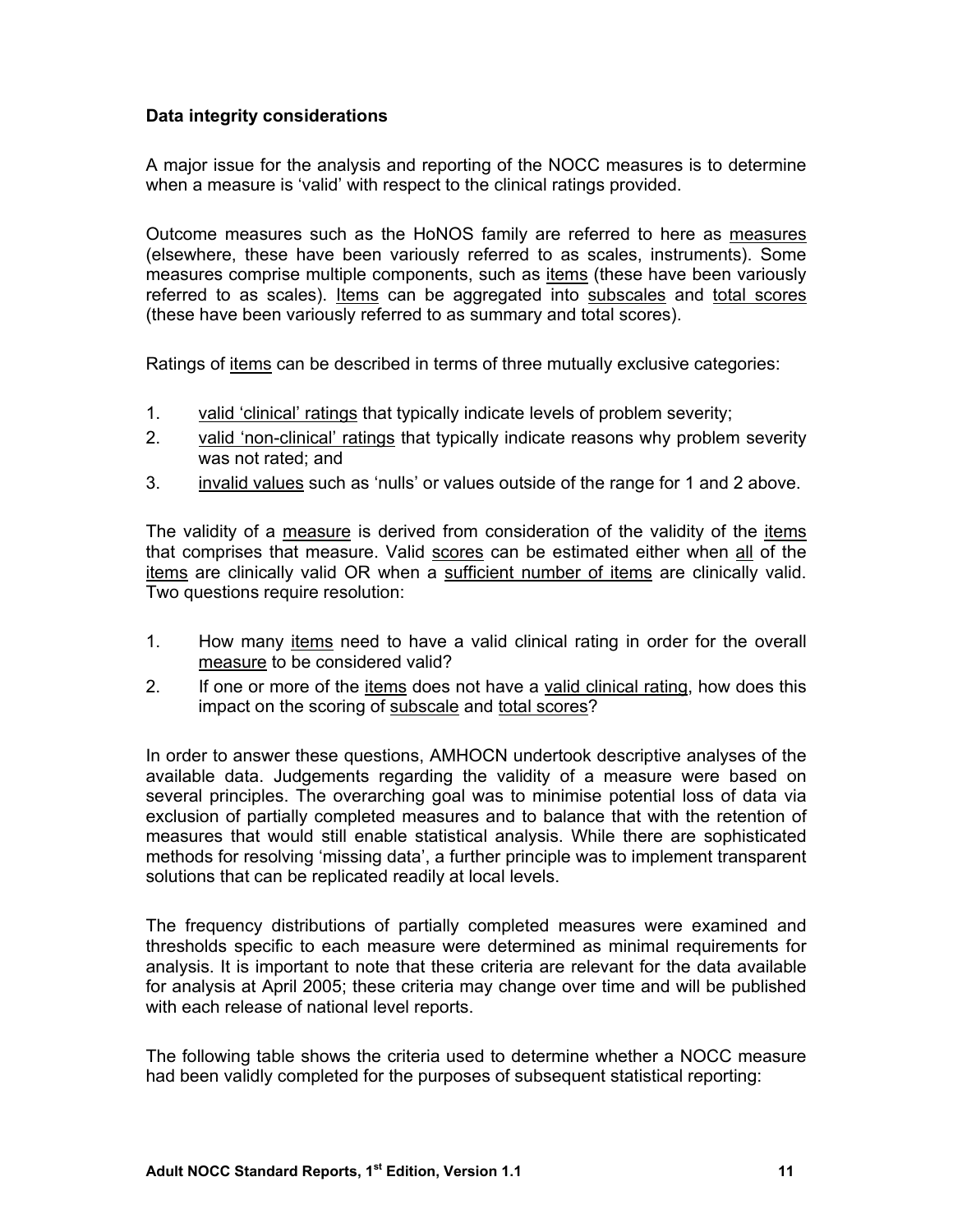| Table 2: Completion criteria for each of the NOCC measures |                                   |                                                                       |  |  |  |
|------------------------------------------------------------|-----------------------------------|-----------------------------------------------------------------------|--|--|--|
| <b>NOCC Measure</b>                                        |                                   | Age Group Completion Criteria                                         |  |  |  |
| <b>HONOSCA</b>                                             | C&A                               | At least 11 of the first 13 HoNOSCA items have Valid Clinical Ratings |  |  |  |
| <b>CGAS</b>                                                | C&A                               | Any Valid Clinical Rating                                             |  |  |  |
| <b>FIHS</b>                                                | C&A                               | At least 6 of the 7 FIHS items have Valid Clinical Ratings            |  |  |  |
|                                                            |                                   |                                                                       |  |  |  |
| SDQ - all Versions                                         | C&A                               | At least 20 of the first 25 items have Valid Clinical Ratings         |  |  |  |
| Age                                                        | C&A                               | Aged at least 1 day to less than 25 years inclusive                   |  |  |  |
| HoNOS / 65+                                                | A&OP                              | At least 10 items have Valid Clinical Ratings                         |  |  |  |
| <b>LSP-16</b>                                              | A&OP                              | At least 14 items have Valid Clinical Ratings                         |  |  |  |
| FoC                                                        | A&OP                              | Any Valid Clinical Rating                                             |  |  |  |
| BASIS-32                                                   | A&OP                              | At least 24 items have Valid Clinical Ratings***                      |  |  |  |
| $K10+$                                                     | A&OP                              | At least 9 items have Valid Clinical Ratings                          |  |  |  |
| <b>MHI-38</b>                                              | A&OP                              | At least 30 items have Valid Clinical Ratings                         |  |  |  |
| Age                                                        | A                                 | Aged between 15 and 110 years inclusive                               |  |  |  |
| RUG-ADL                                                    | 0P                                | All 4 items have Valid Clinical Ratings                               |  |  |  |
| Age                                                        | OP                                | Aged between 55 and 110 years inclusive                               |  |  |  |
| <b>Principal Diagnosis</b>                                 | All                               | Any Valid Mental Health Diagnosis Summary Group                       |  |  |  |
| <b>MHLS</b>                                                | All                               | Either Voluntary or Involuntary Status recorded                       |  |  |  |
| Sex                                                        | All                               | Either Male or Female Sex recorded                                    |  |  |  |
| <b>Explanatory Notes:</b>                                  |                                   |                                                                       |  |  |  |
| $***$                                                      |                                   | BASIS-32 items 2, 3 & 4 only count as one item                        |  |  |  |
| C&A                                                        |                                   | Child & Adolescent Collection Age Group                               |  |  |  |
| A&OP                                                       |                                   | Adult AND Older Person Collection Age Group                           |  |  |  |
| A                                                          | <b>Adult Collection Age Group</b> |                                                                       |  |  |  |
| OP                                                         |                                   | Older Person Collection Age Group                                     |  |  |  |

## **Table 2: Completion criteria for each of the NOCC measures**

These criteria apply to each of the Standard Reports where NOCC measures are further analysed and address the first question, "How many items need to have a valid clinical rating in order for the overall measure to be considered valid?"

In regards to the second question, "If one or more of the *items* does not have a valid clinical rating, how does this impact on the scoring of subscale and total scores?" Only the valid clinical ratings of the items comprising a measures subscale or total scores were considered. If a component item was 'missing', it was treated as contributing '0' to the overall score'. If all of the items comprising a subscale were 'missing', then the overall score was set to missing with no valid observations.

This method is not perfect since it results in 'averages' that are biased downwards: the fewer items that are completed, the less opportunity exists to achieve a high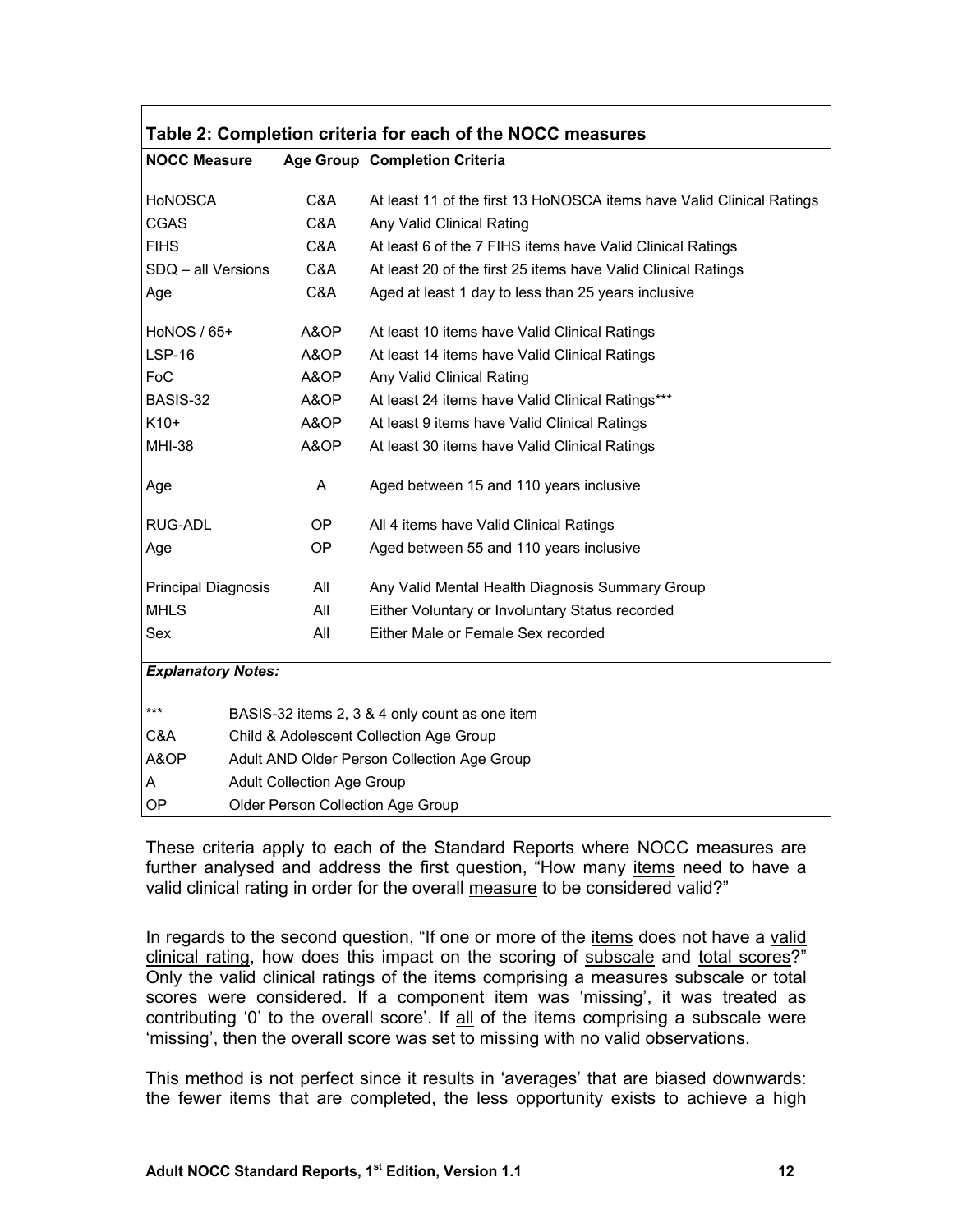score. For example, the maximum of a HoNOS with only 10 completed items is 40. While the reporting of statistics could have been restricted to instances where there were no missing data, that method would have introduced other biases – specifically, the means and standard deviations only apply to populations where there are no missing data and the statistics will be based on a smaller set of observations. There is no single 'best' solution. The approach adopted here (i.e., setting both a high threshold for a measure to be considered valid and 'missing ratings' to 0) is transparent, can be replicated readily and reflects many clinical situations.

## **Overview of the first edition NOCC Standard Reports**

- 1. Data are reported separately at three levels of analysis: Collection Occasion only; Periods of Care; and Episodes of Care.
- 2. The current set of reports is based on the highest level of aggregation the national level. There is no 'disaggregation' of the data by partition factors (beyond the basic specification of the national protocol – collection age group, mental health service setting and reason for collection). Nor is their disaggregation by stratification factors.

## **Understanding the key to NOCC Standard Report table numbering**

The Standard Reports are individually identified by a four digit number. The following table provides a key to the NOCC Standard Report numbering scheme:

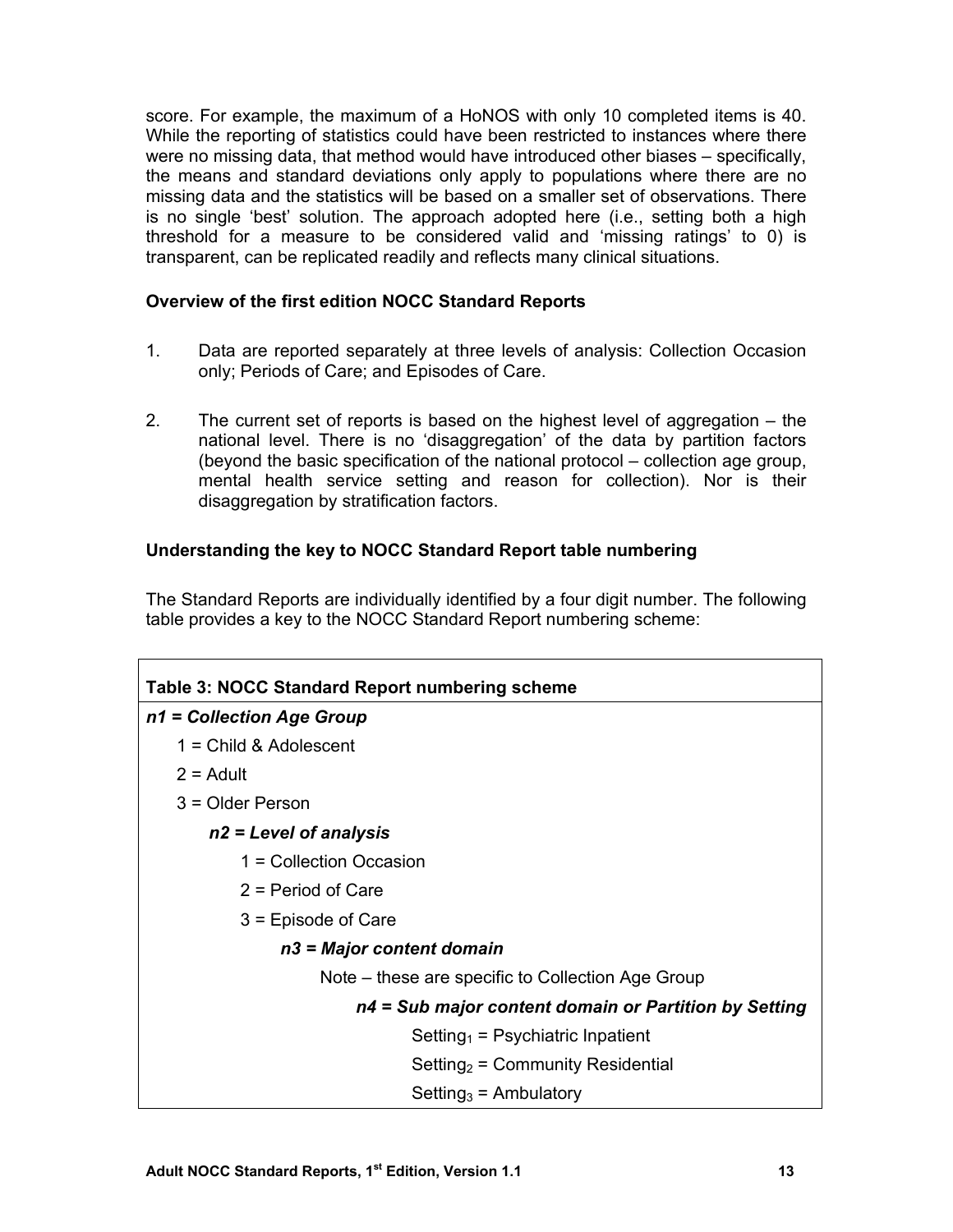Thus, it is relatively simple to identify Tables between Collection Age Groups and the Level of Analysis; similarly, it is relatively simple to cross-reference Tables within a set of Standard Reports for a single Collection Age Group.

Readers interested in comparing profiles between the three Collection Occasion Age Groups should note that the first eight Tables in Collection Occasion Level of Analysis set and the ten Tables comprising each of the Period of Care and Episode of Care Level of Analysis are comparable in terms of structure – only the specific Versions of the HoNOS family of measures and the Consumer Self-Report measures varies.

#### **Standard Reports for Collection Occasions**

#### **Common Tables across the Collection Age Groups**

*Tables n.1.1* present summaries of the nature and volume of the NOCC Data available for analysis in the first edition Standard Reports. For each of the NOCC measures, completion rates are reported as percentages in the Tables. These percentages are calculated as the proportion of the number of 'completed measures' to the total number of Collection Occasions.

The NOCC Protocol specifies when measures are required for a particular Collection Occasion. When measures are not required, for example, Principal Diagnosis and Mental Health Legal Status at 'Admission', completion rates are reported as 'Not Required' even although some valid data may have been submitted.

The Child & Adolescent Group differs from Adults and Older Persons in that the SDQ-Parent and SDQ-Youth measures are specific to the age of the consumer at the time of collection. Specifically, there is no self-report version for consumers aged 4-10 years. Completion rates for 'Parent' SDQ measures were separately calculated for consumers aged 4-10 years inclusive AND 11-17 years inclusive; for the 'Youth' Self-Report SDQ measures, completion rates were only calculated for consumers aged 11-17 years inclusive.

Where a jurisdiction has not submitted Consumer Self-Report data, those Collection Occasions are excluded from the calculation of data completion statistics.

*Tables n.1.2* present high level total score summaries of the core *clinician*completed clinical ratings. As described in the *NOCC Clinician and Self-Report Measures Overview (Version 1.50)*, for the HONOSCA, the total score comprises the first 13 items only; for the HoNOS and the HoNOS65+, the total score is based on all 12 items.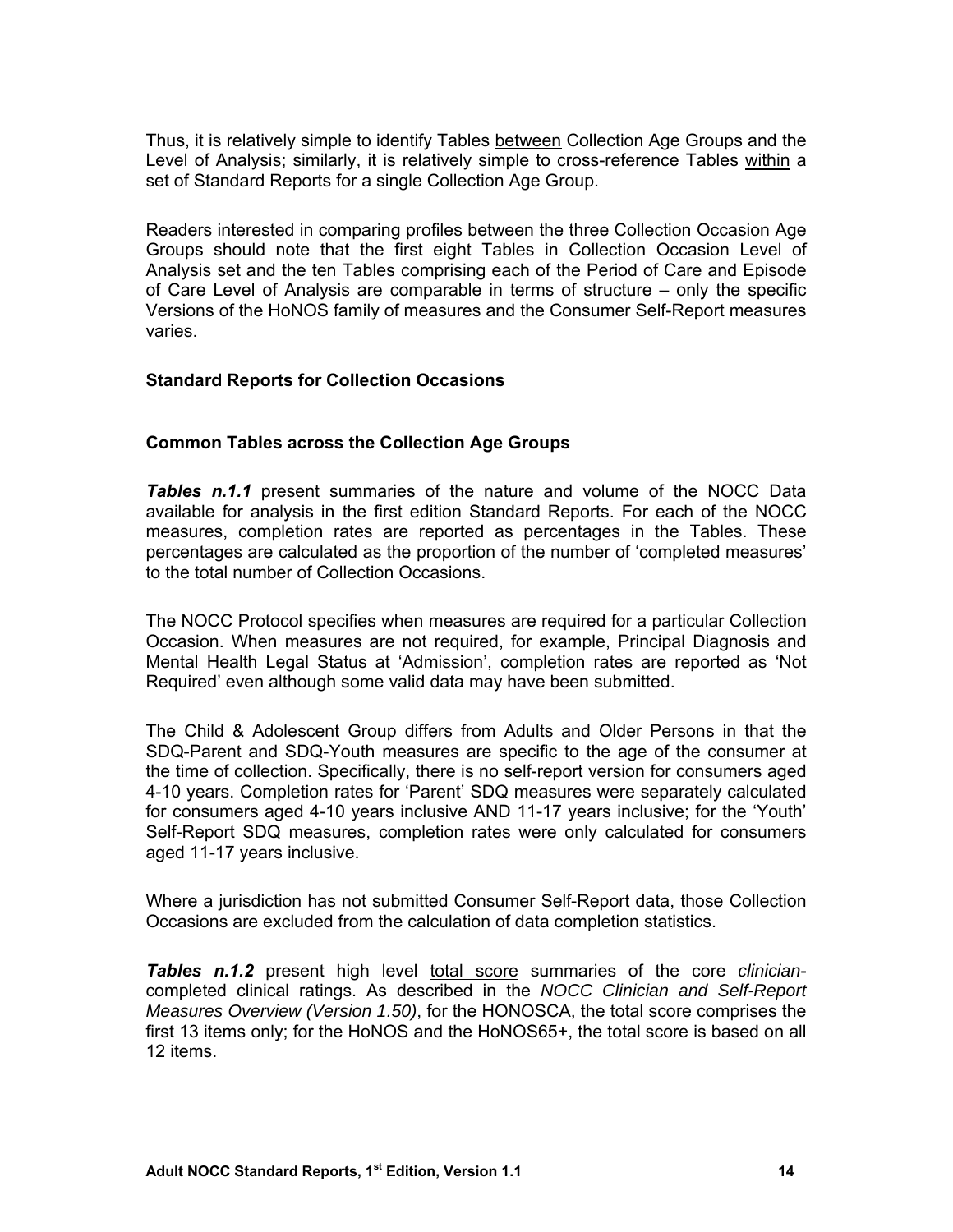**Tables n.1.3** present high level total score summaries of the core consumercompleted clinical ratings. As described in the *NOCC Clinician and Self-Report Measures Overview (Version 1.50)*, the Strengths and Difficulties Questionnaire total score *(Total Difficulties)* is derived from the sum of the four subscales (i.e., Emotional Symptoms; Conduct Problems; Hyperactivity/Inattention; Peer Relationship Problems). Note that for Adults and for Older Persons, there is no common Consumer Self-Report measure across the eight Jurisdictions.

**Tables n.1.4.n** present key statistics for the HoNOS family measures.

*Tables n.1.4.1* present percentile statistics for the Total Scores. A percentile is the proportion of scores in a distribution that a specific score is greater than or equal to. For example, in Table 2.1.4.1, the  $50<sup>th</sup>$  Percentile (also known as the median) on the HoNOS Total for Adults in Psychiatric Inpatient settings is 11. Hence 50% of Adults in this setting scored greater than or equal to this total score; 50% of Adults in this setting scored lower than or equal to this total score. In this table, the  $95<sup>th</sup>$  Percentile is 25. Hence, 95% of adults in this setting scored lower than or equal to this score; 5% of adults scored greater than or equal to this score.

**Tables n.1.4.2** present statistics for the standard summary scores. For Adults and for Older Persons, statistics are also presented for the HoNOS-10 summary score. This measure comprises the sum of the first 10 scales of the HoNOS / HoNO65+. It was originally developed in the Mental Health Classification and Service Costs (MH-CASC) Project. Further details regarding its development can be found at page 217 of the *MH-CASC Volume 1: Main Report* (Buckingham et al, 1998).

*Tables n.1.5.1, n.1.5.2, n.1.5.3 & n.1.5.4* present detailed item level analyses of the HoNOS family of measures. The first table (n.1.5.1) shows the number of valid observations (i.e., clinical ratings) for each of the items. Note that this differs across the items comprising the measure – however, only those overall ratings that met the initial criteria for 'completion' are included. The second table (n.1.5.2) shows the percentage of clinically significant ratings (i.e., clinical ratings of 2 or higher); the final two tables (n.1.5.3 & n.1.5.4) present item means and standard deviations respectively.

#### **Specific Tables for Child & Adolescent Collection Age Group**

*Table 1.1.1.6* presents the percentage of positively identified items for each of the seven items that comprise the Factor Influencing Health Status.

*Tables 1.1.7.1, 1.1.7.2 & 1.1.7.3* present key summary score statistics for the SDQ. The first table reports Parent Ratings for consumers aged 4-10 years; the second table Parent Ratings for consumers aged 11-17 years; the third table, Youth Self-Report Ratings by consumers aged 11-17 years.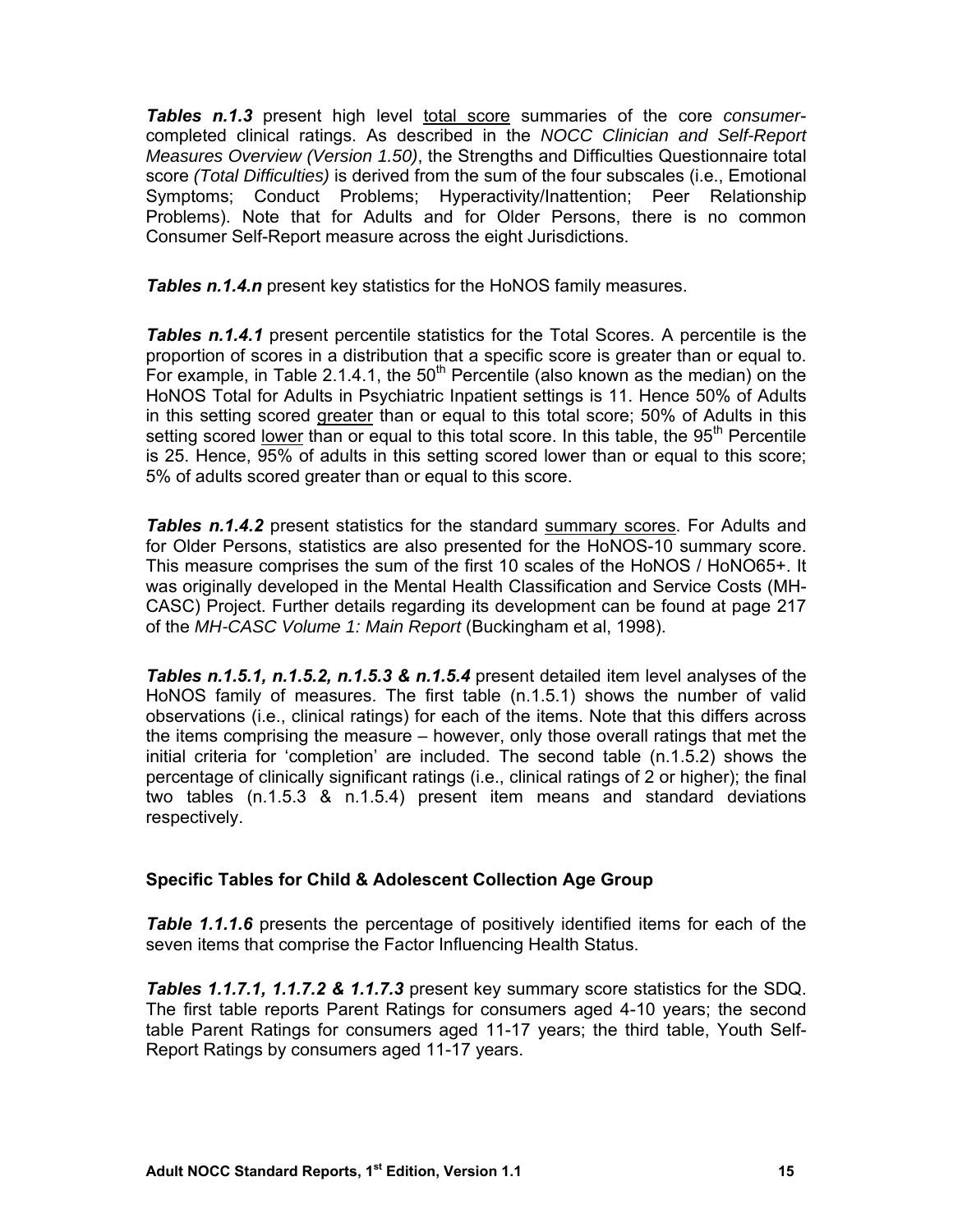## **Specific Tables for Adult & Older Persons Collection Age Group**

*Tables n.1.2.6* present statistics for the standard LSP-16 summary scores. For Adults and for Older Persons, statistics are also presented for the LSP-13 summary score. This measure comprises the sum of the LSP-16 excluding those three items that comprise the LSP Compliance Subscale. It was originally developed in the Mental Health Classification and Service Costs (MH-CASC) Project. Further details regarding its development can be found at page 218 of the *MH-CASC Volume 1: Main Report* (Buckingham et al, 1998).

**Tables n.1.2.7** present key summary score statistics for the BASIS-32.

**Table 2.1.2.8** presents key summary score statistics for the MHI-38.

#### **Standard Reports for Periods of Care & Episodes of Care**

The 10 Tables comprising each of the Periods of Care and the Episodes of Care Standard Reports are identical in structure – corresponding tables differ only in terms of the level of analysis.

**Tables n.n.1** present summaries of the nature and volume of the Periods / Episodes of Care NOCC Data available for analysis in the first edition Standard Reports. As discussed above, not all of the Collection Occasion data reported could be assembled to form Valid Sequences; by definition, those data are excluded from any analyses of Periods of Care or Episodes of Care.

*Tables n.n.2.1, n.n.2.2 & n.n.2.3* present the distribution of elapsed days from Period of Care, or Episode of Care, 'Start' Dates and 'End' Dates for the three mental health service settings (Psychiatric Inpatient, Community Residential and Ambulatory respectively). For Psychiatric Inpatient and Community Residential Mental Health Services, elapsed days can be considered a proxy measure of service utilisation (i.e., length of stay).

Distribution statistics include the mean, the standard deviation, percentiles and the Coefficient of Variation (CV). The latter statistic is calculated by dividing the standard deviation by the mean. The CV indicates how much variability there is around the group average. While CVs are 'unit-free' (i.e., no minimum or maximum value - since it is a 'ratio'), as a 'rule of thumb', CVs greater than 1 can be assumed to indicate there is 'considerable' variability about the mean. Or another way of putting it, the observations that make up the group mean are widely spread apart. CVs less than 1 (and closer to 0) can be assumed to indicate there is 'little' variability about the mean. Or another way of putting it, the observations that make up the group mean are not widely spread apart - they're more 'closely' bunched up together.

In presenting CVs for the Change Scores, CVs greater than 1 suggest that, regardless of the size or the direction of the change, on average there is a lot of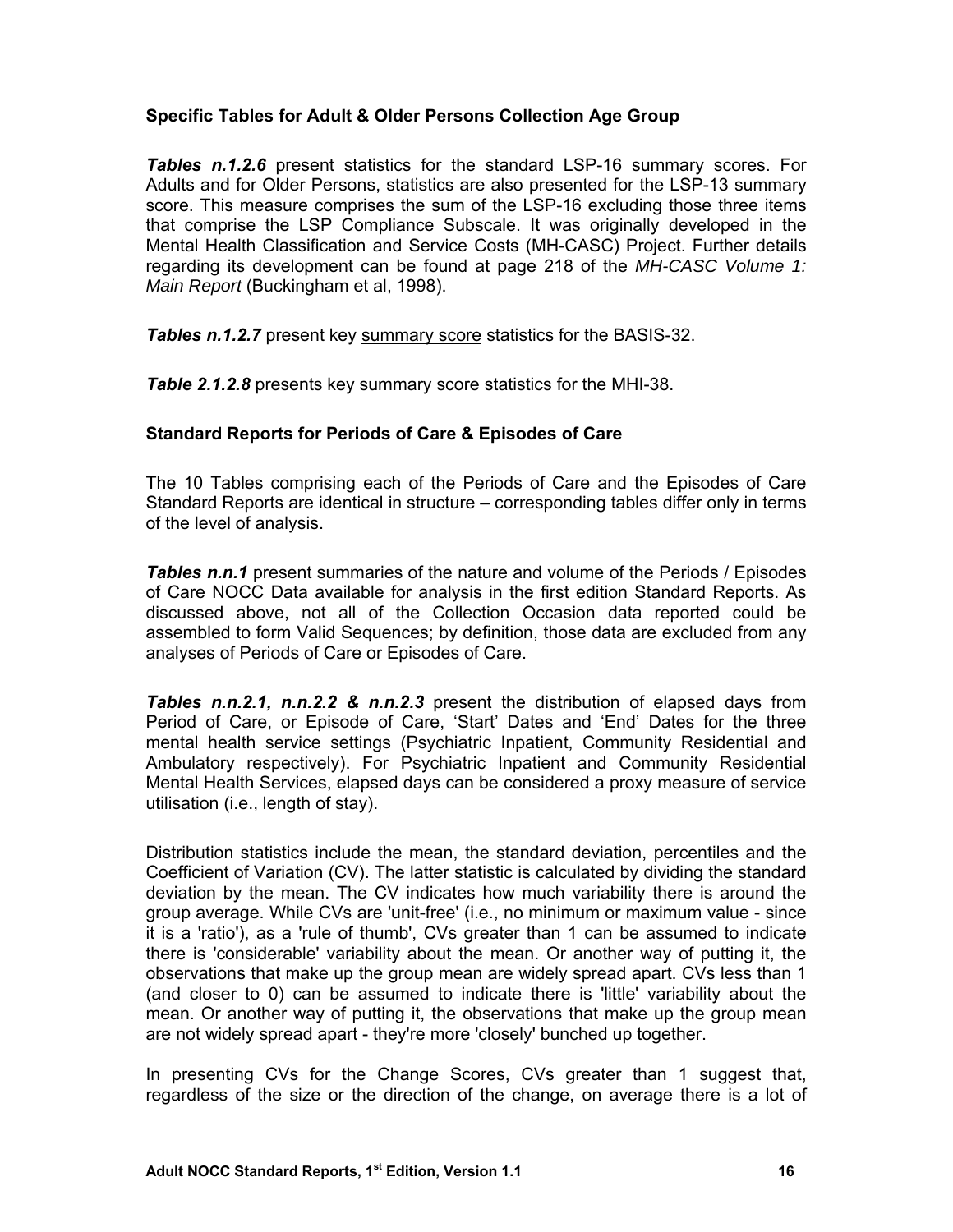variability in outcomes. CVs less than 1 suggest that, on average, there is not a lot of variability in outcomes.

*Tables n.n.3.1, n.n.3.2 & n.n.3.3* present summaries of the completion rates of the HoNOS and Consumer Self-Report measures. For each of these, completion rates are reported as percentages in the Tables. These percentages are calculated as the proportion of the number of 'completed measures' to the total number of Periods (or Episodes) of Care for the three service settings (Psychiatric Inpatient, Community Residential and Ambulatory respectively).

*Tables n.n.4.1, n.n.4.2 & n.n.4.3* present summary change score and effect size statistics for the HoNOS family of measures. A change score is defined as the mean difference between the 'Start' and the 'End' scores. Given that the clinical rating on the HoNOS family indicates the level of clinical severity, a *positive* change score indicates a reduction in clinical severity (i.e., 'improvement'); a *negative* change score indicates an increase in clinical severity (i.e., 'deterioration').

Change scores for the three mental health service settings (Psychiatric Inpatient, Community Residential and Ambulatory respectively) have been calculated only where a Period of Care, or an Episode of Care, has both a 'Start' and an 'End' clinical rating (a 'matched pair').

In addition to means and standard deviations, the Coefficient of Variation for the Change Score is presented also. The most important aspect of the CV statistic is its magnitude. If the group mean is 'negative', then the CV statistic will also be negative in sign. The CV reported in these tables is the absolute value of the statistic (i.e., the sign of the CV is not reported) since the size of the CV conveys the critical information (i.e., how much variability there was about the group mean).

The correlation coefficient between start scores and end scores is also reported. The correlation coefficient is a number between -1 and +1 which measures the degree to which pairs of variables (measures) are related. This provides an indication of the extent to which 'start' scores and 'end' scores are related. A positive coefficient indicates a 'positive' association (as scores increase on one variable, they also increase on the other variable); a negative coefficient indicates a 'negative' association (as scores increase on one variable, they decrease on the other variable). In this context, the magnitude of the correlation coefficient provides an indication of the extent to which consumers' mental health status at 'start' of care predicts mental health status at 'end' of care. As a guide, correlation coefficients of less than ± 0.3 generally indicate 'weak' associations; ± 0.5 'moderate' associations; and  $\pm$  0.7 'strong' associations. The lower the association, the greater the role other factors influence mental health status at 'end' of care. These factors may include treatment intensity, individual consumer 'risk factors' as well as provider factors.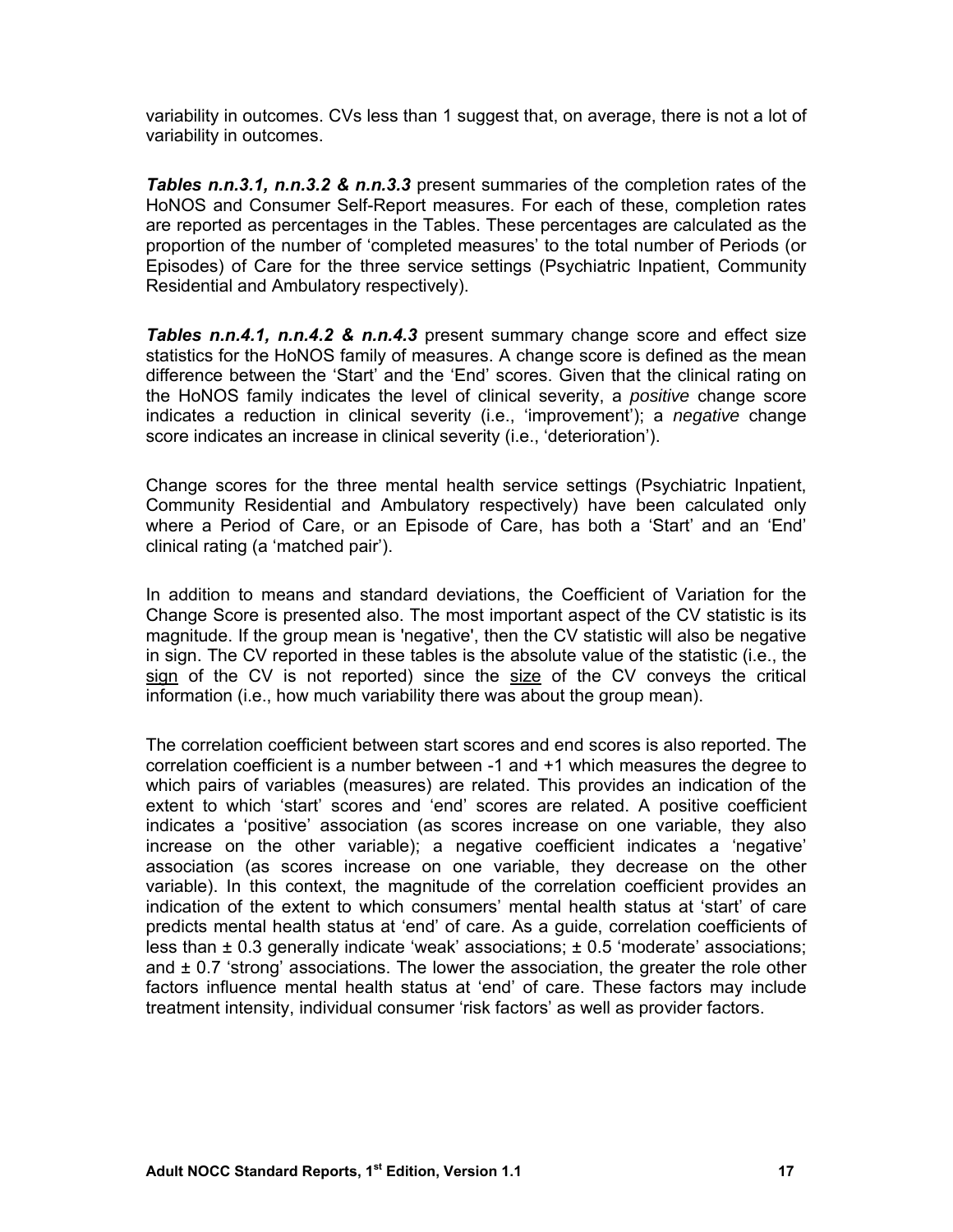#### **Understanding effect sizes**

Ultimately, the overall objective of the National Mental Health Strategy is to improve the clinical outcomes for individual consumers who use mental health services. Measuring change in the mental health status of consumers is one way to assess the effectiveness of mental health services.

While the measurement of change is a simple and attractive idea, there are substantial conceptual and technical challenges and debates about how best to go about this task. Some of this complexity is reflected in the national protocol whereby changes can be assessed from both the clinicians' and the consumers' perspectives.

In the scientific community, there are ongoing debates regarding the relative merits of 'statistical' versus 'clinical' change. 'Statistically significant' change can occur where there is a large number of observations but only a small difference in the overall change score; 'Clinical' change can occur where there is a large difference in an overall change score but that difference may not be statistically significant.

Currently, there is no single, optimal solution to these dilemmas. It is beyond the scope of the current document to comprehensively review the range of methodological options – these may be considered in subsequent editions. In this first edition of Standard Reports, AMHOCN has determined that an effect size statistic is the preferred index of change.

The effect size statistic quantifies the size of the difference in change scores where change scores indicate the difference in measurement over time (i.e., from 'start' to 'end' of either a Period of Care or an Episode of Care). In this edition of Standard Reports, following Morris (2000), effect size statistics have been calculated from a repeated measures design perspective – that is, the same person measured at two points in time, namely with Clinical Ratings at both Start and End of a Period of Care or Episode of Care.

#### **What does the size of the effect size mean?**

Cohen (1987) classified effect size (ES) values into three different categories of "small", "medium", and "large". In the case of comparing two means, Cohen defined an effect size of 0.20 as 'small', indicating negligible clinical importance; an effect size of 0.50 as 'medium', indicating moderate clinical importance; and an effect size of 0.80 as 'large' indicating critical clinical importance.

If certain statistical assumptions about the distribution of change scores are met, then an effect size can be related to the standard normal distribution (Morris & DeShon, 2002). This greatly facilitates interpretation of the 'size of the effect'.

A change score of 0 implies that the change would be positive for 50% of the population and would be negative for 50% of the population. That is, zero change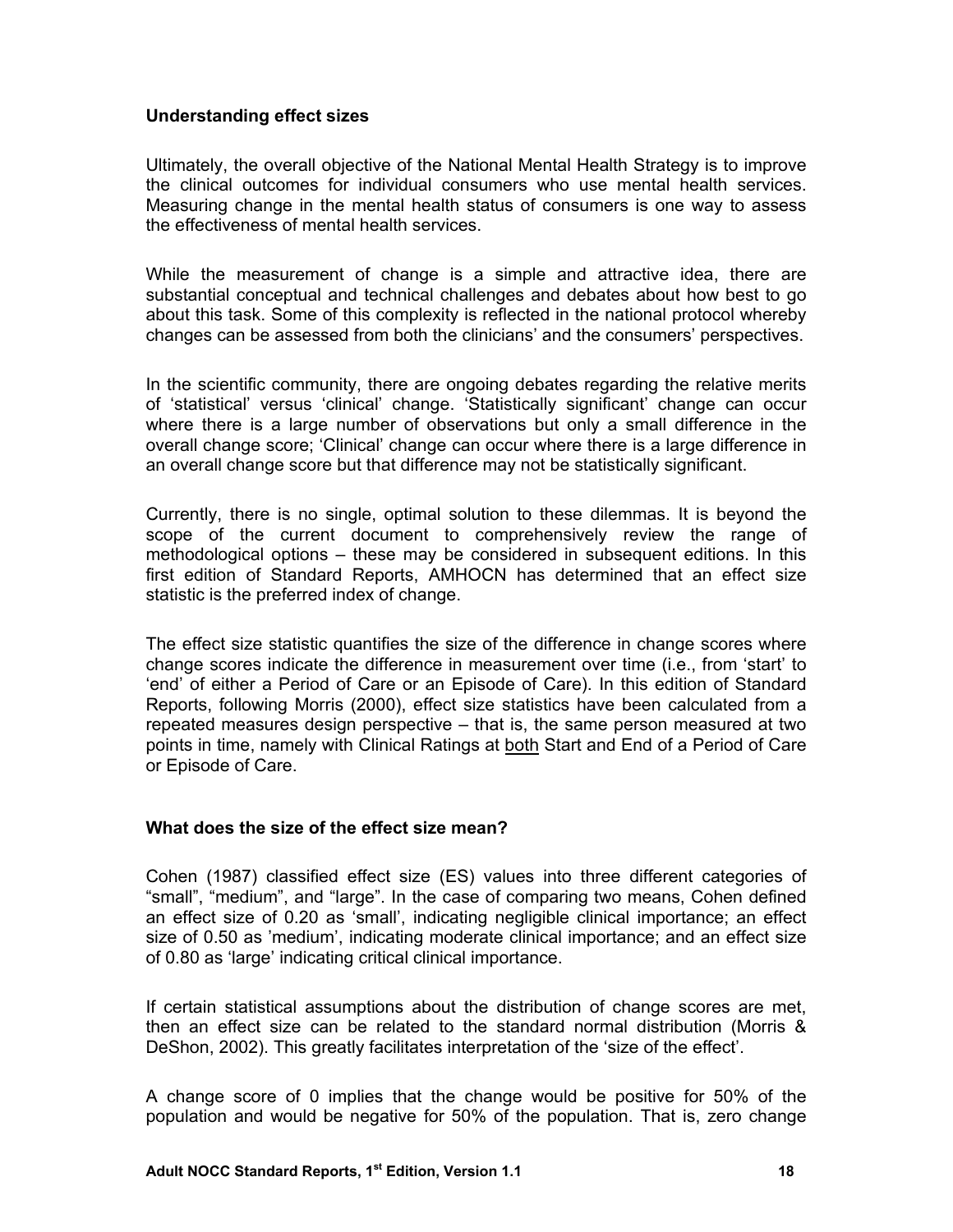overall. A change score of 0.2 implies that the change would be positive for approximately 58% of the population. Cohen describes this as 'small'. A change score of 0.5 implies that the change would be positive for approximately 69% of the population. Cohen describes this as 'moderate'. A change score of 0.8 implies that the change would be positive for approximately 79% of the population. Cohen describes this as 'large'.

Effect sizes tell us the **size** of the effect and not the **statistical significance** of the effect. If the 95% confidence interval of the effect size includes zero (i.e., the lower estimate is a negative value **AND** the upper estimate is a positive value), then the result is not statistically significant. That is, the observed mean change effect size is not significantly different from zero (i.e., no change).

The following chart plots the relationship between the effect sizes and the normal distribution. It can be seen that 'negative' change occupies the left-half of the chart; 'positive' change the right-half of the chart.

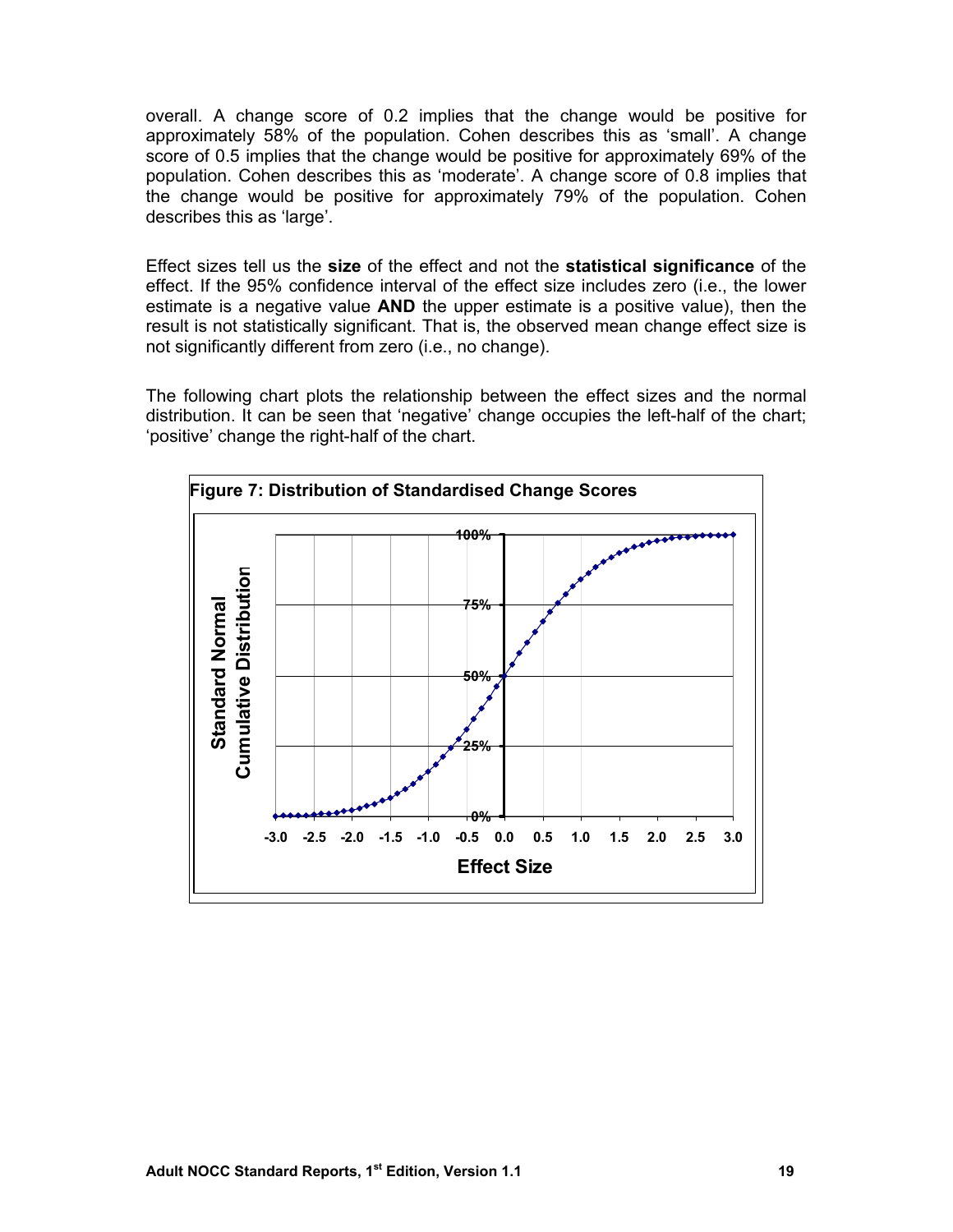The following table offers a quick reference table of effect sizes to the cumulative normal distribution:

| Table 4: Reference table of effect size scores to standard normal<br>cumulative distribution |                                                          |
|----------------------------------------------------------------------------------------------|----------------------------------------------------------|
| <b>Unbiased Effect</b>                                                                       | <b>Standard Normal</b><br><b>Cumulative Distribution</b> |
| <b>Size Estimator</b>                                                                        |                                                          |
| $-1.00$                                                                                      | 15.9%                                                    |
| $-0.90$                                                                                      | 18.4%                                                    |
| $-0.80$                                                                                      | 21.2%                                                    |
| $-0.70$                                                                                      | 24.2%                                                    |
| $-0.60$                                                                                      | 27.4%                                                    |
| $-0.50$                                                                                      | 30.9%                                                    |
| $-0.40$                                                                                      | 34.5%                                                    |
| $-0.30$                                                                                      | 38.2%                                                    |
| $-0.20$                                                                                      | 42.1%                                                    |
| $-0.10$                                                                                      | 46.0%                                                    |
| 0.00                                                                                         | 50.0%                                                    |
| 0.10                                                                                         | 54.0%                                                    |
| 0.20                                                                                         | 57.9%                                                    |
| 0.30                                                                                         | 61.8%                                                    |
| 0.40                                                                                         | 65.5%                                                    |
| 0.50                                                                                         | 69.1%                                                    |
| 0.60                                                                                         | 72.6%                                                    |
| 0.70                                                                                         | 75.8%                                                    |
| 0.80                                                                                         | 78.8%                                                    |
| 0.90                                                                                         | 81.6%                                                    |
| 1.00                                                                                         | 84.1%                                                    |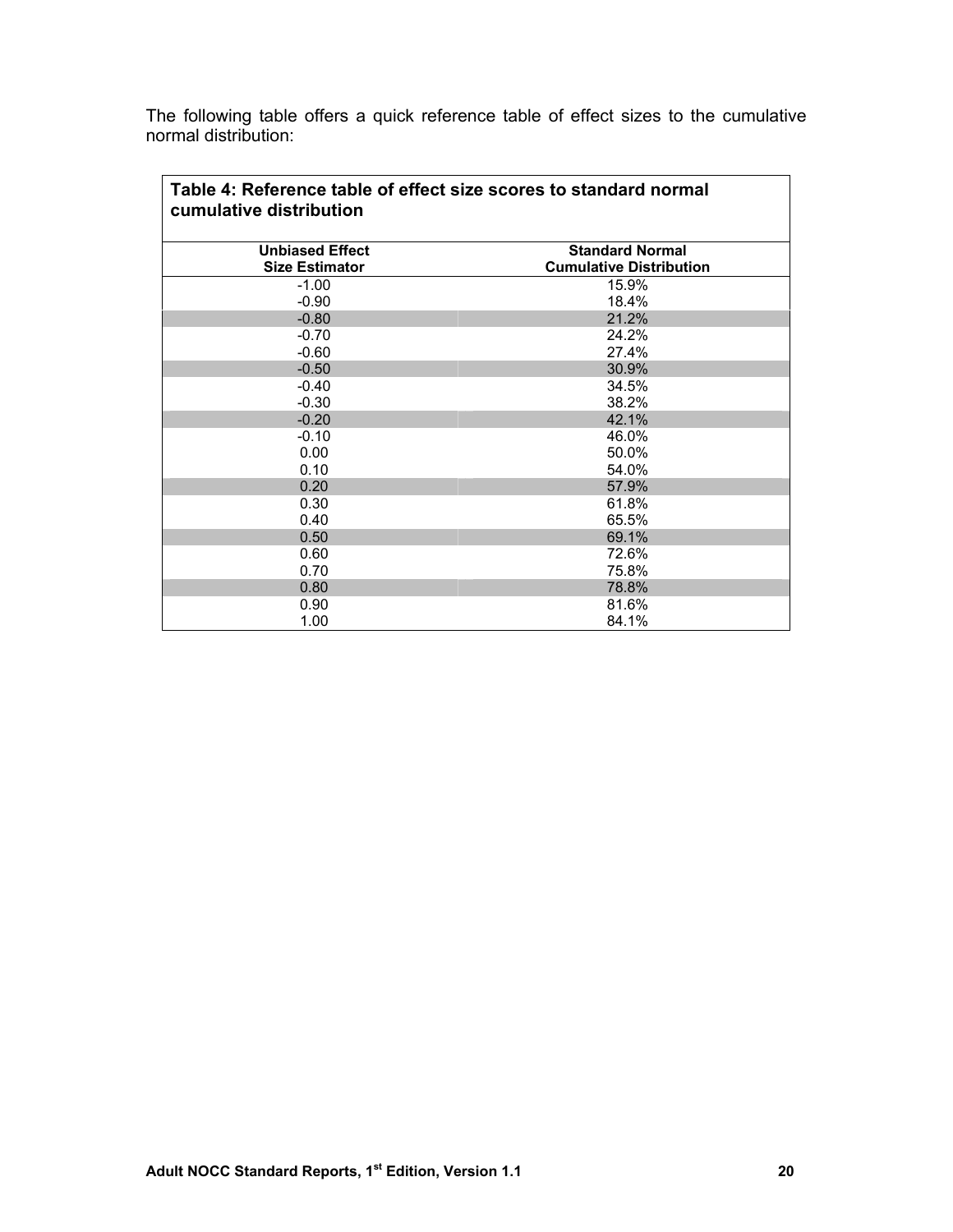# **References**

Buckingham W, Burgess P, Solomon S, Pirkis J & Eagar K. (1998). *Developing a Casemix Classification for Mental Health Services. Volume 1: Main Report.*  Commonwealth Department of Health and Family Services: Canberra.

Coe, R. (2000). What is an 'Effect Size'? A brief introduction<sup>1</sup>.

- Cohen, J. (1987). *Statistical Power Analysis for Behavioural Sciences*. Hillsdale, NJ: Erlbaum.
- Department of Health and Ageing (2003a). *Mental Health National Outcomes and Casemix Collection: Technical specification of State and Territory reporting requirements for the outcomes and casemix components of 'Agreed Data,*  Edition 1.50. Canberra, Australia<sup>2</sup>.
- Department of Health and Ageing (2003b). *Mental Health National Outcomes and Casemix Collection: Overview of clinician-rated and consumer self-report*  measures, Edition 1.50, Canberra, Australia<sup>2</sup>.
- Hojat M & Xu GA. (2004). A Visitor's Guide to Effect Sizes. Statistical Significance Versus Practical (Clinical) Importance of Research Findings. *Advances in Health Sciences Education, 9,* 241–249.
- Morris SB. (2000). Distribution of the standardized mean change effect size for metaanalysis on repeated measures. *British Journal of Mathematical and Statistical Psychology, 53,* 17–29.
- Morris SB & DeShon RP (2002). Combining Effect Size Estimates in Meta-Analysis with Repeated Measures and Independent-Groups Designs. *Psychological Methods, 7,* 105-125.

-

<sup>1</sup> http://www.cemcentre.org/ebeuk/research/effectsize/ESbrief.htm.

<sup>&</sup>lt;sup>2</sup> http://www.mhnocc.org/resources/national outcomes and casemix collection/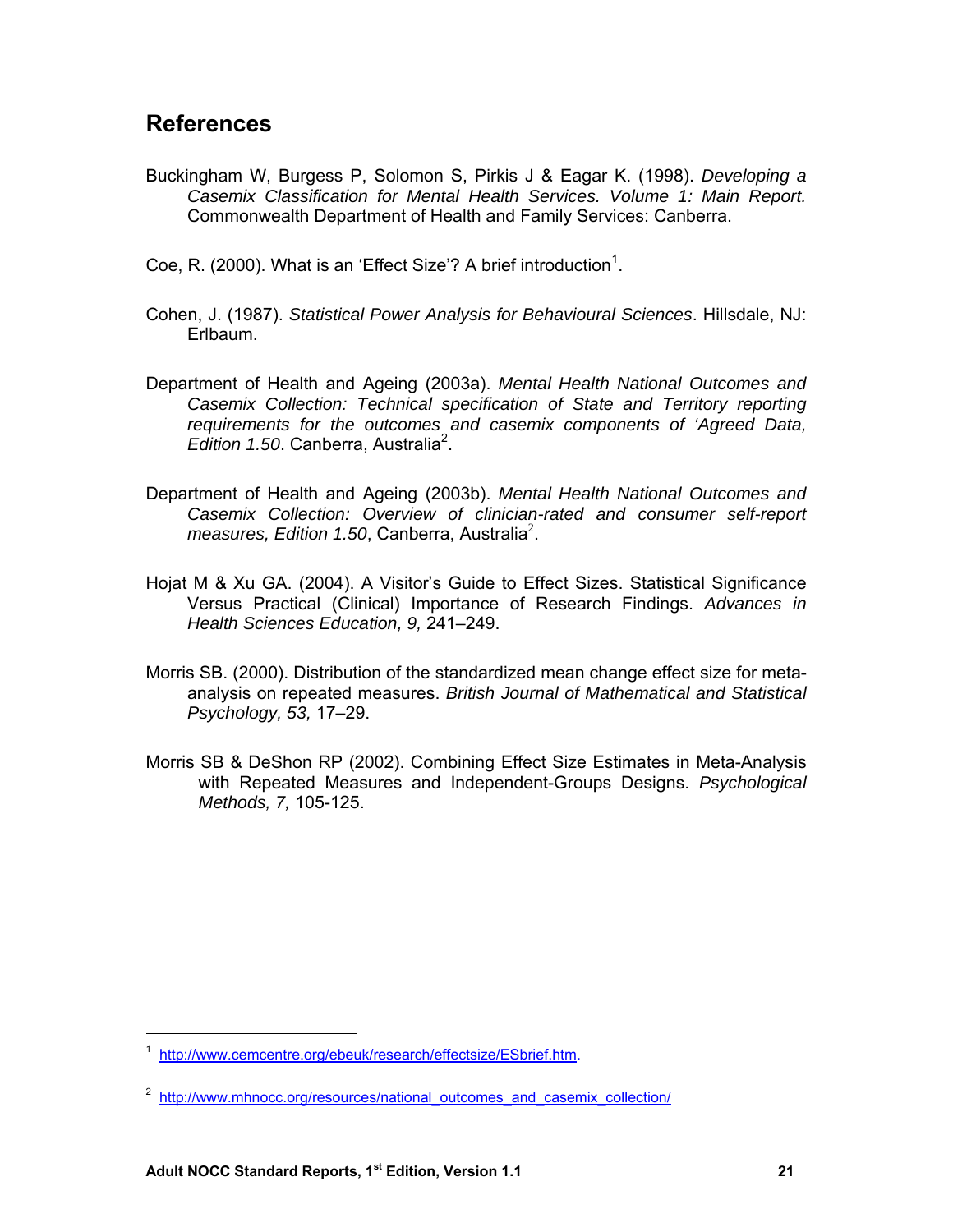# **Attachments**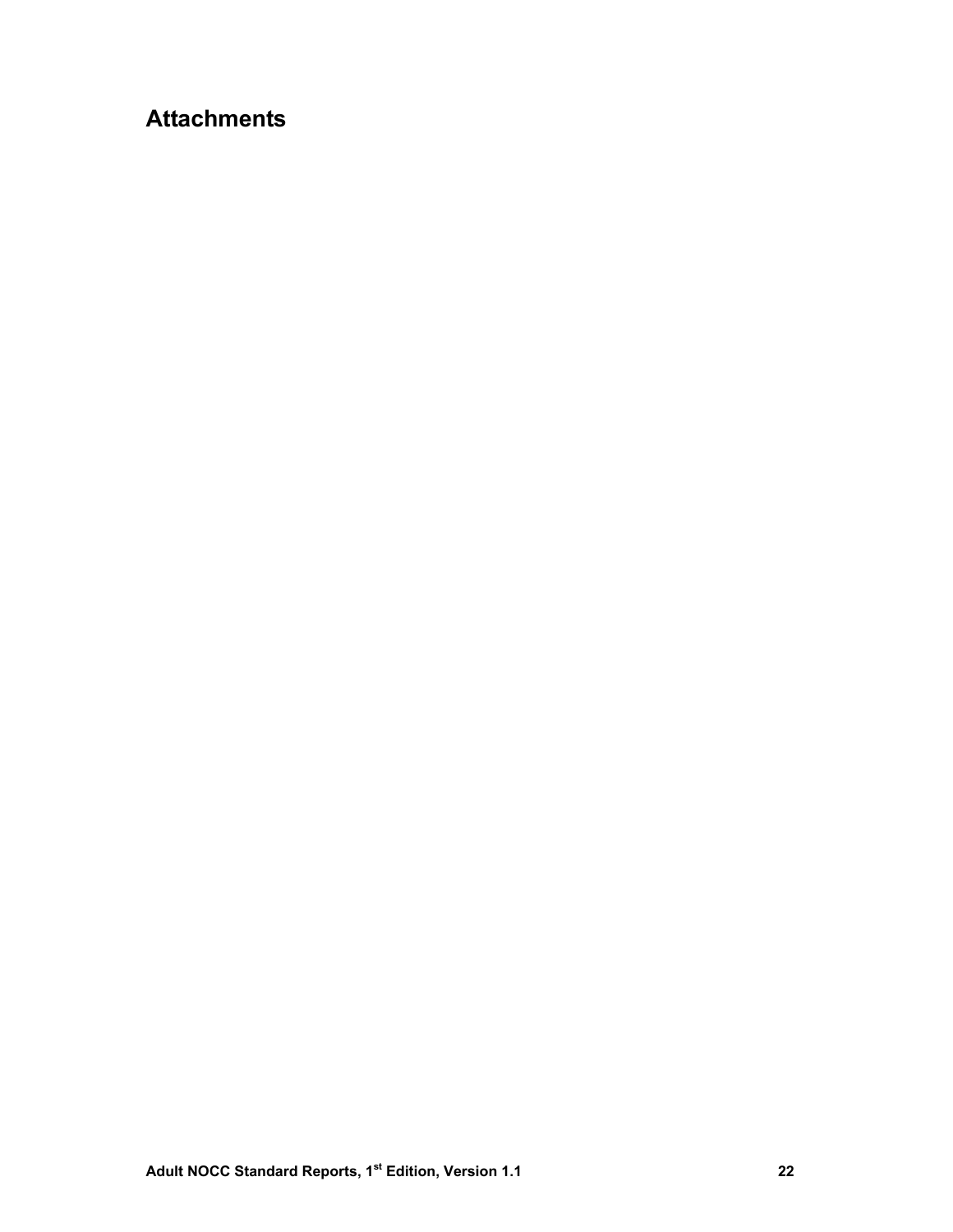#### **Attachment 1: Data to be collected at each Collection Occasion within each Mental Health Service Setting, for consumers in each Age Group**

| <b>Mental Health Service Setting</b>                                    | <b>INPATIENT</b> |   | <b>COMMUNITY</b><br><b>RESIDENTIAL</b> |   | <b>AMBULATORY</b> |   |             |   |   |
|-------------------------------------------------------------------------|------------------|---|----------------------------------------|---|-------------------|---|-------------|---|---|
| <b>Collection Occasion</b>                                              | A                | R | D                                      | A | R                 | D | A           | R | D |
| <b>Children and Adolescents</b>                                         |                  |   |                                        |   |                   |   |             |   |   |
| HoNOSCA <sup>(1)</sup>                                                  |                  |   |                                        |   |                   |   |             |   |   |
| CGAS                                                                    |                  |   | ×                                      |   |                   | x |             |   |   |
| <b>FIHS</b>                                                             | ×                |   |                                        | × |                   |   | ×           |   |   |
| Parent / Consumer Self-Report<br>$(SDQ)$ <sup><math>(2, 3)</math></sup> |                  |   |                                        |   |                   |   |             |   |   |
| Principal and Additional Diagnoses                                      | ×                |   |                                        | × |                   |   | ×           |   |   |
| Mental Health Legal Status                                              | ×                |   |                                        | × |                   |   | ×           |   |   |
| <b>Adults</b>                                                           |                  |   |                                        |   |                   |   |             |   |   |
| HoNOS <sup>(1)</sup>                                                    |                  |   |                                        |   |                   |   |             |   |   |
| LSP-16 $(4)$                                                            | ×                |   | ×                                      |   |                   |   | ×           |   |   |
| Consumer self-report (MHI,<br>BASIS32, K10+) <sup>(3, 5)</sup> )        | ×                | × | ×                                      |   |                   |   |             |   |   |
| Principal and Additional Diagnoses                                      | $\mathbf x$      |   |                                        | × |                   |   | ×           |   |   |
| Focus of Care <sup>(6)</sup>                                            | ×                | × | x                                      | × |                   | × | ×           |   |   |
| Mental Health Legal Status                                              | ×                |   |                                        | × |                   |   | ×           |   |   |
| <b>Older persons</b>                                                    |                  |   |                                        |   |                   |   |             |   |   |
| HoNOS 65+ (1)                                                           |                  |   |                                        |   |                   |   |             |   |   |
| LSP-16 $(1)$                                                            | ×                | × | x                                      |   |                   |   | x           |   |   |
| RUG-ADL                                                                 |                  |   | $\pmb{x}$                              |   |                   | x | $\mathbf x$ | × |   |
| Consumer self-report (MHI,<br>BASIS32, K10+ <sup>(3, 5)</sup> )         | ×                | x | ×                                      |   |                   |   |             |   |   |
| Principal and Additional Diagnoses                                      | ×                |   |                                        | × |                   |   | ×           |   |   |
| Focus of Care <sup>(6)</sup>                                            | ×                | × | ×                                      | × | ×                 | x | ×           |   |   |
| Mental Health Legal Status                                              | ×                |   |                                        | × |                   |   | ×           |   |   |

#### **Abbreviations and Symbols**

- **A** Admission to Mental Health Care<br>**R** Review of Mental Health Care **R** Review of Mental Health Care<br>**D** Discharge from Mental Health C
- $\bullet$  Collection of data on this occasion is mandatory
- Discharge from Mental Health Care
- 8 No collection requirements apply

#### **Notes**

- (1) Discharge ratings for the HoNOS, HoNOS65+ and HoNOSCA are not required for inpatient episodes less than 3 days duration.
- (2) Discharge ratings for the SDQ are not required for any episode of less than 21 days duration because the rating period used at discharge (previous month) would overlap significantly with the period rated at admission.
- (3) The classification of consumer self-report measures as mandatory is intended only to indicate the expectation that consumer's will be invited to complete self-report measures at the specified *Collection Occasions*, not that such measures will always be appropriate. Special considerations applying to the collection of self-report measures are described in section 7.5.
- (4) The LSP-16 is not included as a measure for use in inpatient settings as, in its current form, it requires ratings to be based on the consumer's functioning over the previous three months. This is difficult for the majority of inpatient episodes which are relatively brief.
- (5) Introduction of adult consumer self-report measures in inpatient episodes is not included as a national requirement at this stage but will be reviewed in the future following experience in use of the measures in other settings. Individual Jurisdictions or service agencies may however choose to trial these measures in inpatient settings.
- (6) Restriction of the Focus of Care only to ambulatory care episodes for adults and older persons is based on experience in the MH-CASC study which found it be of limited value in inpatient and community residential settings and with child/adolescent patients.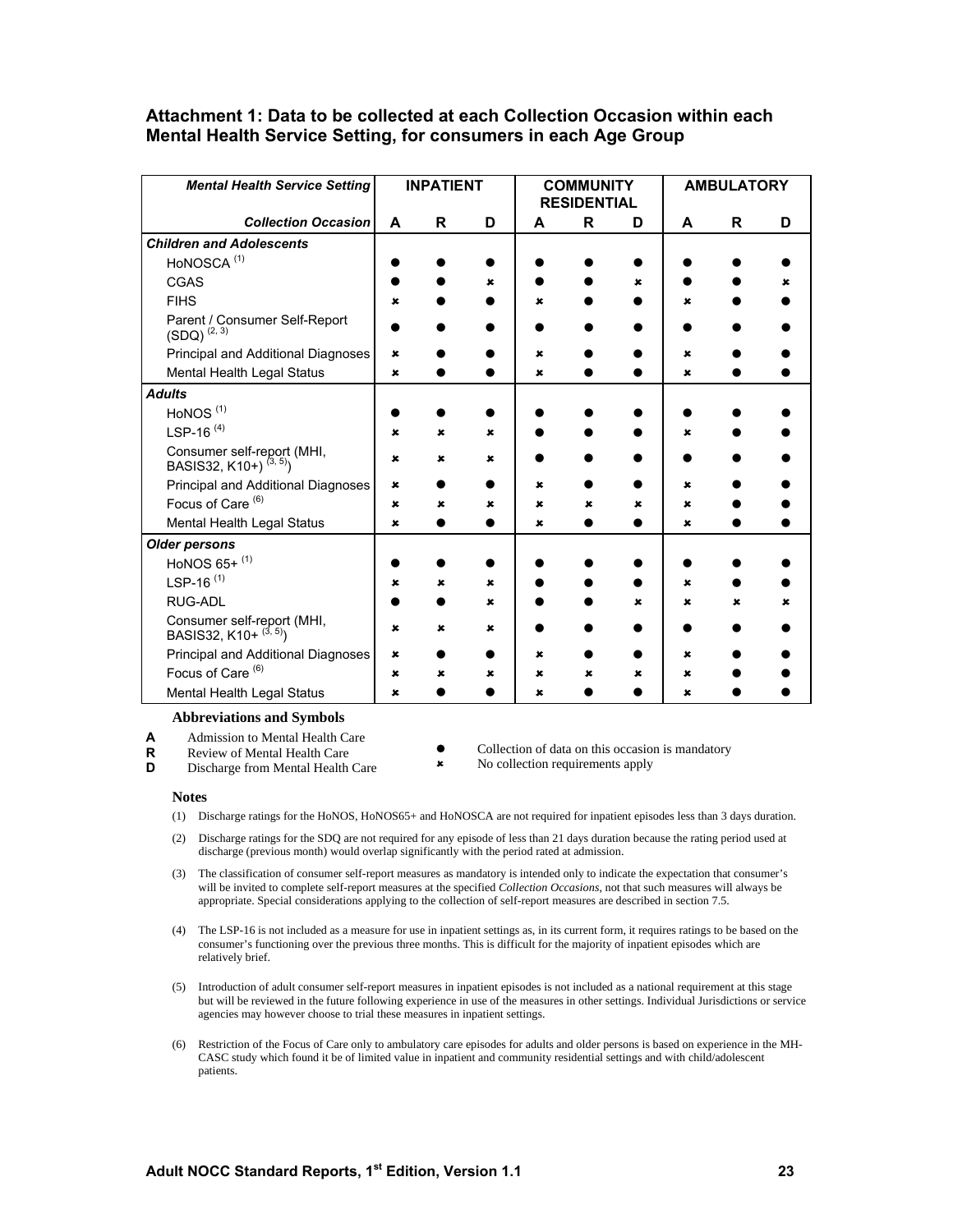

#### **Attachment 2: Data collection requirements under four episode scenarios**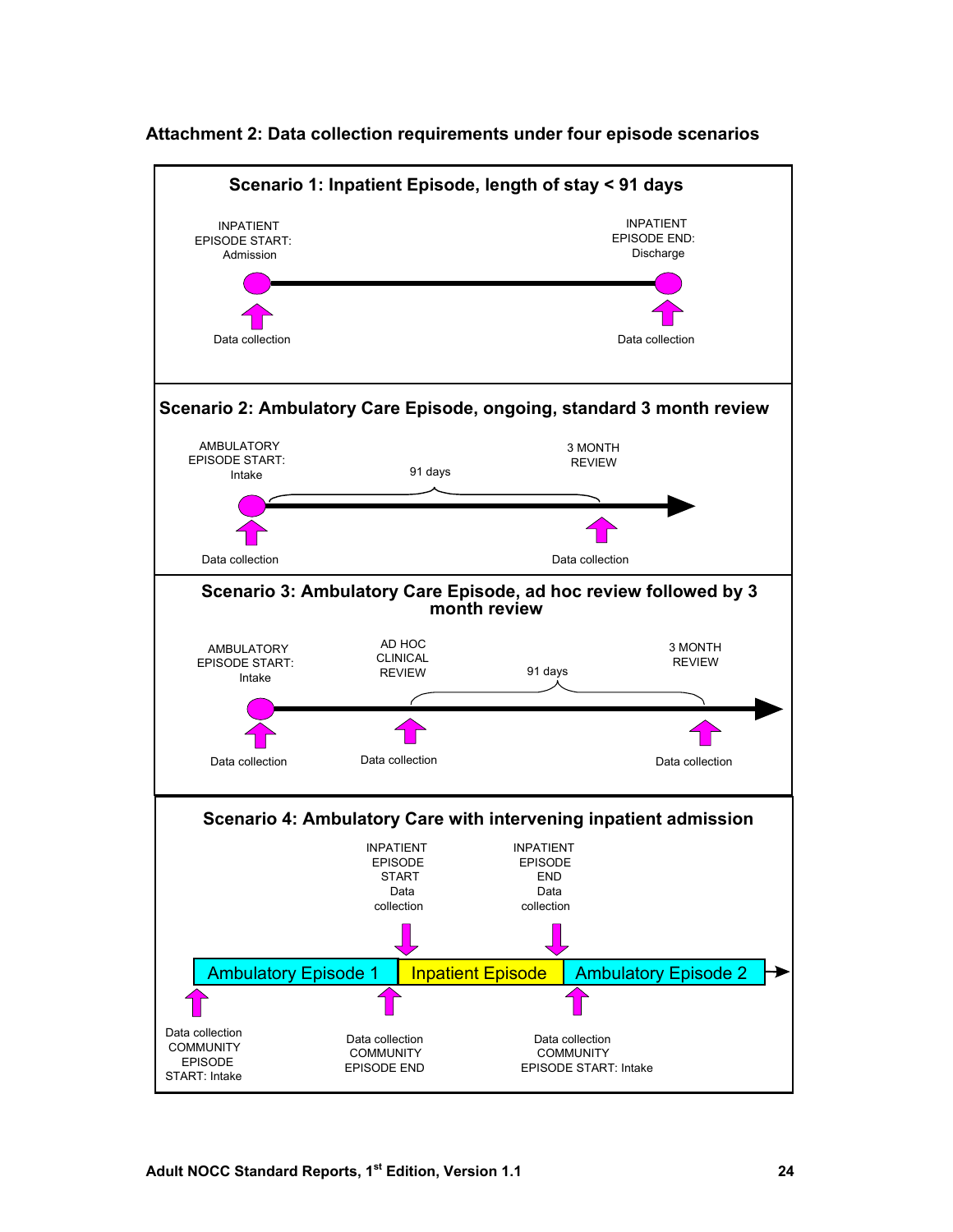# **Section 2: Standard Reports**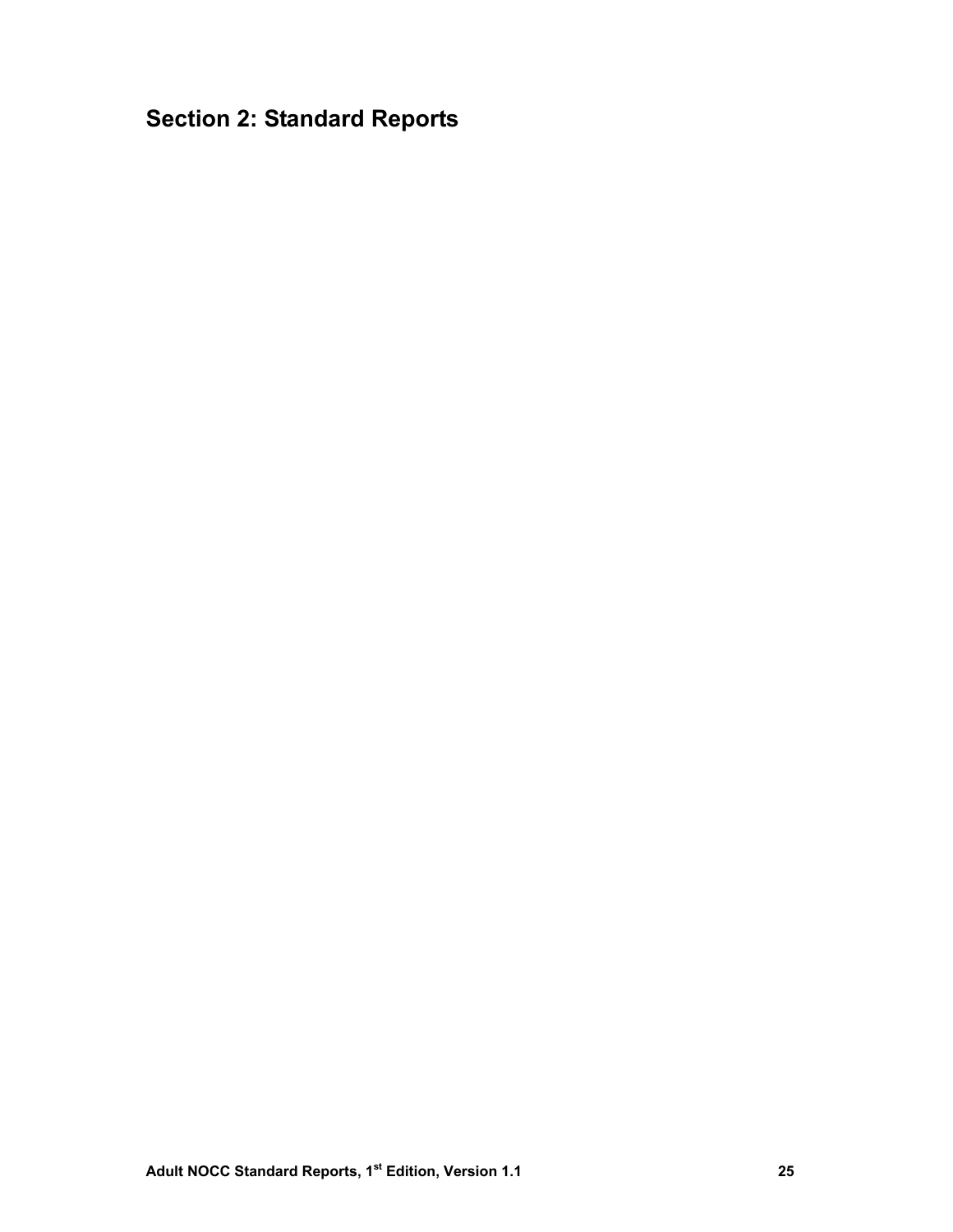**Collection Occasion Standard Reports**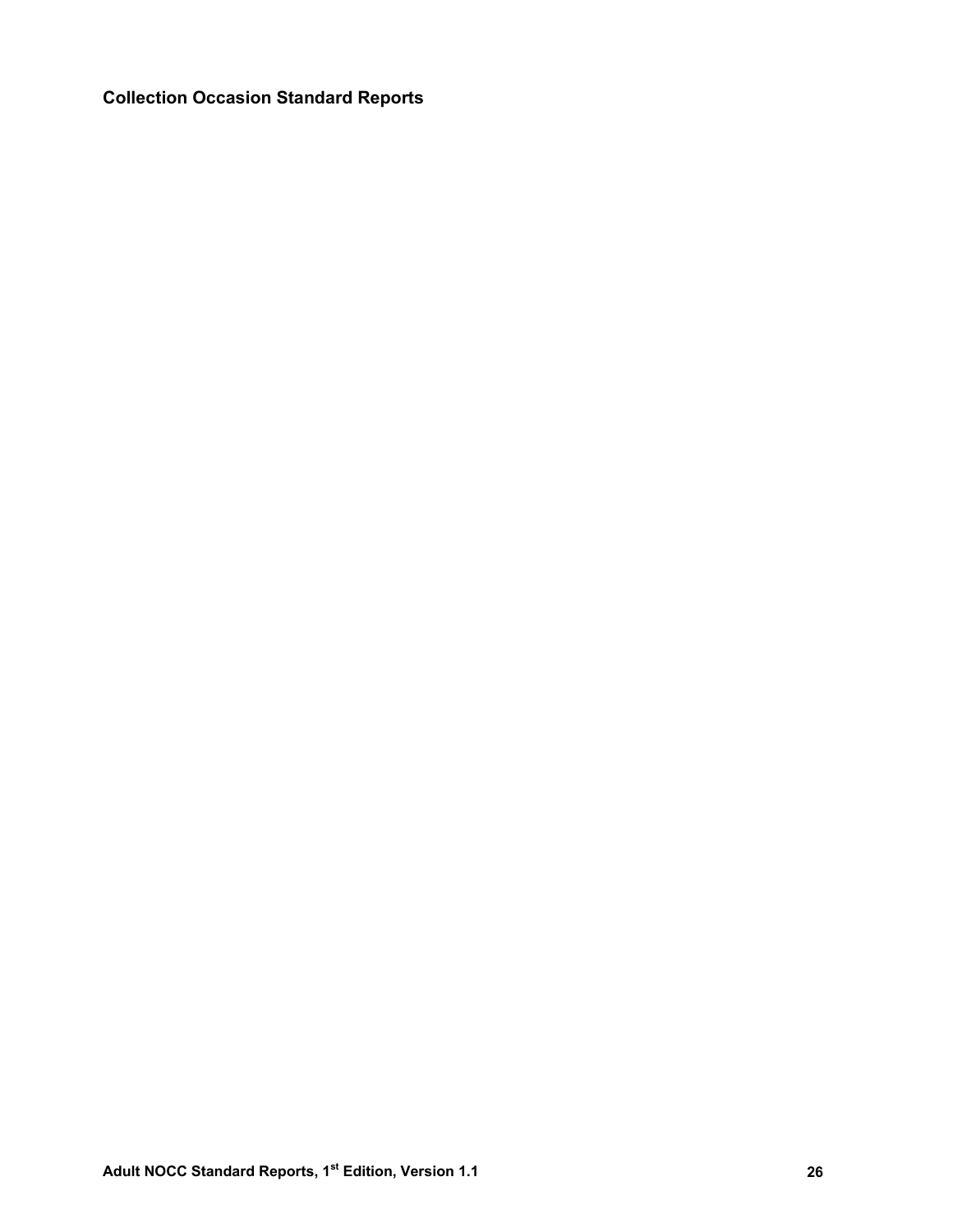**Table 2.1.1: Summary of the Nature and Volume of NOCC Collection Occasion Data by Mental Health Service Setting for each Reason for Collection for all data reported to April 2005 for Adults with all Mental Health Summary Diagnostic Groups for all Demographic Groups within Age Group for all Jurisdictions** 

|            |                              |                                     | co             | CO-CSR                  | <b>HoNOS</b>         | <b>LSP-16</b> | <b>CSR</b>                                | FoC        | <b>PDX</b>  | <b>MHLS</b>                | Sex | Age |
|------------|------------------------------|-------------------------------------|----------------|-------------------------|----------------------|---------------|-------------------------------------------|------------|-------------|----------------------------|-----|-----|
|            |                              |                                     | Ν              | N                       | %                    | %             | $\%$                                      | $\%$       | %           | %                          | %   | %   |
|            | <b>Psychiatric Inpatient</b> |                                     | 101820         | 57835                   | 79                   | <b>NR</b>     | <b>NR</b>                                 | <b>NR</b>  | 86          | 80                         | 99  | 100 |
|            | Admission                    |                                     | 50541          | 27040                   | 83                   | ${\sf NR}$    | ${\sf NR}$                                | ${\sf NR}$ | ${\sf NR}$  | ${\sf NR}$                 | 99  | 100 |
|            |                              | New referral                        | 30515          | 15961                   | 84                   | <b>NR</b>     | <b>NR</b>                                 | <b>NR</b>  | <b>NR</b>   | <b>NR</b>                  | 99  | 100 |
|            |                              | From other setting                  | 16506          | 8716                    | 83                   | <b>NR</b>     | <b>NR</b>                                 | <b>NR</b>  | <b>NR</b>   | <b>NR</b>                  | 99  | 100 |
|            |                              | Other                               | 3520           | 2363                    | 79                   | <b>NR</b>     | <b>NR</b>                                 | <b>NR</b>  | <b>NR</b>   | <b>NR</b>                  | 100 | 100 |
|            | <b>Review</b>                |                                     | 10192          | 6315                    | 82                   | <b>NR</b>     | <b>NR</b>                                 | <b>NR</b>  | 89          | $77$                       | 100 | 100 |
|            |                              | 91-day review                       | 6338           | 3655                    | 86                   | <b>NR</b>     | <b>NR</b>                                 | <b>NR</b>  | 94          | 83                         | 100 | 100 |
|            |                              | Other                               | 3854           | 2660                    | 77                   | <b>NR</b>     | <b>NR</b>                                 | <b>NR</b>  | 81          | 67                         | 100 | 100 |
|            | Discharge                    |                                     | 41087          | 24480                   | 74                   | NR            | ${\sf NR}$                                | ${\sf NR}$ | 85          | 81                         | 99  | 100 |
|            |                              | No further care                     | 6996           | 4204                    | 70                   | <b>NR</b>     | <b>NR</b>                                 | <b>NR</b>  | 86          | 82                         | 99  | 100 |
|            |                              | Change of setting                   | 29971          | 18599                   | 79                   | <b>NR</b>     | <b>NR</b>                                 | <b>NR</b>  | 84          | 79                         | 99  | 100 |
|            |                              | Death                               | 38             | 29                      | 66                   | <b>NR</b>     | <b>NR</b>                                 | <b>NR</b>  | 84          | 89                         | 100 | 97  |
|            |                              | Other                               | 4082           | 1648                    | 41                   | <b>NR</b>     | <b>NR</b>                                 | <b>NR</b>  | 91          | 90                         | 100 | 100 |
|            | <b>Community Residential</b> |                                     | 6368           | 2452                    | 87                   | 76            | 29                                        | <b>NR</b>  | 90          | 87                         | 98  | 100 |
|            | Admission                    |                                     | 1659           | 649                     | 86                   | 49            | 31                                        | ${\sf NR}$ | ${\sf NR}$  | ${\sf NR}$                 | 98  | 100 |
|            |                              | New referral                        | 911            | 328                     | 91                   | 51            | 34                                        | <b>NR</b>  | <b>NR</b>   | <b>NR</b>                  | 97  | 100 |
|            |                              | From other setting                  | 619            | 277                     | 83                   | 49            | 26                                        | <b>NR</b>  | <b>NR</b>   | <b>NR</b>                  | 99  | 100 |
|            |                              | Other                               | 129            | 44                      | 59                   | 31            | 41                                        | <b>NR</b>  | <b>NR</b>   | <b>NR</b>                  | 98  | 100 |
|            | Review                       |                                     | 3606           | 1447                    | 90                   | 89            | 31                                        | ${\sf NR}$ | 91          | 89                         | 99  | 100 |
|            |                              | 91-day review                       | 2932           | 970                     | 93                   | 92            | 31                                        | <b>NR</b>  | 92          | 91                         | 99  | 100 |
|            |                              | Other                               | 674            | 477                     | 78                   | 74            | 33                                        | <b>NR</b>  | 83          | 78                         | 99  | 100 |
|            | Discharge                    |                                     | 1103           | 356                     | 80                   | 75            | 16                                        | <b>NR</b>  | 87          | 83                         | 98  | 100 |
|            |                              | No further care                     | 303            | 20                      | 83                   | 78            | 5                                         | <b>NR</b>  | 90          | 88                         | 97  | 99  |
|            |                              | Change of setting                   | 736            | 327                     | 82                   | 76            | 17                                        | <b>NR</b>  | 85          | 81                         | 99  | 100 |
|            |                              | Death                               | $\overline{4}$ | $\overline{\mathbf{c}}$ | 50                   | 50            | ÷,                                        | <b>NR</b>  | 75          | 100                        | 100 | 100 |
|            |                              | Other                               | 60             | $\overline{7}$          | 25                   | 47            | $\overline{\phantom{a}}$                  | <b>NR</b>  | 88          | 82                         | 98  | 100 |
| Ambulatory |                              |                                     | 183071         | 103631                  | 80                   | 71            | 13                                        | 80         | 88          | 84                         | 99  | 100 |
|            | Admission                    |                                     | 59047          | 32565                   | 85                   | ${\sf NR}$    | 13                                        | NR         | ${\sf NR}$  | ${\sf NR}$                 | 99  | 100 |
|            |                              | New referral                        | 41546          | 19845                   | 88                   | <b>NR</b>     | 14                                        | <b>NR</b>  | <b>NR</b>   | <b>NR</b>                  | 99  | 100 |
|            |                              | From other setting                  | 13454          | 10533                   | 79                   | <b>NR</b>     | 12                                        | <b>NR</b>  | <b>NR</b>   | <b>NR</b>                  | 100 | 100 |
|            |                              | Other                               | 4047           | 2187                    | 70                   | <b>NR</b>     | 9                                         | <b>NR</b>  | <b>NR</b>   | <b>NR</b>                  | 98  | 100 |
|            | Review                       |                                     | 77232          | 46200                   | 90                   | 85            | $\frac{1}{2}$                             | 83         | 92          | 8/                         | 100 | 100 |
|            |                              | 91-day review                       | 62805          | 34798                   | 92                   | 88            | 16                                        | 89         | 94          | 91                         | 99  | 100 |
|            |                              | Other                               | 14427          | 11402                   | 83                   | 70            | 20                                        | 58         | 83          | 70                         | 100 | 100 |
|            | Discharge                    |                                     | 46792          | 24866                   | 56                   | 48            | $\bf 6$                                   | 76         | 81          | 80                         | 100 | 100 |
|            |                              | No further care                     | 20595          | 12641                   | 67                   | 61            | $\overline{\mathbf{4}}$                   | 77         | 85          | 82                         | 99  | 100 |
|            |                              | Change of setting                   | 15485          | 9767                    | 63                   | 45            | 8                                         | 70         | 78          | 72                         | 100 | 100 |
|            |                              | Death                               | 209            | 113                     | 34                   | 40            | 1                                         | 83         | 93          | 86                         | 100 | 100 |
|            |                              | Other                               | 10503          | 2345                    | 22                   | 28            | 4                                         | 84         | 80          | 85                         | 100 | 100 |
|            | <b>Explanatory Notes:</b>    |                                     |                |                         |                      |               |                                           |            |             |                            |     |     |
| <b>NR</b>  |                              | Not Required                        |                | CO-CSR                  |                      |               | Consumer Self-Report Collection Occasions | <b>PDX</b> |             | Principal Diagnosis        |     |     |
|            |                              | No Valid Observations               |                | <b>CSR</b>              | Consumer Self-Report |               |                                           |            | <b>MHLS</b> | Mental Health Legal Status |     |     |
| CO         |                              | <b>Overall Collection Occasions</b> |                | FoC                     | Focus of Care        |               |                                           |            |             |                            |     |     |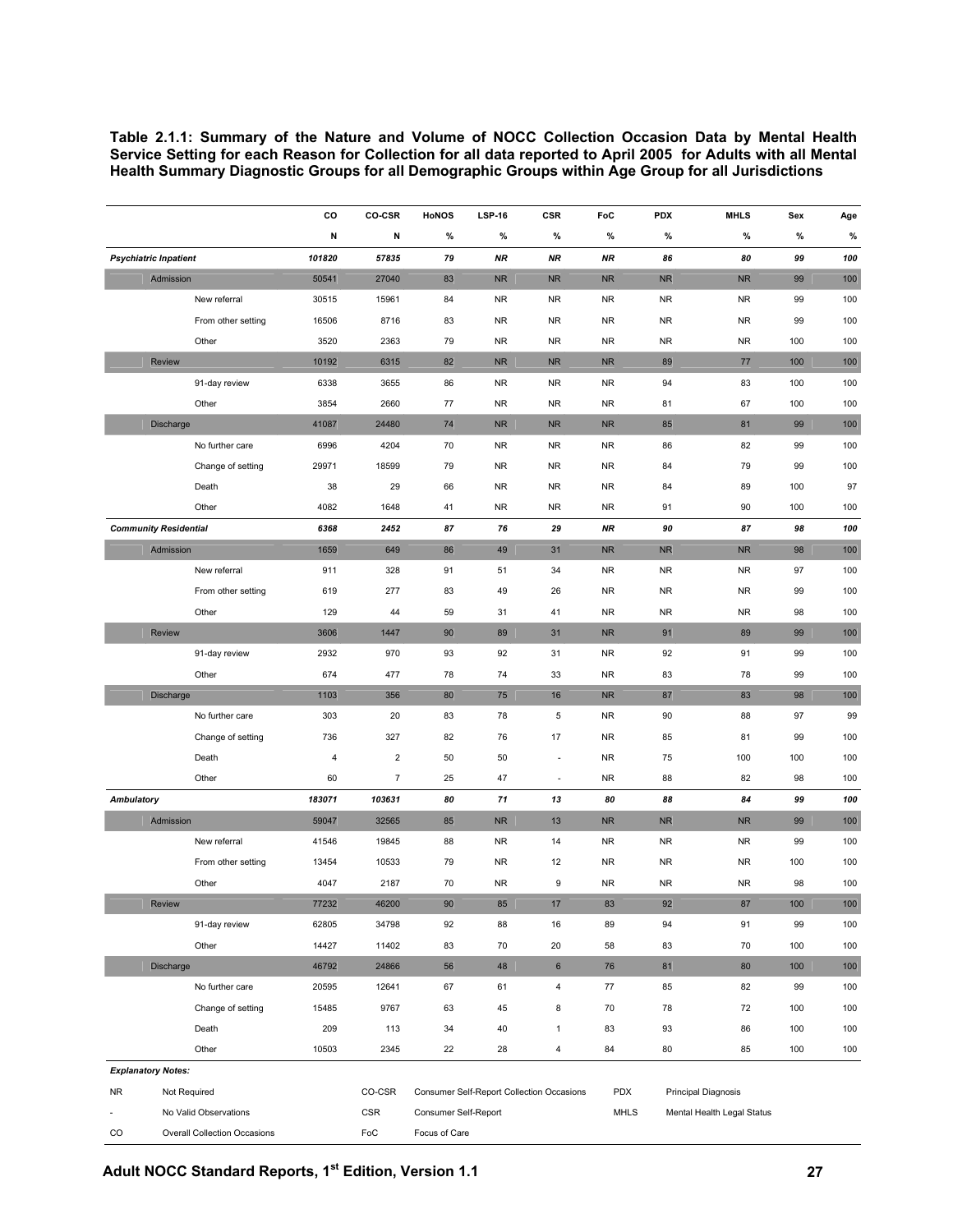**Table 2.1.2: Core Clinical Summary Score Profiles by Mental Health Service Setting for each Reason for Collection for all data reported to April 2005 for Adults with all Mental Health Summary Diagnostic Groups for all Demographic Groups within Age Group for all Jurisdictions** 

|                           |                                     |                    | CO         |      | <b>HoNOS-12</b>                  |         |                           | <b>LSP-16</b>  |                          |
|---------------------------|-------------------------------------|--------------------|------------|------|----------------------------------|---------|---------------------------|----------------|--------------------------|
|                           |                                     |                    | N          | V%   | M                                | SD      | V%                        | M              | SD                       |
|                           | <b>Psychiatric Inpatient</b>        |                    | 101820     | 79   | 11.3                             | 7.3     | NR                        | $\blacksquare$ | $\blacksquare$           |
|                           | Admission                           |                    | 50541      | 83   | 14.3                             | 6.8     | ${\sf NR}$                | ٠              | H.                       |
|                           |                                     | New referral       | 30515      | 84   | 14.4                             | 6.9     | <b>NR</b>                 |                | $\sim$                   |
|                           |                                     | From other setting | 16506      | 83   | 14.0                             | 6.8     | <b>NR</b>                 |                | ٠                        |
|                           |                                     | Other              | 3520       | 79   | 14.6                             | 6.8     | <b>NR</b>                 |                |                          |
|                           | <b>Review</b>                       |                    | 10192      | 82   | 11.6                             | 6.7     | ${\sf NR}$                | ٠              |                          |
|                           |                                     | 91-day review      | 6338       | 86   | 11.7                             | 6.5     | <b>NR</b>                 |                | $\overline{\phantom{a}}$ |
|                           |                                     | Other              | 3854       | $77$ | 11.4                             | 7.0     | <b>NR</b>                 |                |                          |
|                           | Discharge                           |                    | 41087      | 74   | 7.2                              | 5.9     | ${\sf NR}$                |                |                          |
|                           |                                     | No further care    | 6996       | 70   | 7.1                              | 5.9     | <b>NR</b>                 | ÷.             | $\sim$                   |
|                           |                                     | Change of setting  | 29971      | 79   | 7.2                              | 5.9     | <b>NR</b>                 |                |                          |
|                           |                                     | Death              | 38         | 66   | 15.3                             | 8.8     | <b>NR</b>                 |                |                          |
|                           |                                     | Other              | 4082       | 41   | 8.0                              | 5.2     | <b>NR</b>                 |                | ٠                        |
|                           | <b>Community Residential</b>        |                    | 6368       | 87   | 10.0                             | 6.4     | 76                        | 12.9           | 8.9                      |
|                           | Admission                           |                    | 1659       | 86   | 11.0                             | $6.4\,$ | 49                        | 12.2           | 9.0                      |
|                           |                                     | New referral       | 911        | 91   | 11.1                             | 6.4     | 51                        | 11.3           | 9.2                      |
|                           |                                     | From other setting | 619        | 83   | 10.8                             | 6.3     | 49                        | 13.7           | 8.3                      |
|                           |                                     | Other              | 129        | 59   | 11.3                             | 6.6     | 31                        | 11.5           | 10.1                     |
|                           | <b>Review</b>                       |                    | 3606       | 90   | 9.8                              | 6.3     | 89                        | 13.5           | 8.9                      |
|                           |                                     | 91-day review      | 2932       | 93   | 9.4                              | 6.1     | 92                        | 12.9           | 8.8                      |
|                           |                                     | Other              | 674        | 78   | 12.2                             | 6.8     | 74                        | 16.7           | 8.6                      |
|                           | <b>Discharge</b>                    |                    | 1103       | 80   | 8.7                              | 6.3     | 75                        | 11.6           | 8.4                      |
|                           |                                     | No further care    | 303        | 83   | 5.9                              | 5.3     | 78                        | 6.7            | 7.6                      |
|                           |                                     | Change of setting  | 736        | 82   | 9.8                              | 6.3     | 76                        | 13.7           | 7.8                      |
|                           |                                     | Death              | $\sqrt{4}$ | 50   | 19.0                             | 8.5     | 50                        | 16.5           | 0.7                      |
|                           |                                     | Other              | 60         | 25   | 8.8                              | 7.1     | 47                        | 9.9            | 9.5                      |
| Ambulatory                |                                     |                    | 183071     | 80   | 9.9                              | 6.4     | $\bf 71$                  | 10.2           | 8.1                      |
|                           | Admission                           |                    | 59047      | 85   | 11.3                             | 6.2     | ${\sf NR}$                | ×.             |                          |
|                           |                                     | New referral       | 41546      | 88   | 11.5                             | 6.1     | <b>NR</b>                 | ÷.             | $\sim$                   |
|                           |                                     | From other setting | 13454      | 79   | 10.7                             | 6.5     | <b>NR</b>                 |                |                          |
|                           |                                     | Other              | 4047       | 70   | 11.8                             | 6.4     | <b>NR</b>                 |                |                          |
|                           | Review                              |                    | 77232      | 90   | 9.5                              | 6.2     | 85                        | 10.5           | 7.9                      |
|                           |                                     | 91-day review      | 62805      | 92   | 9.2                              | 6.1     | 88                        | 10.3           | 7.9                      |
|                           |                                     | Other              | 14427      | 83   | 10.7                             | 6.6     | 70                        | 12.0           | 7.9                      |
|                           | Discharge                           |                    | 46792      | 56   | 8.2                              | 6.7     | 48                        | 9.3            | 8.6                      |
|                           |                                     | No further care    | 20595      | 67   | 6.3                              | 5.5     | 61                        | 7.5            | 7.3                      |
|                           |                                     | Change of setting  | 15485      | 63   | 10.9                             | 7.5     | 45                        | 12.7           | 9.6                      |
|                           |                                     | Death              | 209        | 34   | 13.4                             | 8.8     | 40                        | 9.3            | 10.4                     |
|                           |                                     | Other              | 10503      | 22   | 7.2                              | 6.1     | 28                        | 8.6            | 8.3                      |
| <b>Explanatory Notes:</b> |                                     |                    |            |      |                                  |         |                           |                |                          |
| <b>NR</b>                 | Not Required                        |                    | $V\%$      |      | Percentage of Valid Observations | ä,      | No Valid Observations     |                |                          |
| CO                        | <b>Overall Collection Occasions</b> |                    | М          | Mean |                                  | SD      | <b>Standard Deviation</b> |                |                          |
|                           |                                     |                    |            |      |                                  |         |                           |                |                          |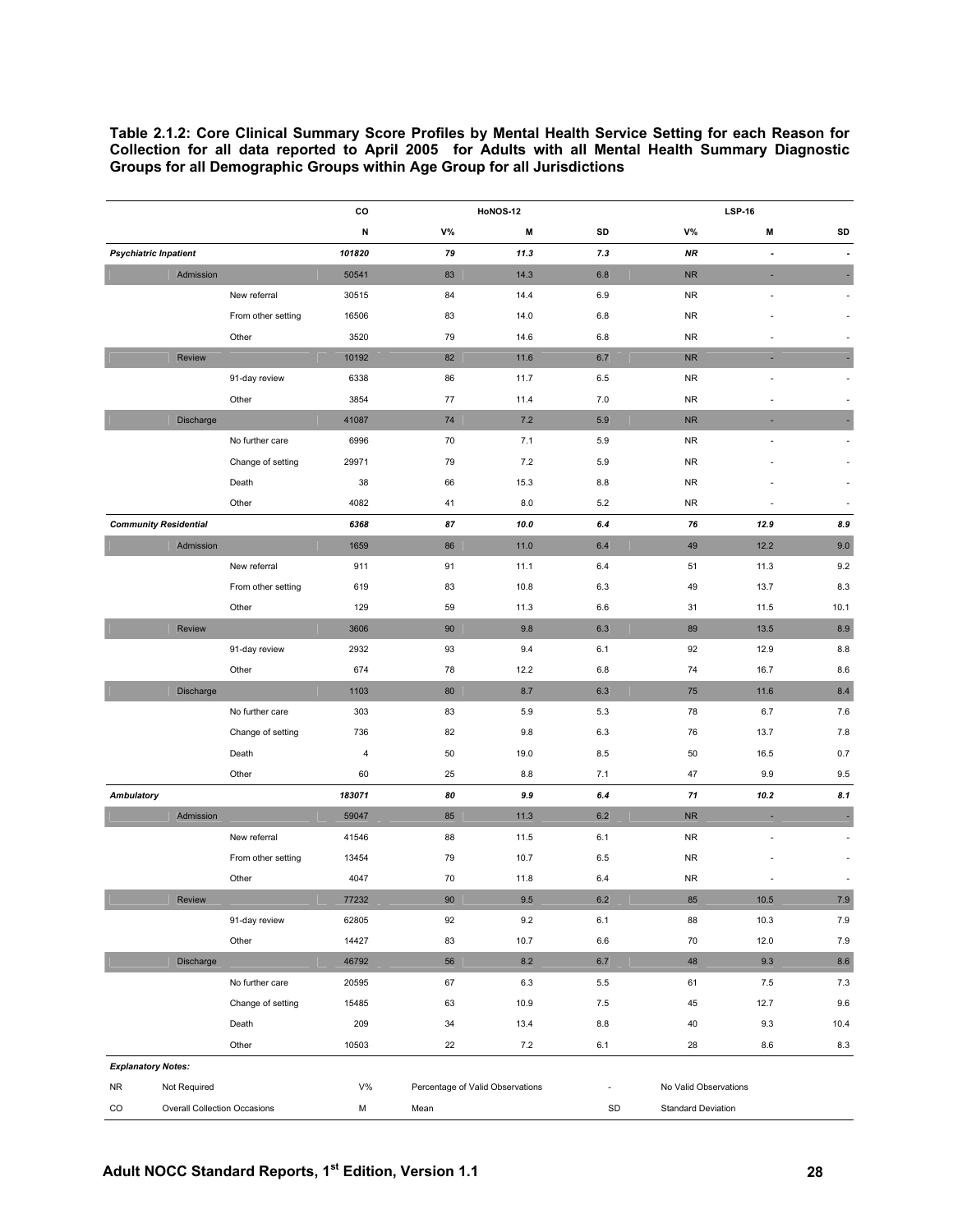**Table 2.1.3: Core Consumer Summary Score Profiles by Mental Health Service Setting for each Reason for Collection for all data reported to April 2005 for Adults with all Mental Health Summary Diagnostic Groups for all Demographic Groups within Age Group for all Jurisdictions** 

|            |                                     | co             | <b>BASIS-32</b>         |                                                                                         |                          |                          | K10+           |                |               |                         | <b>MHI-38</b>             |                         |                          |                          |
|------------|-------------------------------------|----------------|-------------------------|-----------------------------------------------------------------------------------------|--------------------------|--------------------------|----------------|----------------|---------------|-------------------------|---------------------------|-------------------------|--------------------------|--------------------------|
|            |                                     | N              | N<br>V%<br>M<br>SD<br>Ν |                                                                                         |                          |                          |                | V%             | M             | SD                      | N                         | $V\%$                   | M                        | SD                       |
|            | <b>Psychiatric Inpatient</b>        | NR             | <b>NR</b>               | $\overline{\phantom{a}}$                                                                | $\blacksquare$           | $\overline{\phantom{a}}$ | <b>NR</b>      | $\blacksquare$ | $\frac{1}{2}$ | $\blacksquare$          | NR                        | ٠                       | $\overline{\phantom{a}}$ | $\blacksquare$           |
|            | Admission                           | <b>NR</b>      | <b>NR</b>               | ×                                                                                       | ×                        | ÷,                       | <b>NR</b>      |                |               | ۳                       | <b>NR</b>                 | ÷,                      | ×                        | ٠                        |
|            | New referral                        | <b>NR</b>      | <b>NR</b>               |                                                                                         |                          | L,                       | <b>NR</b>      |                |               | Ĭ.                      | NR                        |                         |                          | $\overline{\phantom{a}}$ |
|            | From other setting                  | <b>NR</b>      | <b>NR</b>               |                                                                                         |                          | ä,                       | <b>NR</b>      |                |               |                         | <b>NR</b>                 |                         |                          | $\overline{\phantom{a}}$ |
|            | Other                               | <b>NR</b>      | <b>NR</b>               |                                                                                         |                          | ÷,                       | <b>NR</b>      |                |               |                         | <b>NR</b>                 |                         |                          | $\overline{\phantom{a}}$ |
|            | Review                              | <b>NR</b>      | <b>NR</b>               |                                                                                         |                          | ×                        | <b>NR</b>      |                |               | ٠                       | NR                        | ÷                       |                          | $\overline{\phantom{a}}$ |
|            | 91-day review                       | <b>NR</b>      | <b>NR</b>               |                                                                                         |                          | ÷,                       | <b>NR</b>      |                |               | L,                      | <b>NR</b>                 | í,                      |                          | ÷                        |
|            | Other                               | <b>NR</b>      | <b>NR</b>               | ٠                                                                                       |                          | $\frac{1}{2}$            | <b>NR</b>      |                |               | ÷                       | <b>NR</b>                 | í,                      |                          | $\overline{\phantom{a}}$ |
|            | Discharge                           | <b>NR</b>      | <b>NR</b>               | ı.                                                                                      |                          | ×                        | <b>NR</b>      |                |               | ۳                       | NR                        | ÷                       |                          | ۳                        |
|            | No further care                     | <b>NR</b>      | <b>NR</b>               |                                                                                         |                          | ÷,                       | <b>NR</b>      |                |               | ÷,                      | <b>NR</b>                 | ä,                      |                          | ÷                        |
|            | Change of setting                   | <b>NR</b>      | <b>NR</b>               |                                                                                         |                          |                          | <b>NR</b>      |                |               |                         | <b>NR</b>                 |                         |                          | ä,                       |
|            | Death                               | <b>NR</b>      | <b>NR</b>               |                                                                                         |                          | ä,                       | <b>NR</b>      |                |               |                         | <b>NR</b>                 |                         |                          | J.                       |
|            | Other                               | <b>NR</b>      | <b>NR</b>               |                                                                                         |                          | ä,                       | <b>NR</b>      |                |               | Ĭ.                      | <b>NR</b>                 | J.                      |                          | ٠                        |
|            | <b>Community Residential</b>        | 6368           | 1162                    | 39                                                                                      | 1.1                      | 1                        | 511            | 25             | 23            | 10.1                    | 779                       | $17$                    | 158.2                    | 27.7                     |
|            | Admission                           | 1659           | 278                     | 40                                                                                      | 1.2                      | $\mathbf{1}$             | 229            | 31             | 25            | 9.7                     | 142                       | 13                      | 157.6                    | 20.6                     |
|            | New referral                        | 911            | 129                     | 45                                                                                      | 1.3                      | $\mathbf{1}$             | 166            | 27             | 28            | 9.8                     | 33                        | 24                      | 156.3                    | 25.3                     |
|            | From other setting                  | 619            | 134                     | 40                                                                                      | 1.2                      | 1                        | 34             | 26             | 24            | 7.0                     | 109                       | 9                       | 158.7                    | 17.3                     |
|            | Other                               | 129            | 15                      | $\overline{\phantom{a}}$                                                                | $\overline{\phantom{a}}$ | ÷,                       | 29             | 62             | 18            | 7.0                     | 0                         | $\cdot$                 | $\cdot$                  | $\cdot$                  |
|            | Review                              | 3606           | 682                     | 42                                                                                      | 1.0                      | $\mathbf{1}$             | 255            | 21             | 20            | 10.3                    | 510                       | 22                      | 158.2                    | 28.8                     |
|            | 91-day review                       | 2932           | 396                     | 43                                                                                      | 0.9                      | 1                        | 142            | 20             | 16            | 8.7                     | 432                       | 22                      | 159.2                    | 29.7                     |
|            | Other                               | 674            | 286                     | 41                                                                                      | 1.1                      | 1                        | 113            | 21             | 25            | 10.1                    | 78                        | 21                      | 151.9                    | 22.1                     |
|            | Discharge                           | 1103           | 202                     | 26                                                                                      | 1.0                      | $\mathbf{1}$             | 27             | 11             | 25            | 6.6                     | 127                       | $\mathbf{1}$            | 173.0                    | H.                       |
|            | No further care                     | 303            | 10                      | $\overline{\phantom{a}}$                                                                | ÷,                       | ä,                       | 5              | ÷,             | ÷,            | ÷,                      | 5                         | 20                      | 173.0                    | $\sim$                   |
|            | Change of setting                   | 736            | 192                     | 28                                                                                      | 1.0                      | 1                        | 15             | 20             | 25            | 6.6                     | 120                       |                         |                          | ٠                        |
|            | Death                               | $\overline{4}$ | $\mathbf 0$             |                                                                                         |                          |                          | $\mathbf 0$    |                |               |                         | $\overline{\mathbf{c}}$   |                         |                          |                          |
|            | Other                               | 60             | $\pmb{0}$               | $\overline{\phantom{a}}$                                                                | ٠                        | ٠                        | $\overline{7}$ | ٠              | ٠             | ٠                       | 0                         | $\overline{a}$          |                          | ä,                       |
| Ambulatory |                                     | 183071         | 36381                   | 19                                                                                      | 1.1                      | $\mathbf{1}$             | 12734          | 13             | 25            | 9.3                     | 54516                     | 10                      | 135.9                    | 40.3                     |
|            | Admission                           | 59047          | 11065                   | 17                                                                                      | 1.4                      | $\mathbf{1}$             | 5662           | 12             | 28            | 9.6                     | 15838                     | 11                      | 114.7                    | 35.9                     |
|            | New referral                        | 41546          | 6064                    | 16                                                                                      | 1.5                      | 1                        | 4421           | 12             | 28            | 9.4                     | 9360                      | 14                      | 110.8                    | 33.7                     |
|            | From other setting                  | 13454          | 4769                    | 20                                                                                      | 1.4                      | 1                        | 459            | 10             | 28            | 9.9                     | 5305                      | 5                       | 132.9                    | 40.6                     |
|            | Other                               | 4047           | 232                     | $\overline{7}$                                                                          | $1.2$                    | $\mathbf{1}$             | 782            | 8              | 25            | 10.2                    | 1173                      | 10                      | 116.1                    | 35.8                     |
|            | Review                              | 77232          | 15522                   | 25                                                                                      | 1.0                      |                          | 5222           | $\frac{1}{2}$  | 23            | 8.6                     | 25456                     | 13                      | 145.0                    | 38.2                     |
|            | 91-day review                       | 62805          | 8187                    | 28                                                                                      | 0.9                      | $\mathbf{1}$             | 4331           | 16             | 23            | 8.7                     | 22280                     | 12                      | 146.8                    | 38.0                     |
|            | Other                               | 14427          | 7335                    | 22                                                                                      | 1.1                      | $\mathbf{1}$             | 891            | 24             | 23            | 8.2                     | 3176                      | 14                      | 134.7                    | 37.8                     |
|            | Discharge                           | 46792          | 9794                    | $\boldsymbol{9}$                                                                        | 1.2                      | $\mathbf{1}$             | 1850           | $\overline{7}$ | 20            | 8.1                     | 13222                     | $\mathbf{3}$            | 151.9                    | 39.1                     |
|            | No further care                     | 20595          | 3921                    | $\,$ 5 $\,$                                                                             | 0.8                      | $\mathbf{1}$             | 470            | $\overline{4}$ | 18            | 7.2                     | 8250                      | 4                       | 156.8                    | 37.0                     |
|            | Change of setting                   | 15485          | 5865                    | 12                                                                                      | 1.3                      | $\mathbf{1}$             | 649            | 6              | 23            | 8.0                     | 3253                      | $\overline{\mathbf{c}}$ | 133.3                    | 44.9                     |
|            | Death                               | 209            | 8                       | ÷,                                                                                      | $\overline{\phantom{a}}$ | ä,                       | 12             | ÷,             | ä,            | ÷,                      | 93                        | $\mathbf{1}$            | 124.0                    | $\overline{\phantom{a}}$ |
|            | Other                               | 10503          | $\pmb{0}$               | 719<br>$\overline{\phantom{a}}$<br>$\overline{\phantom{a}}$<br>$\overline{\phantom{a}}$ |                          | 9                        | 19             | 8.1            | 1626          | $\overline{\mathbf{c}}$ | 144.0                     | 35.6                    |                          |                          |
|            | <b>Explanatory Notes:</b>           |                |                         |                                                                                         |                          |                          |                |                |               |                         |                           |                         |                          |                          |
| <b>NR</b>  | Not Required                        |                | $V\%$                   | Percentage of Valid Observations                                                        |                          |                          | ÷.             |                |               | No Valid Observations   |                           |                         |                          |                          |
| CO         | <b>Overall Collection Occasions</b> |                | М                       | Mean                                                                                    |                          |                          |                |                | SD            |                         | <b>Standard Deviation</b> |                         |                          |                          |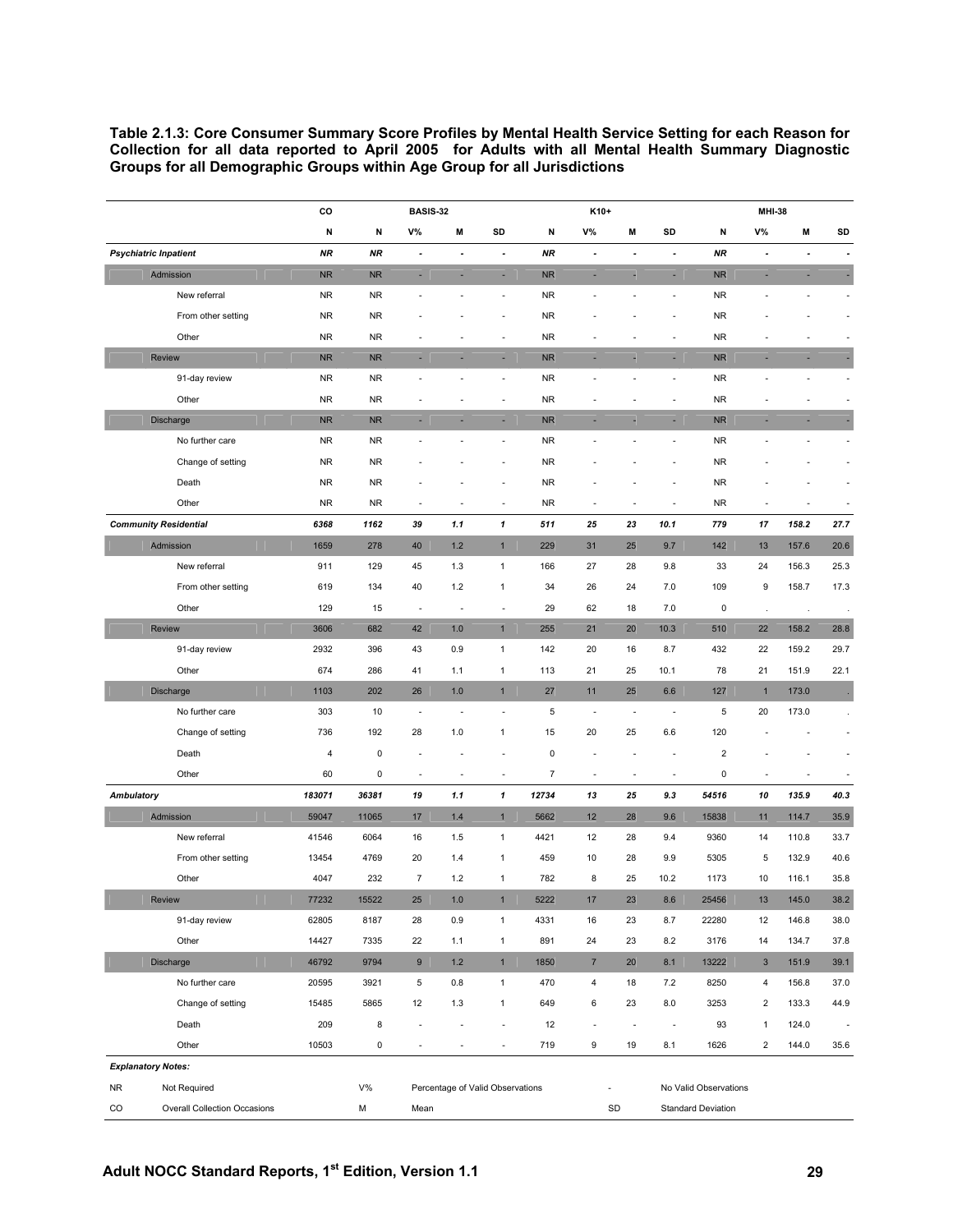**Table 2.1.4.1: Distribution of HoNOS Total Scores by Mental Health Service Setting for each Reason for Collection for all data reported to April 2005 for Adults with all Mental Health Summary Diagnostic Groups for all Demographic Groups within Age Group for all Jurisdictions** 

|                              |                              |                    |            |                          |                          |                          | <b>HoNOS-12</b>         |                              |                          |                          |
|------------------------------|------------------------------|--------------------|------------|--------------------------|--------------------------|--------------------------|-------------------------|------------------------------|--------------------------|--------------------------|
|                              |                              |                    | N          | P <sub>5</sub>           | P10                      | P25                      | P50                     | P75                          | P90                      | P95                      |
| <b>Psychiatric Inpatient</b> |                              |                    | 80877      | $\mathbf{1}$             | $\mathbf{z}$             | 6                        | 11                      | 16                           | 21                       | 25                       |
|                              | Admission                    |                    | 42166      | $\overline{4}$           | $\,$ 6 $\,$              | $\mathsf{9}$             | 14                      | 18                           | 23                       | $27\,$                   |
|                              |                              | New referral       | 25640      | $\sqrt{5}$               | 6                        | 9                        | 14                      | 19                           | 23                       | 27                       |
|                              |                              | From other setting | 13735      | 4                        | 6                        | 9                        | 13                      | 18                           | 23                       | 26                       |
|                              |                              | Other              | 2791       | 4                        | 6                        | 10                       | 14                      | 19                           | 24                       | 26                       |
|                              | Review                       |                    | 8400       | $\overline{2}$           | $\mathsf 3$              | $\sqrt{7}$               | 11                      | 16                           | 21                       | 24                       |
|                              |                              | 91-day review      | 5430       | $\sqrt{2}$               | 3                        | $\bf 7$                  | 11                      | 15                           | 20                       | 23                       |
|                              |                              | Other              | 2970       | $\mathbf{1}$             | 3                        | 6                        | 11                      | 16                           | 21                       | 24                       |
|                              | Discharge                    |                    | 30311      | ٠                        | $\mathbf{1}$             | $\mathbf{3}$             | $\,$ 6 $\,$             | $10$                         | 15                       | 19                       |
|                              |                              | No further care    | 4889       | $\overline{\phantom{a}}$ | $\mathbf{1}$             | $\mathsf 3$              | $\,6\,$                 | 10                           | 16                       | 19                       |
|                              |                              | Change of setting  | 23728      | $\overline{\phantom{a}}$ | $\mathbf{1}$             | 3                        | $\,6\,$                 | 10                           | 15                       | 19                       |
|                              |                              | Death              | 25         | $\pmb{0}$                | $\overline{2}$           | 8                        | 18                      | 22                           | 28                       | 28                       |
|                              |                              | Other              | 1669       | $\mathbf{1}$             | $\overline{2}$           | $\overline{4}$           | $\overline{7}$          | 11                           | 14                       | 17                       |
| <b>Community Residential</b> |                              |                    | 5550       | $\pmb{\mathcal{I}}$      | $\mathbf{2}$             | 5                        | 9                       | 14                           | 19                       | 22                       |
|                              | Admission                    |                    | 1424       | $\overline{2}$           | $\overline{\mathbf{4}}$  | $\,$ 6 $\,$              | 10                      | 15                           | 19                       | 23                       |
|                              |                              | New referral       | 832        | $\overline{2}$           | 4                        | $\overline{7}$           | 10                      | 15                           | 20                       | 23                       |
|                              |                              | From other setting | 516        | $\overline{c}$           | 3                        | 6                        | 11                      | 14                           | 19                       | 22                       |
|                              |                              | Other              | 76         | $\mathbf{1}$             | $\overline{2}$           | 6                        | 12                      | 17                           | 19                       | 22                       |
|                              | <b>Review</b>                |                    | 3249       | $\mathbf{1}$             | $\overline{2}$           | $\sqrt{5}$               | $\boldsymbol{9}$        | 14                           | 19                       | 22                       |
|                              |                              | 91-day review      | 2723       | $\mathbf{1}$             | $\overline{2}$           | $\,$ 5 $\,$              | 8                       | 13                           | 18                       | 21                       |
|                              |                              | Other              | 526        | $\sqrt{2}$               | 4                        | $\overline{\mathcal{I}}$ | 11                      | 16                           | 22                       | 25                       |
|                              | <b>Discharge</b>             |                    | 877        | $\mathbf{1}$             | $\overline{2}$           | $\overline{4}$           | $\boldsymbol{8}$        | 12                           | 17                       | 21                       |
|                              |                              | No further care    | 253        | ÷,                       | $\mathbf{1}$             | $\mathbf 2$              | $\overline{\mathbf{4}}$ | 8                            | 13                       | 18                       |
|                              |                              | Change of setting  | 607        | $\mathbf{1}$             | 3                        | $\,$ 5 $\,$              | 9                       | 13                           | 18                       | 21                       |
|                              |                              | Death              | $\sqrt{2}$ | 13                       | 13                       | 13                       | 19                      | $\overline{\phantom{a}}$     | $\overline{\phantom{a}}$ | $\overline{\phantom{a}}$ |
|                              |                              | Other              | 15         | $\overline{2}$           | $\overline{2}$           | 3                        | $\,6$                   | 13                           | 20                       | $\sim$                   |
| <b>Ambulatory</b>            |                              |                    | 146073     | $\pmb{\mathcal{I}}$      | $\boldsymbol{2}$         | 5                        | 9                       | 14                           | 19                       | 22                       |
|                              | Admission                    |                    | 50120      | $\overline{2}$           | $\overline{4}$           | $\overline{7}$           | 11                      | 15                           | 20                       | 23                       |
|                              |                              | New referral       | 36607      | 3                        | 4                        | $\bf 7$                  | 11                      | 15                           | 20                       | 23                       |
|                              |                              | From other setting | 10663      | $\overline{\mathbf{c}}$  | 3                        | 6                        | 10                      | 15                           | 20                       | 23                       |
|                              |                              | Other              | 2850       | $\overline{\mathbf{c}}$  | 4                        | $\overline{7}$           | 11                      | 16                           | 20                       | 23                       |
|                              | Review                       |                    | 69852      |                          | $\mathbf{z}$             | $\mathbf{p}$             | a                       | 13                           | 18                       | 21                       |
|                              |                              | 91-day review      | 57846      | $\mathbf{1}$             | $\overline{\mathbf{c}}$  | $\,$ 5 $\,$              | 8                       | 13                           | 18                       | 21                       |
|                              |                              | Other              | 12006      | $\mathbf 2$              | 3                        | 6                        | 10                      | 15                           | 20                       | 23                       |
|                              | Discharge                    |                    | 26101      | н                        | $\mathbf{1}$             | $\mathsf 3$              | $\overline{7}$          | 12                           | 18                       | 22                       |
|                              |                              | No further care    | 13873      | $\overline{\phantom{a}}$ | $\mathbf{1}$             | $\mathbf 2$              | $\sqrt{5}$              | 9                            | 14                       | 17                       |
|                              |                              | Change of setting  | 9799       | $\mathbf{1}$             | $\overline{2}$           | $\,$ 5 $\,$              | 10                      | 16                           | 22                       | 25                       |
|                              |                              | Death              | 71         | ÷.                       | $\overline{2}$           | 8                        | 12                      | 18                           | 25                       | 33                       |
|                              |                              | Other              | 2358       | $\overline{\phantom{a}}$ | $\overline{\phantom{a}}$ | $\mathbf 2$              | 6                       | 11                           | 16                       | 19                       |
| <b>Explanatory Notes:</b>    |                              |                    |            |                          |                          |                          |                         |                              |                          |                          |
| N                            | Number of Valid Observations |                    |            | No Valid Observations    |                          |                          | Pnn                     | nn <sup>th</sup> percentiles |                          |                          |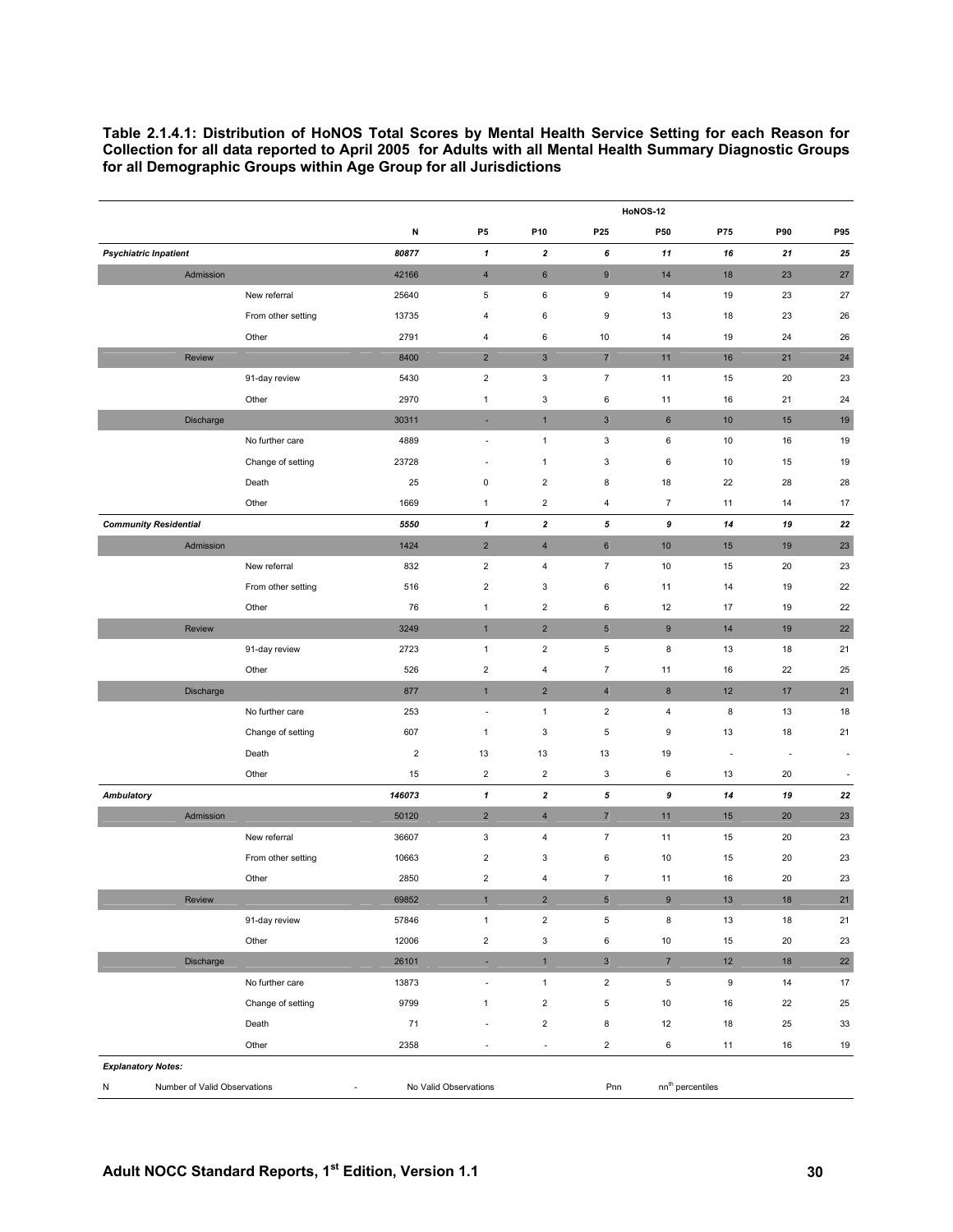**Table 2.1.4.2: HoNOS Summary Score Profiles by Mental Health Service Setting for each Reason for Collection for all data reported to April 2005 for Adults with all Mental Health Summary Diagnostic Groups for all Demographic Groups within Age Group for all Jurisdictions** 

|                   |                                     | CO             |                | <b>Behavioural</b><br>Problems |                                  | Impairment |     | Symptomatic<br>Problems | <b>Social Problems</b>    |     |      | HoNOS-10 |
|-------------------|-------------------------------------|----------------|----------------|--------------------------------|----------------------------------|------------|-----|-------------------------|---------------------------|-----|------|----------|
|                   |                                     | N              | M              | SD                             | M                                | SD         | M   | SD                      | M                         | SD  | M    | SD       |
|                   | <b>Psychiatric Inpatient</b>        | 80877          | 2.8            | 2.6                            | 1.3                              | 1.6        | 3.6 | 2.5                     | 3.7                       | 3.4 | 9.9  | 6.2      |
|                   | Admission                           | 42166          | 3.9            | 2.7                            | 1.4                              | 1.6        | 4.6 | 2.4                     | 4.5                       | 3.6 | 12.5 | 5.7      |
|                   | New referral                        | 25640          | 4.0            | 2.7                            | 1.4                              | 1.7        | 4.6 | 2.4                     | 4.5                       | 3.6 | 12.7 | 5.7      |
|                   | From other setting                  | 13735          | 3.7            | 2.6                            | 1.4                              | 1.6        | 4.5 | 2.4                     | 4.4                       | 3.5 | 12.3 | 5.7      |
|                   | Other                               | 2791           | 3.7            | 2.6                            | 1.5                              | 1.6        | 4.4 | 2.3                     | 5.0                       | 3.6 | 12.6 | 5.6      |
|                   | <b>Review</b>                       | 8400           | 1.9            | 2.0                            | 1.9                              | 1.8        | 3.5 | 2.4                     | 4.3                       | 3.2 | 10.3 | 5.9      |
|                   | 91-day review                       | 5430           | 1.7            | 1.7                            | 2.1                              | 1.9        | 3.5 | 2.4                     | 4.4                       | 3.1 | 10.6 | 5.8      |
|                   | Other                               | 2970           | 2.2            | 2.3                            | 1.5                              | 1.7        | 3.5 | 2.4                     | 4.1                       | 3.5 | 9.9  | 6.0      |
|                   | Discharge                           | 30311          | 1.6            | 2.0                            | 0.9                              | 1.3        | 2.2 | 2.0                     | 2.6                       | 2.8 | 6.2  | 5.0      |
|                   | No further care                     | 4889           | 1.7            | 2.1                            | 0.9                              | 1.3        | 1.9 | 1.9                     | 2.6                       | 2.9 | 6.0  | 4.9      |
|                   | Change of setting                   | 23728          | 1.6            | 2.0                            | 0.9                              | 1.3        | 2.2 | 2.0                     | 2.5                       | 2.8 | 6.2  | 5.0      |
|                   | Death                               | 25             | 3.4            | 2.8                            | 2.6                              | 2.9        | 4.0 | 3.1                     | 5.3                       | 4.6 | 13.0 | 7.2      |
|                   | Other                               | 1669           | 1.5            | 1.8                            | 1.1                              | 1.3        | 2.3 | 1.9                     | 3.1                       | 2.7 | 6.9  | 4.4      |
|                   | <b>Community Residential</b>        | 5550           | 1.4            | 1.8                            | 1.6                              | 1.7        | 3.2 | 2.3                     | 3.8                       | 3.0 | 8.8  | 5.5      |
|                   | Admission                           | 1424           | 1.7            | 2.0                            | 1.5                              | 1.6        | 3.7 | 2.3                     | 4.1                       | 3.2 | 9.6  | 5.4      |
|                   | New referral                        | 832            | 1.8            | 2.1                            | 1.5                              | 1.6        | 3.8 | 2.3                     | 4.0                       | 3.2 | 9.7  | 5.4      |
|                   | From other setting                  | 516            | 1.5            | 1.9                            | 1.5                              | 1.6        | 3.5 | 2.3                     | 4.3                       | 3.2 | 9.4  | 5.3      |
|                   | Other                               | 76             | 1.8            | 2.3                            | 1.5                              | 1.2        | 3.8 | 2.3                     | 4.2                       | 3.3 | 9.9  | 5.5      |
|                   | <b>Review</b>                       | 3249           | 1.3            | 1.6                            | 1.8                              | 1.7        | 3.1 | 2.3                     | 3.7                       | 2.9 | 8.8  | 5.6      |
|                   | 91-day review                       | 2723           | $1.2$          | 1.5                            | 1.7                              | 1.7        | 2.9 | 2.2                     | 3.5                       | 2.8 | 8.4  | 5.5      |
|                   | Other                               | 526            | 1.8            | 2.0                            | 2.0                              | 1.7        | 3.7 | 2.5                     | 4.7                       | 3.2 | 10.7 | 5.9      |
|                   | Discharge                           | 877            | 1.4            | 1.9                            | 1.3                              | 1.5        | 2.7 | 2.2                     | 3.3                       | 3.0 | 7.6  | 5.4      |
|                   | No further care                     | 253            | 0.9            | 1.5                            | 0.9                              | 1.2        | 2.0 | 1.8                     | 2.1                       | 2.7 | 5.2  | 4.4      |
|                   | Change of setting                   | 607            | 1.6            | 2.0                            | 1.4                              | 1.6        | 3.0 | 2.3                     | 3.8                       | 3.0 | 8.6  | 5.4      |
|                   | Death                               | $\overline{2}$ | 2.5            | 0.7                            | 6.0                              | 2.8        | 4.5 | 2.1                     | 6.0                       | 2.8 | 16.5 | 6.4      |
|                   | Other                               | 15             | 2.2            | 2.9                            | 1.3                              | 1.4        | 2.2 | 1.6                     | 3.1                       | 3.8 | 7.7  | 5.5      |
| <b>Ambulatory</b> |                                     | 146073         | 1.8            | 2.1                            | 1.4                              | 1.5        | 3.2 | 2.3                     | 3.5                       | 3.0 | 8.6  | 5.5      |
|                   | Admission                           | 50120          | 2.3            | 2.3                            | 1.4                              | 1.6        | 3.9 | 2.2                     | 3.8                       | 3.1 | 9.9  | 5.3      |
|                   | New referral                        | 36607          | 2.3            | 2.3                            | 1.4                              | 1.6        | 4.0 | 2.2                     | 3.8                       | 3.1 | 10.1 | 5.2      |
|                   | From other setting                  | 10663          | 2.2            | 2.3                            | 1.3                              | 1.5        | 3.4 | 2.3                     | 3.8                       | 3.1 | 9.2  | 5.6      |
|                   | Other                               | 2850           | 2.4            | 2.3                            | 1.5                              | 1.5        | 3.9 | 2.3                     | 4.0                       | 3.0 | 10.4 | 5.4      |
|                   | Review                              | 69852          | 1.4            | 1.8                            | 1.5                              | 1.5        | 3.0 | 2.2                     | 3.6                       | 3.0 | 8.2  | 5.3      |
|                   | 91-day review                       | 57846          | $1.3$          | 1.7                            | 1.4                              | 1.5        | 2.9 | 2.2                     | 3.5                       | 3.0 | 8.0  | $5.2\,$  |
|                   | Other                               | 12006          | 1.7            | 2.1                            | 1.6                              | 1.6        | 3.3 | 2.3                     | 4.1                       | 3.2 | 9.1  | 5.6      |
|                   | Discharge                           | 26101          | 1.6            | 2.1                            | $1.1$                            | 1.5        | 2.5 | 2.3                     | 2.9                       | 3.0 | 7.1  | $5.7$    |
|                   | No further care                     | 13873          | 1.2            | 1.7                            | 0.9                              | 1.4        | 1.9 | 1.8                     | 2.3                       | 2.6 | 5.5  | 4.6      |
|                   | Change of setting                   | 9799           | 2.3            | $2.4\,$                        | 1.4                              | 1.6        | 3.4 | 2.6                     | 3.9                       | 3.4 | 9.5  | 6.4      |
|                   | Death                               | 71             | 2.4            | 2.5                            | 2.9                              | 2.2        | 3.4 | 2.8                     | 4.7                       | 4.0 | 11.6 | 7.3      |
|                   | Other                               | 2358           | 1.3            | 1.9                            | 1.0                              | 1.5        | 2.4 | 2.0                     | 2.5                       | 2.8 | 6.4  | 5.2      |
|                   | <b>Explanatory Notes:</b>           |                |                |                                |                                  |            |     |                         |                           |     |      |          |
| <b>NR</b>         | Not Required                        |                | $\mathsf{V}\%$ |                                | Percentage of Valid Observations |            |     |                         | No Valid Observations     |     |      |          |
| CO                | <b>Overall Collection Occasions</b> |                | М              | Mean                           |                                  |            |     | SD                      | <b>Standard Deviation</b> |     |      |          |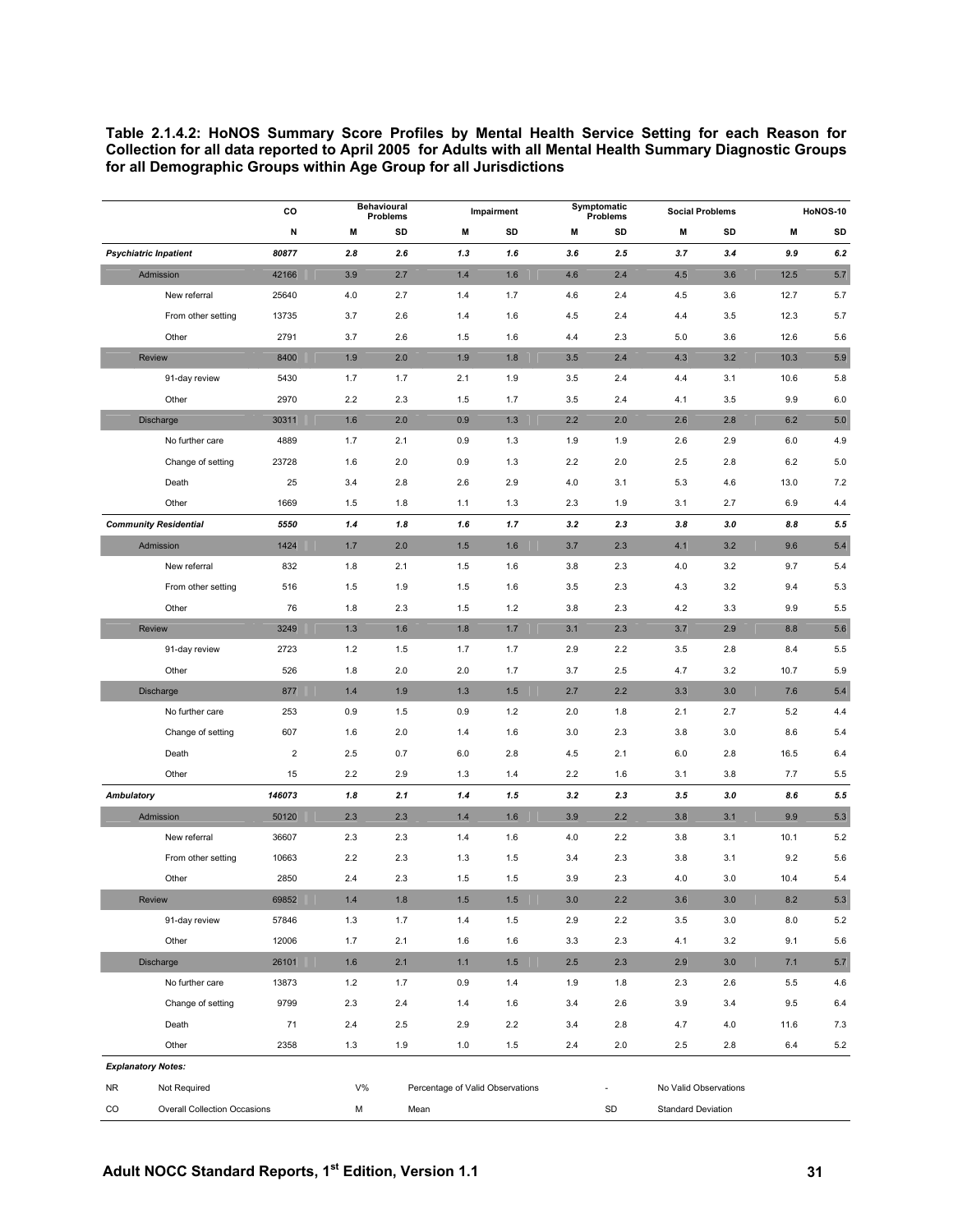**Table 2.1.5.1: HoNOS Item Rating Profiles (Number of Valid Observations) by Mental Health Service Setting for each Reason for Collection for all data reported to April 2005 for Adults with all Mental Health Summary Diagnostic Groups for all Demographic Groups within Age Group for all Jurisdictions** 

|                                                                   | H <sub>01</sub>                                                | H <sub>02</sub> | H <sub>0</sub> 3 | H <sub>04</sub> | H <sub>05</sub> | H <sub>06</sub>                       | H <sub>07</sub> | H08                     | H <sub>09</sub>         | H <sub>10</sub>          | H11                                         | H12            |
|-------------------------------------------------------------------|----------------------------------------------------------------|-----------------|------------------|-----------------|-----------------|---------------------------------------|-----------------|-------------------------|-------------------------|--------------------------|---------------------------------------------|----------------|
|                                                                   | N                                                              | Ν               | N                | N               | N               | N                                     | Ν               | N                       | N                       | Ν                        | N                                           | N              |
| <b>Psychiatric Inpatient</b>                                      | 80690                                                          | 80675           | 79503            | 80371           | 80507           | 80306                                 | 80426           | 76236                   | 79964                   | 80567                    | 79127                                       | 78482          |
| Admission                                                         | 42029                                                          | 42016           | 41005            | 41771           | 41871           | 41744                                 | 41814           | 39592                   | 41485                   | 41911                    | 41314                                       | 40852          |
| New referral                                                      | 25547                                                          | 25535           | 24911            | 25384           | 25446           | 25348                                 | 25418           | 24063                   | 25198                   | 25471                    | 25114                                       | 24809          |
| From other setting                                                | 13699                                                          | 13697           | 13347            | 13607           | 13657           | 13617                                 | 13622           | 13076                   | 13529                   | 13659                    | 13457                                       | 13353          |
| Other                                                             | 2783                                                           | 2784            | 2747             | 2780            | 2768            | 2779                                  | 2774            | 2453                    | 2758                    | 2781                     | 2743                                        | 2690           |
| <b>Review</b>                                                     | 8392                                                           | 8392            | 8362             | 8362            | 8388            | 8327                                  | 8362            | 8209                    | 8361                    | 8392                     | 8069                                        | 8020           |
| 91-day review                                                     | 5424                                                           | 5427            | 5411             | 5402            | 5423            | 5383                                  | 5401            | 5327                    | 5404                    | 5426                     | 5180                                        | 5137           |
| Other                                                             | 2968                                                           | 2965            | 2951             | 2960            | 2965            | 2944                                  | 2961            | 2882                    | 2957                    | 2966                     | 2889                                        | 2883           |
| <b>Discharge</b>                                                  | 30269                                                          | 30267           | 30136            | 30238           | 30248           | 30235                                 | 30250           | 28435                   | 30118                   | 30264                    | 29744                                       | 29610          |
| No further care                                                   | 4878                                                           | 4878            | 4847             | 4876            | 4869            | 4874                                  | 4884            | 4669                    | 4846                    | 4879                     | 4746                                        | 4742           |
| Change of setting                                                 | 23702                                                          | 23697           | 23602            | 23672           | 23688           | 23671                                 | 23674           | 22202                   | 23584                   | 23693                    | 23335                                       | 23205          |
| Death                                                             | 25                                                             | 25              | 25               | 25              | 25              | 24                                    | 24              | 23                      | 25                      | 25                       | 23                                          | 23             |
| Other                                                             | 1664                                                           | 1667            | 1662             | 1665            | 1666            | 1666                                  | 1668            | 1541                    | 1663                    | 1667                     | 1640                                        | 1640           |
| <b>Community Residential</b>                                      | 5539                                                           | 5543            | 5523             | 5536            | 5538            | 5522                                  | 5524            | 5384                    | 5532                    | 5540                     | 5453                                        | 5422           |
| Admission                                                         | 1419                                                           | 1421            | 1413             | 1419            | 1416            | 1412                                  | 1415            | 1380                    | 1417                    | 1420                     | 1412                                        | 1400           |
| New referral                                                      | 829                                                            | 831             | 823              | 829             | 829             | 823                                   | 827             | 805                     | 827                     | 829                      | 828                                         | 818            |
| From other setting                                                | 514                                                            | 515             | 514              | 515             | 514             | 514                                   | 513             | 502                     | 515                     | 515                      | 508                                         | 506            |
| Other                                                             | 76                                                             | 75              | 76               | 75              | 73              | 75                                    | 75              | 73                      | 75                      | 76                       | 76                                          | 76             |
| <b>Review</b>                                                     | 3244                                                           | 3245            | 3238             | 3243            | 3245            | 3235                                  | 3234            | 3155                    | 3243                    | 3243                     | 3169                                        | 3156           |
| 91-day review                                                     | 2718                                                           | 2720            | 2717             | 2718            | 2721            | 2716                                  | 2712            | 2666                    | 2719                    | 2717                     | 2656                                        | 2643           |
| Other                                                             | 526                                                            | 525             | 521              | 525             | 524             | 519                                   | 522             | 489                     | 524                     | 526                      | 513                                         | 513            |
| <b>Discharge</b><br>No further care                               | 876<br>253                                                     | 877<br>253      | 872<br>253       | 874<br>252      | 877<br>253      | 875<br>253                            | 875<br>253      | 849<br>250              | 872<br>252              | 877<br>253               | 872<br>253                                  | 866<br>253     |
| Change of setting                                                 | 606                                                            | 607             | 602              | 605             | 607             | 605                                   | 605             | 583                     | 604                     | 607                      | 602                                         | 597            |
| Death                                                             | $\overline{\mathbf{c}}$                                        | $\overline{2}$  | $\overline{2}$   | $\overline{2}$  | $\overline{2}$  | $\overline{\mathbf{c}}$               | $\overline{2}$  | $\overline{\mathbf{c}}$ | $\overline{\mathbf{c}}$ | $\overline{2}$           | $\overline{2}$                              | $\overline{2}$ |
| Other                                                             | 15                                                             | 15              | 15               | 15              | 15              | 15                                    | 15              | 14                      | 14                      | 15                       | 15                                          | 14             |
| Ambulatory                                                        | 145723                                                         | 145802          | 144688           | 145595          | 145653          | 145424                                | 145669          | 140099                  | 145287                  | 145694                   | 145185                                      | 144503         |
| Admission                                                         | 49964                                                          | 50016           | 49648            | 49923           | 49941           | 49886                                 | 49959           | 47846                   | 49818                   | 49934                    | 49729                                       | 49445          |
| New referral                                                      | 36484                                                          | 36534           | 36288            | 36467           | 36461           | 36445                                 | 36490           | 34917                   | 36390                   | 36461                    | 36310                                       | 36122          |
| From other setting                                                | 10640                                                          | 10646           | 10549            | 10620           | 10644           | 10607                                 | 10630           | 10249                   | 10591                   | 10631                    | 10590                                       | 10522          |
| Other                                                             | 2840                                                           | 2836            | 2811             | 2836            | 2836            | 2834                                  | 2839            | 2680                    | 2837                    | 2842                     | 2829                                        | 2801           |
| <b>Review</b>                                                     | 69714                                                          | 69756           | 69262            | 69642           | 69697           | 69547                                 | 69699           | 67305                   | 69512                   | 69708                    | 69519                                       | 69232          |
| 91-day review                                                     | 57734                                                          | 57771           | 57356            | 57679           | 57729           | 57583                                 | 57729           | 56051                   | 57568                   | 57739                    | 57580                                       | 57346          |
| Other                                                             | 11980                                                          | 11985           | 11906            | 11963           | 11968           | 11964                                 | 11970           | 11254                   | 11944                   | 11969                    | 11939                                       | 11886          |
| <b>Discharge</b>                                                  | 26045                                                          | 26030           | 25778            | 26030           | 26015           | 25991                                 | 26011           | 24948                   | 25957                   | 26052                    | 25937                                       | 25826          |
| No further care                                                   | 13838                                                          | 13837           | 13705            | 13834           | 13831           | 13832                                 | 13830           | 13436                   | 13790                   | 13852                    | 13801                                       | 13742          |
| Change of setting                                                 | 9786                                                           | 9771            | 9675             | 9778            | 9766            | 9743                                  | 9760            | 9185                    | 9755                    | 9774                     | 9732                                        | 9691           |
| Death                                                             | 71                                                             | 70              | 70               | 71              | 69              | 70                                    | 71              | 66                      | 70                      | 71                       | 71                                          | 69             |
| Other                                                             | 2350                                                           | 2352            | 2328             | 2347            | 2349            | 2346                                  | 2350            | 2261                    | 2342                    | 2355                     | 2333                                        | 2324           |
| <b>Explanatory notes</b>                                          |                                                                |                 |                  |                 |                 |                                       |                 |                         |                         |                          |                                             |                |
| N Number of Valid Observations                                    | No Valid Observations<br>ä,                                    |                 |                  |                 |                 |                                       |                 |                         |                         |                          |                                             |                |
| H01 - Overactive, aggressive, disruptive or<br>agitated behaviour | H02 - Non-accidental self-injury                               |                 |                  |                 |                 | H03 - Problem drinking or drug-taking |                 |                         |                         | H04 - Cognitive problems |                                             |                |
| H05 - Physical illness or disability problems                     | H06 - Problems associated with hallucinations<br>and delusions |                 |                  |                 |                 | H07 - Problems with depressed mood    |                 |                         |                         |                          | H08 - Other mental and behavioural problems |                |

H09 - Problems with relationships H10 - Problems with activities of daily living H11 - Problems with living conditions H12 - Problems with occupation and activities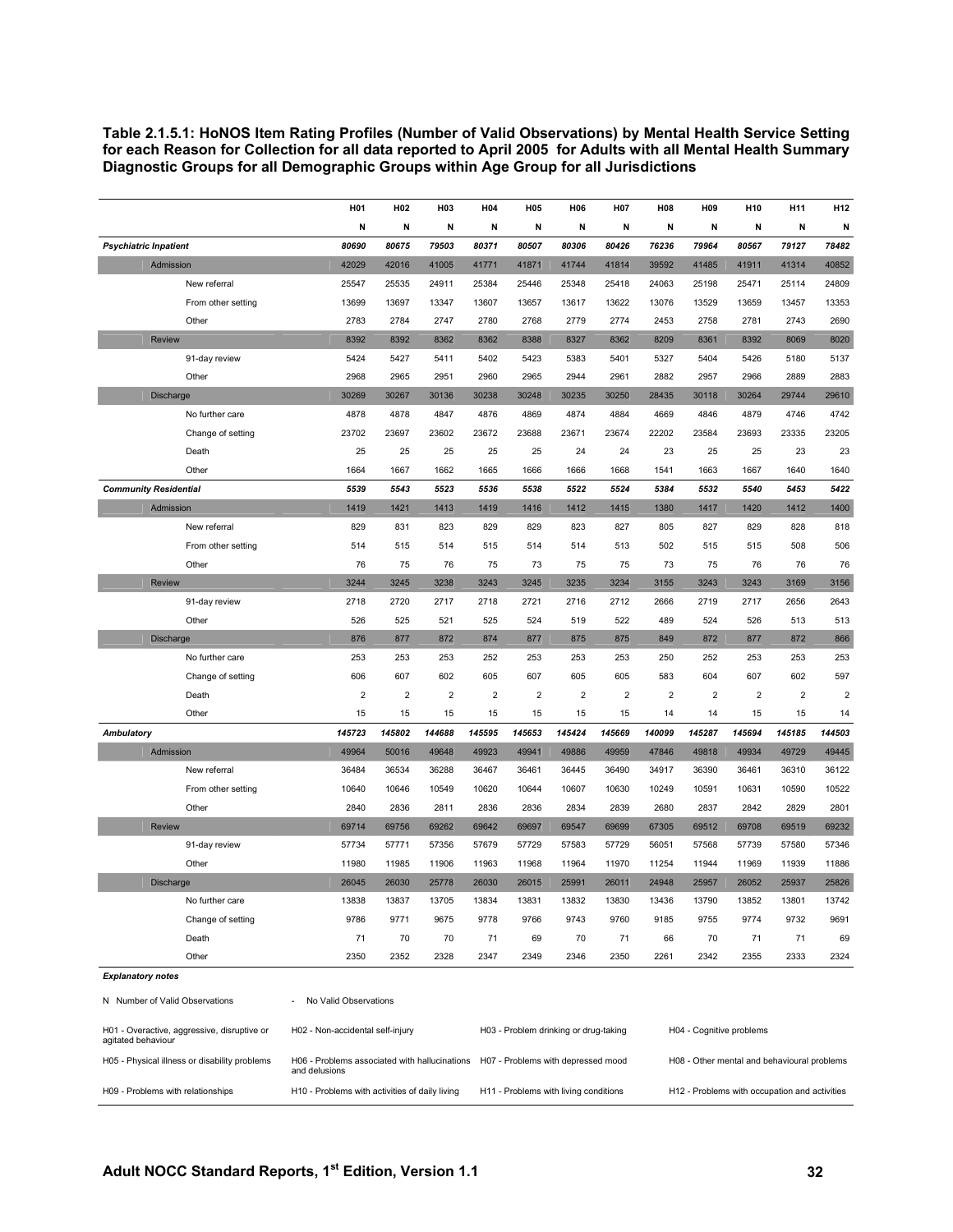**Table 2.1.5.2: HoNOS Item Rating Profiles (Percentage Clinically Significant! ) by Mental Health Service Setting for each Reason for Collection for all data reported to April 2005 for Adults with all Mental Health Summary Diagnostic Groups for all Demographic Groups within Age Group for all Jurisdictions** 

|                                   |                                               | CO             | H <sub>0</sub> 1                 | H02                                            | H <sub>0</sub> 3                              | H04                   | H <sub>05</sub>                       | H06            | H07 | H08                                            | H09                                           | H <sub>10</sub> | H11              | H12 |
|-----------------------------------|-----------------------------------------------|----------------|----------------------------------|------------------------------------------------|-----------------------------------------------|-----------------------|---------------------------------------|----------------|-----|------------------------------------------------|-----------------------------------------------|-----------------|------------------|-----|
|                                   |                                               | Ν              | %                                | %                                              | %                                             | %                     | %                                     | %              | %   | %                                              | %                                             | %               | %                | %   |
| <b>Psychiatric Inpatient</b>      |                                               |                | 34                               | 21                                             | 31                                            | 19                    | 17                                    | 41             | 37  | 36                                             | 45                                            | 28              | 19               | 23  |
| Admission                         |                                               | 42166          | 47                               | 32                                             | 42                                            | 23                    | 19                                    | 51             | 51  | 47                                             | 54                                            | 34              | 24               | 29  |
|                                   | New referral                                  | 25640          | 46                               | 33                                             | 43                                            | 22                    | 19                                    | 49             | 54  | 48                                             | 54                                            | 33              | 25               | 29  |
|                                   | From other setting                            | 13735          | 48                               | 29                                             | 38                                            | 23                    | 19                                    | 55             | 47  | 46                                             | 53                                            | 34              | 23               | 28  |
|                                   | Other                                         | 2791           | 44                               | 29                                             | 42                                            | 24                    | 20                                    | 53             | 46  | 42                                             | 61                                            | 39              | 29               | 33  |
| Review                            |                                               | 8400           | 34                               | $\bf 8$                                        | 13                                            | 30                    | 25                                    | 51             | 21  | 39                                             | 52                                            | 47              | 15               | 20  |
|                                   | 91-day review                                 | 5430           | 34                               | 5                                              | 10                                            | 34                    | 28                                    | 52             | 17  | 42                                             | 53                                            | 53              | 12               | 18  |
|                                   | Other                                         | 2970           | 33                               | 12                                             | 20                                            | 24                    | 19                                    | 50             | 28  | 34                                             | 50                                            | 36              | 21               | 25  |
| <b>Discharge</b>                  |                                               | 30311          | 16                               | $\boldsymbol{9}$                               | 20                                            | 10                    | 13                                    | 24             | 23  | 20                                             | 31                                            | 14              | 12               | 15  |
|                                   | No further care                               | 4889           | 17                               | 8                                              | 24                                            | 10                    | 13                                    | 17             | 23  | 18                                             | 31                                            | 13              | 15               | 15  |
|                                   | Change of setting                             | 23728          | 16                               | 9                                              | 19                                            | 10                    | 13                                    | 25             | 22  | 20                                             | 30                                            | 14              | 12               | 15  |
|                                   | Death                                         | 25             | 52                               | 32                                             | 16                                            | 36                    | 40                                    | 44             | 32  | 44                                             | 44                                            | 52              | 28               | 44  |
|                                   | Other                                         | 1669           | 13                               | 5                                              | 20                                            | 12                    | 16                                    | 22             | 23  | 26                                             | 48                                            | 15              | 13               | 16  |
| <b>Community Residential</b>      |                                               | 5550           | 18                               | 6                                              | 14                                            | 23                    | 23                                    | 37             | 28  | 36                                             | 43                                            | 39              | 11               | 18  |
| Admission                         |                                               | 1424           | 20                               | 10                                             | 18                                            | 21                    | 22                                    | 33             | 46  | 44                                             | 51                                            | 38              | 16               | 23  |
|                                   | New referral                                  | 832            | 20                               | 11                                             | 20                                            | 20                    | 23                                    | 25             | 53  | 49                                             | 51                                            | 34              | 15               | 23  |
|                                   | From other setting                            | 516            | 20                               | $\overline{7}$                                 | 16                                            | 22                    | 20                                    | 44             | 35  | 36                                             | 51                                            | 44              | 17               | 22  |
|                                   | Other                                         | 76             | 18                               | 12                                             | 14                                            | 24                    | 16                                    | 33             | 39  | 47                                             | 57                                            | 43              | 21               | 21  |
| <b>Review</b>                     |                                               | 3249           | 17                               | $\overline{4}$                                 | 12                                            | 26                    | 24                                    | 42             | 21  | 34                                             | 41                                            | 43              | $\boldsymbol{8}$ | 18  |
|                                   | 91-day review<br>Other                        |                | 15                               | 4                                              | 11                                            | 25                    | 23                                    | 41             | 20  | 32                                             | 39                                            | 41              | $\overline{7}$   | 16  |
|                                   |                                               |                | 25                               | $\overline{7}$                                 | 19                                            | 32                    | 26                                    | 50             | 28  | 43                                             | 56                                            | 52              | 13               | 26  |
| <b>Discharge</b>                  |                                               | 877            | 17                               | $6\phantom{1}$                                 | 14                                            | 14                    | 19                                    | 26             | 26  | 31                                             | 38                                            | 28              | 12               | 13  |
|                                   | No further care                               | 253            | 8                                | $\overline{2}$                                 | 10                                            | 8                     | 17                                    | 6              | 25  | 25                                             | 23                                            | 11              | 8                | 9   |
|                                   | Change of setting                             | 607            | 21                               | $\overline{7}$                                 | 15                                            | 16                    | 20                                    | 34             | 27  | 33                                             | 45                                            | 35              | 14               | 15  |
|                                   | Death                                         | $\overline{2}$ | 50                               |                                                | ÷,                                            | 100                   | 100                                   | $\overline{a}$ | 100 | 50                                             | 50                                            | 50              | ÷                | 50  |
|                                   | Other                                         | 15             | 20                               | 13                                             | 20                                            | 20                    | 13                                    | 13             | 20  | 20                                             | 27                                            | 27              | $\overline{7}$   | 13  |
| Ambulatory                        |                                               | 146073         | 18                               | 10                                             | 21                                            | 18                    | 21                                    | 25             | 41  | 40                                             | 45                                            | 27              | 13               | 24  |
| Admission                         |                                               | 50120          | 24                               | 17                                             | 27                                            | 18                    | 22                                    | 23             | 58  | 51                                             | 51                                            | 27              | 15               | 26  |
|                                   | New referral                                  | 36607          | 24                               | 17                                             | 27                                            | 18                    | 22                                    | 20             | 63  | 55                                             | 51                                            | 27              | 14               | 25  |
|                                   | From other setting                            | 10663          | 25                               | 15                                             | 26                                            | 20                    | 19                                    | 33             | 41  | 37                                             | 48                                            | 28              | 17               | 28  |
|                                   | Other                                         | 2850           | 22                               | 18                                             | 27                                            | 18                    | 24                                    | 28             | 55  | 52                                             | 53                                            | 29              | 16               | 23  |
| <b>Review</b>                     |                                               | 69852          | 14                               | $6\phantom{1}$                                 | 18                                            | 18                    | 22                                    | 29             | 33  | 36                                             | 44                                            | 29              | 12               | 25  |
|                                   | 91-day review                                 | 57846          | 13                               | 5                                              | 17                                            | 18                    | 21                                    | 29             | 32  | 35                                             | 43                                            | 29              | 11               | 23  |
|                                   | Other                                         | 12006          | 17                               | 9                                              | 22                                            | 21                    | 26                                    | 30             | 37  | 40                                             | 48                                            | 33              | 15               | 30  |
| Discharge                         |                                               | 26101          | 17                               | 8                                              | 20                                            | 14                    | 17                                    | 18             | 30  | 30                                             | 37                                            | 19              | 12               | 18  |
|                                   | No further care                               | 13873          | 11                               | 4                                              | 17                                            | 9                     | 16                                    | 9              | 25  | 24                                             | 30                                            | 12              | 8                | 14  |
|                                   | Change of setting                             | 9799           | 27                               | 15                                             | 26                                            | 21                    | 19                                    | 34             | 37  | 38                                             | 47                                            | 30              | 18               | 25  |
|                                   | Death                                         | 71             | 25                               | 21                                             | 28                                            | 27                    | 55                                    | 28             | 51  | 30                                             | 45                                            | 45              | 20               | 30  |
|                                   | Other                                         | 2358           | 11                               | $\overline{7}$                                 | 18                                            | 12                    | 17                                    | 9              | 32  | 34                                             | 35                                            | 14              | 9                | 13  |
| <b>Explanatory notes</b>          |                                               |                |                                  |                                                |                                               |                       |                                       |                |     |                                                |                                               |                 |                  |     |
| CO - Collection Occasions         |                                               |                | N - Number of Valid Observations |                                                | $\overline{\phantom{a}}$                      | No Valid Observations |                                       |                |     | <sup>1</sup> - Clinical Ratings of 2 or higher |                                               |                 |                  |     |
| agitated behaviour                | H01 - Overactive, aggressive, disruptive or   |                |                                  | H02 - Non-accidental self-injury               |                                               |                       | H03 - Problem drinking or drug-taking |                |     |                                                | H04 - Cognitive problems                      |                 |                  |     |
|                                   | H05 - Physical illness or disability problems | and delusions  |                                  |                                                | H06 - Problems associated with hallucinations |                       | H07 - Problems with depressed mood    |                |     |                                                | H08 - Other mental and behavioural problems   |                 |                  |     |
| H09 - Problems with relationships |                                               |                |                                  | H10 - Problems with activities of daily living |                                               |                       | H11 - Problems with living conditions |                |     |                                                | H12 - Problems with occupation and activities |                 |                  |     |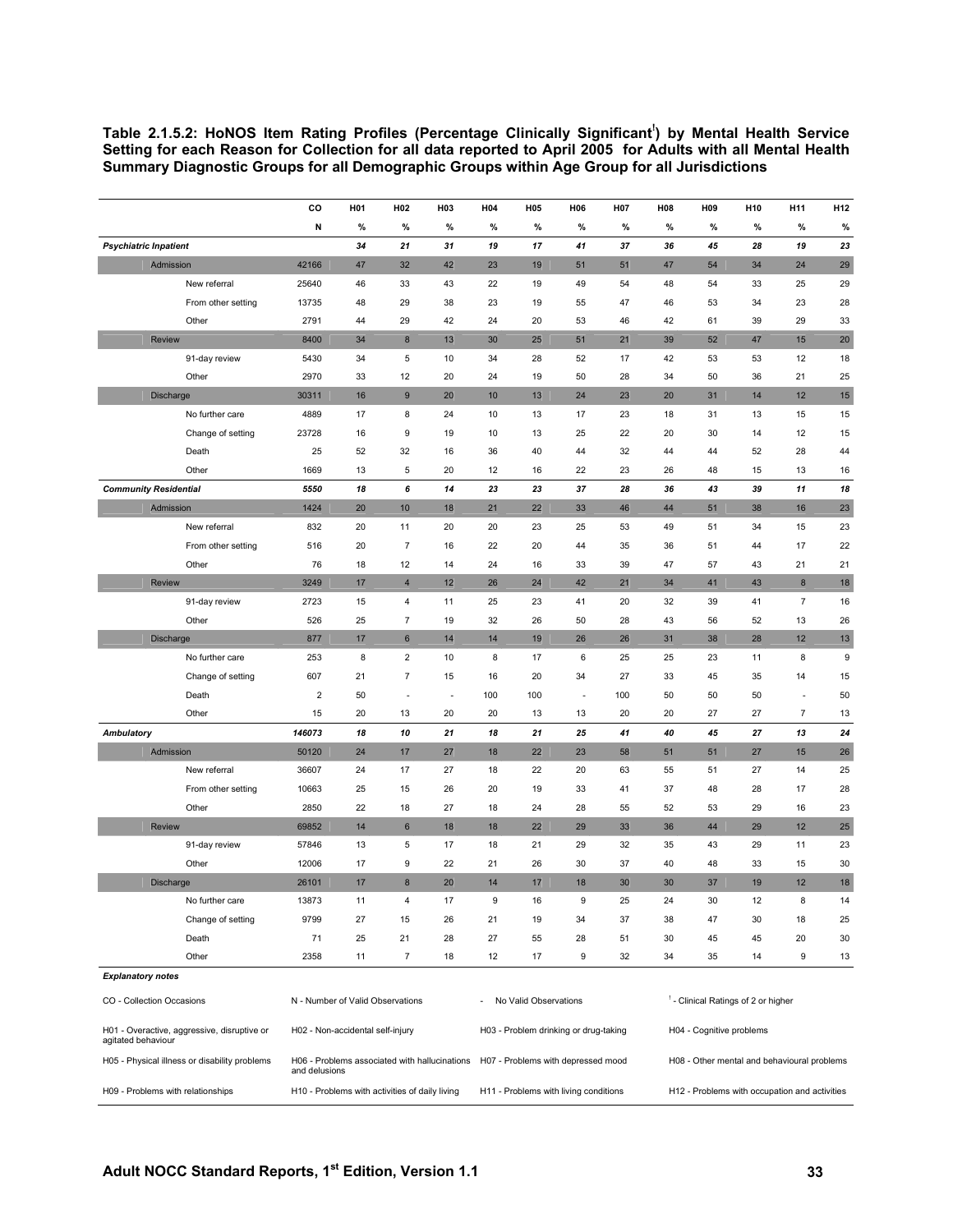**Table 2.1.5.3: HoNOS Item Rating Profiles (Means) by Mental Health Service Setting for each Reason for Collection for all data reported to April 2005 for Adults with all Mental Health Summary Diagnostic Groups for all Demographic Groups within Age Group for all Jurisdictions** 

|                                                                   | H <sub>0</sub> 1                                                                 | H <sub>02</sub> | H <sub>0</sub> 3 | H <sub>04</sub> | H <sub>05</sub> | H <sub>06</sub>                       | H <sub>07</sub> | H08 | H <sub>09</sub>          | H <sub>10</sub>                             | H11                      | H12     |
|-------------------------------------------------------------------|----------------------------------------------------------------------------------|-----------------|------------------|-----------------|-----------------|---------------------------------------|-----------------|-----|--------------------------|---------------------------------------------|--------------------------|---------|
|                                                                   | M                                                                                | M               | M                | M               | M               | M                                     | M               | M   | M                        | M                                           | M                        | M       |
| <b>Psychiatric Inpatient</b>                                      | 1.1                                                                              | 0.7             | 1.0              | 0.7             | 0.6             | 1.3                                   | 1.2             | 1.1 | 1.4                      | 0.9                                         | 0.7                      | 0.8     |
| Admission                                                         | 1.5                                                                              | 1.1             | 1.4              | 0.8             | 0.6             | 1.6                                   | 1.6             | 1.5 | 1.7                      | $1.1$                                       | 0.9                      | 1.0     |
| New referral                                                      | 1.5                                                                              | 1.1             | 1.4              | 0.8             | 0.6             | 1.5                                   | 1.7             | 1.5 | 1.7                      | 1.0                                         | 0.9                      | 1.0     |
| From other setting                                                | 1.5                                                                              | 1.0             | 1.2              | 0.8             | 0.6             | 1.8                                   | 1.5             | 1.4 | 1.6                      | 1.1                                         | 0.8                      | 0.9     |
| Other                                                             | 1.4                                                                              | 1.0             | 1.3              | 0.8             | 0.7             | 1.7                                   | 1.5             | 1.4 | 1.8                      | 1.2                                         | 1.0                      | 1.1     |
| <b>Review</b>                                                     | $1.1$                                                                            | 0.3             | 0.4              | 1.1             | 0.8             | 1.6                                   | 0.8             | 1.2 | 1.6                      | 1.4                                         | 0.6                      | 0.7     |
| 91-day review                                                     | 1.1                                                                              | 0.2             | 0.3              | 1.2             | 0.9             | 1.6                                   | 0.7             | 1.2 | 1.7                      | 1.6                                         | 0.5                      | 0.7     |
| Other                                                             | 1.2                                                                              | 0.4             | 0.6              | 0.9             | 0.7             | 1.5                                   | 1.0             | 1.0 | 1.5                      | 1.1                                         | 0.7                      | 0.8     |
| <b>Discharge</b>                                                  | 0.6                                                                              | 0.3             | 0.7              | 0.4             | 0.4             | 0.8                                   | 0.8             | 0.6 | 1.0                      | 0.5                                         | 0.5                      | 0.6     |
| No further care                                                   | 0.6                                                                              | 0.3             | 0.8              | 0.4             | 0.4             | 0.6                                   | 0.8             | 0.6 | 1.0                      | 0.5                                         | 0.5                      | 0.6     |
| Change of setting                                                 | 0.6                                                                              | 0.3             | 0.6              | 0.4             | 0.4             | 0.8                                   | 0.8             | 0.6 | 1.0                      | 0.5                                         | 0.5                      | 0.5     |
| Death                                                             | 1.8                                                                              | 1.0             | 0.6              | 1.2             | 1.4             | 1.4                                   | 1.3             | 1.6 | 1.4                      | 1.6                                         | 1.0                      | 1.5     |
| Other                                                             | 0.5                                                                              | 0.3             | 0.7              | 0.5             | 0.5             | 0.7                                   | 0.9             | 0.8 | 1.4                      | 0.6                                         | 0.5                      | 0.6     |
| <b>Community Residential</b>                                      | 0.7                                                                              | 0.2             | 0.5              | 0.9             | 0.8             | 1.1                                   | 1.0             | 1.1 | 1.4                      | 1.2                                         | 0.5                      | 0.7     |
| Admission                                                         | 0.8                                                                              | 0.4             | 0.6              | 0.8             | 0.7             | 1.0                                   | 1.5             | 1.3 | 1.5                      | 1.2                                         | 0.6                      | 0.8     |
| New referral                                                      | 0.8                                                                              | 0.4             | 0.6              | 0.8             | 0.8             | 0.8                                   | 1.6             | 1.4 | 1.5                      | 1.1                                         | 0.6                      | 0.8     |
| From other setting                                                | 0.7                                                                              | 0.3             | 0.5              | 0.8             | 0.7             | 1.3                                   | $1.2$           | 1.1 | 1.5                      | 1.4                                         | 0.6                      | 0.8     |
| Other                                                             | 0.8                                                                              | 0.5             | 0.6              | 0.9             | 0.6             | 1.1                                   | 1.3             | 1.5 | 1.6                      | 1.2                                         | 0.7                      | 0.7     |
| Review                                                            | 0.6                                                                              | 0.2             | 0.4              | 1.0             | 0.8             | 1.3                                   | 0.8             | 1.0 | 1.3                      | 1.4                                         | 0.4                      | 0.7     |
| 91-day review                                                     | 0.6                                                                              | 0.2             | 0.4              | 0.9             | 0.8             | $1.2$                                 | 0.8             | 0.9 | 1.3                      | 1.3                                         | 0.4                      | 0.6     |
| Other                                                             | 0.9                                                                              | 0.3             | 0.6              | 1.1             | 0.9             | 1.5                                   | 1.0             | 1.3 | 1.7                      | 1.6                                         | 0.6                      | 0.9     |
| Discharge                                                         | 0.7                                                                              | 0.2             | 0.5              | 0.6             | 0.7             | 0.8                                   | 0.9             | 1.0 | 1.3                      | 1.0                                         | 0.5                      | 0.6     |
| No further care                                                   | 0.4                                                                              | 0.1             | 0.4              | 0.4             | 0.6             | 0.2                                   | 0.9             | 0.9 | 1.0                      | 0.4                                         | 0.3                      | 0.4     |
| Change of setting                                                 | 0.8                                                                              | 0.3             | 0.5              | 0.7             | 0.7             | 1.1                                   | 1.0             | 1.0 | 1.4                      | 1.2                                         | 0.6                      | 0.6     |
| Death                                                             | 2.0                                                                              | 0.5             | $\overline{a}$   | 3.0             | 3.0             | 0.5                                   | 2.0             | 2.0 | 1.0                      | 2.5                                         | $\overline{\phantom{a}}$ | 2.5     |
| Other                                                             | 0.8                                                                              | 0.5             | 0.9              | 0.7             | 0.5             | 0.5                                   | 1.0             | 0.8 | 1.1                      | 0.9                                         | 0.6                      | 0.6     |
| Ambulatory                                                        | 0.7                                                                              | 0.4             | 0.7              | 0.7             | 0.7             | 0.8                                   | 1.3             | 1.2 | 1.4                      | 0.9                                         | 0.5                      | $0.8\,$ |
| Admission                                                         | 0.9                                                                              | 0.6             | 0.9              | 0.7             | 0.7             | 0.7                                   | 1.7             | 1.5 | 1.5                      | 0.9                                         | 0.5                      | 0.8     |
| New referral                                                      | 0.9                                                                              | 0.6             | 0.9              | 0.7             | 0.7             | 0.6                                   | 1.8             | 1.7 | 1.6                      | 0.9                                         | 0.5                      | 0.8     |
| From other setting                                                | 0.9                                                                              | 0.5             | 0.8              | 0.7             | 0.6             | 1.0                                   | 1.3             | 1.1 | 1.5                      | 0.9                                         | 0.6                      | 0.9     |
| Other                                                             | 0.9                                                                              | 0.7             | 0.9              | 0.7             | 0.8             | 0.8                                   | 1.6             | 1.6 | 1.6                      | 1.0                                         | 0.6                      | 0.8     |
| <b>Review</b>                                                     | 0.6                                                                              | 0.2             | 0.6              | 0.7             | 0.8             | 0.9                                   | 1.1             | 1.1 | 1.4                      | 0.9                                         | 0.5                      | 0.8     |
| 91-day review                                                     | 0.6                                                                              | 0.2             | 0.6              | 0.7             | 0.7             | 0.9                                   | 1.1             | 1.0 | 1.4                      | 0.9                                         | 0.5                      | 0.8     |
| Other                                                             | 0.7                                                                              | 0.4             | 0.7              | 0.8             | 0.9             | 0.9                                   | 1.2             | 1.2 | 1.5                      | 1.0                                         | 0.6                      | 1.0     |
| Discharge                                                         | 0.6                                                                              | 0.3             | 0.7              | 0.5             | 0.6             | 0.6                                   | 1.0             | 1.0 | 1.2                      | 0.7                                         | 0.5                      | 0.6     |
| No further care                                                   | 0.4                                                                              | 0.2             | 0.6              | 0.4             | 0.5             | 0.3                                   | 0.9             | 0.8 | 1.0                      | 0.5                                         | 0.3                      | 0.5     |
| Change of setting                                                 | 0.9                                                                              | 0.5             | 0.8              | 0.7             | 0.6             | 1.1                                   | 1.2             | 1.2 | 1.4                      | 1.0                                         | 0.6                      | 0.9     |
| Death                                                             | 0.8                                                                              | 0.7             | 0.9              | 1.0             | 1.9             | 0.9                                   | 1.5             | 1.1 | 1.5                      | 1.5                                         | 0.7                      | 1.0     |
| Other                                                             | 0.5                                                                              | 0.3             | 0.6              | 0.5             | 0.6             | 0.3                                   | 1.1             | 1.0 | 1.1                      | 0.5                                         | 0.4                      | 0.5     |
| <b>Explanatory notes</b>                                          |                                                                                  |                 |                  |                 |                 |                                       |                 |     |                          |                                             |                          |         |
| M Mean                                                            | No Valid Observations<br>÷,                                                      |                 |                  |                 |                 |                                       |                 |     |                          |                                             |                          |         |
| H01 - Overactive, aggressive, disruptive or<br>agitated behaviour | H02 - Non-accidental self-injury                                                 |                 |                  |                 |                 | H03 - Problem drinking or drug-taking |                 |     | H04 - Cognitive problems |                                             |                          |         |
| H05 - Physical illness or disability problems                     | H06 - Problems associated with hallucinations H07 - Problems with depressed mood |                 |                  |                 |                 |                                       |                 |     |                          | H08 - Other mental and behavioural problems |                          |         |

H10 - Problems with activities of daily living H11 - Problems with living conditions H12 - Problems with occupation and activities

H09 - Problems with relationships

and delusions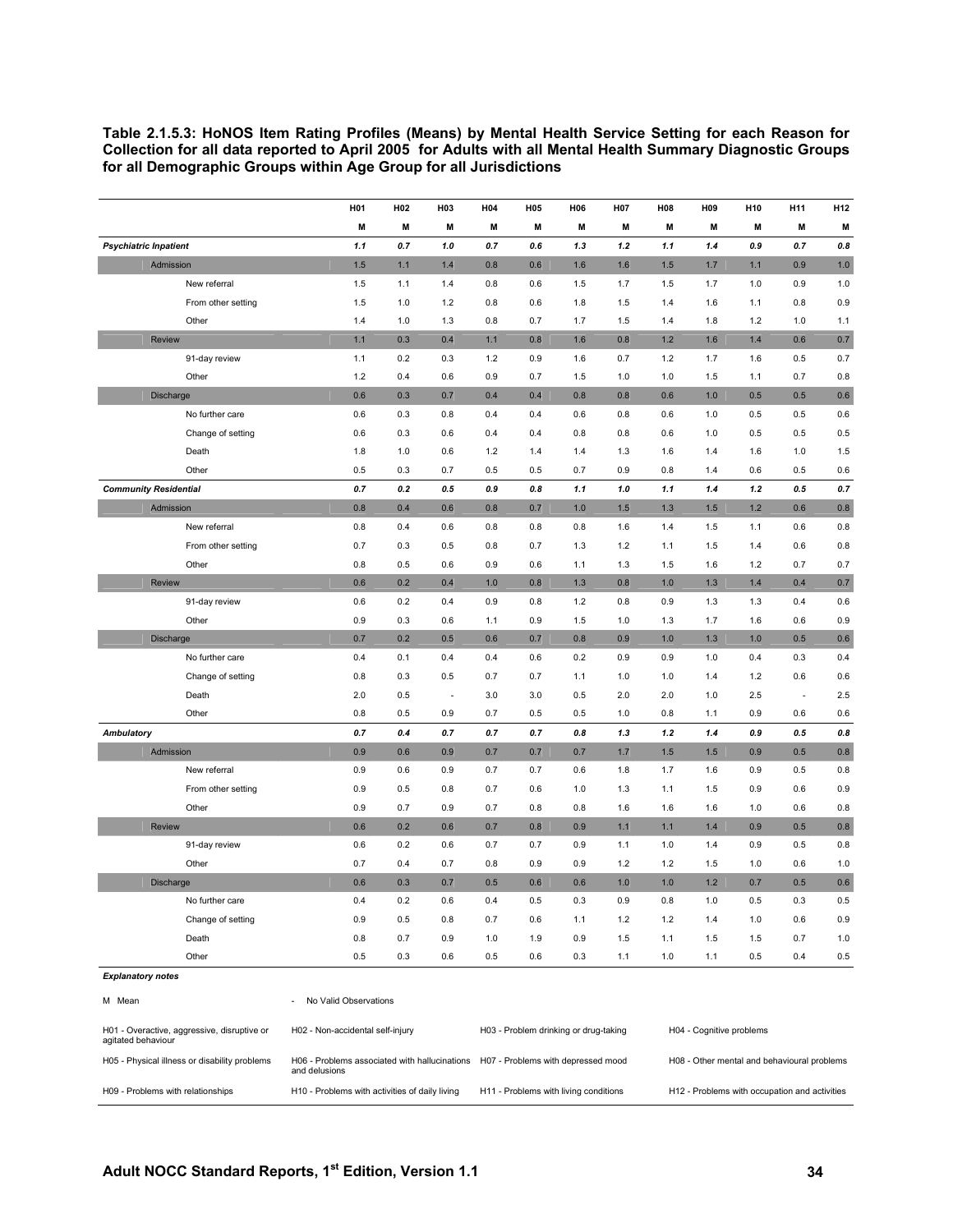**Table 2.1.5.4: HoNOS Item Rating Profiles (Standard Deviations) by Mental Health Service Setting for each Reason for Collection for all data reported to April 2005 for Adults with all Mental Health Summary Diagnostic Groups for all Demographic Groups within Age Group for all Jurisdictions** 

|                                                                   | H01                                               | H02 | H03            | H <sub>04</sub> | H <sub>05</sub> | H06                                   | H07                      | H08 | H <sub>09</sub>          | H <sub>10</sub> | H11                      | H12   |
|-------------------------------------------------------------------|---------------------------------------------------|-----|----------------|-----------------|-----------------|---------------------------------------|--------------------------|-----|--------------------------|-----------------|--------------------------|-------|
|                                                                   | SD                                                | SD  | SD             | SD              | SD              | SD                                    | SD                       | SD  | SD                       | SD              | SD                       | SD    |
| <b>Psychiatric Inpatient</b>                                      | 1.3                                               | 1.2 | 1.4            | 1.0             | 1.0             | 1.4                                   | 1.3                      | 1.3 | 1.2                      | 1.1             | 1.1                      | 1.1   |
| Admission                                                         | 1.3                                               | 1.4 | 1.5            | $1.1$           | 1.0             | 1.5                                   | 1.4                      | 1.4 | 1.3                      | 1.2             | 1.2                      | 1.2   |
| New referral                                                      | 1.3                                               | 1.4 | 1.5            | 1.1             | 1.0             | 1.5                                   | 1.4                      | 1.4 | 1.3                      | 1.2             | 1.3                      | 1.2   |
| From other setting                                                | 1.3                                               | 1.4 | 1.4            | 1.1             | 1.0             | 1.5                                   | 1.3                      | 1.4 | 1.2                      | 1.2             | 1.2                      | 1.2   |
| Other                                                             | 1.3                                               | 1.3 | 1.4            | 1.0             | 1.0             | 1.5                                   | 1.3                      | 1.4 | $1.2$                    | 1.2             | 1.3                      | 1.2   |
| <b>Review</b>                                                     | 1.2                                               | 0.8 | 1.0            | 1.2             | 1.1             | 1.4                                   | 1.0                      | 1.3 | 1.2                      | 1.2             | 1.0                      | $1.1$ |
| 91-day review                                                     | 1.2                                               | 0.6 | 0.8            | $1.2$           | 1.2             | 1.3                                   | 0.9                      | 1.3 | $1.2$                    | 1.2             | 0.9                      | 1.1   |
| Other                                                             | 1.3                                               | 0.9 | 1.1            | 1.1             | 1.0             | 1.4                                   | 1.1                      | 1.3 | 1.2                      | 1.2             | 1.2                      | 1.1   |
| <b>Discharge</b>                                                  | 0.9                                               | 0.8 | 1.1            | 0.8             | 0.9             | $1.1$                                 | 1.0                      | 1.0 | $1.1$                    | 0.9             | 0.9                      | 0.9   |
| No further care                                                   | 0.9                                               | 0.7 | 1.2            | 0.8             | 0.9             | 1.0                                   | 1.0                      | 1.0 | 1.1                      | 0.8             | 1.0                      | 0.9   |
| Change of setting                                                 | 1.0                                               | 0.8 | 1.1            | 0.8             | 0.9             | 1.1                                   | 1.0                      | 1.0 | 1.1                      | 0.9             | 0.9                      | 0.9   |
| Death                                                             | 1.6                                               | 1.6 | 1.2            | 1.7             | 1.7             | 1.6                                   | 1.4                      | 1.6 | 1.5                      | 1.7             | 1.5                      | 1.6   |
| Other                                                             | 0.9                                               | 0.6 | 1.2            | 0.8             | 0.9             | 1.0                                   | 0.9                      | 1.1 | 1.1                      | 0.8             | 1.0                      | 0.9   |
| <b>Community Residential</b>                                      | 0.9                                               | 0.7 | 0.9            | 1.0             | 1.1             | 1.2                                   | 1.0                      | 1.2 | 1.1                      | 1.1             | 0.9                      | 1.1   |
| Admission                                                         | 1.0                                               | 0.8 | 1.0            | 1.0             | 1.1             | 1.2                                   | 1.2                      | 1.3 | 1.2                      | 1.1             | 1.1                      | $1.1$ |
| New referral                                                      | 1.0                                               | 0.9 | 1.1            | 1.0             | 1.1             | 1.2                                   | 1.2                      | 1.3 | 1.2                      | 1.2             | 1.1                      | 1.1   |
| From other setting                                                | 1.0                                               | 0.7 | 1.0            | 0.9             | 1.0             | 1.3                                   | 1.1                      | 1.2 | 1.1                      | 1.1             | 1.1                      | 1.1   |
| Other                                                             | 1.0                                               | 0.9 | 1.0            | 0.9             | 0.8             | 1.3                                   | 1.2                      | 1.2 | 1.2                      | 1.0             | 1.0                      | 0.9   |
| <b>Review</b>                                                     | 0.9                                               | 0.6 | 0.9            | 1.0             | 1.1             | 1.2                                   | 0.9                      | 1.2 | 1.1                      | 1.1             | 0.8                      | $1.1$ |
| 91-day review                                                     | 0.9                                               | 0.5 | 0.8            | 1.0             | 1.1             | $1.2$                                 | 0.9                      | 1.1 | 1.1                      | 1.1             | 0.7                      | 1.0   |
| Other                                                             | 1.0                                               | 0.7 | 1.1            | 1.1             | 1.1             | 1.3                                   | 1.0                      | 1.2 | 1.1                      | 1.1             | 1.0                      | 1.3   |
| <b>Discharge</b>                                                  | 1.0                                               | 0.7 | 0.9            | 0.9             | 1.0             | 1.2                                   | 1.0                      | 1.1 | 1.0                      | 1.1             | 0.9                      | 1.0   |
| No further care                                                   | 0.7                                               | 0.4 | 0.8            | 0.6             | 1.0             | 0.6                                   | 0.9                      | 1.0 | 1.0                      | 0.8             | 0.7                      | 0.8   |
| Change of setting                                                 | 1.1                                               | 0.8 | 1.0            | 0.9             | 1.0             | 1.3                                   | 1.0                      | 1.1 | 1.0                      | 1.1             | 1.0                      | 1.0   |
| Death                                                             | 1.4                                               | 0.7 | $\overline{a}$ | 1.4             | 1.4             | 0.7                                   | $\overline{\phantom{a}}$ | 1.4 | 1.4                      | 2.1             | $\overline{\phantom{a}}$ | 2.1   |
| Other                                                             | 1.4                                               | 0.9 | 1.2            | 1.0             | 0.7             | 0.9                                   | 0.8                      | 1.0 | $1.2$                    | 1.0             | 1.1                      | 1.2   |
| Ambulatory                                                        | 1.0                                               | 0.9 | 1.1            | 0.9             | 1.1             | 1.1                                   | 1.1                      | 1.3 | 1.1                      | 1.0             | 0.9                      | 1.1   |
| Admission                                                         | 1.1                                               | 1.1 | 1.2            | 0.9             | 1.1             | 1.2                                   | 1.2                      | 1.3 | 1.2                      | 1.0             | 1.0                      | $1.1$ |
| New referral                                                      | 1.1                                               | 1.1 | 1.2            | 0.9             | 1.1             | 1.1                                   | 1.2                      | 1.3 | $1.2$                    | 1.1             | 0.9                      | 1.1   |
| From other setting                                                | 1.1                                               | 1.0 | 1.2            | 1.0             | 1.0             | 1.2                                   | 1.2                      | 1.3 | $1.2$                    | 1.0             | 1.0                      | 1.1   |
| Other                                                             | 1.0                                               | 1.1 | 1.2            | 0.9             | 1.1             | 1.2                                   | 1.2                      | 1.3 | 1.1                      | 1.0             | 1.0                      | 1.0   |
| <b>Review</b>                                                     | 0.9                                               | 0.7 | 1.0            | 0.9             | 1.1             | $1.1$                                 | 1.0                      | 1.2 | 1.1                      | 1.0             | 0.8                      | 1.1   |
| 91-day review                                                     | 0.8                                               | 0.6 | 1.0            | 0.9             | 1.0             | 1.1                                   | 1.0                      | 1.2 | 1.1                      | 1.0             | 0.8                      | 1.1   |
| Other                                                             | 1.0                                               | 0.8 | 1.1            | 1.0             | 1.1             | 1.2                                   | 1.1                      | 1.3 | 1.1                      | 1.1             | 0.9                      | 1.2   |
| Discharge                                                         | 1.0                                               | 0.8 | 1.1            | 0.9             | 1.0             | 1.1                                   | 1.1                      | 1.2 | 1.1                      | 1.0             | 0.9                      | 1.0   |
| No further care                                                   | 0.8                                               | 0.6 | 1.0            | 0.8             | 1.0             | 0.7                                   | 0.9                      | 1.0 | 1.0                      | 0.8             | 0.7                      | 0.9   |
| Change of setting                                                 | 1.2                                               | 1.0 | 1.2            | 1.0             | 1.0             | 1.3                                   | 1.2                      | 1.3 | 1.2                      | 1.1             | 1.0                      | 1.1   |
| Death                                                             | 1.2                                               | 1.3 | 1.2            | 1.1             | 1.7             | 1.3                                   | 1.3                      | 1.4 | 1.4                      | 1.3             | 1.2                      | 1.3   |
| Other                                                             | 0.8                                               | 0.7 | 1.0            | 0.8             | 1.0             | 0.8                                   | 1.0                      | 1.2 | 1.1                      | 0.9             | 0.8                      | 0.9   |
| <b>Explanatory notes</b>                                          |                                                   |     |                |                 |                 |                                       |                          |     |                          |                 |                          |       |
| SD Standard Deviation                                             | No Valid Observations<br>$\overline{\phantom{a}}$ |     |                |                 |                 |                                       |                          |     |                          |                 |                          |       |
| H01 - Overactive, aggressive, disruptive or<br>agitated behaviour | H02 - Non-accidental self-injury                  |     |                |                 |                 | H03 - Problem drinking or drug-taking |                          |     | H04 - Cognitive problems |                 |                          |       |

H09 - Problems with relationships H10 - Problems with activities of daily living H11 - Problems with living conditions H12 - Problems with occupation and activities

and delusions

H05 - Physical illness or disability problems H06 - Problems associated with hallucinations H07 - Problems with depressed mood

H08 - Other mental and behavioural problems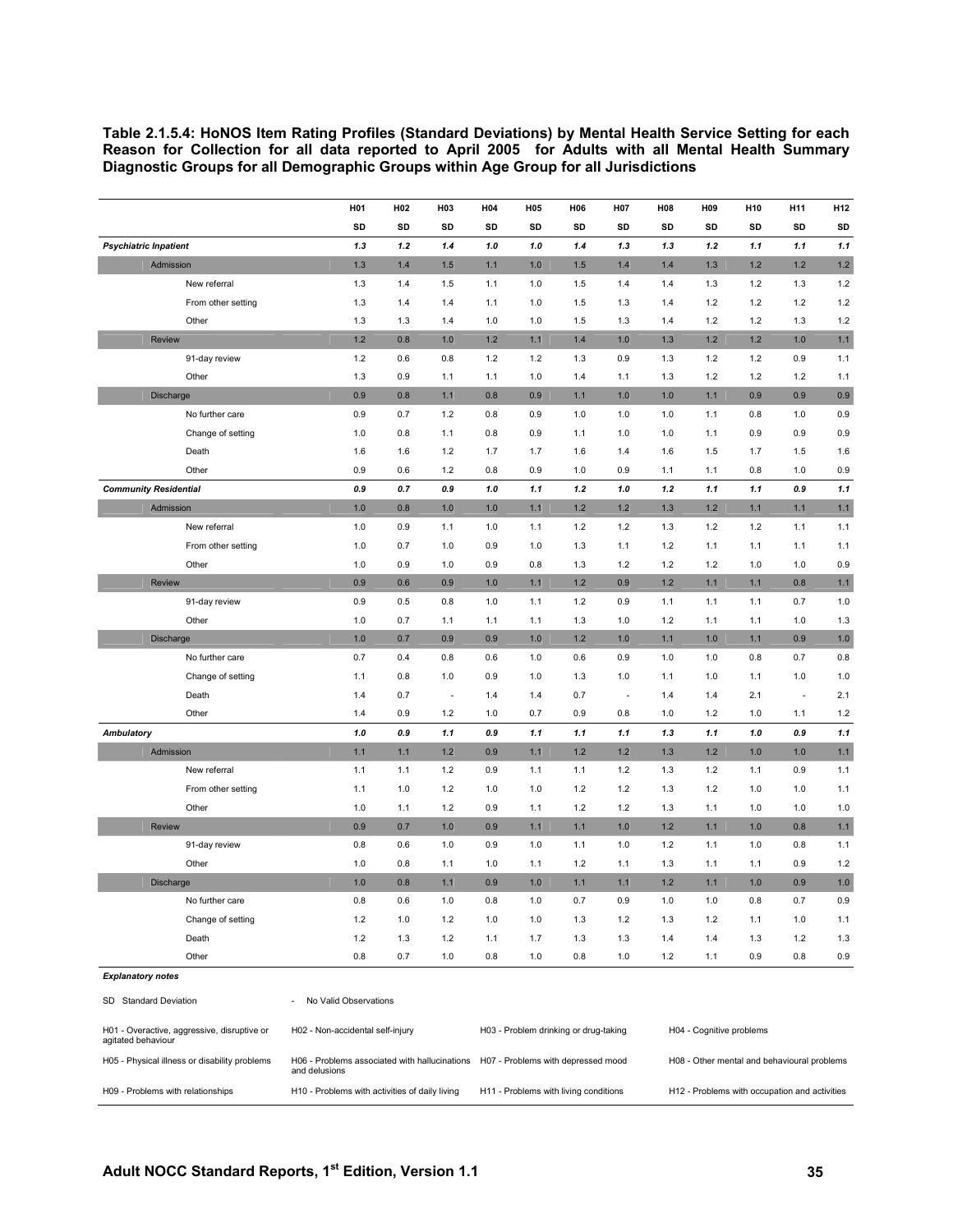#### **Table 2.1.6: LSP Summary Score Profiles by Mental Health Service Setting for each Reason for Collection for all data reported to April 2005 for Adults with all Mental Health Summary Diagnostic Groups for all Demographic Groups within Age Group for all Jurisdictions**

|                   |                                     | co         |         | Withdrawal |                                  | Self-care                |                          | Compliance     | Anti-social behaviour     |                | <b>LSP-13</b> |                          |
|-------------------|-------------------------------------|------------|---------|------------|----------------------------------|--------------------------|--------------------------|----------------|---------------------------|----------------|---------------|--------------------------|
|                   |                                     | N          | M       | SD         | M                                | SD                       | М                        | SD             | M<br>SD                   |                | M             | SD                       |
|                   | <b>Psychiatric Inpatient</b>        | <b>NR</b>  |         |            | ٠                                | $\overline{a}$           | $\blacksquare$           | $\blacksquare$ | $\frac{1}{2}$             | $\overline{a}$ |               | $\blacksquare$           |
|                   | Admission                           | NR         | - 11    | ٠          | ×                                | ×,                       | ×                        | ×              | ÷                         | ٠              | H             |                          |
|                   | New referral                        | <b>NR</b>  |         |            |                                  |                          | $\overline{\phantom{a}}$ |                | í,                        |                |               | ä,                       |
|                   | From other setting                  | <b>NR</b>  |         |            |                                  |                          |                          |                |                           |                |               |                          |
|                   | Other                               | <b>NR</b>  |         |            |                                  |                          |                          |                |                           |                |               | ٠                        |
|                   | Review                              | NR         | - 1     |            |                                  |                          | ×                        |                |                           |                | ×,            | ×.                       |
|                   | 91-day review                       | <b>NR</b>  |         |            |                                  |                          |                          |                |                           |                |               | ٠                        |
|                   | Other                               | <b>NR</b>  |         |            |                                  |                          |                          |                |                           |                |               | $\overline{\phantom{a}}$ |
|                   | Discharge                           | ${\sf NR}$ | - 1     | ٠          |                                  |                          |                          |                |                           |                |               | ÷.                       |
|                   | No further care                     | <b>NR</b>  |         |            |                                  |                          |                          |                |                           |                |               | $\overline{\phantom{a}}$ |
|                   | Change of setting                   | <b>NR</b>  |         |            |                                  |                          |                          |                |                           |                |               | ä,                       |
|                   | Death                               | <b>NR</b>  |         |            |                                  |                          |                          |                |                           |                |               |                          |
|                   | Other                               | <b>NR</b>  |         |            |                                  |                          |                          |                |                           |                |               |                          |
|                   | <b>Community Residential</b>        | 4823       | 3.9     | 2.8        | 4.7                              | 3.5                      | 2.0                      | $2.0\,$        | 2.4<br>2.6                |                | 10.9          | 7.4                      |
|                   | Admission                           | 806        | 3.8     | 2.9        | 4.1                              | 3.4                      | 1.9                      | 2.1            | 2.3<br>2.6                |                | 10.3          | $7.4$                    |
|                   | New referral                        | 464        | 3.7     | 3.0        | 3.7                              | 3.4                      | 1.7                      | 2.1            | 2.2<br>2.6                |                | 9.5           | 7.6                      |
|                   | From other setting                  | 302        | 4.0     | 2.7        | 4.9                              | 3.3                      | 2.2                      | 2.0            | 2.6<br>2.6                |                | 11.5          | 6.8                      |
|                   | Other                               | 40         | 3.2     | 2.8        | 3.7                              | 3.6                      | 2.3                      | 2.4            | 2.3<br>2.6                |                | 9.3           | 8.1                      |
|                   | Review                              | 3193       | 4.0     | 2.9        | 5.0                              | 3.5                      | 2.1                      | 2.0            | 2.4<br>2.6                |                | 11.4          | 7.4                      |
|                   | 91-day review                       | 2694       | 3.9     | 2.9        | 4.8                              | 3.5                      | 1.9                      | 2.0            | 2.2<br>2.6                |                | 11.0          | 7.4                      |
|                   | Other                               | 499        | 4.8     | 2.6        | 5.9                              | 3.6                      | 2.8                      | 2.1            | 2.7<br>3.1                |                | 13.9          | 7.2                      |
|                   | Discharge                           | 824        | 3.4     | 2.6        | 3.9                              | 3.3                      | 2.0                      | 1.9            | 2.3<br>2.5                |                | 9.6           | $7.0$                    |
|                   | No further care                     | 236        | 2.3     | 2.4        | 1.8                              | 2.6                      | 1.1                      | 1.7            | 2.3<br>1.5                |                | 5.6           | 6.3                      |
|                   | Change of setting                   | 558        | 4.0     | 2.5        | 4.8                              | 3.2                      | 2.3                      | 1.9            | 2.7<br>2.5                |                | 11.4          | 6.5                      |
|                   | Death                               | $\sqrt{2}$ | 4.0     | 1.4        | 6.0                              | $\overline{\phantom{a}}$ | 3.5                      | 0.7            | 3.0<br>1.4                |                | 13.0          | ÷,                       |
|                   | Other                               | 28         | 2.6     | 2.5        | 2.9                              | 2.7                      | 2.1                      | 2.5            | 2.4<br>3.1                |                | 7.8           | 7.1                      |
| <b>Ambulatory</b> |                                     | 87821      | 3.3     | 2.8        | 3.2                              | 3.0                      | 1.7                      | 2.0            | $2.0\,$<br>2.3            |                | 8.5           | 6.7                      |
|                   | Admission                           | ${\sf NR}$ |         |            |                                  |                          | ×                        |                | ÷                         |                |               |                          |
|                   | New referral                        | <b>NR</b>  |         |            |                                  |                          |                          |                |                           |                |               | ÷,                       |
|                   | From other setting                  | <b>NR</b>  |         |            |                                  |                          |                          |                |                           |                |               |                          |
|                   | Other                               | <b>NR</b>  |         |            |                                  |                          |                          |                |                           |                |               |                          |
|                   | <b>Review</b>                       | 65263      | 3.5     | 2.8        | 3.4                              | 3.0                      | 1.7                      | 1.9            | 1.9<br>2.3                |                | 8.8           | 6.6                      |
|                   | 91-day review                       | 55095      | 3.4     | 2.8        | 3.4                              | 3.0                      | 1.7                      | 1.9            | 1.8<br>2.2                |                | 8.6           | 6.6                      |
|                   | Other                               | 10168      | 3.9     | 2.7        | 3.9                              | 3.1                      | 2.0                      | 2.0            | $2.4\,$<br>2.3            |                | 10.0          | 6.5                      |
|                   | Discharge                           | 22558      | 2.8     | 2.6        | 2.7                              | 3.0                      | $1.7$                    | 2.0            | 2.1<br>2.5                |                | 7.5           | $7.0$                    |
|                   | No further care                     | 12477      | $2.4\,$ | 2.4        | 2.1                              | 2.5                      | 1.4                      | 1.8            | 1.7<br>$2.2\,$            |                | 6.1           | $6.0\,$                  |
|                   | Change of setting                   | 7007       | 3.6     | 2.9        | 3.8                              | 3.4                      | 2.3                      | 2.3            | 2.9<br>2.9                |                | 10.4          | 7.9                      |
|                   | Death                               | 83         | 2.8     | 3.2        | 3.3                              | 4.0                      | 1.6                      | 2.3            | 1.7<br>$2.4\,$            |                | 7.7           | 8.5                      |
|                   | Other                               | 2991       | 2.6     | 2.6        | 2.6                              | 2.9                      | 1.6                      | 2.0            | 1.9<br>2.4                |                | $7.0\,$       | 6.7                      |
|                   | <b>Explanatory Notes:</b>           |            |         |            |                                  |                          |                          |                |                           |                |               |                          |
| <b>NR</b>         | Not Required                        |            | $V\%$   |            | Percentage of Valid Observations |                          | L,                       |                | No Valid Observations     |                |               |                          |
| CO                | <b>Overall Collection Occasions</b> |            | М       | Mean       |                                  |                          | SD                       |                | <b>Standard Deviation</b> |                |               |                          |
|                   |                                     |            |         |            |                                  |                          |                          |                |                           |                |               |                          |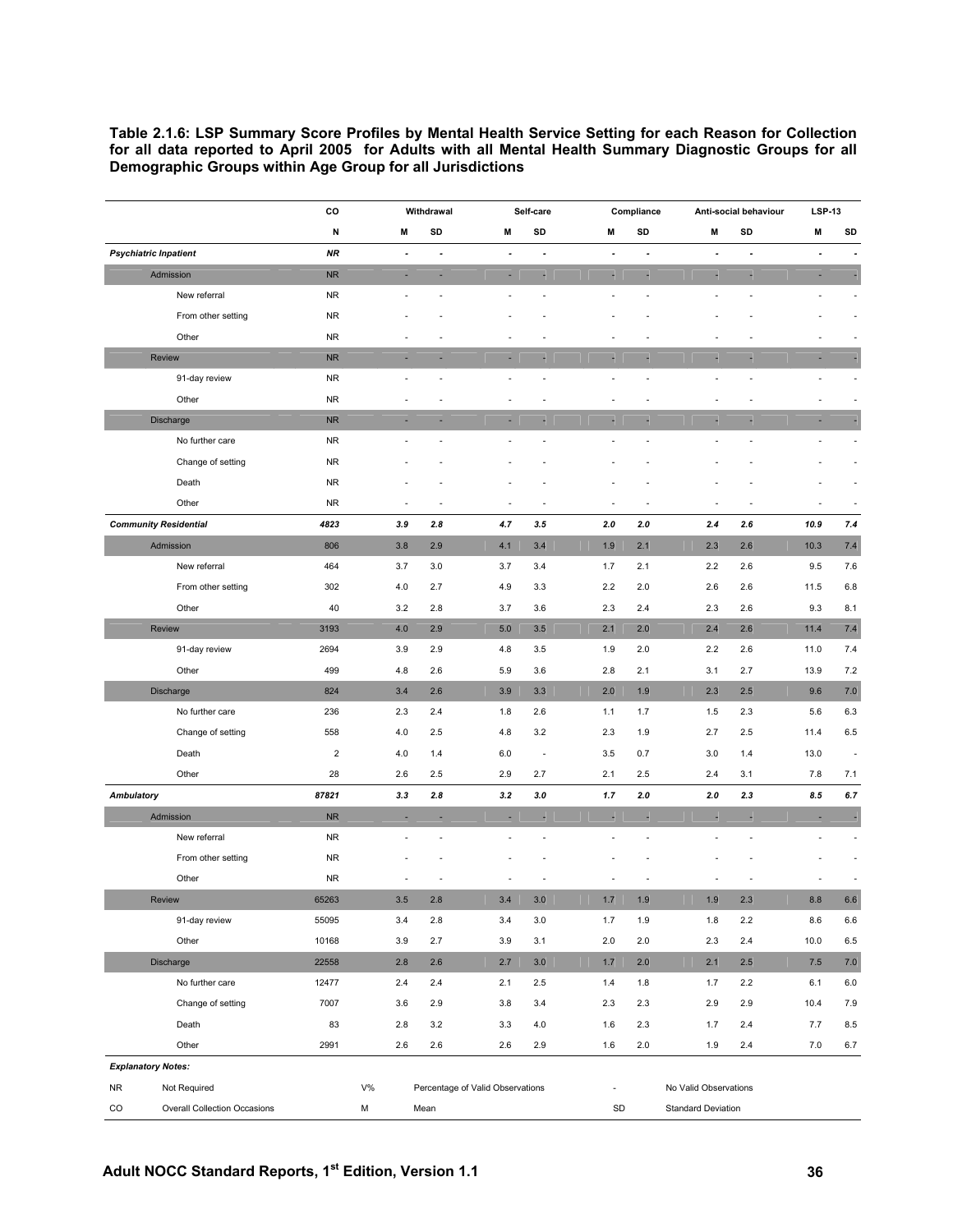**Table 2.1.7: BASIS-32 Summary Score Profiles by Mental Health Service Setting for each Reason for Collection for all data reported to April 2005 for Adults with all Mental Health Summary Diagnostic Groups for all Demographic Groups within Age Group for all Jurisdictions** 

|            |                                     | CO          |                          | <b>Relation to</b><br>Self/Others |                          | Depression -<br>Anxiety  | Daily Living -<br>Functioning | Role                     | Impulsive -<br><b>Addictive</b><br>Behaviour |                          |                          | Psychosis                |
|------------|-------------------------------------|-------------|--------------------------|-----------------------------------|--------------------------|--------------------------|-------------------------------|--------------------------|----------------------------------------------|--------------------------|--------------------------|--------------------------|
|            |                                     | N           | M                        | SD                                | M                        | SD                       | M                             | SD                       | M                                            | SD                       | M                        | SD                       |
|            | <b>Psychiatric Inpatient</b>        | <b>NR</b>   | $\tilde{\phantom{a}}$    | $\overline{\phantom{a}}$          | $\overline{a}$           | $\overline{a}$           | $\overline{a}$                | $\overline{a}$           | $\overline{\phantom{a}}$                     | $\overline{a}$           | $\overline{\phantom{a}}$ | $\blacksquare$           |
|            | Admission                           | <b>NR</b>   | н                        |                                   |                          |                          |                               |                          | н                                            | н                        | H                        | ٠                        |
|            | New referral                        | <b>NR</b>   |                          |                                   |                          |                          |                               |                          |                                              |                          | ä,                       | $\overline{\phantom{a}}$ |
|            | From other setting                  | <b>NR</b>   |                          |                                   |                          |                          |                               |                          |                                              |                          |                          | ٠                        |
|            | Other                               | <b>NR</b>   |                          |                                   |                          |                          |                               |                          |                                              |                          |                          | $\sim$                   |
|            | Review                              | <b>NR</b>   |                          |                                   |                          |                          |                               |                          |                                              |                          | H                        | $\overline{\phantom{a}}$ |
|            | 91-day review                       | NR.         |                          |                                   |                          | í,                       |                               |                          | ٠                                            | L,                       | Ĭ.                       | $\overline{\phantom{a}}$ |
|            | Other                               | <b>NR</b>   |                          |                                   |                          |                          |                               |                          |                                              |                          |                          | $\overline{\phantom{a}}$ |
|            | Discharge                           | <b>NR</b>   |                          | н                                 | н                        | ۳                        |                               |                          | н                                            | H                        | н                        | ٠                        |
|            | No further care                     | <b>NR</b>   |                          |                                   |                          |                          |                               |                          |                                              |                          |                          | $\overline{\phantom{a}}$ |
|            | Change of setting                   | NR          |                          |                                   |                          |                          |                               |                          |                                              |                          |                          |                          |
|            | Death                               | <b>NR</b>   |                          |                                   |                          |                          |                               |                          |                                              |                          |                          | $\overline{\phantom{a}}$ |
|            | Other                               | NR          | ٠                        |                                   |                          |                          | ÷                             |                          |                                              |                          | ٠                        | $\overline{\phantom{a}}$ |
|            | <b>Community Residential</b>        | 453         | 1.2                      | 0.9                               | 1.2                      | 0.9                      | 1.3                           | 0.9                      | $0.6\,$                                      | $0.7\,$                  | $0.8\,$                  | $0.8\,$                  |
|            | Admission                           | 112         | 1.4                      | 1.0                               | 1.4                      | 1.1                      | 1.6                           | 1.0                      | 0.7                                          | 0.7                      | 0.9                      | 0.9                      |
|            | New referral                        | 58          | 1.4                      | 1.1                               | 1.5                      | 1.1                      | 1.6                           | 1.0                      | 0.7                                          | 0.7                      | 1.0                      | 0.9                      |
|            | From other setting                  | 54          | 1.4                      | 1.0                               | 1.3                      | 1.1                      | 1.5                           | 1.0                      | 0.8                                          | 0.7                      | 0.8                      | 0.8                      |
|            | Other                               | $\pmb{0}$   | $\overline{\phantom{a}}$ | $\overline{\phantom{a}}$          | $\overline{\phantom{a}}$ | $\overline{\phantom{a}}$ | $\overline{\phantom{a}}$      | $\overline{\phantom{a}}$ | $\overline{\phantom{a}}$                     | $\overline{\phantom{a}}$ | $\overline{\phantom{a}}$ | $\overline{\phantom{a}}$ |
|            | Review                              | 288         | $1.1$                    | 0.9                               | 1.1                      | 0.8                      | 1.3                           | 0.8                      | 0.5                                          | 0.6                      | 0.8                      | 0.8                      |
|            | 91-day review                       | 172         | 1.1                      | 0.8                               | 1.1                      | 0.8                      | 1.1                           | 0.8                      | 0.5                                          | 0.6                      | 0.7                      | 0.8                      |
|            | Other                               | 116         | 1.3                      | 0.9                               | 1.2                      | 0.9                      | 1.5                           | 0.9                      | 0.6                                          | 0.7                      | 0.9                      | 0.9                      |
|            | Discharge                           | 53          | 1.2                      | 0.9                               | 1.2                      | 1.0                      | 1.3                           | 0.9                      | 0.5                                          | 0.6                      | 0.7                      | 0.7                      |
|            | No further care                     | $\pmb{0}$   |                          | Ĭ.                                |                          | Ĭ.                       |                               | ÷,                       |                                              | L,                       | Ĭ.                       |                          |
|            | Change of setting                   | 53          | $1.2$                    | 0.9                               | 1.2                      | 1.0                      | 1.3                           | 0.9                      | 0.5                                          | 0.6                      | 0.7                      | 0.7                      |
|            | Death                               | 0           |                          |                                   |                          |                          |                               |                          |                                              |                          |                          | $\overline{a}$           |
|            | Other                               | 0           | $\overline{a}$           | ÷                                 | $\overline{\phantom{a}}$ | ÷                        | ÷,                            | ÷                        | $\overline{a}$                               | ÷                        | $\overline{a}$           | $\overline{\phantom{a}}$ |
| Ambulatory |                                     | 6764        | 1.4                      | 1.1                               | 1.4                      | 1.1                      | 1.4                           | $1.0$                    | $0.6\,$                                      | $0.8\,$                  | $0.7\,$                  | $\it 0.8$                |
|            | Admission                           | 1928        | 1.7                      | 1.1                               | 1.8                      | 1.1                      | 1.8                           | 1.1                      | 0.8                                          | 0.8                      | 0.8                      | 0.9                      |
|            | New referral                        | 943         | 1.8                      | 1.1                               | 1.9                      | 1.1                      | 1.8                           | 1.1                      | 0.9                                          | 0.8                      | 0.8                      | 0.9                      |
|            | From other setting                  | 968         | 1.6                      | 1.1                               | 1.7                      | 1.1                      | 1.7                           | 1.0                      | 0.8                                          | 0.8                      | 0.7                      | 0.9                      |
|            | Other                               | 17          | 1.5                      | 1.0                               | 1.4                      | 1.0                      | 1.5                           | 1.0                      | 0.8                                          | 0.7                      | 0.9                      | 0.9                      |
|            | Review                              | 3919        | 1.2                      | 1.0                               | 1.2                      | 1.0                      | 1.3                           | 1.0                      | 0.5                                          | 0.7                      | 0.6                      | 0.8                      |
|            | 91-day review                       | 2295        | 1.1                      | 1.0                               | 1.1                      | 1.0                      | 1.2                           | 1.0                      | 0.5                                          | 0.7                      | 0.6                      | 0.8                      |
|            | Other                               | 1624        | 1.3                      | 1.1                               | 1.3                      | 1.1                      | 1.4                           | 1.0                      | 0.6                                          | 0.7                      | 0.7                      | 0.8                      |
|            | Discharge                           | 917         | 1.3                      | 1.0                               | 1.4                      | 1.1                      | 1.4                           | 1.0                      | 0.7                                          | 0.8                      | 0.6                      | 0.9                      |
|            | No further care                     | 202         | 0.9                      | 0.8                               | 0.9                      | 0.8                      | 1.0                           | 0.8                      | 0.4                                          | 0.6                      | 0.3                      | 0.5                      |
|            | Change of setting                   | 715         | 1.5                      | 1.1                               | 1.6                      | 1.2                      | 1.5                           | 1.1                      | 0.8                                          | 0.8                      | 0.7                      | 0.9                      |
|            | Death                               | 0           | $\overline{\phantom{a}}$ | ÷,                                | $\overline{a}$           | ÷,                       | ÷,                            | $\overline{a}$           | ÷,                                           | ÷,                       | $\overline{\phantom{a}}$ | $\overline{\phantom{a}}$ |
|            | Other                               | $\mathsf 0$ | $\overline{\phantom{a}}$ | ÷,                                | $\overline{\phantom{a}}$ | $\overline{\phantom{a}}$ | $\overline{\phantom{a}}$      | ä,                       | $\overline{\phantom{a}}$                     | ÷,                       | $\overline{\phantom{a}}$ | $\overline{\phantom{a}}$ |
|            | <b>Explanatory Notes:</b>           |             |                          |                                   |                          |                          |                               |                          |                                              |                          |                          |                          |
| N          | Number of Valid Observations        |             | <b>NR</b>                |                                   | Not Required             |                          | $\overline{\phantom{a}}$      |                          | No Valid Observations                        |                          |                          |                          |
| CO         | <b>Overall Collection Occasions</b> |             | М                        | Mean                              |                          |                          | SD                            |                          | <b>Standard Deviation</b>                    |                          |                          |                          |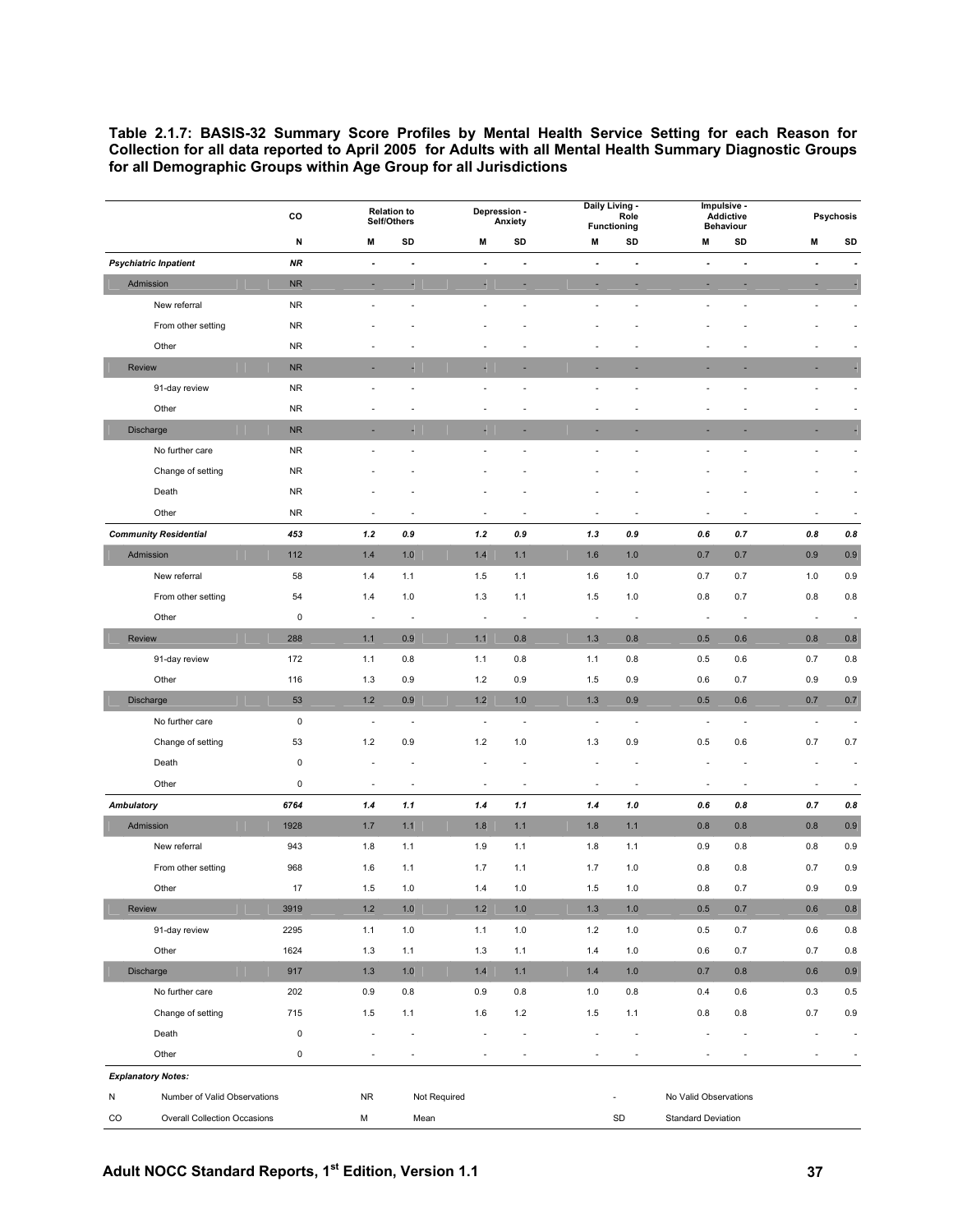**Table 2.1.8: MHI-38 Summary Score Profiles by Mental Health Service Setting for each Reason for Collection for all data reported to April 2005 for Adults with all Mental Health Summary Diagnostic Groups for all Demographic Groups within Age Group for all Jurisdictions** 

|                                    | CO           | Anxiety |                          | Depression               |                          |              | Loss of<br>Control       | General<br><b>Positive</b><br>Affect |                          | Emotional<br>Ties     |                          | Life<br>Satisfaction     |                          |                           | Psych.<br><b>Distress</b> |                | Psych.<br>Wellbeing      |
|------------------------------------|--------------|---------|--------------------------|--------------------------|--------------------------|--------------|--------------------------|--------------------------------------|--------------------------|-----------------------|--------------------------|--------------------------|--------------------------|---------------------------|---------------------------|----------------|--------------------------|
|                                    | N            | M       | SD                       | M                        | SD                       | M            | SD                       | M                                    | SD                       | M                     | SD                       | M                        | SD                       | M                         | SD                        | M              | SD                       |
| <b>Psychiatric Inpatient</b>       | <b>NR</b>    | ÷,      |                          | $\overline{\phantom{a}}$ | ×.                       |              | ÷                        | $\overline{\phantom{a}}$             | í.                       | $\tilde{\phantom{a}}$ | $\overline{\phantom{a}}$ | $\overline{\phantom{a}}$ | $\overline{\phantom{a}}$ | ä,                        | $\overline{\phantom{a}}$  | $\overline{a}$ |                          |
| Admission                          | <b>NR</b>    |         |                          |                          |                          |              |                          |                                      |                          |                       |                          |                          |                          |                           |                           |                |                          |
| New referral                       | <b>NR</b>    |         |                          |                          |                          |              |                          |                                      |                          |                       |                          |                          |                          |                           |                           |                |                          |
| From other setting                 | <b>NR</b>    |         |                          |                          |                          |              |                          |                                      |                          |                       |                          |                          |                          |                           |                           |                |                          |
| Other                              | <b>NR</b>    |         |                          |                          |                          |              |                          |                                      |                          |                       |                          |                          |                          |                           |                           |                |                          |
| <b>Review</b>                      | <b>NR</b>    |         |                          |                          |                          |              |                          |                                      |                          |                       |                          |                          |                          |                           |                           |                |                          |
| 91-day review                      | <b>NR</b>    |         |                          |                          |                          |              |                          |                                      |                          |                       |                          |                          |                          |                           |                           |                |                          |
| Other                              | <b>NR</b>    |         |                          |                          |                          |              |                          |                                      |                          |                       |                          |                          |                          |                           |                           |                |                          |
| <b>Discharge</b>                   | ${\sf NR}$   | ٠       |                          | ۰                        | ×                        |              |                          |                                      | ٠                        | ×                     |                          | ٠                        |                          | ×                         |                           |                |                          |
| No further care                    | <b>NR</b>    |         |                          |                          |                          |              |                          |                                      |                          |                       |                          |                          |                          |                           |                           |                |                          |
| Change of setting                  | NR.          |         |                          |                          |                          |              |                          |                                      |                          |                       |                          |                          |                          |                           |                           |                |                          |
| Death                              | <b>NR</b>    |         |                          |                          |                          |              |                          |                                      |                          |                       |                          |                          |                          |                           |                           |                |                          |
| Other                              | <b>NR</b>    |         |                          |                          |                          |              |                          |                                      |                          |                       |                          |                          |                          |                           |                           |                |                          |
| <b>Community Residential</b>       | 132          | 22.5    | 7.6                      | 9.4                      | 3.6                      | 21.2         | 7.1                      | 37.3                                 | 9.4                      | 6.6                   | 2.7                      | 4.0                      | 1.1                      | 58.3                      | 18.2                      | 51.7           | 13.0                     |
| Admission                          | 18           | 23.3    | 5.8                      | 10.0                     | 3.5                      | 23.0         | 6.6                      | 38.6                                 | 7.9                      | 6.9                   | 2.5                      | 4.1                      | 0.8                      | 61.7                      | 13.8                      | 53.7           | 11.0                     |
| New referral                       | 8            | 23.4    | 7.6                      | 9.4                      | 2.8                      | 23.9         | 7.7                      | 36.9                                 | 8.3                      | 7.0                   | 2.6                      | 4.3                      | 1.0                      | 61.9                      | 16.2                      | 52.1           | 12.7                     |
| From other setting                 | 10           | 23.2    | 4.3                      | 10.5                     | 4.1                      | 22.3         | 5.8                      | 39.9                                 | 7.7                      | 6.9                   | 2.6                      | 4.0                      | 0.7                      | 61.5                      | 12.4                      | 54.9           | 10.0                     |
| Other                              | 0            | Ĭ.      | $\overline{\phantom{a}}$ | ÷,                       | $\overline{a}$           | ٠            | ÷,                       | ٠                                    | Ĭ.                       | ٠                     | Ĭ.                       | Ĭ.                       | ÷,                       |                           | $\overline{\phantom{a}}$  |                |                          |
| <b>Review</b>                      | 113          | 22.4    | 7.9                      | 9.4                      | 3.6                      | 20.9         | 7.1                      | 37.1                                 | 9.7                      | 6.5                   | 2.7                      | 4.0                      | 1.2                      | 57.9                      | 18.9                      | 51.5           | 13.3                     |
| 91-day review                      | 97           | 21.8    | 7.9                      | 9.2                      | 3.7                      | 20.7         | 7.4                      | 37.2                                 | 9.9                      | 6.5                   | 2.8                      | 4.1                      | 1.2                      | 56.8                      | 19.4                      | 51.5           | 13.7                     |
| Other                              | 16           | 25.9    | 6.7                      | 10.6                     | 2.9                      | 22.3         | 5.7                      | 36.5                                 | 8.1                      | 6.9                   | 2.2                      | 3.8                      | 1.1                      | 64.6                      | 14.1                      | 50.9           | 11.2                     |
| Discharge                          | $\mathbf{1}$ | 16.0    | н                        | 6.0                      | ×.                       | 12.0         | ٠                        | 37.0                                 | ÷                        | 4.0                   | ÷                        | 4.0                      | ×                        | 42.0                      | ٠                         | 49.0           |                          |
| No further care                    | 1            | 16.0    | $\overline{\phantom{a}}$ | 6.0                      | J.                       | 12.0         | J.                       | 37.0                                 | J.                       | 4.0                   | Î.                       | 4.0                      | ÷                        | 42.0                      | ÷                         | 49.0           | ÷                        |
| Change of setting                  | 0            |         |                          |                          |                          |              |                          |                                      |                          |                       |                          |                          |                          |                           |                           |                |                          |
| Death                              | 0            |         |                          |                          |                          |              |                          |                                      |                          |                       |                          |                          |                          |                           |                           |                |                          |
| Other                              | 0            |         |                          |                          |                          |              |                          |                                      |                          |                       |                          |                          |                          |                           |                           |                |                          |
| <b>Ambulatory</b>                  | 5290         |         | 28.5 10.4                | 12.3                     | 5.0                      | 26.1         | 10.1                     | 31.3                                 | 11.5                     | 6.6                   | 3.0                      | 3.3                      | 1.4                      |                           | 73.7 26.1                 | 44.3           | 15.9                     |
| Admission                          | 1692         | 33.5    | 9.7                      | 15.1                     | 4.7                      | 31.1         | 9.5                      | 26.2                                 | 10.0                     | 5.9                   | 2.9                      | 2.6                      | 1.3                      |                           | 87.6 24.0                 | 37.3           | 13.8                     |
| New referral                       | 1304         | 34.4    | 9.2                      | 15.5                     | 4.5                      | 31.9         | 9.1                      | 25.2                                 | 9.4                      | 5.7                   | 2.8                      | 2.5                      | 1.2                      | 90.0                      | 22.6                      | 35.8           | 12.9                     |
| From other setting                 | 273          | 29.5    | 10.5                     | 13.0                     | 5.1                      | 27.6         | 10.7                     | 31.4                                 | 11.6                     | 6.6                   | 3.0                      | 3.2                      | 1.4                      | 76.9                      | 27.1                      | 44.4           | 16.0                     |
| Other                              | 115          | 32.5    | 10.0                     | 15.0                     | 4.6                      | 30.6         | 9.4                      | 26.0                                 | 9.2                      | 6.0                   | 2.9                      | 2.7                      | 1.2                      | 86.1                      | 24.0                      | 37.3           | 13.3                     |
| Review                             | 3199         | 26.3    | 9.9                      | 11.2                     | 4.7                      | 23.9         | 9.4                      | 33.5                                 | 11.4                     | 6.9                   | 3.0                      | 3.6                      | 1.3                      |                           | 67.6 24.5                 | 47.4           | 15.6                     |
| 91-day review                      | 2739         | 25.9    | 9.9                      | 10.9                     | 4.6                      | 23.5         | 9.3                      | 33.9                                 | 11.3                     | 6.9                   | 3.0                      | 3.6                      | 1.3                      |                           | 66.5 24.4                 | 47.9           | 15.6                     |
| Other                              | 460          | 28.8    | 9.7                      | 12.4                     | 4.7                      | 26.3         | 9.8                      | 31.0                                 | 11.2                     | 6.4                   | 3.1                      | 3.4                      | 1.3                      | 74.1                      | 24.3                      | 43.9           | 15.3                     |
| <b>Discharge</b>                   | 399          | 24.4    | 9.3                      | 10.3                     | 4.4                      | 22.7         | 9.3                      | 35.2                                 | 11.6                     | 7.3                   | 3.1                      | 3.8                      | 1.3                      |                           | 63.3 24.0                 | 49.8           | 16.2                     |
| No further care                    | 300          | 23.3    | 8.7                      | 9.8                      | 4.2                      | 21.3         | 8.6                      | 36.4                                 | 11.3                     | 7.5                   | 3.1                      | 3.9                      | 1.2                      | 60.1                      | 22.3                      |                | 51.5 15.8                |
| Change of setting                  | 61           | 29.0    | 11.3                     | 12.6                     | 5.1                      | 27.7         | 11.1                     | 30.3                                 | 12.8                     | 6.7                   | 3.0                      | 3.2                      | 1.6                      | 75.9                      | 28.4                      |                | 43.5 17.8                |
| Death                              | $\mathbf{1}$ | 28.0    | $\overline{\phantom{a}}$ | 11.0                     | $\overline{\phantom{a}}$ | 30.0         | $\overline{\phantom{a}}$ | 26.0                                 | $\overline{\phantom{a}}$ | 4.0                   | $\overline{\phantom{a}}$ | 2.0                      | $\overline{\phantom{a}}$ | 76.0                      | $\overline{\phantom{a}}$  | 34.0           | $\overline{\phantom{a}}$ |
| Other                              | 37           | 26.4    | 8.7                      | 10.7                     | 3.9                      | 25.1         | 8.7                      | 34.1                                 | 10.0                     | 6.6                   | 2.7                      | 3.5                      | 1.4                      |                           | 68.3 22.3                 |                | 47.4 14.3                |
| <b>Explanatory Notes:</b>          |              |         |                          |                          |                          |              |                          |                                      |                          |                       |                          |                          |                          |                           |                           |                |                          |
| Number of Valid Observations<br>Ν  |              |         |                          |                          | <b>NR</b>                | Not Required |                          |                                      |                          |                       | $\overline{\phantom{a}}$ |                          |                          | No Valid Observations     |                           |                |                          |
| CO<br>Overall Collection Occasions |              |         |                          | м                        |                          | Mean         |                          |                                      |                          |                       | SD                       |                          |                          | <b>Standard Deviation</b> |                           |                |                          |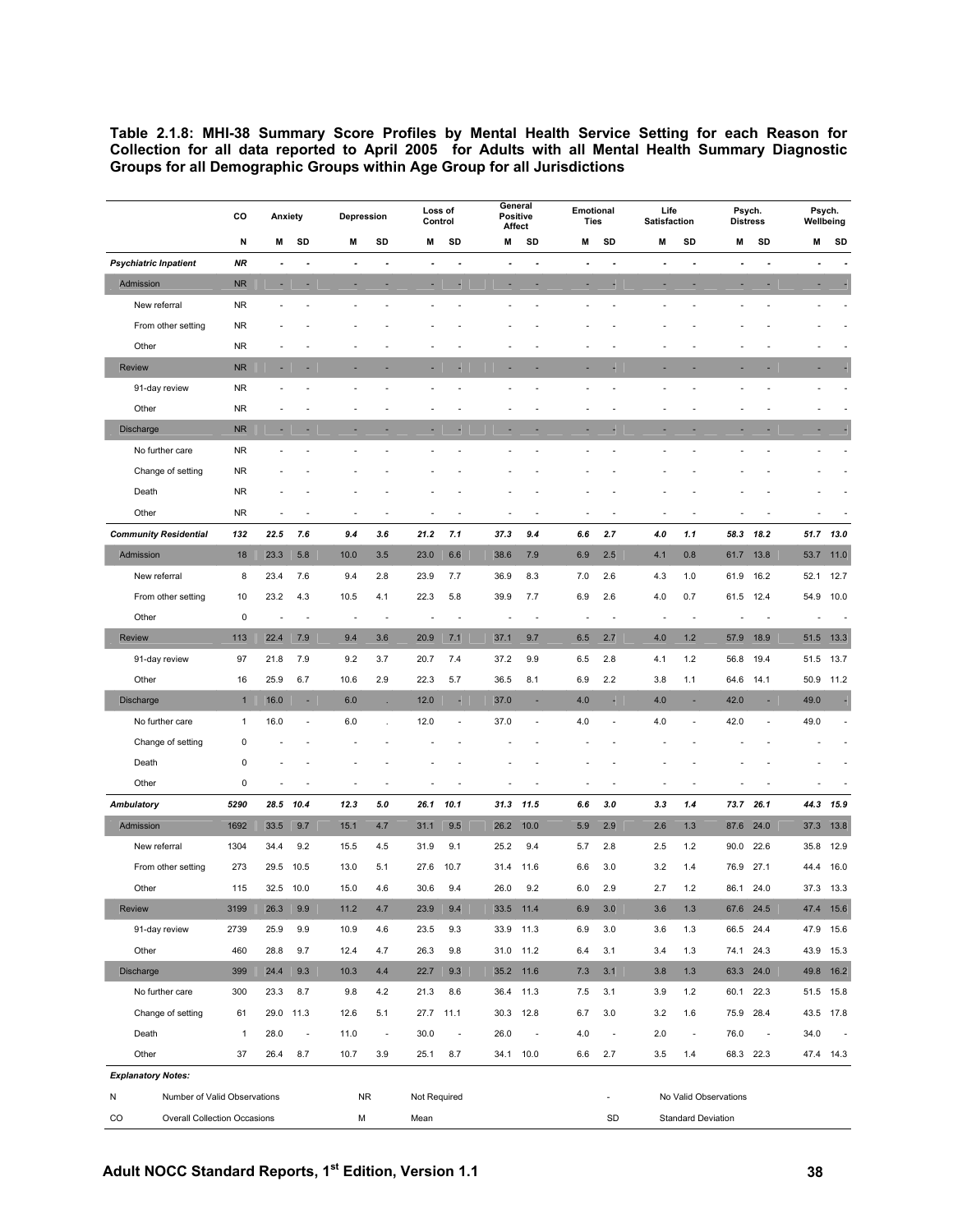**Periods of Care Standard Reports**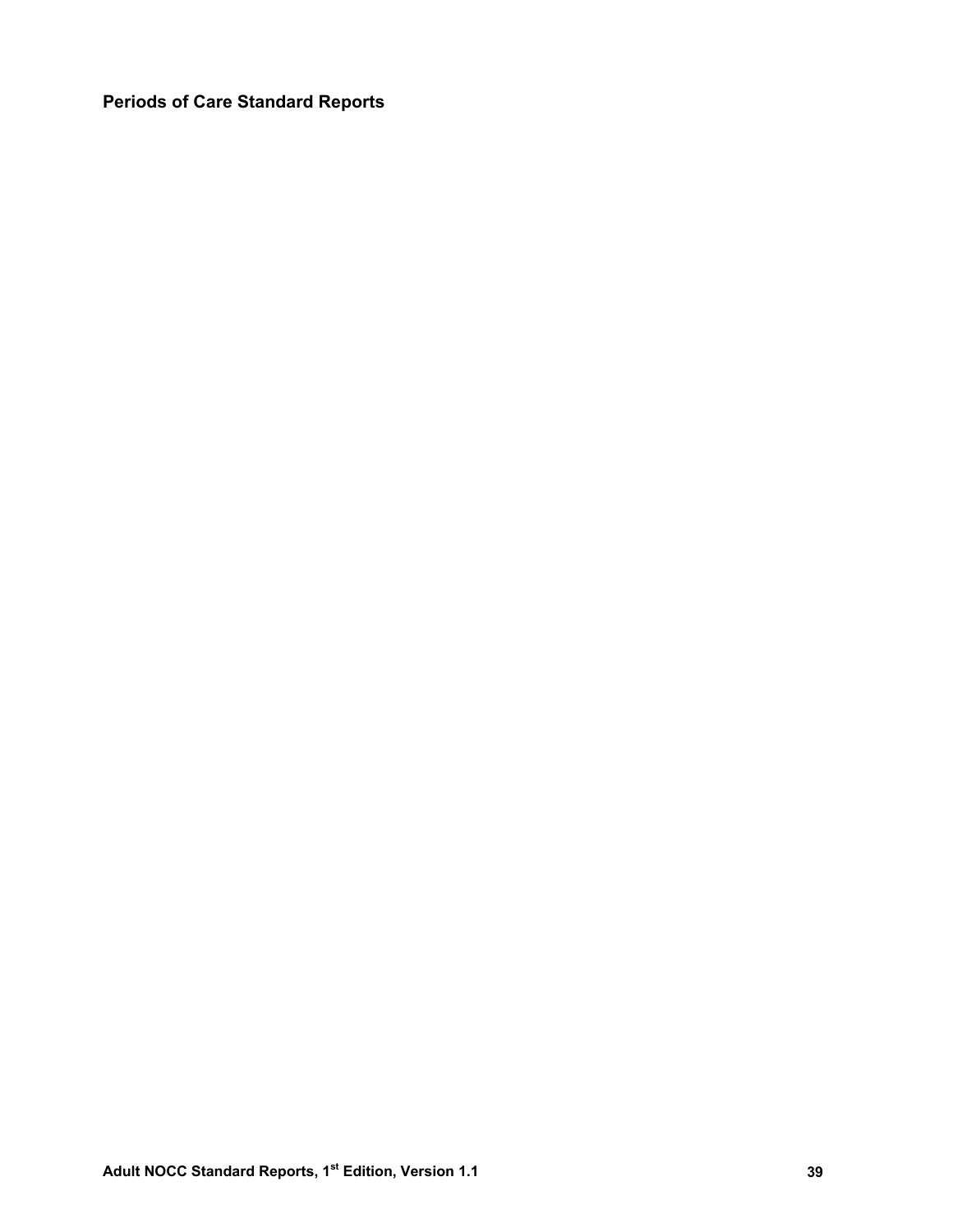**Table 2.2.1: Summary of the Nature and Volume of NOCC Periods of Care Data by Mental Health Service Setting for all data reported to April 2005 for Adults with all Mental Health Summary Diagnostic Groups for all Demographic Groups within Age Group for all Jurisdictions** 

|                                   |        | <b>Overall Collection Occasions</b> |             | <b>Valid Sequences</b> |             | <b>Valid Periods of Care</b> |
|-----------------------------------|--------|-------------------------------------|-------------|------------------------|-------------|------------------------------|
|                                   | Ν      | %                                   | N           | %                      | N           | $\%$                         |
| <b>Psychiatric Inpatient</b>      | 101820 | 100.0                               | 61170       | 100.0                  | 24711       | 100.0                        |
| Any Admission > Any Review        | 1139   | 1.1                                 | 1139        | 1.9                    | 1139        | 4.6                          |
| Single CO: Admission Only         | 30474  | 29.9                                | 30474       | 49.8                   | $\pmb{0}$   |                              |
| Any Admission > Any Discharge     | 19443  | 19.1                                | 19443       | 31.8                   | 19443       | 78.7                         |
| Any Review > Any Review           | 4463   | 4.4                                 | 4463        | 7.3                    | 3134        | 12.7                         |
| Single CO: Review Only            | 457    | 0.4                                 | 457         | 0.7                    | $\mathbf 0$ | J.                           |
| Any Review > Any Discharge        | 995    | 1.0                                 | 995         | 1.6                    | 995         | 4.0                          |
| Single CO: Discharge Only         | 4199   | 4.1                                 | 4199        | 6.9                    | 0           |                              |
| Invalid CO Sequence               | 40650  | 39.9                                | $\mathbf 0$ | ÷,                     | $\mathbf 0$ | ä,                           |
| <b>Community Residential</b>      | 6368   | 100.0                               | 2940        | 100.0                  | 1196        | 100.0                        |
| Any Admission > Any Review        | 106    | 1.7                                 | 106         | 3.6                    | 106         | 8.9                          |
| Single CO: Admission Only         | 782    | 12.3                                | 782         | 26.6                   | $\mathbf 0$ |                              |
| Any Admission > Any Discharge     | 224    | 3.5                                 | 224         | 7.6                    | 224         | 18.7                         |
| Any Review > Any Review           | 1156   | 18.2                                | 1156        | 39.3                   | 818         | 68.4                         |
| Single CO: Review Only            | 461    | 7.2                                 | 461         | 15.7                   | $\mathbf 0$ |                              |
| Any Review > Any Discharge        | 48     | 0.8                                 | 48          | 1.6                    | 48          | 4.0                          |
| Single CO: Discharge Only         | 163    | 2.6                                 | 163         | 5.5                    | $\mathbf 0$ |                              |
| Invalid CO Sequence               | 3428   | 53.8                                | 0           |                        | 0           |                              |
| Ambulatory                        | 183071 | 100.0                               | 140377      | 100.0                  | 54957       | 100.0                        |
| Any Admission > Any Review        | 7927   | 4.3                                 | 7927        | 5.6                    | 7927        | 14.4                         |
| Single CO: Admission Only         | 45206  | 24.7                                | 45206       | 32.2                   | 0           | J.                           |
| Any Admission > Any Discharge     | 14942  | 8.2                                 | 14942       | 10.6                   | 14942       | 27.2                         |
| Any Review > Any Review           | 39240  | 21.4                                | 39240       | 28.0                   | 25306       | 46.0                         |
| Single CO: Review Only            | 12735  | 7.0                                 | 12735       | 9.1                    | $\mathbf 0$ |                              |
| Any Review > Any Discharge        | 6782   | 3.7                                 | 6782        | 4.8                    | 6782        | 12.3                         |
| Single CO: Discharge Only         | 13545  | 7.4                                 | 13545       | 9.6                    | 0           |                              |
| Invalid CO Sequence               | 42694  | 23.3                                | 0           | ÷,                     | $\pmb{0}$   |                              |
| <b>Explanatory Notes</b>          |        |                                     |             |                        |             |                              |
| Number of Valid Observations<br>Ν |        |                                     |             |                        |             |                              |

| Valid Sequences       | A set of Collection Occasions that is valid in terms of the ordering of reason for collection and the date of collection |
|-----------------------|--------------------------------------------------------------------------------------------------------------------------|
| Valid Periods of Care | A valid sequence with 2 consecutive Collection Occasions where changes over time can be measured                         |

x > y First Collection Occasion > Last Collection Occasion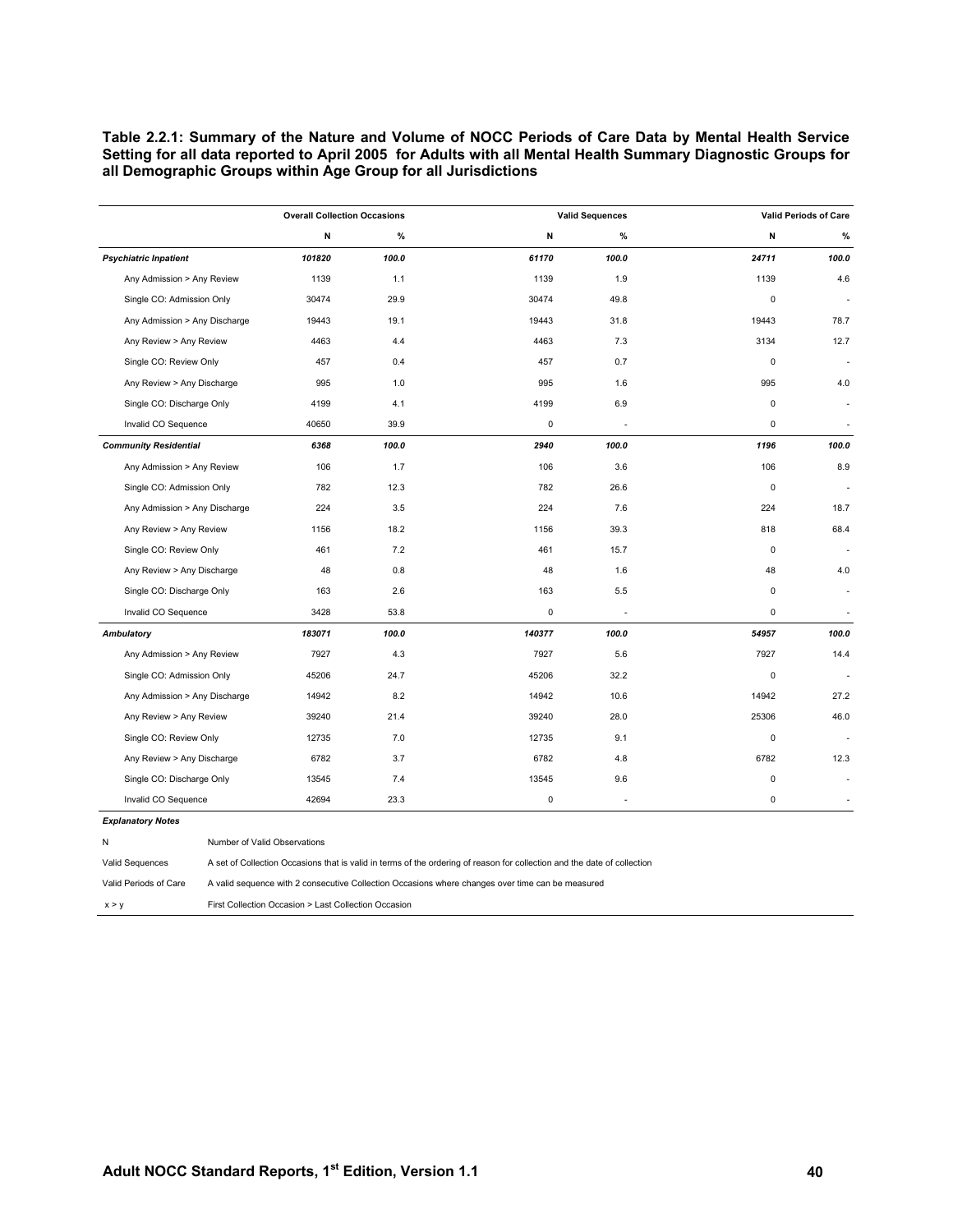**Table 2.2.2.1: Distribution of Elapsed Days from Period Start to Period End for NOCC Periods of Care by Psychiatric Inpatient Mental Health Service Setting for all data reported to April 2005 for Adults with all Mental Health Summary Diagnostic Groups for all Demographic Groups within Age Group for all Jurisdictions** 

|   |                                        | N     | M                         | SD             | CV   | P10            | P25                          | P50                      | P75 | P90                      |
|---|----------------------------------------|-------|---------------------------|----------------|------|----------------|------------------------------|--------------------------|-----|--------------------------|
|   | Any Admission > Any Review             | 1139  | 46.3                      | 48.6           | 1.05 | $\overline{2}$ | 10                           | 35                       | 70  | 104                      |
|   | New referral > 91-day review           | 155   | 83.2                      | 58.1           | 0.70 | 21             | 41                           | 83                       | 102 | 142                      |
|   | New referral > Other review            | 371   | 36.5                      | 44.1           | 1.21 | $\mathbf{1}$   | $\overline{7}$               | 27                       | 44  | 91                       |
|   | From other setting > 91-day review     | 149   | 75.7                      | 51.1           | 0.68 | 18             | 35                           | 84                       | 98  | 135                      |
|   | From other setting > Other review      | 335   | 29.5                      | 28.9           | 0.98 | $\mathbf{1}$   | $\overline{7}$               | 27                       | 40  | 56                       |
|   | Other > 91-day review                  | 37    | 78.9                      | 59.9           | 0.76 | $\overline{2}$ | 19                           | 89                       | 100 | 159                      |
|   | Other > Other review                   | 92    | 23.5                      | 32.6           | 1.39 | $\mathbf{1}$   | 3                            | 12                       | 35  | 61                       |
|   | Any Admission > Any Discharge          | 19443 | 14.4                      | 26.3           | 1.83 | $\mathbf{1}$   | 3                            | $\overline{7}$           | 17  | 32                       |
|   | New referral > No further care         | 3272  | 11.9                      | 34.5           | 2.89 | $\mathbf{1}$   | $\mathbf{1}$                 | $\overline{4}$           | 10  | 23                       |
|   | New referral > Change of setting       | 7843  | 14.6                      | 23.0           | 1.57 | $\overline{1}$ | 3                            | 8                        | 18  | 33                       |
|   | New referral > Death                   | 10    | 22.4                      | 17.8           | 0.80 | 3              | 6                            | 16                       | 39  | 51                       |
|   | New referral > Other                   | 1789  | 12.3                      | 23.0           | 1.86 | $\mathbf{1}$   | $\mathbf{1}$                 | $\overline{\mathbf{4}}$  | 14  | 31                       |
|   | From other setting > No further care   | 772   | 13.2                      | 33.6           | 2.54 | $\mathbf{1}$   | $\overline{\mathbf{c}}$      | 6                        | 14  | 26                       |
|   | From other setting > Change of setting | 4260  | 16.0                      | 21.9           | 1.37 | $\overline{2}$ | $\overline{4}$               | 9                        | 21  | 35                       |
|   | From other setting > Death             | 6     | 11.0                      | 8.6            | 0.78 | $\overline{4}$ | $\overline{4}$               | 9                        | 17  |                          |
|   | From other setting > Other             | 408   | 9.6                       | 22.5           | 2.34 |                | $\mathbf{1}$                 | 3                        | 10  | 27                       |
|   | Other > No further care                | 124   | 25.6                      | 56.3           | 2.20 | $\overline{2}$ | 3                            | 9                        | 22  | 55                       |
|   | Other > Change of setting              | 494   | 20.5                      | 37.3           | 1.82 | $\overline{2}$ | $\overline{5}$               | 10                       | 22  | 43                       |
|   | Other > Death                          | 0     | ÷,                        | $\overline{a}$ | ÷,   |                | L,                           | ÷,                       | ×,  | $\overline{\phantom{a}}$ |
|   | Other > Other                          | 465   | 16.3                      | 20.1           | 1.24 | ÷,             | 3                            | 10                       | 21  | 40                       |
|   | Any Review > Any Review                | 3134  | 95.1                      | 59.3           | 0.62 | 28             | 76                           | 91                       | 105 | 153                      |
|   | 91-day review > 91-day review          | 2410  | 100.5                     | 49.4           | 0.49 | 61             | 83                           | 91                       | 105 | 154                      |
|   | 91-day review > Other                  | 148   | 66.1                      | 55.1           | 0.83 | 5              | 27                           | 56                       | 95  | 135                      |
|   | Other > 91-day review                  | 255   | 91.0                      | 67.5           | 0.74 | 20             | 50                           | 86                       | 112 | 175                      |
|   | Other > Other                          | 321   | 70.6                      | 99.1           | 1.40 | $\overline{2}$ | 9                            | 38                       | 93  | 147                      |
|   | Any Review > Any Discharge             | 995   | 35.4                      | 52.1           | 1.47 | $\overline{2}$ | 6                            | 17                       | 46  | 86                       |
|   | 91-day review > No Further Care        | 95    | 98.9                      | 88.0           | 0.89 | 21             | 36                           | 73                       | 135 | 257                      |
|   | 91-day review > Change of Setting      | 197   | 44.9                      | 46.1           | 1.03 | 6              | 12                           | 30                       | 67  | 95                       |
|   | 91-day review > Death                  | 4     | 51.5                      | 20.5           | 0.40 | 26             | 32                           | 52                       | 71  |                          |
|   | 91-day review > Discharge Other        | 20    | 45.5                      | 40.2           | 0.88 | 3              | 14                           | 41                       | 66  | 94                       |
|   | Other > No Further Care                | 106   | 41.1                      | 79.3           | 1.93 | $\overline{1}$ | 5                            | 13                       | 41  | 90                       |
|   | Other > Change of Setting              | 533   | 20.1                      | 23.8           | 1.18 | $\mathbf{1}$   | $\overline{4}$               | 12                       | 25  | 58                       |
|   | Other > Death                          | 3     | 36.3                      | 43.1           | 1.19 |                |                              | 25                       |     |                          |
|   | Other > Discharge Other                | 37    | 16.6                      | 19.0           | 1.14 |                | $\overline{2}$               | 8                        | 31  | 50                       |
|   | <b>Explanatory Notes:</b>              |       |                           |                |      |                |                              |                          |     |                          |
| Ν | Number of Valid Observations           | М     | Mean                      |                |      | CV             |                              | Coefficient of Variation |     |                          |
|   | No Valid Observations                  | SD    | <b>Standard Deviation</b> |                |      | Pnn            | nn <sup>th</sup> percentiles |                          |     |                          |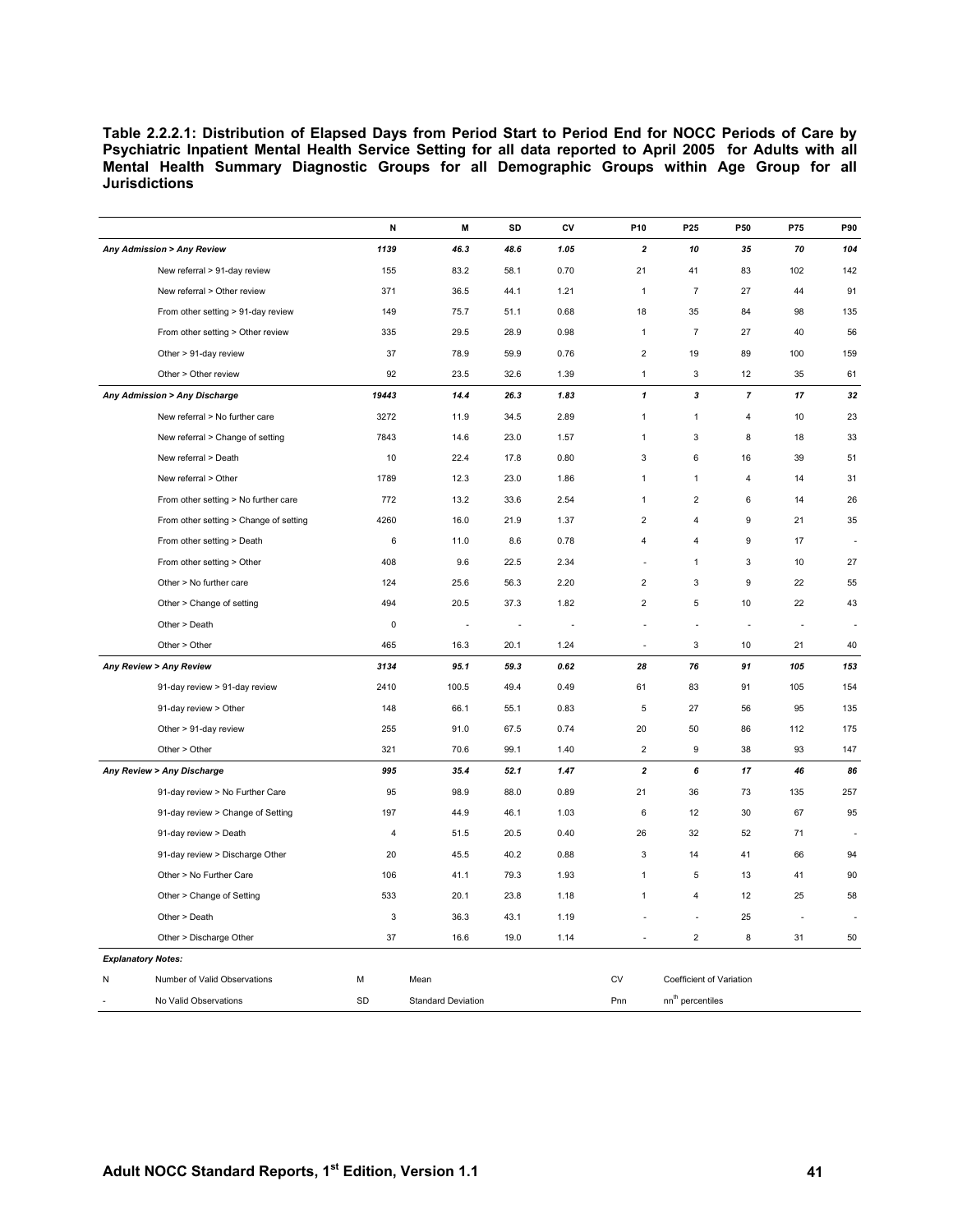**Table 2.2.2.2: Distribution of Elapsed Days from Period Start to Period End for NOCC Periods of Care by Community Residential Mental Health Service Setting for all data reported to April 2005 for Adults with all Mental Health Summary Diagnostic Groups for all Demographic Groups within Age Group for all Jurisdictions** 

|   |                                        | N            | M                         | SD                       | CV                       | P10            | P <sub>25</sub>              | P <sub>50</sub>          | P75                      | P90 |
|---|----------------------------------------|--------------|---------------------------|--------------------------|--------------------------|----------------|------------------------------|--------------------------|--------------------------|-----|
|   | Any Admission > Any Review             | 106          | 93.8                      | 65.3                     | 0.70                     | 21             | 58                           | 85                       | 113                      | 177 |
|   | New referral > 91-day review           | 45           | 92.0                      | 51.1                     | 0.56                     | 43             | 59                           | 81                       | 113                      | 152 |
|   | New referral > Other review            | 16           | 126.3                     | 105.2                    | 0.83                     | ÷,             | 15                           | 135                      | 234                      | 276 |
|   | From other setting > 91-day review     | 32           | 82.1                      | 33.5                     | 0.41                     | 23             | 61                           | 91                       | 94                       | 120 |
|   | From other setting > Other review      | 6            | 91.7                      | 132.3                    | 1.44                     | ÷,             | 16                           | 46                       | 150                      | ÷.  |
|   | Other > 91-day review                  | 6            | 88.8                      | 67.8                     | 0.76                     | $\mathbf{1}$   | 27                           | 91                       | 149                      | J.  |
|   | Other > Other review                   | $\mathbf{1}$ | 77.0                      | $\sim$                   | $\overline{\phantom{a}}$ | 77             | 77                           | 77                       | 77                       | 77  |
|   | Any Admission > Any Discharge          | 224          | 31.0                      | 29.6                     | 0.95                     | 6              | 20                           | 28                       | 31                       | 47  |
|   | New referral > No further care         | 90           | 27.8                      | 15.5                     | 0.56                     | 15             | 23                           | 28                       | 30                       | 31  |
|   | New referral > Change of setting       | 56           | 38.2                      | 38.9                     | 1.02                     | 6              | 24                           | 29                       | 31                       | 81  |
|   | New referral > Death                   | $\mathsf 0$  | $\overline{\phantom{a}}$  | $\sim$                   | ×,                       |                |                              |                          | $\overline{a}$           |     |
|   | New referral > Other                   | 5            | 6.2                       | 10.4                     | 1.68                     | J.             | $\overline{\phantom{a}}$     | ÷.                       | 16                       |     |
|   | From other setting > No further care   | 10           | 24.5                      | 13.7                     | 0.56                     | $\overline{4}$ | 14                           | 27                       | 34                       | 47  |
|   | From other setting > Change of setting | 51           | 32.8                      | 38.6                     | 1.18                     | 4              | 11                           | 25                       | 33                       | 64  |
|   | From other setting > Death             | $\mathsf 0$  | $\overline{a}$            | $\overline{\phantom{a}}$ |                          | ÷.             | $\overline{a}$               |                          | ÷.                       |     |
|   | From other setting > Other             | 3            | 46.0                      | 49.4                     | 1.07                     | 15             | 15                           | 20                       | $\overline{\phantom{a}}$ |     |
|   | Other > No further care                | 5            | 24.4                      | 6.9                      | 0.28                     | 19             | 20                           | 20                       | 32                       |     |
|   | Other > Change of setting              | 4            | 25.3                      | 16.7                     | 0.66                     | 5              | 9                            | 26                       | 41                       |     |
|   | Other > Death                          | $\pmb{0}$    |                           | ÷.                       |                          | ÷.             |                              |                          |                          | ÷.  |
|   | Other > Other                          | $\mathsf 0$  | $\overline{\phantom{a}}$  | i,                       | $\overline{\phantom{a}}$ | ÷,             | ÷,                           | ÷.                       | ä,                       | ÷,  |
|   | Any Review > Any Review                | 818          | 89.5                      | 48.8                     | 0.55                     | 32             | 69                           | 90                       | 102                      | 135 |
|   | 91-day review > 91-day review          | 658          | 92.7                      | 45.5                     | 0.49                     | 42             | 75                           | 91                       | 104                      | 132 |
|   | 91-day review > Other                  | 51           | 76.1                      | 61.8                     | 0.81                     | $\mathbf{1}$   | 15                           | 86                       | 119                      | 189 |
|   | Other > 91-day review                  | 61           | 79.8                      | 56.5                     | 0.71                     | 14             | 42                           | 77                       | 100                      | 165 |
|   | Other > Other                          | 48           | 71.2                      | 59.5                     | 0.84                     | 5              | 21                           | 84                       | 89                       | 139 |
|   | Any Review > Any Discharge             | 48           | 87.1                      | 75.2                     | 0.86                     | 17             | 32                           | 61                       | 124                      | 195 |
|   | 91-day review > No Further Care        | 9            | 76.9                      | 73.9                     | 0.96                     | 5              | 14                           | 39                       | 156                      |     |
|   | 91-day review > Change of Setting      | 31           | 87.1                      | 82.9                     | 0.95                     | 18             | 33                           | 54                       | 120                      | 246 |
|   | 91-day review > Death                  | $\mathbf{1}$ | 107.0                     |                          |                          | 107            | 107                          | 107                      | 107                      | 107 |
|   | 91-day review > Discharge Other        | $\pmb{0}$    |                           |                          |                          | ÷.             | $\overline{a}$               | ÷.                       | ÷,                       |     |
|   | Other > No Further Care                | $\mathbf{1}$ | 32.0                      |                          |                          | 32             | 32                           | 32                       | 32                       | 32  |
|   | Other > Change of Setting              | 5            | 119.6                     | 36.4                     | 0.30                     | 74             | 85                           | 126                      | 151                      |     |
|   | Other > Death                          | $\mathbf{1}$ | 49.0                      |                          |                          | 49             | 49                           | 49                       | 49                       | 49  |
|   | Other > Discharge Other                | $\pmb{0}$    |                           |                          |                          |                |                              |                          |                          |     |
|   | <b>Explanatory Notes:</b>              |              |                           |                          |                          |                |                              |                          |                          |     |
| N | Number of Valid Observations           | М            | Mean                      |                          |                          | CV             |                              | Coefficient of Variation |                          |     |
|   | No Valid Observations                  | SD           | <b>Standard Deviation</b> |                          |                          | Pnn            | nn <sup>th</sup> percentiles |                          |                          |     |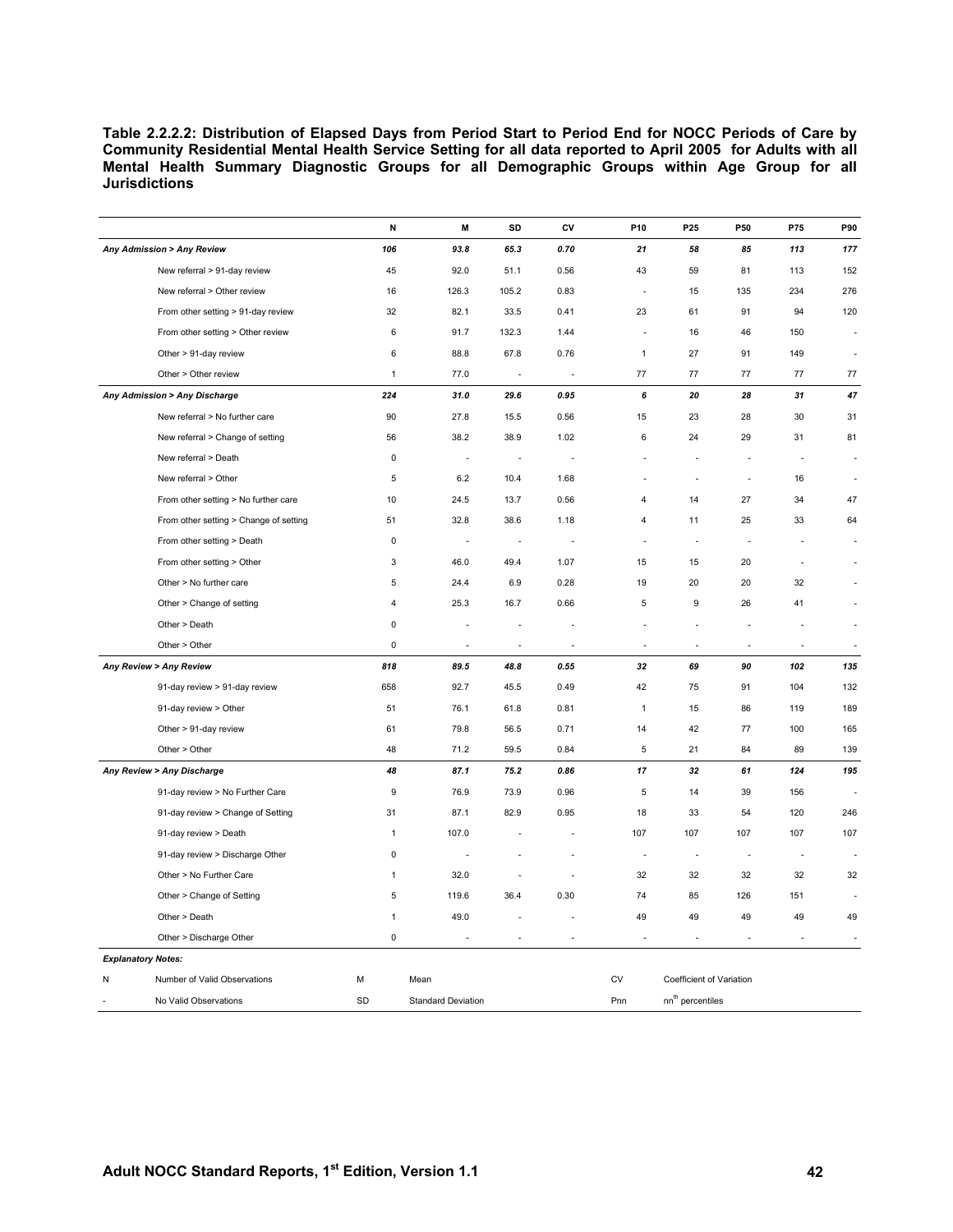**Table 2.2.2.3: Distribution of Elapsed Days from Period Start to Period End for NOCC Periods of Care by Ambulatory Mental Health Service Setting for all data reported to April 2005 for Adults with all Mental Health Summary Diagnostic Groups for all Demographic Groups within Age Group for all Jurisdictions** 

|                                        |    | N     | M                         | SD    | CV   | P10                      | P <sub>25</sub>                       | P50                      | P75 | P90                      |
|----------------------------------------|----|-------|---------------------------|-------|------|--------------------------|---------------------------------------|--------------------------|-----|--------------------------|
| Any Admission > Any Review             |    | 7927  | 101.6                     | 67.5  | 0.66 | 25                       | 68                                    | 92                       | 119 | 181                      |
| New referral > 91-day review           |    | 3868  | 109.3                     | 58.0  | 0.53 | 52                       | 84                                    | 97                       | 125 | 182                      |
| New referral > Other review            |    | 947   | 106.7                     | 112.5 | 1.05 | 10                       | 30                                    | 74                       | 143 | 238                      |
| From other setting > 91-day review     |    | 1771  | 89.9                      | 55.5  | 0.62 | 23                       | 51                                    | 88                       | 112 | 160                      |
| From other setting > Other review      |    | 233   | 64.0                      | 69.4  | 1.08 | 5                        | 19                                    | 44                       | 85  | 153                      |
| Other > 91-day review                  |    | 928   | 99.2                      | 54.5  | 0.55 | 30                       | 89                                    | 92                       | 109 | 159                      |
| Other > Other review                   |    | 180   | 84.4                      | 70.4  | 0.83 | $\overline{7}$           | 25                                    | 89                       | 100 | 193                      |
| Any Admission > Any Discharge          |    | 14942 | 67.4                      | 82.8  | 1.23 | ÷.                       | 8                                     | 41                       | 95  | 168                      |
| New referral > No further care         |    | 5453  | 74.0                      | 75.4  | 1.02 | 5                        | 21                                    | 55                       | 101 | 165                      |
| New referral > Change of setting       |    | 2781  | 94.0                      | 118.9 | 1.27 | J.                       | 8                                     | 45                       | 137 | 268                      |
| New referral > Death                   |    | 29    | 87.1                      | 77.8  | 0.89 | 5                        | 24                                    | 65                       | 124 | 226                      |
| New referral > Other                   |    | 3947  | 44.8                      | 64.4  | 1.44 | ÷,                       | $\overline{\phantom{a}}$              | 14                       | 68  | 130                      |
| From other setting > No further care   |    | 1195  | 62.3                      | 63.9  | 1.03 | 6                        | 14                                    | 41                       | 91  | 151                      |
| From other setting > Change of setting |    | 687   | 44.5                      | 54.4  | 1.22 | J.                       | $\overline{\mathbf{7}}$               | 25                       | 62  | 115                      |
| From other setting > Death             |    | 14    | 76.3                      | 66.4  | 0.87 | 6                        | 19                                    | 51                       | 135 | 180                      |
| From other setting > Other             |    | 120   | 66.7                      | 68.3  | 1.02 | J.                       | 5                                     | 48                       | 94  | 166                      |
| Other > No further care                |    | 223   | 73.6                      | 60.3  | 0.82 | 5                        | 16                                    | 72                       | 103 | 152                      |
| Other > Change of setting              |    | 153   | 73.3                      | 89.0  | 1.21 | J.                       | 8                                     | 57                       | 96  | 167                      |
| Other > Death                          |    | 5     | 46.0                      | 40.4  | 0.88 | 11                       | 15                                    | 31                       | 85  | $\overline{\phantom{a}}$ |
| Other > Other                          |    | 335   | 62.1                      | 65.7  | 1.06 | $\overline{\phantom{a}}$ | 6                                     | 49                       | 93  | 138                      |
| Any Review > Any Review                |    | 25306 | 113.8                     | 73.4  | 0.65 | 47                       | 83                                    | 97                       | 132 | 193                      |
| 91-day review > 91-day review          |    | 20104 | 110.8                     | 57.8  | 0.52 | 57                       | 84                                    | 97                       | 126 | 182                      |
| 91-day review > Other                  |    | 1260  | 116.2                     | 113.7 | 0.98 | 9                        | 33                                    | 86                       | 174 | 256                      |
| Other > 91-day review                  |    | 1787  | 117.8                     | 92.2  | 0.78 | 31                       | 70                                    | 95                       | 141 | 220                      |
| Other > Other                          |    | 2155  | 136.7                     | 129.7 | 0.95 | 10                       | 50                                    | 105                      | 185 | 264                      |
| Any Review > Any Discharge             |    | 6782  | 86.6                      | 77.2  | 0.89 | 13                       | 35                                    | 70                       | 112 | 179                      |
| 91-day review > No Further Care        |    | 3416  | 84.8                      | 66.4  | 0.78 | 16                       | 39                                    | 74                       | 110 | 163                      |
| 91-day review > Change of Setting      |    | 1481  | 82.7                      | 81.5  | 0.99 | 9                        | 29                                    | 60                       | 108 | 181                      |
| 91-day review > Death                  |    | 61    | 95.0                      | 73.4  | 0.77 | 12                       | 39                                    | 74                       | 135 | 196                      |
| 91-day review > Discharge Other        |    | 606   | 84.3                      | 72.0  | 0.85 | 13                       | 35                                    | 71                       | 105 | 182                      |
| Other > No Further Care                |    | 658   | 103.0                     | 90.5  | 0.88 | 14                       | 42                                    | 82                       | 138 | 221                      |
| Other > Change of Setting              |    | 370   | 105.6                     | 120.0 | 1.14 | 9                        | 28                                    | 74                       | 133 | 233                      |
| Other > Death                          |    | 6     | 106.0                     | 153.9 | 1.45 | 6                        | 32                                    | 50                       | 160 |                          |
| Other > Discharge Other                |    | 184   | 58.7                      | 67.1  | 1.14 | $\overline{\phantom{a}}$ | $\overline{\mathbf{4}}$               | 40                       | 85  | 143                      |
| <b>Explanatory Notes:</b>              |    |       |                           |       |      |                          |                                       |                          |     |                          |
| Number of Valid Observations<br>N      | M  |       | Mean                      |       |      | <b>CV</b>                |                                       | Coefficient of Variation |     |                          |
| No Valid Observations                  | SD |       | <b>Standard Deviation</b> |       |      | Pnn                      | $\mathsf{nn}^\mathsf{th}$ percentiles |                          |     |                          |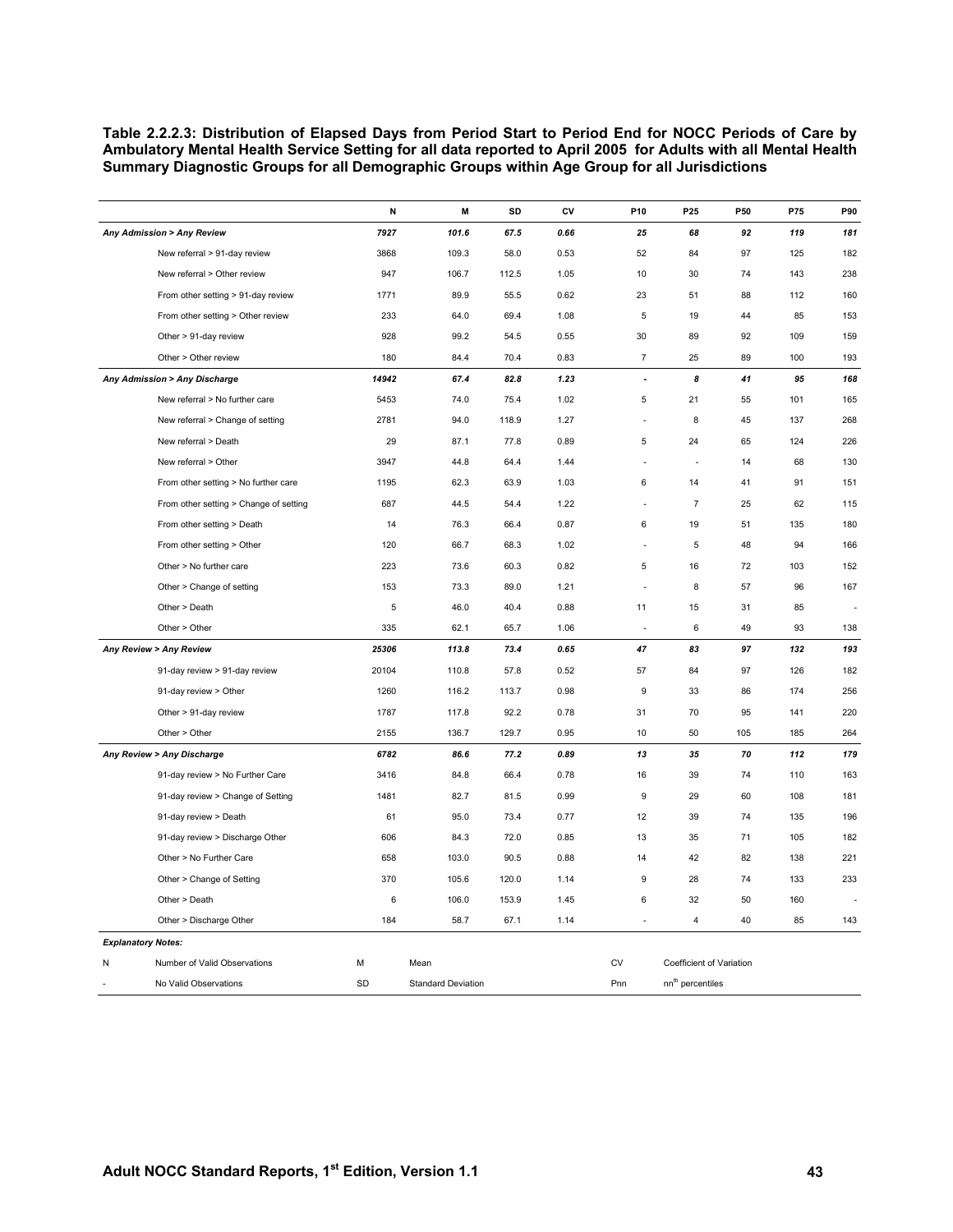**Table 2.2.3.1: Completion Rates of the Core Clinical and Self-Report Measures for NOCC Periods of Care Data by Psychiatric Inpatient Mental Health Service Setting for all data reported to April 2005 for Adults with all Mental Health Summary Diagnostic Groups for all Demographic Groups within Age Group for all Jurisdictions** 

|           |                                        |             |                                      | HoNOS |             | <b>Consumer Self-Report</b>        |           |                        |
|-----------|----------------------------------------|-------------|--------------------------------------|-------|-------------|------------------------------------|-----------|------------------------|
|           |                                        | VP          | <b>Start</b>                         | End   | Start & End | <b>Start</b>                       | End       | <b>Start &amp; End</b> |
|           |                                        | N           | %                                    | $\%$  | %           | $\%$                               | $\%$      | $\%$                   |
|           | Any Admission > Any Review             | 1139        | 88.6                                 | 86.2  | 79.8        | <b>NR</b>                          | <b>NR</b> | <b>NR</b>              |
|           | New referral > 91-day review           | 155         | 91.0                                 | 94.8  | 89.0        | <b>NR</b>                          | <b>NR</b> | <b>NR</b>              |
|           | New referral > Other review            | 371         | 88.1                                 | 84.9  | 79.5        | <b>NR</b>                          | <b>NR</b> | <b>NR</b>              |
|           | From other setting > 91-day review     | 149         | 94.6                                 | 96.0  | 91.3        | <b>NR</b>                          | <b>NR</b> | <b>NR</b>              |
|           | From other setting > Other review      | 335         | 88.4                                 | 80.0  | 72.5        | <b>NR</b>                          | <b>NR</b> | <b>NR</b>              |
|           | Other > 91-day review                  | 37          | 73.0                                 | 86.5  | 73.0        | <b>NR</b>                          | <b>NR</b> | <b>NR</b>              |
|           | Other > Other review                   | 92          | 83.7                                 | 83.7  | 76.1        | <b>NR</b>                          | <b>NR</b> | <b>NR</b>              |
|           | Any Admission > Any Discharge          | 19443       | 84.2                                 | 70.7  | 64.9        | <b>NR</b>                          | <b>NR</b> | <b>NR</b>              |
|           | New referral > No further care         | 3272        | 87.6                                 | 63.3  | 56.8        | <b>NR</b>                          | <b>NR</b> | <b>NR</b>              |
|           | New referral > Change of setting       | 7843        | 87.3                                 | 78.7  | 72.4        | <b>NR</b>                          | <b>NR</b> | <b>NR</b>              |
|           | New referral > Death                   | 10          | 100.0                                | 90.0  | 90.0        | <b>NR</b>                          | <b>NR</b> | <b>NR</b>              |
|           | New referral > Other                   | 1789        | 57.6                                 | 30.1  | 29.4        | <b>NR</b>                          | <b>NR</b> | <b>NR</b>              |
|           | From other setting > No further care   | 772         | 82.4                                 | 70.7  | 64.1        | <b>NR</b>                          | <b>NR</b> | <b>NR</b>              |
|           | From other setting > Change of setting | 4260        | 85.7                                 | 78.0  | 71.3        | <b>NR</b>                          | <b>NR</b> | <b>NR</b>              |
|           | From other setting > Death             | 6           | 100.0                                | 66.7  | 66.7        | <b>NR</b>                          | <b>NR</b> | <b>NR</b>              |
|           | From other setting > Other             | 408         | 93.6                                 | 43.1  | 42.2        | <b>NR</b>                          | <b>NR</b> | <b>NR</b>              |
|           | Other > No further care                | 124         | 87.1                                 | 83.9  | 78.2        | <b>NR</b>                          | <b>NR</b> | <b>NR</b>              |
|           | Other > Change of setting              | 494         | 81.0                                 | 82.4  | 72.3        | <b>NR</b>                          | <b>NR</b> | <b>NR</b>              |
|           | Other > Death                          | $\mathsf 0$ |                                      |       |             | <b>NR</b>                          | <b>NR</b> | <b>NR</b>              |
|           | Other > Other                          | 465         | 91.8                                 | 82.8  | 80.6        | <b>NR</b>                          | <b>NR</b> | <b>NR</b>              |
|           | Any Review > Any Review                | 3134        | 94.0                                 | 95.7  | 91.3        | <b>NR</b>                          | <b>NR</b> | <b>NR</b>              |
|           | 91-day review > 91-day review          | 2410        | 95.9                                 | 97.1  | 93.5        | <b>NR</b>                          | <b>NR</b> | <b>NR</b>              |
|           | 91-day review > Other                  | 148         | 91.2                                 | 85.1  | 83.8        | <b>NR</b>                          | <b>NR</b> | <b>NR</b>              |
|           | Other > 91-day review                  | 255         | 82.7                                 | 97.3  | 81.6        | <b>NR</b>                          | <b>NR</b> | <b>NR</b>              |
|           | Other > Other                          | 321         | 89.4                                 | 89.1  | 85.7        | <b>NR</b>                          | <b>NR</b> | <b>NR</b>              |
|           | Any Review > Any Discharge             | 995         | 85.0                                 | 87.2  | 76.9        | <b>NR</b>                          | NR        | <b>NR</b>              |
|           | 91-day review > No Further Care        | 95          | 94.7                                 | 89.5  | 84.2        | <b>NR</b>                          | <b>NR</b> | <b>NR</b>              |
|           | 91-day review > Change of Setting      | 197         | 95.4                                 | 93.9  | 89.3        | <b>NR</b>                          | <b>NR</b> | <b>NR</b>              |
|           | 91-day review > Death                  | 4           | 100.0                                | 50.0  | 50.0        | <b>NR</b>                          | <b>NR</b> | <b>NR</b>              |
|           | 91-day review > Discharge Other        | 20          | 100.0                                | 85.0  | 85.0        | <b>NR</b>                          | <b>NR</b> | <b>NR</b>              |
|           | Other > No Further Care                | 106         | 66.0                                 | 78.3  | 56.6        | <b>NR</b>                          | <b>NR</b> | <b>NR</b>              |
|           | Other > Change of Setting              | 533         | 81.4                                 | 86.3  | 73.9        | <b>NR</b>                          | <b>NR</b> | <b>NR</b>              |
|           | Other > Death                          | 3           | 100.0                                | 100.0 | 100.0       | <b>NR</b>                          | <b>NR</b> | <b>NR</b>              |
|           | Other > Discharge Other                | 37          | 100.0                                | 89.2  | 89.2        | <b>NR</b>                          | <b>NR</b> | <b>NR</b>              |
|           | <b>Explanatory Notes:</b>              |             |                                      |       |             |                                    |           |                        |
| <b>VP</b> | Valid Periods of Care                  | Start       | Measure completed at Start of Period |       | End         | Measure completed at End of Period |           |                        |
| N         | Number of Valid Observations           |             | No Valid Observations                |       |             |                                    |           |                        |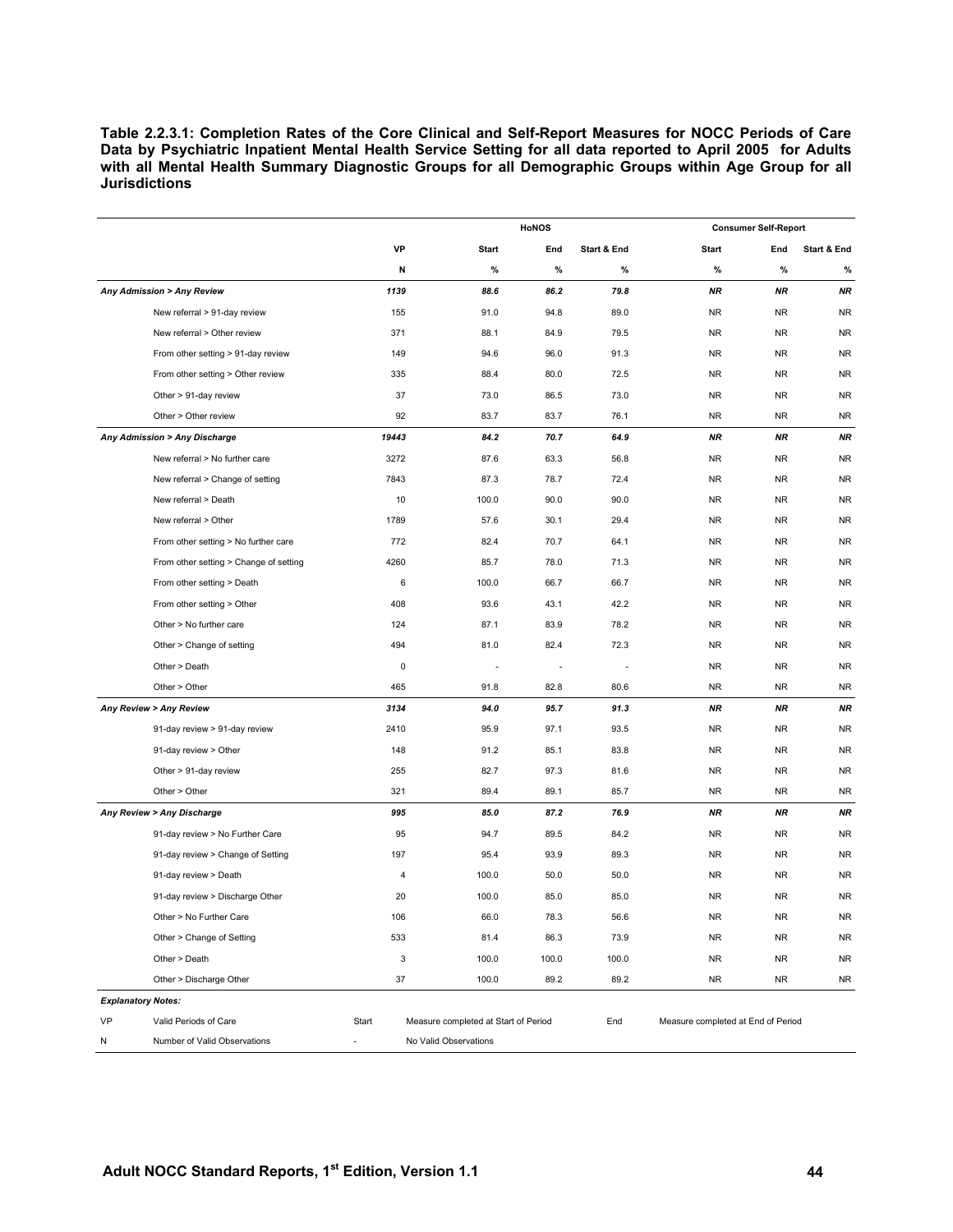**Table 2.2.3.2: Completion Rates of the Core Clinical and Self-Report Measures for NOCC Periods of Care Data by Community Residential Mental Health Service Setting for all data reported to April 2005 for Adults**  with all Mental Health Summary Diagnostic Groups for all Demographic Groups within Age Group for all **Jurisdictions** 

|                               |                                        |                                                                                            |                          | HoNOS                    |                          | <b>Consumer Self-Report</b> |       |                          |  |
|-------------------------------|----------------------------------------|--------------------------------------------------------------------------------------------|--------------------------|--------------------------|--------------------------|-----------------------------|-------|--------------------------|--|
|                               |                                        | VP                                                                                         | <b>Start</b>             | End                      | <b>Start &amp; End</b>   | Start                       | End   | <b>Start &amp; End</b>   |  |
|                               |                                        | N                                                                                          | $\%$                     | %                        | $\%$                     | %                           | $\%$  | $\%$                     |  |
| Any Admission > Any Review    |                                        | 106                                                                                        | 88.7                     | 95.3                     | 86.8                     | 25.5                        | 23.6  | 18.9                     |  |
|                               | New referral > 91-day review           | 45                                                                                         | 97.8                     | 100.0                    | 97.8                     | 24.4                        | 17.8  | 15.6                     |  |
|                               | New referral > Other review            | 16                                                                                         | 93.8                     | 100.0                    | 93.8                     | 75.0                        | 68.8  | 68.8                     |  |
|                               | From other setting > 91-day review     | 32                                                                                         | 78.1                     | 100.0                    | 78.1                     | 6.3                         | 9.4   | 3.1                      |  |
|                               | From other setting > Other review      | 6                                                                                          | 100.0                    | 83.3                     | 83.3                     | 33.3                        | 33.3  | 16.7                     |  |
|                               | Other > 91-day review                  | 6                                                                                          | 50.0                     | 50.0                     | 50.0                     | ٠                           |       | ÷,                       |  |
|                               | Other > Other review                   | $\mathbf{1}$                                                                               | 100.0                    | $\sim$                   | ÷.                       | $\overline{\phantom{a}}$    | 100.0 | ÷.                       |  |
| Any Admission > Any Discharge |                                        | 224                                                                                        | 89.7                     | 92.4                     | 85.7                     | 4.0                         | 1.3   | 1.3                      |  |
|                               | New referral > No further care         | 90                                                                                         | 97.8                     | 97.8                     | 96.7                     | ÷,                          |       |                          |  |
|                               | New referral > Change of setting       | 56                                                                                         | 89.3                     | 92.9                     | 85.7                     | 8.9                         | 3.6   | 3.6                      |  |
|                               | New referral > Death                   | 0                                                                                          | $\overline{\phantom{a}}$ | ٠                        |                          |                             |       |                          |  |
|                               | New referral > Other                   | 5                                                                                          | 100.0                    | 20.0                     | 20.0                     | ä,                          |       |                          |  |
|                               | From other setting > No further care   | 10                                                                                         | 80.0                     | 80.0                     | 80.0                     | 20.0                        | 10.0  | 10.0                     |  |
|                               | From other setting > Change of setting | 51                                                                                         | 82.4                     | 94.1                     | 78.4                     | 2.0                         |       |                          |  |
|                               | From other setting > Death             | 0                                                                                          | $\overline{\phantom{a}}$ |                          |                          |                             |       |                          |  |
|                               | From other setting > Other             | 3                                                                                          | 33.3                     | 66.7                     | 33.3                     |                             |       |                          |  |
|                               | Other > No further care                | 5                                                                                          | 100.0                    | 100.0                    | 100.0                    | 20.0                        |       |                          |  |
|                               | Other > Change of setting              | 4                                                                                          | 50.0                     | 75.0                     | 50.0                     |                             |       |                          |  |
| Other > Death                 |                                        | 0                                                                                          |                          |                          |                          |                             |       |                          |  |
| Other > Other                 |                                        | $\mathsf 0$                                                                                | $\overline{\phantom{a}}$ |                          |                          | $\overline{\phantom{a}}$    |       |                          |  |
| Any Review > Any Review       |                                        | 818                                                                                        | 94.4                     | 96.7                     | 91.3                     | 14.7                        | 13.9  | 8.2                      |  |
|                               | 91-day review > 91-day review          | 658                                                                                        | 95.7                     | 97.7                     | 93.8                     | 10.3                        | 9.6   | 5.9                      |  |
|                               | 91-day review > Other                  | 51                                                                                         | 96.1                     | 90.2                     | 86.3                     | 19.6                        | 25.5  | 5.9                      |  |
|                               | Other > 91-day review                  | 61                                                                                         | 82.0                     | 95.1                     | 77.0                     | 31.1                        | 29.5  | 18.0                     |  |
| Other > Other                 |                                        | 48                                                                                         | 89.6                     | 91.7                     | 81.3                     | 47.9                        | 41.7  | 29.2                     |  |
| Any Review > Any Discharge    |                                        | 48                                                                                         | 93.8                     | 95.8                     | 89.6                     | 18.8                        | 18.8  | 14.6                     |  |
|                               | 91-day review > No Further Care        | 9                                                                                          | 88.9                     | 100.0                    | 88.9                     | $\overline{\phantom{a}}$    |       |                          |  |
|                               | 91-day review > Change of Setting      | 31                                                                                         | 93.5                     | 93.5                     | 87.1                     | 19.4                        | 16.1  | 12.9                     |  |
|                               | 91-day review > Death                  | 1                                                                                          | 100.0                    | 100.0                    | 100.0                    |                             |       |                          |  |
|                               | 91-day review > Discharge Other        | 0                                                                                          |                          |                          |                          |                             |       |                          |  |
|                               | Other > No Further Care                | 1                                                                                          | 100.0                    | 100.0                    | 100.0                    | $\overline{\phantom{a}}$    | ÷,    | $\overline{\phantom{a}}$ |  |
|                               | Other > Change of Setting              | 5                                                                                          | 100.0                    | 100.0                    | 100.0                    | 60.0                        | 80.0  | 60.0                     |  |
| Other > Death                 |                                        | $\mathbf{1}$                                                                               | 100.0                    | 100.0                    | 100.0                    | ÷,                          |       | $\overline{\phantom{a}}$ |  |
|                               | Other > Discharge Other                | $\mathsf 0$                                                                                | $\overline{\phantom{a}}$ | $\overline{\phantom{a}}$ | $\overline{\phantom{a}}$ | ä,                          | ä,    | $\overline{\phantom{a}}$ |  |
| <b>Explanatory Notes:</b>     |                                        |                                                                                            |                          |                          |                          |                             |       |                          |  |
| VP                            | Valid Periods of Care                  | Start<br>Measure completed at Start of Period<br>End<br>Measure completed at End of Period |                          |                          |                          |                             |       |                          |  |
| N                             | Number of Valid Observations           | ÷,                                                                                         | No Valid Observations    |                          |                          |                             |       |                          |  |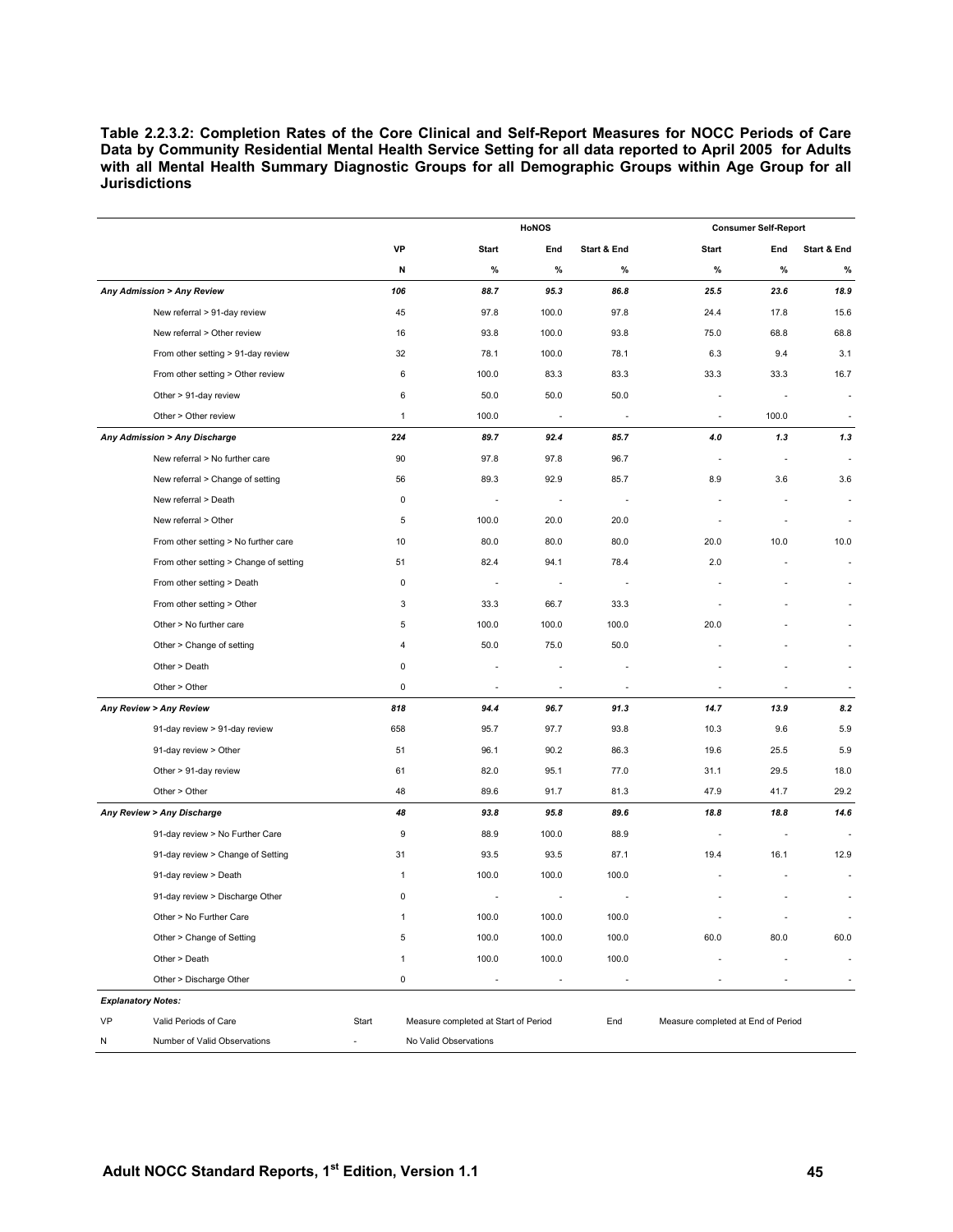**Table 2.2.3.3: Completion Rates of the Core Clinical and Self-Report Measures for NOCC Periods of Care Data by Ambulatory Mental Health Service Setting for all data reported to April 2005 for Adults with all Mental Health Summary Diagnostic Groups for all Demographic Groups within Age Group for all Jurisdictions** 

|    |                                        |       | <b>HoNOS</b><br><b>Consumer Self-Report</b> |      |                        |                                    |                          |             |
|----|----------------------------------------|-------|---------------------------------------------|------|------------------------|------------------------------------|--------------------------|-------------|
|    |                                        | VP    | Start                                       | End  | <b>Start &amp; End</b> | Start                              | End                      | Start & End |
|    |                                        | Ν     | $\%$                                        | $\%$ | %                      | %                                  | $\%$                     | %           |
|    | Any Admission > Any Review             | 7927  | 86.4                                        | 88.0 | 78.6                   | 9.5                                | 9.7                      | 3.8         |
|    | New referral > 91-day review           | 3868  | 91.8                                        | 89.4 | 84.0                   | 12.3                               | 10.0                     | 5.4         |
|    | New referral > Other review            | 947   | 89.9                                        | 79.4 | 74.8                   | 8.8                                | 11.7                     | 3.4         |
|    | From other setting > 91-day review     | 1771  | 90.2                                        | 93.6 | 85.9                   | 5.8                                | 10.6                     | 1.9         |
|    | From other setting > Other review      | 233   | 83.3                                        | 87.1 | 73.8                   | 10.3                               | 16.3                     | 5.2         |
|    | Other > 91-day review                  | 928   | 62.6                                        | 83.2 | 55.5                   | 6.4                                | 3.3                      | 1.8         |
|    | Other > Other review                   | 180   | 40.6                                        | 73.3 | 34.4                   | 5.0                                | 6.1                      | 1.1         |
|    | Any Admission > Any Discharge          | 14942 | 85.0                                        | 48.5 | 45.7                   | 5.8                                | 2.1                      | 1.4         |
|    | New referral > No further care         | 5453  | 90.3                                        | 63.3 | 61.0                   | 8.3                                | 2.1                      | 1.2         |
|    | New referral > Change of setting       | 2781  | 85.4                                        | 50.1 | 47.9                   | 5.9                                | 3.8                      | 3.1         |
|    | New referral > Death                   | 29    | 86.2                                        | 31.0 | 27.6                   | 3.4                                | $\overline{\phantom{a}}$ |             |
|    | New referral > Other                   | 3947  | 81.9                                        | 14.6 | 13.8                   | 1.1                                | 0.6                      | 0.4         |
|    | From other setting > No further care   | 1195  | 84.9                                        | 74.6 | 66.8                   | 10.5                               | 2.7                      | 1.3         |
|    | From other setting > Change of setting | 687   | 81.7                                        | 69.7 | 66.2                   | 7.6                                | 3.6                      | 2.6         |
|    | From other setting > Death             | 14    | 92.9                                        | 42.9 | 42.9                   | $\overline{\phantom{a}}$           |                          |             |
|    | From other setting > Other             | 120   | 60.0                                        | 25.0 | 22.5                   | 2.5                                | 1.7                      | 1.7         |
|    | Other > No further care                | 223   | 59.2                                        | 61.0 | 39.5                   | 4.5                                | 1.3                      | 0.9         |
|    | Other > Change of setting              | 153   | 60.1                                        | 52.9 | 41.2                   | 2.0                                | 1.3                      | 0.7         |
|    | Other > Death                          | 5     | 60.0                                        | 80.0 | 40.0                   | $\overline{\phantom{a}}$           |                          |             |
|    | Other > Other                          | 335   | 76.1                                        | 55.5 | 51.0                   | 6.0                                | 0.9                      | 0.3         |
|    | Any Review > Any Review                | 25306 | 92.0                                        | 91.8 | 86.5                   | 10.8                               | 10.1                     | 4.7         |
|    | 91-day review > 91-day review          | 20104 | 93.6                                        | 93.2 | 89.2                   | 9.3                                | 8.5                      | 4.1         |
|    | 91-day review > Other                  | 1260  | 87.0                                        | 83.7 | 74.9                   | 11.6                               | 18.7                     | 5.5         |
|    | Other > 91-day review                  | 1787  | 86.4                                        | 92.7 | 81.3                   | 18.9                               | 15.6                     | 8.4         |
|    | Other > Other                          | 2155  | 83.9                                        | 82.3 | 72.7                   | 17.5                               | 15.9                     | 6.6         |
|    | Any Review > Any Discharge             | 6782  | 86.3                                        | 69.7 | 65.1                   | 10.1                               | 3.5                      | 2.1         |
|    | 91-day review > No Further Care        | 3416  | 88.2                                        | 73.2 | 68.8                   | 10.9                               | 3.8                      | 2.0         |
|    | 91-day review > Change of Setting      | 1481  | 91.2                                        | 76.9 | 73.0                   | 8.8                                | 2.7                      | 2.4         |
|    | 91-day review > Death                  | 61    | 93.4                                        | 37.7 | 34.4                   | 6.6                                | 1.6                      |             |
|    | 91-day review > Discharge Other        | 606   | 72.3                                        | 45.4 | 41.6                   | 4.3                                | 2.3                      | 1.2         |
|    | Other > No Further Care                | 658   | 84.7                                        | 68.4 | 61.6                   | 14.7                               | 2.7                      | 1.4         |
|    | Other > Change of Setting              | 370   | 83.5                                        | 65.1 | 60.8                   | 9.2                                | 5.1                      | 3.2         |
|    | Other > Death                          | 6     | 100.0                                       | 16.7 | 16.7                   | 16.7                               | $\overline{a}$           | ÷,          |
|    | Other > Discharge Other                | 184   | 67.9                                        | 52.7 | 42.4                   | 9.8                                | 8.7                      | 5.4         |
|    | <b>Explanatory Notes:</b>              |       |                                             |      |                        |                                    |                          |             |
| VP | Valid Periods of Care                  | Start | Measure completed at Start of Period        |      | End                    | Measure completed at End of Period |                          |             |
| N  | Number of Valid Observations           |       | No Valid Observations                       |      |                        |                                    |                          |             |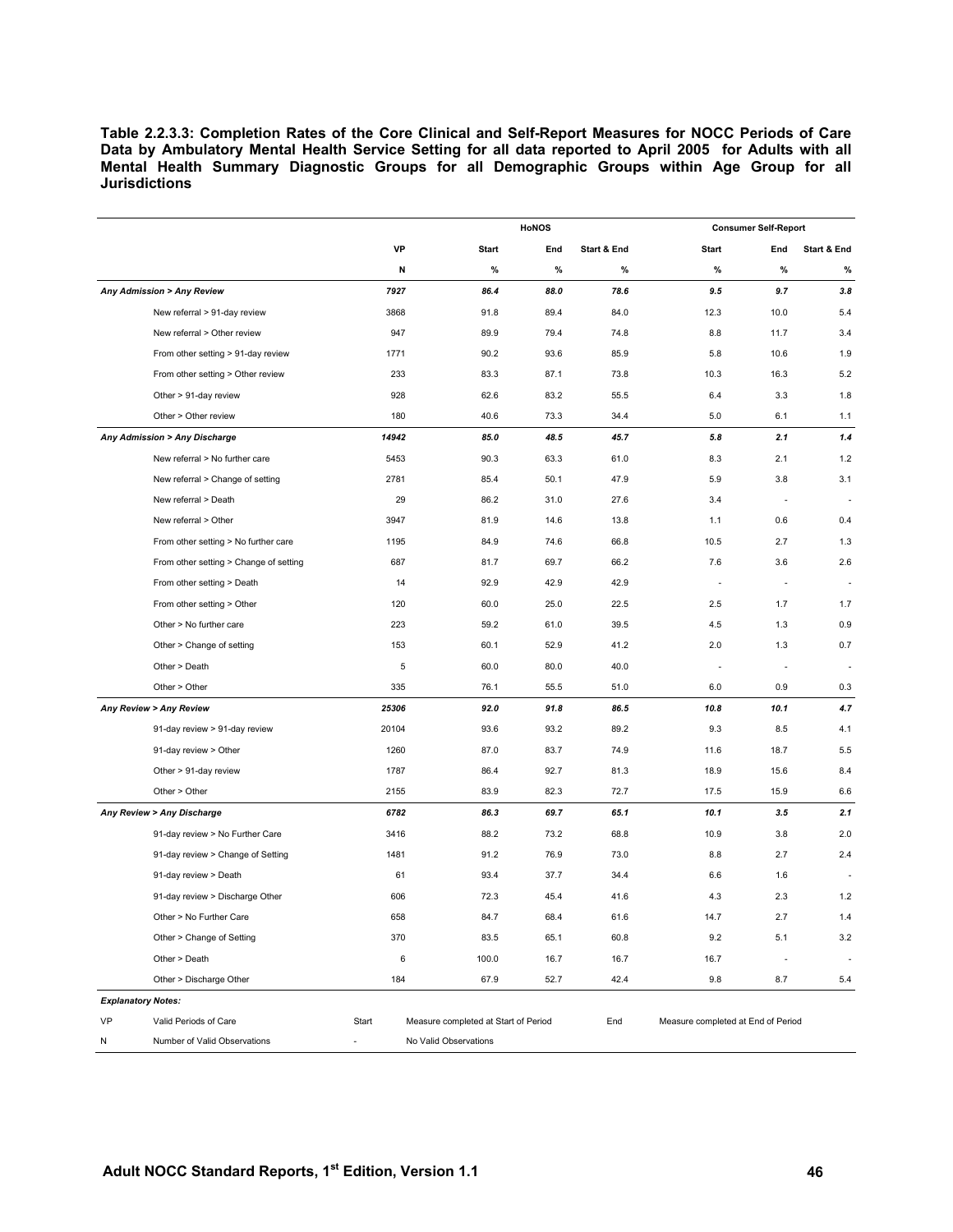**Table 2.2.4.1: HoNOS Change Scores for NOCC Periods of Care by Psychiatric Inpatient Mental Health Service Setting for all data reported to April 2005 for Adults with all Mental Health Summary Diagnostic Groups for all Demographic Groups within Age Group for all Jurisdictions** 

|                          |                                        |           |      | <b>Start score</b>        |                          | End score |                                      | Change score                         |                                |            | <b>Effect size statistics</b>  |         |      |
|--------------------------|----------------------------------------|-----------|------|---------------------------|--------------------------|-----------|--------------------------------------|--------------------------------------|--------------------------------|------------|--------------------------------|---------|------|
|                          |                                        | VP        | M    | SD                        | M                        | SD        | M                                    | SD                                   | CV                             | ρ          | d                              | LCI     | UCI  |
|                          | Any Admission > Any Review             | 909       | 15.1 | 7.1                       | 11.7                     | 6.7       | 3.4                                  | 7.5                                  | 2.2                            | 0.40       | 0.45                           | 0.23    | 0.67 |
|                          | New referral > 91-day review           | 138       | 15.1 | 8.4                       | 11.9                     | 6.8       | 3.2                                  | 7.2                                  | 2.2                            | 0.57       | 0.45                           | $-0.09$ | 0.99 |
|                          | New referral > Other review            | 295       | 15.5 | 7.2                       | 11.8                     | 6.9       | 3.7                                  | 7.8                                  | 2.1                            | 0.39       | 0.47                           | 0.05    | 0.89 |
|                          | From other setting > 91-day review     | 136       | 14.1 | 6.7                       | 12.2                     | 6.3       | 1.9                                  | 7.4                                  | 3.8                            | 0.35       | 0.26                           | $-0.06$ | 0.58 |
|                          | From other setting > Other review      | 243       | 14.6 | 6.5                       | 11.8                     | 6.7       | 2.8                                  | 7.3                                  | 2.6                            | 0.40       | 0.38                           | 0.04    | 0.73 |
|                          | Other > 91-day review                  | 27        | 16.7 | 7.6                       | 11.3                     | 6.2       | 5.3                                  | 9.4                                  | 1.8                            | 0.07       | 0.55                           | $-1.48$ | 2.57 |
|                          | Other > Other review                   | 70        | 16.7 | 6.4                       | 10.1                     | 6.2       | 6.6                                  | 6.5                                  | 1.0                            | 0.47       | 1.01                           | $-0.53$ | 2.54 |
|                          | Any Admission > Any Discharge          | 12609     | 14.3 | 6.6                       | 7.0                      | 5.7       | 7.2                                  | 7.3                                  | $1.0$                          | 0.31       | 1.00                           | 0.87    | 1.12 |
|                          | New referral > No further care         | 1860      | 14.1 | 6.6                       | 6.7                      | 5.6       | 7.4                                  | 7.5                                  | 1.0                            | 0.25       | 0.99                           | 0.66    | 1.33 |
|                          | New referral > Change of setting       | 5678      | 14.3 | 6.7                       | 7.3                      | 6.0       | 7.0                                  | 7.5                                  | 1.1                            | 0.32       | 0.94                           | 0.76    | 1.12 |
|                          | New referral > Death                   | 9         | 20.6 | 8.4                       | 18.2                     | 8.6       | 2.3                                  | 7.1                                  | 3.0                            | 0.65       | 0.30                           | $-1.29$ | 1.88 |
|                          | New referral > Other                   | 526       | 14.6 | 6.6                       | 7.2                      | 5.0       | 7.4                                  | 6.9                                  | 0.9                            | 0.31       | 1.06                           | 0.44    | 1.69 |
|                          | From other setting > No further care   | 495       | 14.1 | 6.7                       | 6.8                      | 5.7       | 7.3                                  | 7.0                                  | 1.0                            | 0.37       | 1.04                           | 0.40    | 1.67 |
|                          | From other setting > Change of setting | 3036      | 13.8 | 6.4                       | 6.4                      | 5.1       | 7.4                                  | 7.0                                  | 0.9                            | 0.27       | 1.06                           | 0.80    | 1.32 |
|                          | From other setting > Death             | 4         | 17.0 | 13.0                      | 14.8                     | 8.9       | 2.3                                  | 5.6                                  | 2.5                            | 0.94       | 0.29                           | $-2.47$ | 3.05 |
|                          | From other setting > Other             | 172       | 15.7 | 6.1                       | 8.2                      | 5.9       | 7.5                                  | 6.5                                  | 0.9                            | 0.41       | 1.14                           | 0.04    | 2.25 |
|                          | Other > No further care                | 97        | 13.7 | 6.5                       | 6.6                      | 4.9       | 7.1                                  | 6.7                                  | 0.9                            | 0.33       | 1.05                           | $-0.35$ | 2.45 |
|                          | Other > Change of setting              | 357       | 14.8 | 6.9                       | 7.3                      | 5.3       | 7.5                                  | 7.2                                  | 1.0                            | 0.33       | 1.04                           | 0.27    | 1.81 |
|                          | Other > Death                          | 0         |      |                           |                          |           |                                      |                                      |                                |            |                                |         |      |
|                          | Other > Other                          | 375       | 15.8 | 6.2                       | 8.5                      | 4.8       | 7.3                                  | 6.2                                  | 0.9                            | 0.37       | 1.16                           | 0.44    | 1.89 |
|                          | Any Review > Any Review                | 2861      | 12.7 | 6.5                       | 12.4                     | 6.6       | 0.3                                  | 5.0                                  | 16.7                           | 0.71       | 0.06                           | 0.05    | 0.07 |
|                          | 91-day review > 91-day review          | 2254      | 12.8 | 6.4                       | 12.5                     | 6.5       | 0.3                                  | 4.6                                  | 16.4                           | 0.74       | 0.06                           | 0.05    | 0.07 |
|                          | 91-day review > Other                  | 124       | 12.7 | 6.6                       | 13.7                     | 6.6       | $-1.0$                               | 5.6                                  | 5.6                            | 0.64       | $-0.18$                        | $-0.35$ | 0.00 |
|                          | Other > 91-day review                  | 208       | 13.2 | 6.7                       | 12.9                     | 6.7       | 0.3                                  | 6.4                                  | 22.5                           | 0.55       | 0.04                           | 0.01    | 0.08 |
|                          | Other > Other                          | 275       | 12.0 | 7.1                       | 11.0                     | 7.2       | 1.0                                  | 6.2                                  | 6.0                            | 0.63       | 0.17                           | 0.05    | 0.29 |
|                          | Any Review > Any Discharge             | 765       | 11.0 | 6.7                       | 7.8                      | 6.3       | 3.2                                  | 6.6                                  | 2.1                            | $\bf 0.48$ | 0.48                           | 0.26    | 0.71 |
|                          | 91-day review > No Further Care        | 80        | 9.3  | 5.3                       | 7.6                      | 5.7       | 1.8                                  | 3.6                                  | 2.0                            | 0.79       | 0.49                           | 0.12    | 0.86 |
|                          | 91-day review > Change of Setting      | 176       | 10.6 | 6.0                       | 8.7                      | 6.9       | 2.0                                  | 5.8                                  | 2.9                            | 0.60       | 0.34                           | 0.05    | 0.63 |
|                          | 91-day review > Death                  | 2         | 11.5 | 9.2                       | 11.0                     | 9.9       | 0.5                                  | 0.7                                  | 1.4                            | 1.00       |                                |         |      |
|                          | 91-day review > Discharge Other        | 17        | 11.8 | 6.4                       | 9.1                      | 5.7       | 2.8                                  | 4.6                                  | 1.7                            | 0.72       | 0.57                           | $-0.74$ | 1.88 |
|                          | Other > No Further Care                | 60        | 11.3 | 6.3                       | 9.2                      | 7.0       | 2.1                                  | 8.5                                  | 4.1                            | 0.18       | 0.24                           | $-0.29$ | 0.78 |
|                          | Other > Change of Setting              | 394       | 11.5 | 7.3                       | 7.3                      | 6.0       | 4.3                                  | 6.9                                  | 1.6                            | 0.47       | 0.62                           | 0.20    | 1.03 |
|                          | Other > Death                          | 3         | 14.7 | 11.0                      | 17.3                     | 7.2       | $-2.7$                               | 16.0                                 | 6.0                            | $-0.52$    | $-0.10$                        |         |      |
|                          | Other > Discharge Other                | 33        | 10.4 | 6.0                       | 6.9                      | 4.6       | 3.4                                  | 6.6                                  | 1.9                            | 0.24       | 0.50                           | $-0.66$ | 1.67 |
| <b>Explanatory Notes</b> |                                        |           |      |                           |                          |           |                                      |                                      |                                |            |                                |         |      |
| VP                       | Valid Periods of Care                  | М         | Mean |                           |                          |           | $\rho$                               |                                      | <b>Correlation Coefficient</b> |            |                                |         |      |
| Ν                        | Valid Observations                     | <b>SD</b> |      | <b>Standard Deviation</b> |                          |           | d                                    |                                      |                                |            | Unbiased Effect Size Estimator |         |      |
|                          | No Valid Observations                  | CV        |      |                           | Coefficient of Variation |           |                                      | Lower 95% Confidence Interval<br>LCI |                                |            |                                |         |      |
|                          |                                        |           |      |                           |                          |           | UCI<br>Upper 95% Confidence Interval |                                      |                                |            |                                |         |      |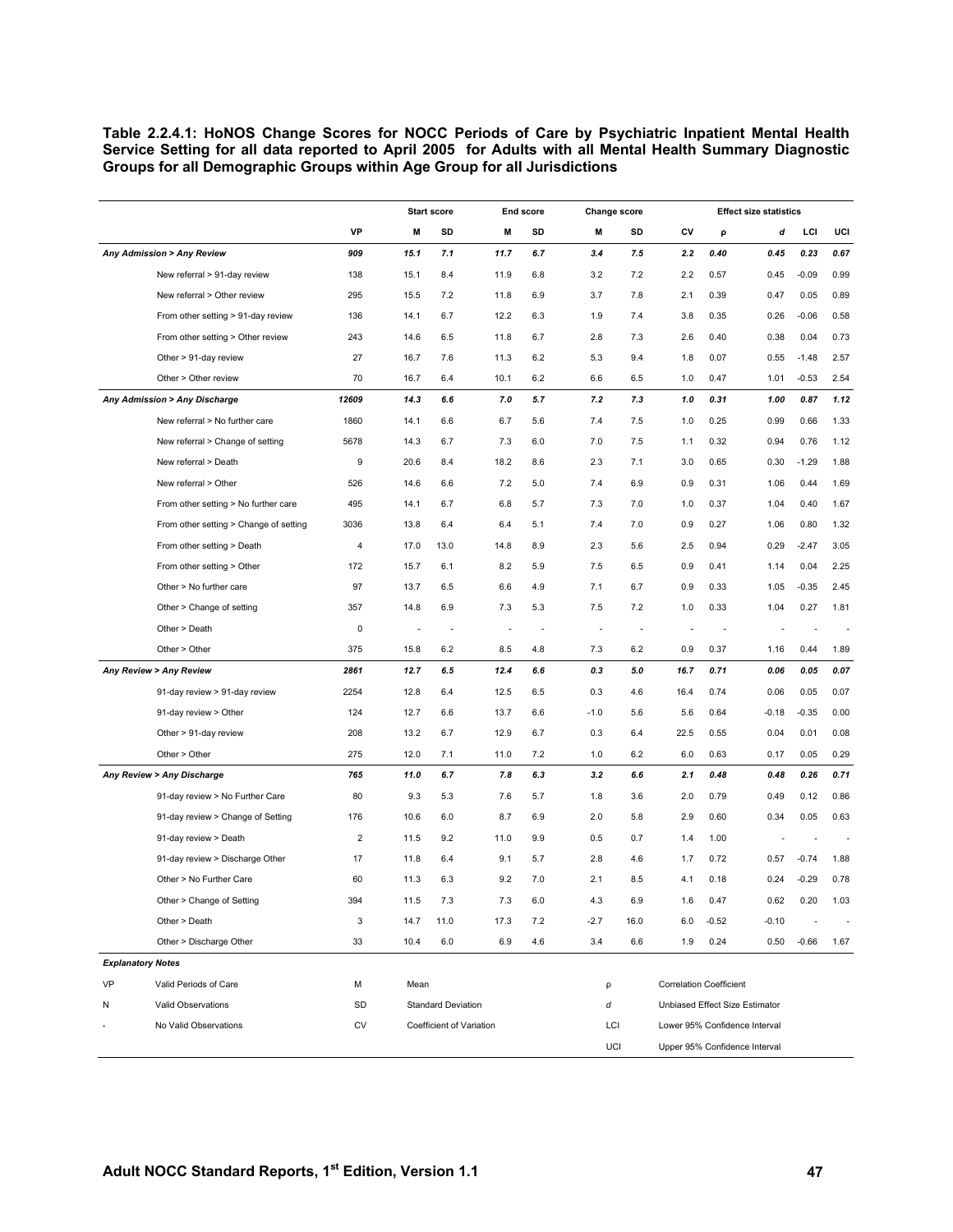**Table 2.2.4.2: HoNOS Change Scores for NOCC Periods of Care by Community Residential Mental Health Service Setting for all data reported to April 2005 for Adults with all Mental Health Summary Diagnostic Groups for all Demographic Groups within Age Group for all Jurisdictions** 

|    |                                        | <b>Start score</b><br>End score      |                | <b>Change score</b>       |                          |                |                          | <b>Effect size statistics</b> |                                |                     |                                |         |      |
|----|----------------------------------------|--------------------------------------|----------------|---------------------------|--------------------------|----------------|--------------------------|-------------------------------|--------------------------------|---------------------|--------------------------------|---------|------|
|    |                                        | VP                                   | M              | SD                        | M                        | SD             | M                        | SD                            | CV                             | ρ                   | d                              | LCI     | UCI  |
|    | <b>Any Admission &gt; Any Review</b>   | 92                                   | 10.3           | 6.4                       | 10.4                     | 6.1            | $-0.1$                   | 4.3                           | 40.0                           | 0.76                | $-0.02$                        | $-0.05$ | 0.00 |
|    | New referral > 91-day review           | 44                                   | 11.8           | 6.7                       | 11.1                     | 6.1            | 0.6                      | 4.0                           | 6.6                            | 0.80                | 0.15                           | $-0.03$ | 0.33 |
|    | New referral > Other review            | 15                                   | 10.9           | 6.6                       | 12.7                     | 5.6            | $-1.8$                   | 2.9                           | 1.6                            | 0.90                | $-0.58$                        | $-1.46$ | 0.30 |
|    | From other setting > 91-day review     | 25                                   | 8.6            | 5.5                       | 8.6                      | 6.0            | $\overline{\phantom{a}}$ | 5.5                           | ÷,                             | 0.53                |                                | $-0.08$ | 0.08 |
|    | From other setting > Other review      | 5                                    | 7.4            | 7.2                       | 9.8                      | 6.6            | $-2.4$                   | 3.9                           | 1.6                            | 0.84                | $-0.49$                        | $-2.82$ | 1.84 |
|    | Other > 91-day review                  | 3                                    | 4.0            | 2.0                       | 3.3                      | 1.5            | 0.7                      | 2.1                           | 3.1                            | 0.33                | 0.18                           |         |      |
|    | Other > Other review                   | 0                                    | ä,             | ÷,                        | $\overline{\phantom{a}}$ |                | $\overline{\phantom{a}}$ | ÷,                            | i,                             |                     |                                |         |      |
|    | Any Admission > Any Discharge          | 192                                  | 9.6            | 4.4                       | 6.1                      | 4.8            | 3.5                      | 3.9                           | 1.1                            | 0.64                | 0.89                           | 0.41    | 1.37 |
|    | New referral > No further care         | 87                                   | 8.5            | 3.9                       | 4.6                      | 3.7            | 4.0                      | 3.4                           | 0.9                            | 0.60                | 1.15                           | 0.35    | 1.95 |
|    | New referral > Change of setting       | 48                                   | 11.8           | 4.9                       | 8.1                      | 5.6            | 3.6                      | 4.2                           | 1.2                            | 0.69                | 0.85                           | $-0.16$ | 1.86 |
|    | New referral > Death                   | 0                                    |                |                           |                          |                |                          |                               |                                |                     |                                |         |      |
|    | New referral > Other                   | 1                                    | 14.0           | ÷,                        | 14.0                     |                |                          |                               |                                |                     |                                |         |      |
|    | From other setting > No further care   | 8                                    | 10.5           | 4.8                       | 4.9                      | 4.2            | 5.6                      | 2.9                           | 0.5                            | 0.79                | 1.71                           | $-2.17$ | 5.59 |
|    | From other setting > Change of setting | 40                                   | 9.4            | 3.5                       | 7.4                      | 4.8            | 2.0                      | 4.5                           | 2.2                            | 0.46                | 0.44                           | $-0.17$ | 1.05 |
|    | From other setting > Death             | 0                                    | ÷,             |                           | ä,                       |                | ÷,                       |                               |                                |                     |                                |         |      |
|    | From other setting > Other             | 1                                    | 4.0            | ÷,                        | 3.0                      | ÷,             | 1.0                      |                               |                                |                     |                                |         |      |
|    | Other > No further care                | 5                                    | 7.2            | 5.1                       | 5.2                      | 4.8            | 2.0                      | 1.9                           | 0.9                            | 0.93                | 0.86                           | $-0.90$ | 2.61 |
|    | Other > Change of setting              | $\overline{\mathbf{c}}$              | 14.5           | 0.7                       | 6.0                      | 4.2            | 8.5                      | 3.5                           | 0.4                            | 1.00                |                                |         |      |
|    | Other > Death                          | 0                                    |                |                           |                          |                |                          |                               |                                |                     |                                |         |      |
|    | Other > Other                          | $\pmb{0}$                            | $\overline{a}$ | ÷                         | $\overline{a}$           | ÷              | $\overline{\phantom{m}}$ | $\overline{a}$                | $\overline{a}$                 | ٠                   |                                |         |      |
|    | Any Review > Any Review                | 747                                  | 10.1           | $6.5\,$                   | 9.8                      | 6.3            | 0.3                      | 3.9                           | 14.2                           | 0.82                | 0.07                           | 0.05    | 0.09 |
|    | 91-day review > 91-day review          | 617                                  | 9.8            | 6.4                       | 9.4                      | 6.3            | 0.4                      | 3.8                           | 10.3                           | 0.82                | 0.10                           | 0.07    | 0.13 |
|    | 91-day review > Other                  | 44                                   | 10.3           | 5.7                       | 12.0                     | 6.9            | $-1.7$                   | 4.6                           | 2.7                            | 0.74                | $-0.37$                        | $-0.87$ | 0.13 |
|    | Other > 91-day review                  | 47                                   | 11.5           | 6.5                       | 10.3                     | 5.7            | 1.1                      | 3.9                           | 3.4                            | 0.80                | 0.29                           | $-0.03$ | 0.61 |
|    | Other > Other                          | 39                                   | 12.4           | 7.0                       | 12.4                     | 6.2            | $-0.1$                   | 3.1                           | 60.7                           | 0.90                | $-0.02$                        | $-0.04$ | 0.01 |
|    | Any Review > Any Discharge             | 43                                   | 10.7           | 6.1                       | 8.9                      | 6.2            | 1.9                      | 3.7                           | 2.0                            | $\boldsymbol{0.82}$ | 0.49                           | $-0.05$ | 1.03 |
|    | 91-day review > No Further Care        | 8                                    | 10.3           | 4.3                       | 6.5                      | 3.4            | 3.8                      | 3.1                           | 0.8                            | 0.70                | 1.07                           | $-1.54$ | 3.68 |
|    | 91-day review > Change of Setting      | 27                                   | 8.9            | 5.2                       | 7.9                      | 4.9            | 1.0                      | 3.6                           | 3.6                            | 0.74                | 0.27                           | $-0.10$ | 0.64 |
|    | 91-day review > Death                  | 1                                    | 19.0           | ÷,                        | 13.0                     | $\overline{a}$ | 6.0                      |                               |                                |                     |                                |         |      |
|    | 91-day review > Discharge Other        | 0                                    |                |                           |                          |                |                          |                               |                                |                     |                                |         |      |
|    | Other > No Further Care                | 1                                    | 12.0           |                           | 2.0                      |                | 10.0                     |                               |                                |                     |                                |         |      |
|    | Other > Change of Setting              | 5                                    | 16.6           | 7.6                       | 15.0                     | 9.0            | 1.6                      | 2.3                           | 1.4                            | 0.98                | 0.56                           | -0.91   | 2.02 |
|    | Other > Death                          | 1                                    | 24.0           |                           | 25.0                     |                | $-1.0$                   |                               |                                |                     |                                |         |      |
|    | Other > Discharge Other                | $\pmb{0}$                            |                |                           |                          |                | ÷,                       |                               |                                |                     |                                |         |      |
|    | <b>Explanatory Notes</b>               |                                      |                |                           |                          |                |                          |                               |                                |                     |                                |         |      |
| VP | Valid Periods of Care                  | М                                    | Mean           |                           |                          |                | ρ                        |                               | <b>Correlation Coefficient</b> |                     |                                |         |      |
| N  | Valid Observations                     | SD                                   |                | <b>Standard Deviation</b> |                          |                | d                        |                               |                                |                     | Unbiased Effect Size Estimator |         |      |
|    | No Valid Observations                  | CV                                   |                | Coefficient of Variation  |                          |                | LCI                      |                               |                                |                     | Lower 95% Confidence Interval  |         |      |
|    |                                        | UCI<br>Upper 95% Confidence Interval |                |                           |                          |                |                          |                               |                                |                     |                                |         |      |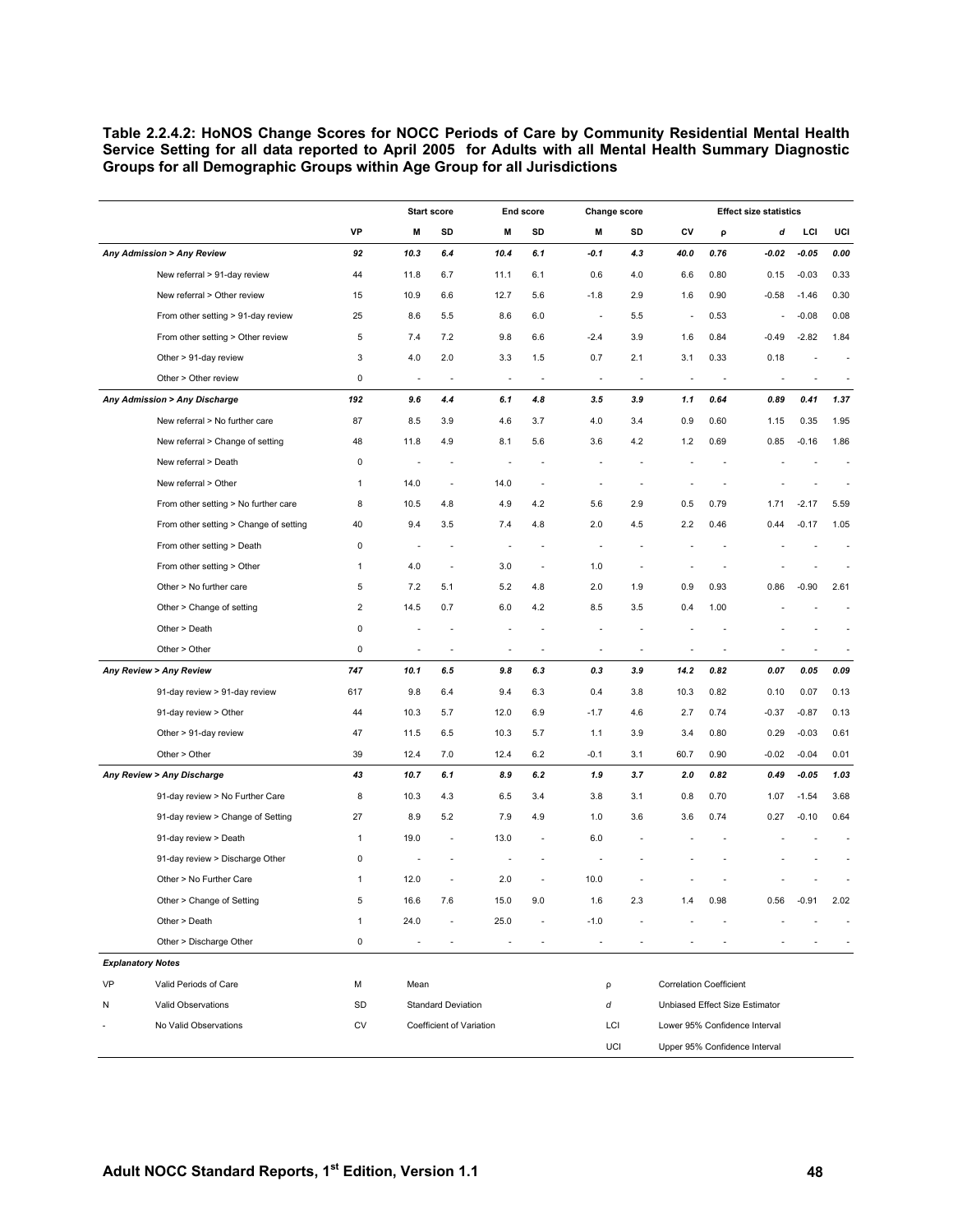**Table 2.2.4.3: HoNOS Change Scores for NOCC Periods of Care by Ambulatory Mental Health Service Setting for all data reported to April 2005 for Adults with all Mental Health Summary Diagnostic Groups for all Demographic Groups within Age Group for all Jurisdictions** 

|                          |                                        |                                      |      | <b>Start score</b>        |                          | End score |                                      | Change score |                                |      | <b>Effect size statistics</b>  |         |         |
|--------------------------|----------------------------------------|--------------------------------------|------|---------------------------|--------------------------|-----------|--------------------------------------|--------------|--------------------------------|------|--------------------------------|---------|---------|
|                          |                                        | <b>VP</b>                            | M    | SD                        | M                        | SD        | M                                    | SD           | CV                             | ρ    | d                              | LCI     | UCI     |
|                          | <b>Any Admission &gt; Any Review</b>   | 6228                                 | 11.0 | 6.2                       | 9.4                      | $6.0\,$   | 1.6                                  | 6.1          | 3.9                            | 0.51 | 0.26                           | 0.22    | 0.30    |
|                          | New referral > 91-day review           | 3250                                 | 11.3 | 6.0                       | 8.9                      | 5.7       | 2.4                                  | 5.5          | 2.3                            | 0.57 | 0.43                           | 0.35    | 0.51    |
|                          | New referral > Other review            | 708                                  | 12.4 | 6.3                       | 10.8                     | 6.7       | 1.6                                  | 6.2          | 3.9                            | 0.54 | 0.25                           | 0.14    | 0.37    |
|                          | From other setting > 91-day review     | 1521                                 | 9.6  | 6.2                       | 9.6                      | 6.2       | 0.0                                  | 6.9          | 308.9                          | 0.37 | 0.00                           | 0.00    | 0.01    |
|                          | From other setting > Other review      | 172                                  | 10.8 | 7.3                       | 10.9                     | 6.1       | 0.0                                  | 6.7          | 144.1                          | 0.51 | $-0.01$                        | $-0.02$ | 0.01    |
|                          | Other > 91-day review                  | 515                                  | 10.8 | 6.4                       | 9.3                      | 6.2       | 1.5                                  | 5.6          | 3.8                            | 0.62 | 0.26                           | 0.14    | 0.39    |
|                          | Other > Other review                   | 62                                   | 12.3 | 7.0                       | 10.0                     | 5.8       | 2.3                                  | 5.9          | 2.6                            | 0.59 | 0.39                           | $-0.18$ | 0.96    |
|                          | Any Admission > Any Discharge          | 6823                                 | 11.4 | 6.1                       | 7.9                      | 6.4       | 3.5                                  | 6.1          | 1.8                            | 0.52 | 0.57                           | 0.49    | 0.65    |
|                          | New referral > No further care         | 3329                                 | 11.4 | 5.8                       | 6.5                      | 5.3       | 4.9                                  | 5.3          | 1.1                            | 0.55 | 0.93                           | 0.77    | 1.10    |
|                          | New referral > Change of setting       | 1332                                 | 12.4 | 6.4                       | 10.5                     | 7.0       | 1.9                                  | 6.0          | 3.2                            | 0.61 | 0.32                           | 0.22    | 0.42    |
|                          | New referral > Death                   | 8                                    | 16.6 | 7.3                       | 15.0                     | 10.4      | 1.6                                  | 7.2          | 4.4                            | 0.72 | 0.20                           | $-0.99$ | 1.39    |
|                          | New referral > Other                   | 544                                  | 10.6 | 5.9                       | 6.7                      | 5.8       | 3.9                                  | 4.9          | 1.2                            | 0.65 | 0.80                           | 0.48    | 1.12    |
|                          | From other setting > No further care   | 798                                  | 11.0 | 6.0                       | 7.2                      | 5.5       | 3.8                                  | 6.0          | 1.6                            | 0.46 | 0.63                           | 0.37    | 0.88    |
|                          | From other setting > Change of setting | 455                                  | 10.4 | 6.5                       | 13.8                     | 7.6       | $-3.3$                               | 8.4          | 2.5                            | 0.30 | $-0.40$                        | $-0.70$ | $-0.09$ |
|                          | From other setting > Death             | 6                                    | 12.0 | 8.7                       | 17.2                     | 7.4       | $-5.2$                               | 7.0          | 1.4                            | 0.63 | $-0.62$                        | $-5.09$ | 3.85    |
|                          | From other setting > Other             | 27                                   | 12.8 | 6.4                       | 9.0                      | 6.5       | 3.8                                  | 5.0          | 1.3                            | 0.70 | 0.73                           | $-0.68$ | 2.14    |
|                          | Other > No further care                | 88                                   | 10.3 | 6.1                       | 5.9                      | 5.2       | 4.5                                  | 4.9          | 1.1                            | 0.63 | 0.90                           | $-0.02$ | 1.81    |
|                          | Other > Change of setting              | 63                                   | 13.6 | 7.3                       | 12.7                     | 7.8       | 1.0                                  | 5.5          | 5.6                            | 0.74 | 0.18                           | $-0.06$ | 0.41    |
|                          | Other > Death                          | $\overline{2}$                       | 17.5 | 9.2                       | 20.0                     | 28.3      | $-2.5$                               | 19.1         | 7.6                            | 1.00 |                                |         |         |
|                          | Other > Other                          | 171                                  | 10.9 | 5.2                       | 7.0                      | 5.1       | 3.9                                  | 4.0          | 1.0                            | 0.70 | 0.97                           | 0.41    | 1.53    |
|                          | Any Review > Any Review                | 21898                                | 9.3  | 6.0                       | 8.8                      | 5.9       | 0.4                                  | 4.6          | 10.8                           | 0.70 | 0.09                           | 0.09    | 0.10    |
|                          | 91-day review > 91-day review          | 17934                                | 9.0  | 5.9                       | 8.6                      | 5.9       | 0.4                                  | 4.5          | 11.4                           | 0.71 | 0.09                           | 0.08    | 0.09    |
|                          | 91-day review > Other                  | 944                                  | 10.0 | 6.1                       | 10.3                     | 6.4       | $-0.3$                               | 5.8          | 19.3                           | 0.57 | $-0.05$                        | $-0.07$ | $-0.03$ |
|                          | Other > 91-day review                  | 1453                                 | 10.6 | 6.2                       | 9.2                      | 5.6       | 1.4                                  | 5.2          | 3.9                            | 0.62 | 0.26                           | 0.19    | 0.33    |
|                          | Other > Other                          | 1567                                 | 10.5 | 6.1                       | 10.1                     | 6.2       | 0.4                                  | 4.8          | 11.7                           | 0.69 | 0.09                           | 0.07    | 0.11    |
|                          | Any Review > Any Discharge             | 4414                                 | 8.6  | 5.9                       | 7.5                      | 6.6       | 1.1                                  | 5.2          | 4.6                            | 0.66 | 0.22                           | 0.18    | 0.25    |
|                          | 91-day review > No Further Care        | 2351                                 | 7.6  | 5.2                       | 5.4                      | 5.0       | 2.2                                  | 4.1          | 1.8                            | 0.69 | 0.54                           | 0.46    | 0.63    |
|                          | 91-day review > Change of Setting      | 1081                                 | 10.0 | 6.3                       | 11.9                     | 7.5       | $-1.8$                               | 6.2          | 3.3                            | 0.61 | $-0.30$                        | $-0.41$ | $-0.19$ |
|                          | 91-day review > Death                  | 21                                   | 10.2 | 5.6                       | 11.9                     | 7.5       | $-1.7$                               | 4.8          | 2.8                            | 0.77 | $-0.34$                        | $-1.07$ | 0.39    |
|                          | 91-day review > Discharge Other        | 252                                  | 8.9  | 6.0                       | 7.2                      | 5.8       | 1.7                                  | 4.7          | 2.7                            | 0.69 | 0.36                           | 0.16    | 0.57    |
|                          | Other > No Further Care                | 405                                  | 8.9  | 6.0                       | 5.9                      | 5.1       | 3.1                                  | 4.5          | 1.5                            | 0.69 | 0.68                           | 0.39    | 0.98    |
|                          | Other > Change of Setting              | 225                                  | 11.8 | 6.7                       | 11.5                     | 7.5       | 0.3                                  | 6.2          | 23.9                           | 0.63 | 0.04                           | 0.01    | 0.08    |
|                          | Other > Death                          | $\mathbf{1}$                         | 10.0 |                           | 6.0                      |           | 4.0                                  |              |                                |      |                                |         |         |
|                          | Other > Discharge Other                | 78                                   | 8.6  | 7.4                       | 7.1                      | 6.9       | 1.4                                  | 6.3          | 4.5                            | 0.61 | 0.22                           | $-0.09$ | 0.53    |
| <b>Explanatory Notes</b> |                                        |                                      |      |                           |                          |           |                                      |              |                                |      |                                |         |         |
| VP                       | Valid Periods of Care                  | М                                    | Mean |                           |                          |           | ρ                                    |              | <b>Correlation Coefficient</b> |      |                                |         |         |
| N                        | Valid Observations                     | SD                                   |      | <b>Standard Deviation</b> |                          |           | d                                    |              |                                |      | Unbiased Effect Size Estimator |         |         |
|                          | No Valid Observations                  | CV                                   |      |                           | Coefficient of Variation |           | LCI<br>Lower 95% Confidence Interval |              |                                |      |                                |         |         |
|                          |                                        | UCI<br>Upper 95% Confidence Interval |      |                           |                          |           |                                      |              |                                |      |                                |         |         |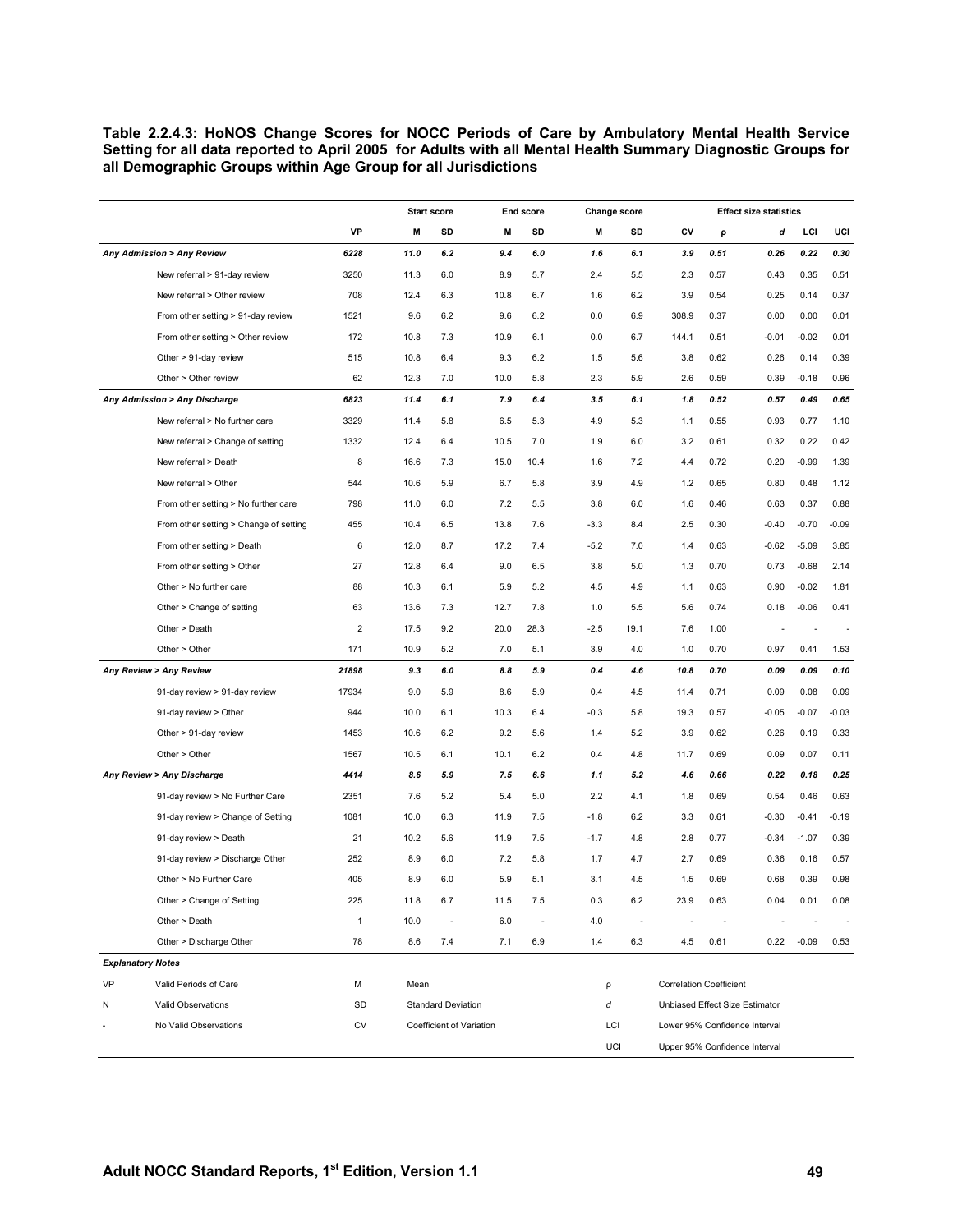**Episodes of Care Standard Reports**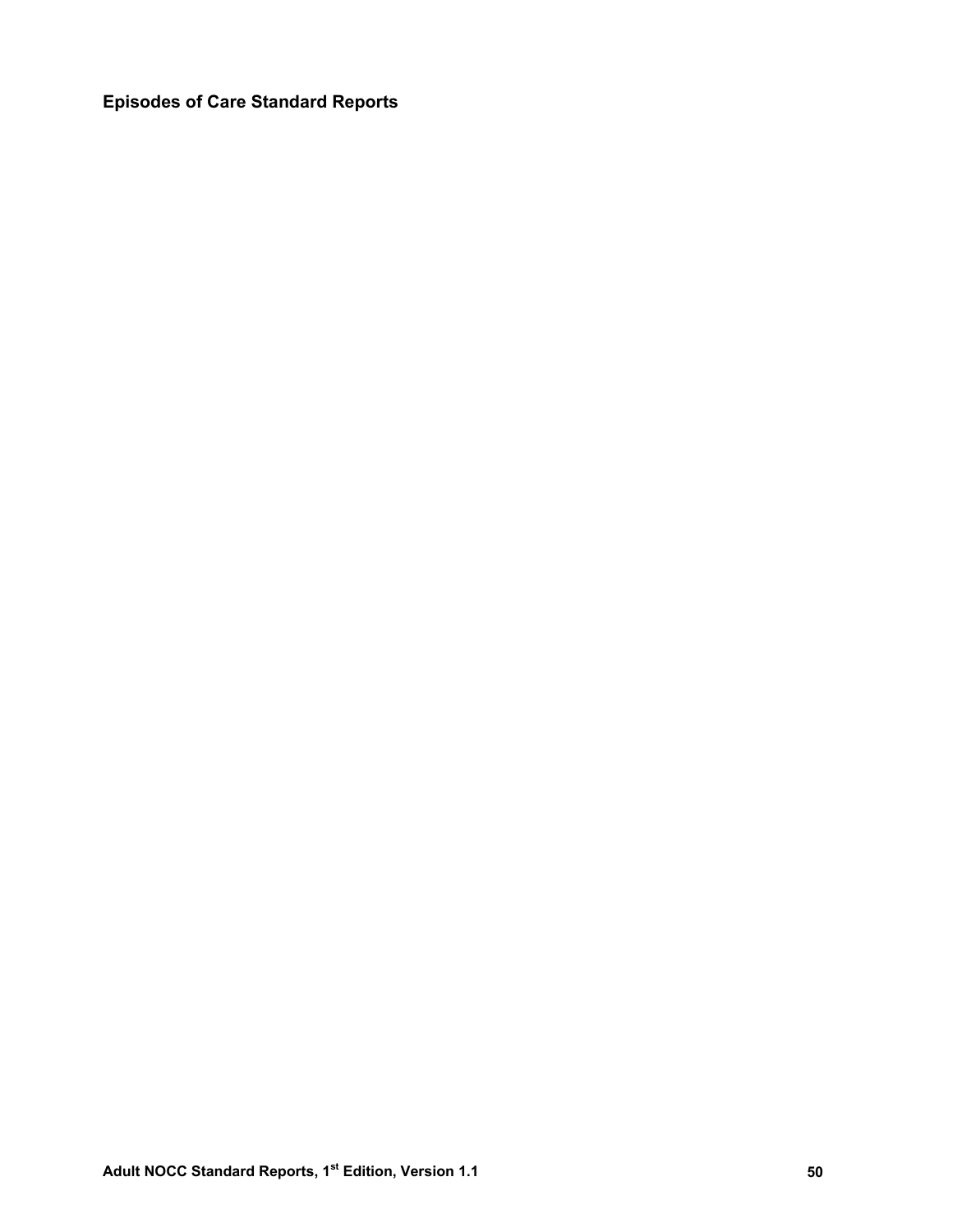**Table 2.3.1: Summary of the Nature and Volume of NOCC Episodes of Care Data by Mental Health Service Setting for all data reported to April 2005 for Adults with all Mental Health Summary Diagnostic Groups for all Demographic Groups within Age Group for all Jurisdictions** 

|                                   | <b>Overall Collection Occasions</b> |       |           | <b>Valid Sequences</b> |             | <b>Valid Episodes</b>    |
|-----------------------------------|-------------------------------------|-------|-----------|------------------------|-------------|--------------------------|
|                                   | Ν                                   | %     | N         | %                      | N           | %                        |
| <b>Psychiatric Inpatient</b>      | 101820                              | 100.0 | 36459     | 100.0                  | 21911       | 100.0                    |
| Any Admission > Any Review        | 1447                                | 1.4   | 535       | 1.5                    | 535         | 2.4                      |
| Single CO: Admission Only         | 9892                                | 9.7   | 9892      | 27.1                   | $\mathbf 0$ |                          |
| Any Admission > Any Discharge     | 40839                               | 40.1  | 20047     | 55.0                   | 20047       | 91.5                     |
| Any Review > Any Review           | 3329                                | 3.3   | 938       | 2.6                    | 938         | 4.3                      |
| Single CO: Review Only            | 457                                 | 0.4   | 457       | 1.3                    | $\mathbf 0$ | $\overline{\phantom{a}}$ |
| Any Review > Any Discharge        | 1007                                | 1.0   | 391       | 1.1                    | 391         | 1.8                      |
| Single CO: Discharge Only         | 4199                                | 4.1   | 4199      | 11.5                   | 0           | $\overline{\phantom{a}}$ |
| Invalid CO Sequence               | 40650                               | 39.9  | $\pmb{0}$ | ÷                      | $\pmb{0}$   | ÷.                       |
| <b>Community Residential</b>      | 6368                                | 100.0 | 1744      | 100.0                  | 668         | 100.0                    |
| Any Admission > Any Review        | 321                                 | 5.0   | 99        | 5.7                    | 99          | 14.8                     |
| Single CO: Admission Only         | 452                                 | 7.1   | 452       | 25.9                   | $\mathbf 0$ |                          |
| Any Admission > Any Discharge     | 472                                 | 7.4   | 231       | 13.2                   | 231         | 34.6                     |
| Any Review > Any Review           | 955                                 | 15.0  | 297       | 17.0                   | 297         | 44.5                     |
| Single CO: Review Only            | 461                                 | 7.2   | 461       | 26.4                   | 0           |                          |
| Any Review > Any Discharge        | 116                                 | 1.8   | 41        | 2.4                    | 41          | 6.1                      |
| Single CO: Discharge Only         | 163                                 | 2.6   | 163       | 9.3                    | $\mathbf 0$ |                          |
| Invalid CO Sequence               | 3428                                | 53.8  | 0         | ÷,                     | $\mathbf 0$ |                          |
| Ambulatory                        | 183071                              | 100.0 | 85420     | 100.0                  | 36803       | 100.0                    |
| Any Admission > Any Review        | 14973                               | 8.2   | 5623      | 6.6                    | 5623        | 15.3                     |
| Single CO: Admission Only         | 22337                               | 12.2  | 22337     | 26.1                   | $\mathbf 0$ | ÷,                       |
| Any Admission > Any Discharge     | 37730                               | 20.6  | 17246     | 20.2                   | 17246       | 46.9                     |
| Any Review > Any Review           | 27629                               | 15.1  | 9456      | 11.1                   | 9456        | 25.7                     |
| Single CO: Review Only            | 12735                               | 7.0   | 12735     | 14.9                   | $\mathbf 0$ |                          |
| Any Review > Any Discharge        | 11428                               | 6.2   | 4478      | 5.2                    | 4478        | 12.2                     |
| Single CO: Discharge Only         | 13545                               | 7.4   | 13545     | 15.9                   | $\mathbf 0$ |                          |
| Invalid CO Sequence               | 42694                               | 23.3  | 0         | ÷,                     | $\pmb{0}$   |                          |
| <b>Explanatory Notes</b>          |                                     |       |           |                        |             |                          |
| Number of Valid Observations<br>Ν |                                     |       |           |                        |             |                          |

| N               | Number of Valid Observations                                                                                             |
|-----------------|--------------------------------------------------------------------------------------------------------------------------|
| Valid Sequences | A set of Collection Occasions that is valid in terms of the ordering of reason for collection and the date of collection |
| Valid Episodes  | A valid sequence with at least 2 Collection Occasions where changes over time can be measured                            |
| x > v           | First Collection Occasion > Last Collection Occasion                                                                     |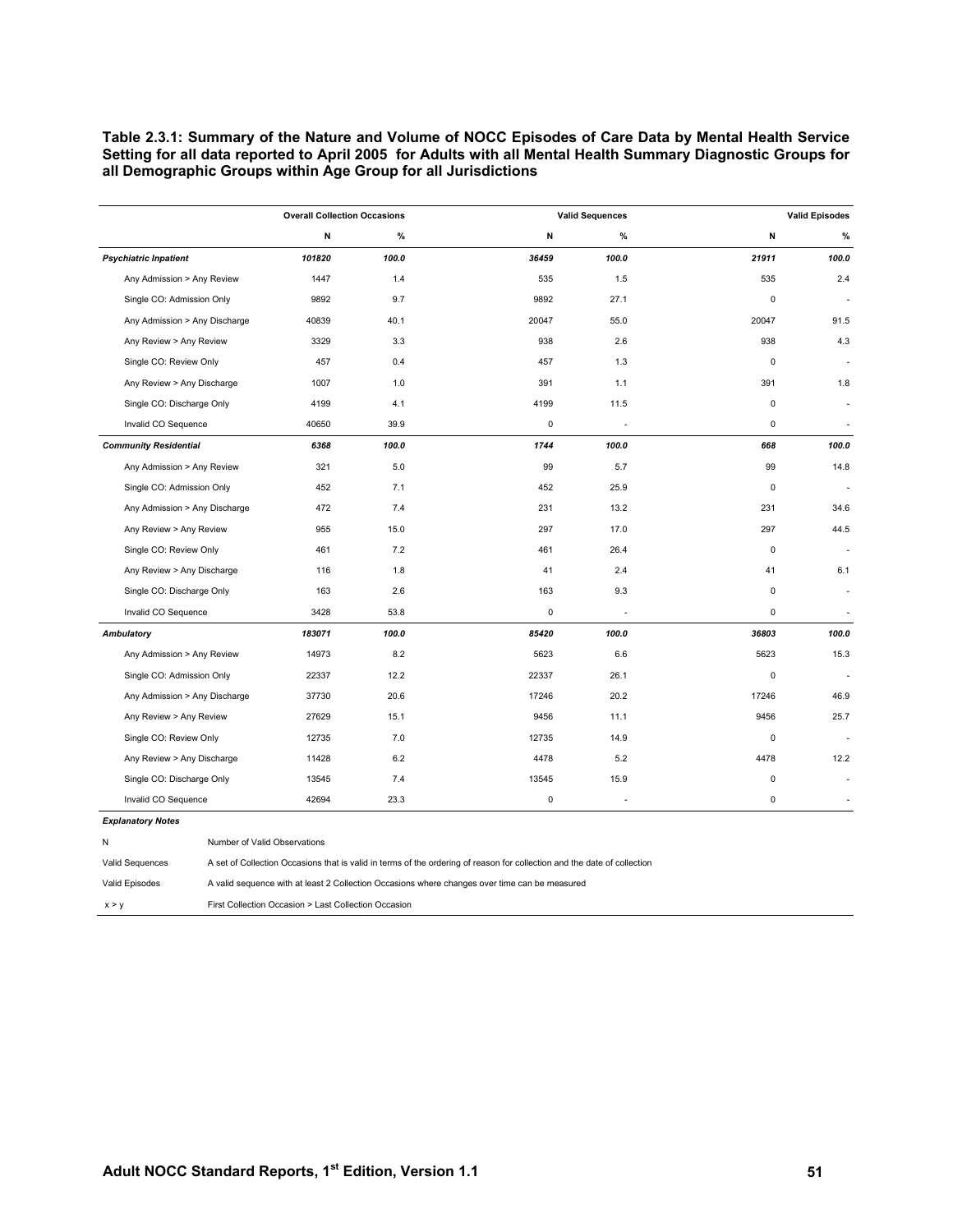**Table 2.3.2.1: Distribution of Elapsed Days from Episode Start to Episode End for NOCC Episodes of Mental Health Care by Psychiatric Inpatient Mental Health Service Setting for all data reported to April 2005 for Adults with all Mental Health Summary Diagnostic Groups for all Demographic Groups within Age Group for all Jurisdictions** 

|   |                                        | N              | М                         | SD    | CV   | P10                     | P25                          | P <sub>50</sub>          | P75 | P90 |
|---|----------------------------------------|----------------|---------------------------|-------|------|-------------------------|------------------------------|--------------------------|-----|-----|
|   | Any Admission > Any Review             | 535            | 118.9                     | 127.6 | 1.07 | 3                       | 23                           | 82                       | 182 | 322 |
|   | New referral > 91-day review           | 112            | 188.8                     | 134.3 | 0.71 | 50                      | 95                           | 144                      | 285 | 391 |
|   | New referral > Other review            | 144            | 67.3                      | 88.0  | 1.31 | $\mathbf{1}$            | 8                            | 35                       | 91  | 184 |
|   | From other setting > 91-day review     | 104            | 183.3                     | 127.7 | 0.70 | 43                      | 91                           | 147                      | 284 | 355 |
|   | From other setting > Other review      | 105            | 45.6                      | 66.5  | 1.46 | $\mathbf{1}$            | 11                           | 34                       | 47  | 108 |
|   | Other > 91-day review                  | 33             | 238.2                     | 147.0 | 0.62 | 69                      | 91                           | 238                      | 373 | 421 |
|   | Other > Other review                   | 37             | 29.2                      | 42.2  | 1.44 | $\mathbf{1}$            | $\overline{2}$               | 10                       | 40  | 87  |
|   | Any Admission > Any Discharge          | 20047          | 16.0                      | 30.4  | 1.90 | $\mathbf{1}$            | 3                            | $\overline{7}$           | 18  | 35  |
|   | New referral > No further care         | 3326           | 13.1                      | 37.8  | 2.88 | 1                       | $\mathbf{1}$                 | $\overline{4}$           | 10  | 25  |
|   | New referral > Change of setting       | 8042           | 15.9                      | 26.5  | 1.66 | $\mathbf{1}$            | 3                            | 8                        | 19  | 35  |
|   | New referral > Death                   | 11             | 34.8                      | 44.5  | 1.28 | $\overline{\mathbf{4}}$ | 6                            | 17                       | 45  | 138 |
|   | New referral > Other                   | 1805           | 12.7                      | 23.6  | 1.86 | $\mathbf{1}$            | $\mathbf{1}$                 | $\overline{\mathbf{4}}$  | 14  | 32  |
|   | From other setting > No further care   | 803            | 15.8                      | 39.1  | 2.47 | $\mathbf{1}$            | $\overline{2}$               | $\,6\,$                  | 15  | 31  |
|   | From other setting > Change of setting | 4489           | 18.8                      | 29.4  | 1.57 | $\overline{2}$          | $\overline{4}$               | 10                       | 22  | 42  |
|   | From other setting > Death             | 6              | 11.0                      | 8.6   | 0.78 | $\overline{4}$          | $\overline{4}$               | 9                        | 17  |     |
|   | From other setting > Other             | 423            | 11.7                      | 26.4  | 2.27 | J.                      | $\mathbf{1}$                 | 3                        | 12  | 30  |
|   | Other > No further care                | 131            | 29.3                      | 61.9  | 2.11 | $\overline{2}$          | 3                            | 11                       | 23  | 67  |
|   | Other > Change of setting              | 534            | 23.1                      | 39.4  | 1.71 | $\overline{2}$          | $\overline{5}$               | 11                       | 25  | 51  |
|   | Other > Death                          | 0              |                           | ÷,    |      |                         |                              |                          | ÷,  | ÷,  |
|   | Other > Other                          | 477            | 17.3                      | 22.7  | 1.31 | ÷,                      | 3                            | 10                       | 21  | 41  |
|   | Any Review > Any Review                | 938            | 255.4                     | 164.6 | 0.64 | 85                      | 101                          | 219                      | 383 | 474 |
|   | 91-day review > 91-day review          | 718            | 265.7                     | 159.0 | 0.60 | 87                      | 116                          | 247                      | 390 | 476 |
|   | 91-day review > Other                  | 34             | 219.8                     | 161.0 | 0.73 | 16                      | 80                           | 198                      | 375 | 472 |
|   | Other > 91-day review                  | 89             | 288.2                     | 201.1 | 0.70 | 86                      | 121                          | 236                      | 448 | 482 |
|   | Other > Other                          | 97             | 161.0                     | 134.7 | 0.84 | 11                      | 90                           | 119                      | 208 | 332 |
|   | Any Review > Any Discharge             | 391            | 103.5                     | 136.1 | 1.31 | $\mathbf{1}$            | $\overline{7}$               | 38                       | 155 | 327 |
|   | 91-day review > No Further Care        | 61             | 243.6                     | 179.3 | 0.74 | 32                      | 88                           | 207                      | 352 | 496 |
|   | 91-day review > Change of Setting      | 101            | 135.1                     | 126.9 | 0.94 | 9                       | 28                           | 95                       | 229 | 353 |
|   | 91-day review > Death                  | $\overline{4}$ | 207.5                     | 167.2 | 0.81 | 54                      | 60                           | 196                      | 368 |     |
|   | 91-day review > Discharge Other        | 6              | 124.5                     | 116.3 | 0.93 | ÷,                      | 38                           | 103                      | 200 |     |
|   | Other > No Further Care                | 48             | 102.4                     | 123.6 | 1.21 | $\mathbf{1}$            | $\overline{7}$               | 46                       | 186 | 313 |
|   | Other > Change of Setting              | 161            | 28.0                      | 51.4  | 1.83 | $\mathbf{1}$            | 3                            | 10                       | 26  | 81  |
|   | Other > Death                          | $\overline{2}$ | 42.0                      | 59.4  | 1.41 |                         |                              | 42                       |     |     |
|   | Other > Discharge Other                | 8              | 111.4                     | 131.9 | 1.18 | 3                       | 10                           | 42                       | 258 |     |
|   | <b>Explanatory Notes:</b>              |                |                           |       |      |                         |                              |                          |     |     |
| N | Number of Valid Observations           | М              | Mean                      |       |      | CV                      |                              | Coefficient of Variation |     |     |
|   | No Valid Observations                  | SD             | <b>Standard Deviation</b> |       |      | Pnn                     | nn <sup>th</sup> percentiles |                          |     |     |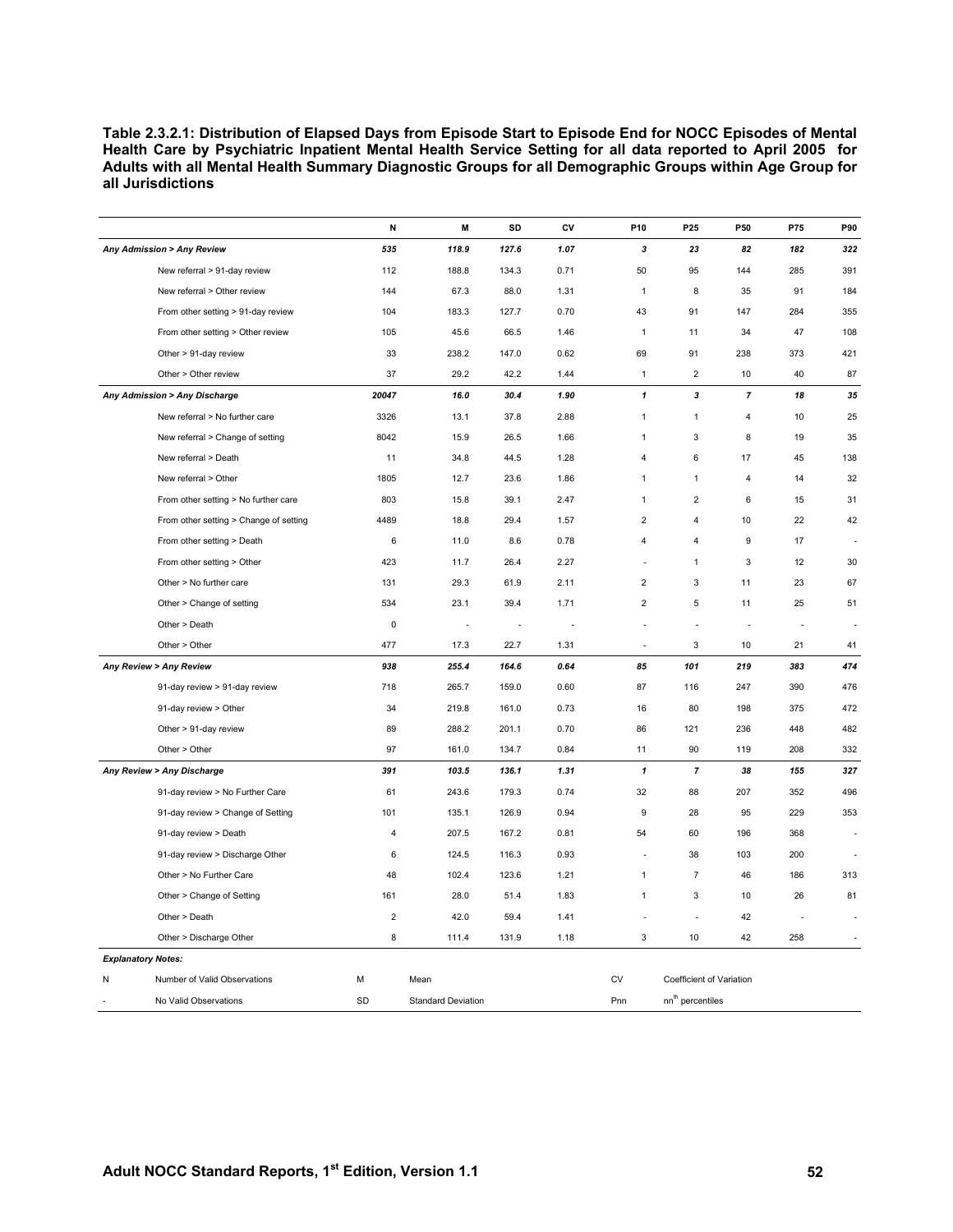**Table 2.3.2.2: Distribution of Elapsed Days from Episode Start to Episode End for NOCC Episodes of Mental Health Care by Community Residential Mental Health Service Setting for all data reported to April 2005 for Adults with all Mental Health Summary Diagnostic Groups for all Demographic Groups within Age Group for all Jurisdictions** 

|   |                                        | N                        | M                         | SD                       | CV                       | P10            | P25                          | P <sub>50</sub>          | P75                      | P90                      |
|---|----------------------------------------|--------------------------|---------------------------|--------------------------|--------------------------|----------------|------------------------------|--------------------------|--------------------------|--------------------------|
|   | Any Admission > Any Review             | 99                       | 195.8                     | 134.4                    | 0.69                     | 56             | 91                           | 175                      | 285                      | 373                      |
|   | New referral > 91-day review           | 45                       | 201.7                     | 109.0                    | 0.54                     | 57             | 98                           | 206                      | 290                      | 334                      |
|   | New referral > Other review            | 14                       | 172.2                     | 95.4                     | 0.55                     | J.             | 120                          | 191                      | 263                      | 277                      |
|   | From other setting > 91-day review     | 27                       | 200.3                     | 161.0                    | 0.80                     | 51             | 91                           | 165                      | 344                      | 428                      |
|   | From other setting > Other review      | $\overline{\mathcal{I}}$ | 129.3                     | 162.6                    | 1.26                     | ٠.             | 21                           | 90                       | 138                      | $\overline{\phantom{a}}$ |
|   | Other > 91-day review                  | 5                        | 301.2                     | 216.1                    | 0.72                     | 57             | 116                          | 218                      | 528                      | ÷,                       |
|   | Other > Other review                   | $\mathbf{1}$             | 77.0                      | $\sim$                   | $\overline{\phantom{a}}$ | 77             | 77                           | 77                       | 77                       | 77                       |
|   | Any Admission > Any Discharge          | 231                      | 34.7                      | 37.1                     | 1.07                     | 6              | 21                           | 28                       | 31                       | 65                       |
|   | New referral > No further care         | 91                       | 29.4                      | 21.7                     | 0.74                     | 16             | 23                           | 28                       | 30                       | 31                       |
|   | New referral > Change of setting       | 57                       | 41.5                      | 45.9                     | 1.11                     | 6              | 24                           | 29                       | 31                       | 96                       |
|   | New referral > Death                   | $\pmb{0}$                | ä,                        | $\overline{\phantom{a}}$ |                          | Î,             |                              |                          | ä,                       |                          |
|   | New referral > Other                   | 5                        | 6.2                       | 10.4                     | 1.68                     |                | ÷.                           | ÷.                       | 16                       |                          |
|   | From other setting > No further care   | 13                       | 42.8                      | 39.4                     | 0.92                     | 5              | 17                           | 32                       | 57                       | 125                      |
|   | From other setting > Change of setting | 52                       | 34.5                      | 40.1                     | 1.16                     | $\overline{4}$ | 11                           | 26                       | 33                       | 79                       |
|   | From other setting > Death             | 0                        |                           | $\overline{a}$           |                          | ÷,             | $\overline{\phantom{a}}$     |                          |                          |                          |
|   | From other setting > Other             | 3                        | 46.0                      | 49.4                     | 1.07                     | 15             | 15                           | 20                       |                          |                          |
|   | Other > No further care                | 6                        | 58.2                      | 82.9                     | 1.43                     | 19             | 20                           | 24                       | 83                       |                          |
|   | Other > Change of setting              | 4                        | 25.3                      | 16.7                     | 0.66                     | 5              | 9                            | 26                       | 41                       |                          |
|   | Other > Death                          | 0                        |                           |                          |                          |                |                              |                          |                          | ÷.                       |
|   | Other > Other                          | $\pmb{0}$                | $\overline{\phantom{a}}$  | $\overline{\phantom{a}}$ | $\overline{\phantom{a}}$ | ٠.             | $\sim$                       | $\sim$                   | ä,                       | $\overline{\phantom{a}}$ |
|   | Any Review > Any Review                | 297                      | 202.9                     | 124.8                    | 0.62                     | $77\,$         | 98                           | 179                      | 280                      | 385                      |
|   | 91-day review > 91-day review          | 230                      | 215.7                     | 123.3                    | 0.57                     | 82             | 109                          | 187                      | 290                      | 406                      |
|   | 91-day review > Other                  | 13                       | 144.8                     | 60.1                     | 0.42                     | 70             | 96                           | 131                      | 205                      | 236                      |
|   | Other > 91-day review                  | 23                       | 194.3                     | 161.6                    | 0.83                     | 32             | 88                           | 117                      | 322                      | 507                      |
|   | Other > Other                          | 31                       | 138.7                     | 100.2                    | 0.72                     | $\overline{4}$ | 45                           | 155                      | 191                      | 285                      |
|   | Any Review > Any Discharge             | 41                       | 160.6                     | 127.1                    | 0.79                     | 21             | 55                           | 133                      | 226                      | 323                      |
|   | 91-day review > No Further Care        | 4                        | 135.3                     | 94.7                     | 0.70                     | 6              | 37                           | 156                      | 214                      |                          |
|   | 91-day review > Change of Setting      | 30                       | 159.5                     | 137.1                    | 0.86                     | 20             | 49                           | 121                      | 229                      | 326                      |
|   | 91-day review > Death                  | 1                        | 377.0                     |                          |                          | 377            | 377                          | 377                      | 377                      | 377                      |
|   | 91-day review > Discharge Other        | 0                        |                           |                          |                          | ٠              | ÷,                           |                          | $\overline{\phantom{a}}$ |                          |
|   | Other > No Further Care                | 1                        | 266.0                     |                          |                          | 266            | 266                          | 266                      | 266                      | 266                      |
|   | Other > Change of Setting              | $\overline{4}$           | 135.8                     | 34.0                     | 0.25                     | 96             | 105                          | 134                      | 168                      |                          |
|   | Other > Death                          | 1                        | 70.0                      |                          |                          | 70             | 70                           | 70                       | 70                       | 70                       |
|   | Other > Discharge Other                | 0                        |                           |                          |                          |                |                              |                          |                          |                          |
|   | <b>Explanatory Notes:</b>              |                          |                           |                          |                          |                |                              |                          |                          |                          |
| Ν | Number of Valid Observations           | M                        | Mean                      |                          |                          | CV             |                              | Coefficient of Variation |                          |                          |
|   | No Valid Observations                  | SD                       | <b>Standard Deviation</b> |                          |                          | Pnn            | nn <sup>th</sup> percentiles |                          |                          |                          |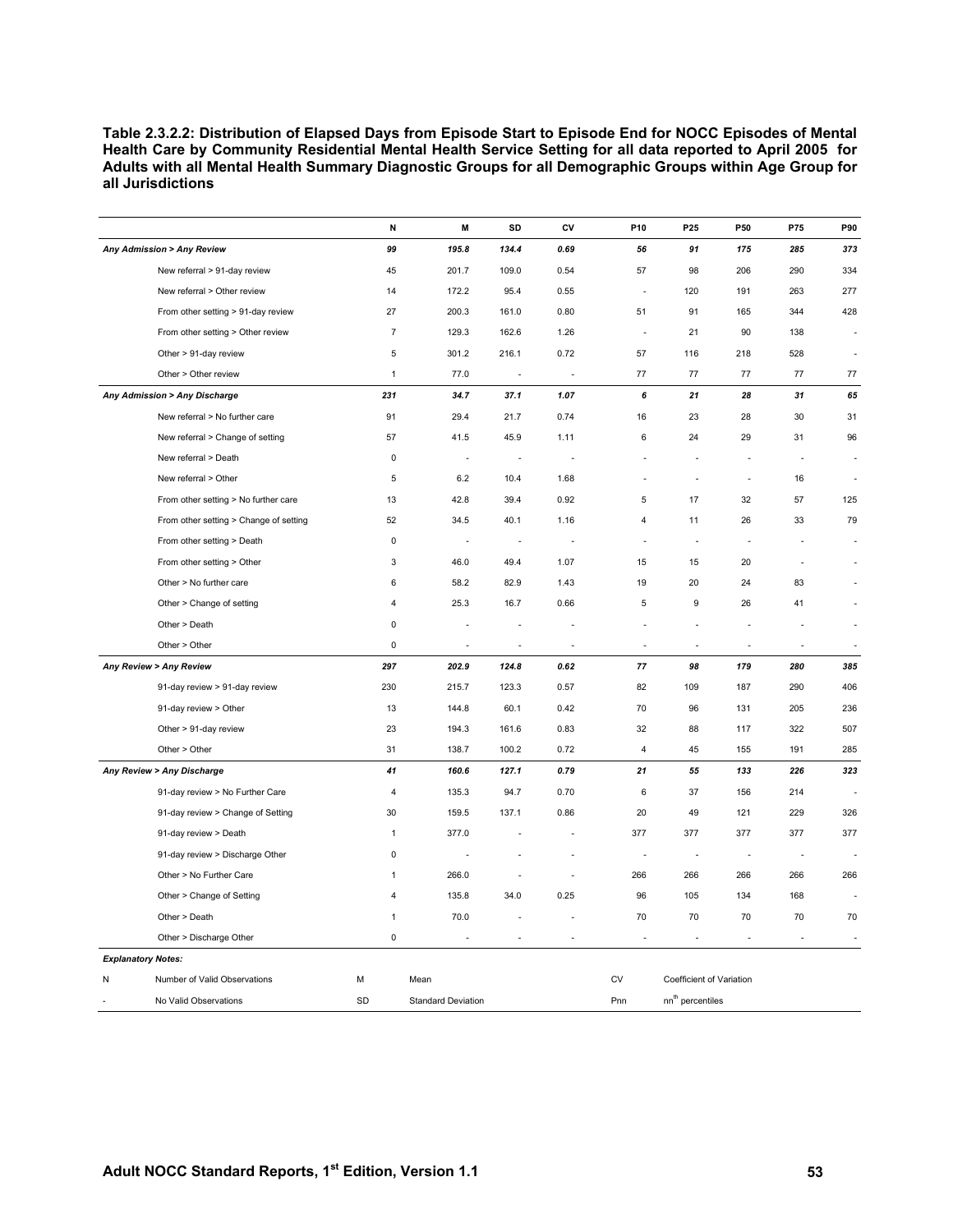**Table 2.3.2.3: Distribution of Elapsed Days from Episode Start to Episode End for NOCC Episodes of Mental Health Care by Ambulatory Mental Health Service Setting for all data reported to April 2005 for Adults with all Mental Health Summary Diagnostic Groups for all Demographic Groups within Age Group for all Jurisdictions** 

|   |                                        | N     | M                         | SD    | CV   | P10                      | P <sub>25</sub>              | P50                      | P75 | P90 |
|---|----------------------------------------|-------|---------------------------|-------|------|--------------------------|------------------------------|--------------------------|-----|-----|
|   | <b>Any Admission &gt; Any Review</b>   | 5623  | 175.2                     | 125.1 | 0.71 | 46                       | 91                           | 140                      | 238 | 352 |
|   | New referral > 91-day review           | 2656  | 171.9                     | 110.8 | 0.64 | 70                       | 92                           | 140                      | 224 | 319 |
|   | New referral > Other review            | 719   | 178.3                     | 172.7 | 0.97 | 18                       | 49                           | 126                      | 238 | 435 |
|   | From other setting > 91-day review     | 1300  | 168.9                     | 114.4 | 0.68 | 46                       | 87                           | 136                      | 235 | 332 |
|   | From other setting > Other review      | 145   | 113.7                     | 120.6 | 1.06 | 10                       | 25                           | 76                       | 169 | 292 |
|   | Other > 91-day review                  | 686   | 214.8                     | 127.4 | 0.59 | 90                       | 97                           | 193                      | 307 | 380 |
|   | Other > Other review                   | 117   | 144.8                     | 130.6 | 0.90 | 11                       | 63                           | 92                       | 204 | 352 |
|   | Any Admission > Any Discharge          | 17246 | 84.1                      | 95.8  | 1.14 | ÷,                       | $\bf 12$                     | 53                       | 121 | 215 |
|   | New referral > No further care         | 6480  | 93.0                      | 90.3  | 0.97 | $\overline{7}$           | 26                           | 69                       | 131 | 217 |
|   | New referral > Change of setting       | 3025  | 103.2                     | 123.5 | 1.20 | Î,                       | 10                           | 55                       | 156 | 278 |
|   | New referral > Death                   | 37    | 111.9                     | 105.5 | 0.94 | 6                        | 29                           | 74                       | 166 | 250 |
|   | New referral > Other                   | 4108  | 50.5                      | 71.1  | 1.41 | Í.                       | $\overline{\phantom{a}}$     | 18                       | 78  | 150 |
|   | From other setting > No further care   | 1467  | 87.6                      | 90.1  | 1.03 | $\overline{7}$           | 19                           | 56                       | 126 | 213 |
|   | From other setting > Change of setting | 955   | 73.6                      | 81.5  | 1.11 | $\mathbf{1}$             | 12                           | 43                       | 111 | 194 |
|   | From other setting > Death             | 20    | 119.1                     | 126.6 | 1.06 | 8                        | 28                           | 83                       | 142 | 419 |
|   | From other setting > Other             | 133   | 77.4                      | 76.1  | 0.98 |                          | 8                            | 53                       | 123 | 196 |
|   | Other > No further care                | 354   | 136.1                     | 118.8 | 0.87 | 9                        | 49                           | 107                      | 184 | 306 |
|   | Other > Change of setting              | 214   | 114.4                     | 116.8 | 1.02 | $\mathbf{1}$             | 20                           | 89                       | 161 | 286 |
|   | Other > Death                          | 6     | 79.8                      | 90.4  | 1.13 | 11                       | 16                           | 46                       | 145 |     |
|   | Other > Other                          | 447   | 88.2                      | 86.3  | 0.98 | $\overline{\phantom{a}}$ | 20                           | 73                       | 122 | 196 |
|   | Any Review > Any Review                | 9456  | 229.3                     | 158.2 | 0.69 | 74                       | 112                          | 199                      | 300 | 428 |
|   | 91-day review > 91-day review          | 7165  | 223.4                     | 130.8 | 0.59 | 84                       | 118                          | 202                      | 295 | 406 |
|   | 91-day review > Other                  | 548   | 237.2                     | 184.0 | 0.78 | 19                       | 89                           | 199                      | 366 | 525 |
|   | Other > 91-day review                  | 972   | 245.7                     | 199.0 | 0.81 | 70                       | 109                          | 202                      | 297 | 478 |
|   | Other > Other                          | 771   | 257.8                     | 269.4 | 1.05 | 13                       | 66                           | 168                      | 331 | 751 |
|   | Any Review > Any Discharge             | 4478  | 150.7                     | 122.9 | 0.82 | 28                       | 61                           | 119                      | 214 | 313 |
|   | 91-day review > No Further Care        | 2105  | 151.0                     | 111.6 | 0.74 | 33                       | 70                           | 120                      | 210 | 311 |
|   | 91-day review > Change of Setting      | 1021  | 157.8                     | 124.9 | 0.79 | 25                       | 57                           | 127                      | 235 | 333 |
|   | 91-day review > Death                  | 47    | 151.7                     | 103.4 | 0.68 | 13                       | 68                           | 145                      | 244 | 290 |
|   | 91-day review > Discharge Other        | 363   | 124.7                     | 91.8  | 0.74 | 25                       | 52                           | 100                      | 181 | 265 |
|   | Other > No Further Care                | 539   | 159.0                     | 133.2 | 0.84 | 21                       | 62                           | 125                      | 224 | 325 |
|   | Other > Change of Setting              | 257   | 175.0                     | 199.4 | 1.14 | 16                       | 50                           | 108                      | 222 | 369 |
|   | Other > Death                          | 5     | 137.8                     | 158.4 | 1.15 | 40                       | 45                           | 74                       | 263 |     |
|   | Other > Discharge Other                | 141   | 85.1                      | 86.6  | 1.02 |                          | 8                            | 52                       | 133 | 223 |
|   | <b>Explanatory Notes:</b>              |       |                           |       |      |                          |                              |                          |     |     |
| N | Number of Valid Observations           | M     | Mean                      |       |      | <b>CV</b>                |                              | Coefficient of Variation |     |     |
|   | No Valid Observations                  | SD    | <b>Standard Deviation</b> |       |      | Pnn                      | nn <sup>th</sup> percentiles |                          |     |     |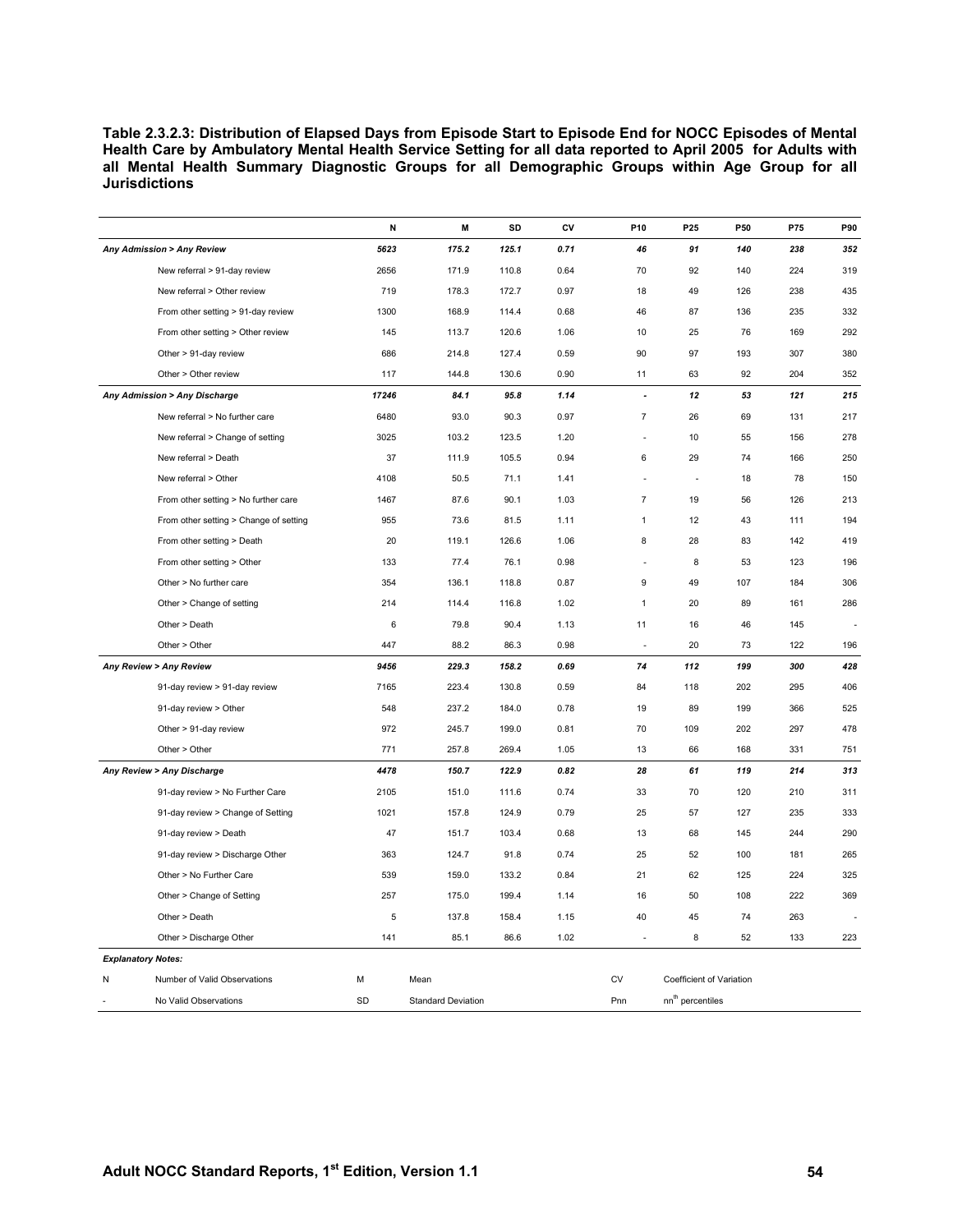**Table 2.3.3.1: Completion Rates of the Core Clinical and Self-Report Measures for NOCC Episodes of Care Data by Psychiatric Inpatient Mental Health Service Setting for all data reported to April 2005 for Adults with all Mental Health Summary Diagnostic Groups for all Demographic Groups within Age Group for all Jurisdictions** 

|    |                                        |                |                                       | HoNOS |             |                                     | <b>Consumer Self-Report</b> |                        |
|----|----------------------------------------|----------------|---------------------------------------|-------|-------------|-------------------------------------|-----------------------------|------------------------|
|    |                                        | VE             | <b>Start</b>                          | End   | Start & End | <b>Start</b>                        | End                         | <b>Start &amp; End</b> |
|    |                                        | N              | %                                     | $\%$  | %           | $\%$                                | $\%$                        | $\%$                   |
|    | Any Admission > Any Review             | 535            | 86.9                                  | 89.7  | 79.4        | <b>NR</b>                           | <b>NR</b>                   | <b>NR</b>              |
|    | New referral > 91-day review           | 112            | 90.2                                  | 95.5  | 88.4        | <b>NR</b>                           | <b>NR</b>                   | <b>NR</b>              |
|    | New referral > Other review            | 144            | 86.1                                  | 87.5  | 79.2        | <b>NR</b>                           | <b>NR</b>                   | <b>NR</b>              |
|    | From other setting > 91-day review     | 104            | 89.4                                  | 98.1  | 87.5        | <b>NR</b>                           | <b>NR</b>                   | <b>NR</b>              |
|    | From other setting > Other review      | 105            | 86.7                                  | 73.3  | 63.8        | <b>NR</b>                           | <b>NR</b>                   | <b>NR</b>              |
|    | Other > 91-day review                  | 33             | 69.7                                  | 97.0  | 66.7        | <b>NR</b>                           | <b>NR</b>                   | <b>NR</b>              |
|    | Other > Other review                   | 37             | 89.2                                  | 97.3  | 86.5        | <b>NR</b>                           | <b>NR</b>                   | <b>NR</b>              |
|    | Any Admission > Any Discharge          | 20047          | 84.3                                  | 71.2  | 65.4        | <b>NR</b>                           | <b>NR</b>                   | <b>NR</b>              |
|    | New referral > No further care         | 3326           | 87.6                                  | 63.7  | 57.2        | <b>NR</b>                           | <b>NR</b>                   | <b>NR</b>              |
|    | New referral > Change of setting       | 8042           | 87.4                                  | 79.1  | 72.6        | <b>NR</b>                           | <b>NR</b>                   | <b>NR</b>              |
|    | New referral > Death                   | 11             | 100.0                                 | 90.9  | 90.9        | <b>NR</b>                           | <b>NR</b>                   | <b>NR</b>              |
|    | New referral > Other                   | 1805           | 58.0                                  | 30.5  | 29.9        | <b>NR</b>                           | <b>NR</b>                   | <b>NR</b>              |
|    | From other setting > No further care   | 803            | 82.4                                  | 71.1  | 64.6        | <b>NR</b>                           | <b>NR</b>                   | <b>NR</b>              |
|    | From other setting > Change of setting | 4489           | 86.1                                  | 78.7  | 71.9        | <b>NR</b>                           | <b>NR</b>                   | <b>NR</b>              |
|    | From other setting > Death             | 6              | 100.0                                 | 66.7  | 66.7        | <b>NR</b>                           | <b>NR</b>                   | <b>NR</b>              |
|    | From other setting > Other             | 423            | 93.9                                  | 44.9  | 44.0        | <b>NR</b>                           | <b>NR</b>                   | <b>NR</b>              |
|    | Other > No further care                | 131            | 86.3                                  | 84.0  | 77.1        | <b>NR</b>                           | <b>NR</b>                   | <b>NR</b>              |
|    | Other > Change of setting              | 534            | 80.7                                  | 82.0  | 72.5        | <b>NR</b>                           | <b>NR</b>                   | <b>NR</b>              |
|    | Other > Death                          | $\mathsf 0$    |                                       |       |             | <b>NR</b>                           | <b>NR</b>                   | <b>NR</b>              |
|    | Other > Other                          | 477            | 92.0                                  | 83.2  | 81.1        | <b>NR</b>                           | <b>NR</b>                   | <b>NR</b>              |
|    | Any Review > Any Review                | 938            | 92.8                                  | 95.9  | 90.3        | <b>NR</b>                           | <b>NR</b>                   | <b>NR</b>              |
|    | 91-day review > 91-day review          | 718            | 95.3                                  | 97.9  | 93.6        | <b>NR</b>                           | <b>NR</b>                   | <b>NR</b>              |
|    | 91-day review > Other                  | 34             | 85.3                                  | 82.4  | 73.5        | <b>NR</b>                           | <b>NR</b>                   | <b>NR</b>              |
|    | Other > 91-day review                  | 89             | 84.3                                  | 98.9  | 83.1        | <b>NR</b>                           | <b>NR</b>                   | <b>NR</b>              |
|    | Other > Other                          | 97             | 84.5                                  | 83.5  | 78.4        | <b>NR</b>                           | <b>NR</b>                   | <b>NR</b>              |
|    | Any Review > Any Discharge             | 391            | 81.8                                  | 84.1  | 72.4        | <b>NR</b>                           | NR                          | <b>NR</b>              |
|    | 91-day review > No Further Care        | 61             | 90.2                                  | 88.5  | 78.7        | <b>NR</b>                           | <b>NR</b>                   | <b>NR</b>              |
|    | 91-day review > Change of Setting      | 101            | 93.1                                  | 92.1  | 85.1        | <b>NR</b>                           | <b>NR</b>                   | <b>NR</b>              |
|    | 91-day review > Death                  | 4              | 100.0                                 | 50.0  | 50.0        | <b>NR</b>                           | <b>NR</b>                   | <b>NR</b>              |
|    | 91-day review > Discharge Other        | 6              | 100.0                                 | 66.7  | 66.7        | <b>NR</b>                           | <b>NR</b>                   | <b>NR</b>              |
|    | Other > No Further Care                | 48             | 50.0                                  | 72.9  | 43.8        | NR                                  | <b>NR</b>                   | <b>NR</b>              |
|    | Other > Change of Setting              | 161            | 78.9                                  | 82.0  | 70.2        | <b>NR</b>                           | <b>NR</b>                   | <b>NR</b>              |
|    | Other > Death                          | $\overline{2}$ | 100.0                                 | 100.0 | 100.0       | <b>NR</b>                           | <b>NR</b>                   | <b>NR</b>              |
|    | Other > Discharge Other                | 8              | 100.0                                 | 87.5  | 87.5        | <b>NR</b>                           | <b>NR</b>                   | <b>NR</b>              |
|    | <b>Explanatory Notes:</b>              |                |                                       |       |             |                                     |                             |                        |
| VE | Valid Episodes of Care                 | Start          | Measure completed at Start of Episode |       | End         | Measure completed at End of Episode |                             |                        |
| N  | Number of Valid Observations           |                | No Valid Observations                 |       |             |                                     |                             |                        |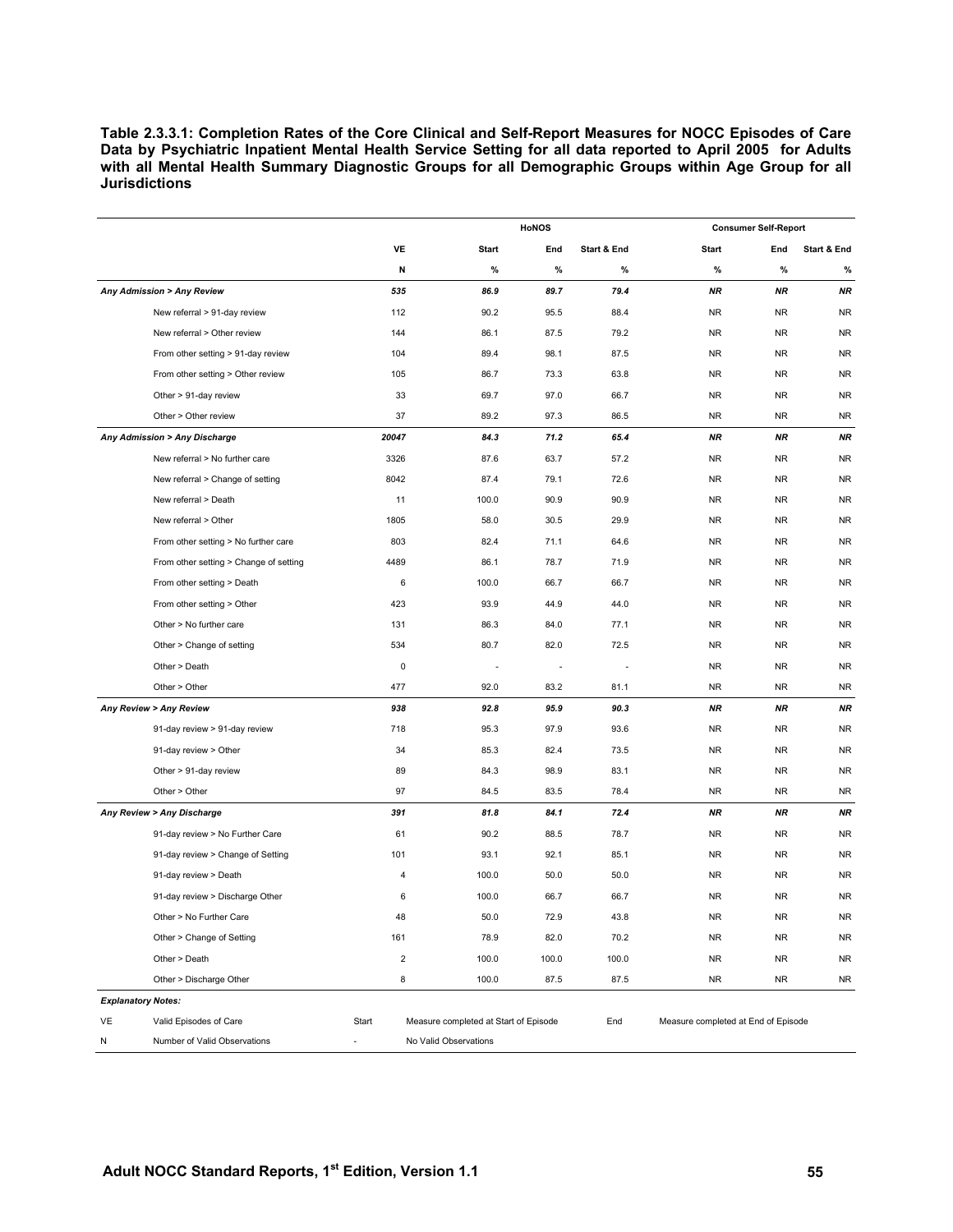**Table 2.3.3.2: Completion Rates of the Core Clinical and Self-Report Measures for NOCC Episodes of Care Data by Community Residential Mental Health Service Setting for all data reported to April 2005 for Adults**  with all Mental Health Summary Diagnostic Groups for all Demographic Groups within Age Group for all **Jurisdictions** 

|                                        |                |                                       | <b>HoNOS</b>             |                        | <b>Consumer Self-Report</b>         |       |                          |  |  |  |
|----------------------------------------|----------------|---------------------------------------|--------------------------|------------------------|-------------------------------------|-------|--------------------------|--|--|--|
|                                        | VE             | <b>Start</b>                          | End                      | <b>Start &amp; End</b> | Start                               | End   | Start & End              |  |  |  |
|                                        | N              | $\%$                                  | $\%$                     | $\%$                   | $\%$                                | $\%$  | %                        |  |  |  |
| <b>Any Admission &gt; Any Review</b>   | 99             | 90.9                                  | 97.0                     | 87.9                   | 25.3                                | 25.3  | 20.2                     |  |  |  |
| New referral > 91-day review           | 45             | 97.8                                  | 100.0                    | 97.8                   | 24.4                                | 15.6  | 15.6                     |  |  |  |
| New referral > Other review            | 14             | 92.9                                  | 100.0                    | 92.9                   | 71.4                                | 71.4  | 71.4                     |  |  |  |
| From other setting > 91-day review     | 27             | 81.5                                  | 100.0                    | 81.5                   | 3.7                                 | 14.8  | 3.7                      |  |  |  |
| From other setting > Other review      | $\overline{7}$ | 100.0                                 | 71.4                     | 71.4                   | 42.9                                | 42.9  | 28.6                     |  |  |  |
| Other > 91-day review                  | 5              | 60.0                                  | 100.0                    | 60.0                   | ä,                                  |       | ÷,                       |  |  |  |
| Other > Other review                   | $\mathbf{1}$   | 100.0                                 |                          |                        | $\sim$                              | 100.0 | ÷,                       |  |  |  |
| Any Admission > Any Discharge          | 231            | 88.7                                  | 92.6                     | 84.8                   | 4.8                                 | 1.7   | 1.7                      |  |  |  |
| New referral > No further care         | 91             | 97.8                                  | 97.8                     | 96.7                   | 1.1                                 |       |                          |  |  |  |
| New referral > Change of setting       | 57             | 89.5                                  | 93.0                     | 86.0                   | 10.5                                | 5.3   | 5.3                      |  |  |  |
| New referral > Death                   | 0              | $\overline{\phantom{a}}$              | $\overline{\phantom{a}}$ |                        |                                     |       |                          |  |  |  |
| New referral > Other                   | 5              | 100.0                                 | 20.0                     | 20.0                   |                                     |       |                          |  |  |  |
| From other setting > No further care   | 13             | 69.2                                  | 84.6                     | 69.2                   | 15.4                                | 7.7   | 7.7                      |  |  |  |
| From other setting > Change of setting | 52             | 82.7                                  | 94.2                     | 78.8                   | 1.9                                 |       | $\overline{\phantom{a}}$ |  |  |  |
| From other setting > Death             | 0              | $\overline{\phantom{a}}$              | $\overline{\phantom{a}}$ |                        |                                     |       |                          |  |  |  |
| From other setting > Other             | 3              | 33.3                                  | 66.7                     | 33.3                   |                                     |       |                          |  |  |  |
| Other > No further care                | 6              | 83.3                                  | 100.0                    | 83.3                   | 16.7                                |       |                          |  |  |  |
| Other > Change of setting              | 4              | 50.0                                  | 75.0                     | 50.0                   |                                     |       |                          |  |  |  |
| Other > Death                          | 0              |                                       |                          |                        |                                     |       |                          |  |  |  |
| Other > Other                          | 0              |                                       |                          |                        |                                     |       |                          |  |  |  |
| Any Review > Any Review                | 297            | 92.3                                  | 97.6                     | 89.9                   | 15.5                                | 14.1  | 9.4                      |  |  |  |
| 91-day review > 91-day review          | 230            | 94.3                                  | 98.3                     | 92.6                   | 9.6                                 | 10.4  | 6.1                      |  |  |  |
| 91-day review > Other                  | 13             | 100.0                                 | 92.3                     | 92.3                   | 15.4                                | 15.4  | 7.7                      |  |  |  |
| Other > 91-day review                  | 23             | 65.2                                  | 100.0                    | 65.2                   | 30.4                                | 21.7  | 21.7                     |  |  |  |
| Other > Other                          | 31             | 93.5                                  | 93.5                     | 87.1                   | 48.4                                | 35.5  | 25.8                     |  |  |  |
| Any Review > Any Discharge             | 41             | 90.2                                  | 95.1                     | 85.4                   | 26.8                                | 19.5  | 17.1                     |  |  |  |
| 91-day review > No Further Care        | 4              | 100.0                                 | 100.0                    | 100.0                  |                                     |       |                          |  |  |  |
| 91-day review > Change of Setting      | 30             | 90.0                                  | 93.3                     | 83.3                   | 26.7                                | 16.7  | 13.3                     |  |  |  |
| 91-day review > Death                  | 1              | 100.0                                 | 100.0                    | 100.0                  |                                     |       |                          |  |  |  |
| 91-day review > Discharge Other        | 0              |                                       |                          |                        |                                     |       |                          |  |  |  |
| Other > No Further Care                | 1              | 100.0                                 | 100.0                    | 100.0                  |                                     |       | $\overline{\phantom{a}}$ |  |  |  |
| Other > Change of Setting              | 4              | 75.0                                  | 100.0                    | 75.0                   | 75.0                                | 75.0  | 75.0                     |  |  |  |
| Other > Death                          | $\mathbf{1}$   | 100.0                                 | 100.0                    | 100.0                  | ÷,                                  | ä,    | $\overline{\phantom{a}}$ |  |  |  |
| Other > Discharge Other                | $\mathsf 0$    | $\overline{\phantom{a}}$              | $\overline{\phantom{a}}$ | ÷,                     | ä,                                  | ä,    | $\overline{\phantom{a}}$ |  |  |  |
| <b>Explanatory Notes:</b>              |                |                                       |                          |                        |                                     |       |                          |  |  |  |
| VE<br>Valid Episodes of Care           | Start          | Measure completed at Start of Episode |                          | End                    | Measure completed at End of Episode |       |                          |  |  |  |
| N<br>Number of Valid Observations      |                | No Valid Observations                 |                          |                        |                                     |       |                          |  |  |  |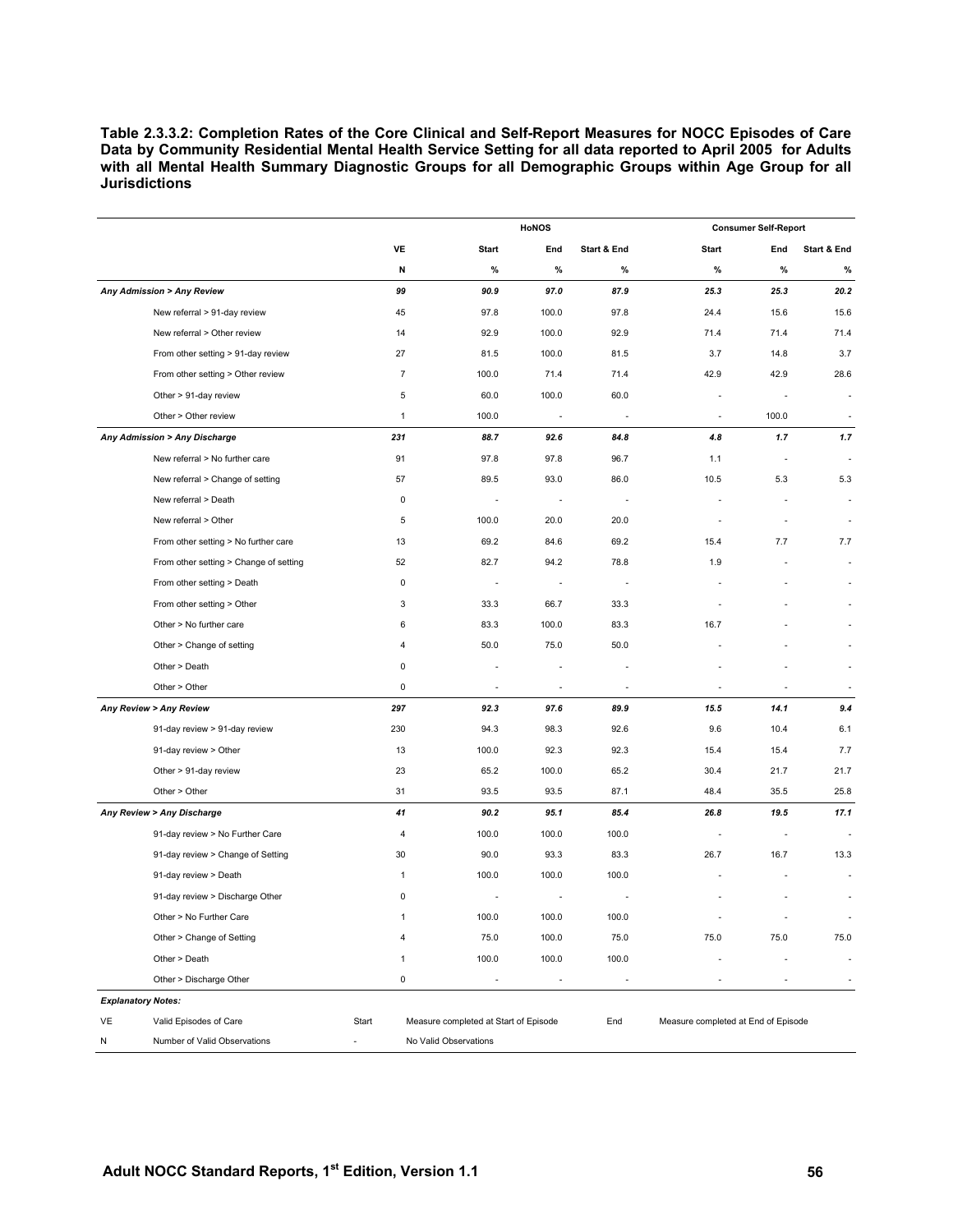**Table 2.3.3.3: Completion Rates of the Core Clinical and Self-Report Measures for NOCC Episodes of Care Data by Ambulatory Mental Health Service Setting for all data reported to April 2005 for Adults with all Mental Health Summary Diagnostic Groups for all Demographic Groups within Age Group for all Jurisdictions** 

|    |                                        |       |                                       | HoNOS |             |                                     | <b>Consumer Self-Report</b> |                          |
|----|----------------------------------------|-------|---------------------------------------|-------|-------------|-------------------------------------|-----------------------------|--------------------------|
|    |                                        | VE    | <b>Start</b>                          | End   | Start & End | <b>Start</b>                        | End                         | <b>Start &amp; End</b>   |
|    |                                        | N     | $\%$                                  | $\%$  | %           | %                                   | $\%$                        | $\%$                     |
|    | Any Admission > Any Review             | 5623  | 86.3                                  | 89.5  | 79.0        | 8.9                                 | 8.5                         | 3.3                      |
|    | New referral > 91-day review           | 2656  | 91.8                                  | 90.3  | 84.6        | 11.3                                | 8.2                         | 4.3                      |
|    | New referral > Other review            | 719   | 89.7                                  | 79.7  | 74.8        | 8.5                                 | 12.4                        | 3.5                      |
|    | From other setting > 91-day review     | 1300  | 89.6                                  | 93.4  | 85.2        | 5.4                                 | 8.5                         | 1.4                      |
|    | From other setting > Other review      | 145   | 84.1                                  | 84.8  | 75.2        | 17.9                                | 22.1                        | 9.0                      |
|    | Other > 91-day review                  | 686   | 63.1                                  | 92.3  | 58.2        | 6.3                                 | 3.4                         | 1.9                      |
|    | Other > Other review                   | 117   | 41.9                                  | 79.5  | 34.2        | 0.9                                 | 6.0                         | 0.9                      |
|    | Any Admission > Any Discharge          | 17246 | 85.2                                  | 51.2  | 47.8        | 6.5                                 | 2.2                         | 1.4                      |
|    | New referral > No further care         | 6480  | 90.8                                  | 64.8  | 62.3        | 9.4                                 | 2.3                         | 1.3                      |
|    | New referral > Change of setting       | 3025  | 85.8                                  | 51.7  | 49.1        | 6.3                                 | 3.6                         | 2.9                      |
|    | New referral > Death                   | 37    | 83.8                                  | 29.7  | 24.3        | 5.4                                 | 2.7                         |                          |
|    | New referral > Other                   | 4108  | 82.0                                  | 15.5  | 14.5        | 1.3                                 | 0.7                         | 0.5                      |
|    | From other setting > No further care   | 1467  | 85.9                                  | 73.9  | 66.1        | 9.9                                 | 2.9                         | 1.2                      |
|    | From other setting > Change of setting | 955   | 84.1                                  | 73.9  | 69.5        | 6.6                                 | 2.8                         | 1.9                      |
|    | From other setting > Death             | 20    | 90.0                                  | 35.0  | 35.0        | $\overline{\phantom{a}}$            | $\overline{a}$              |                          |
|    | From other setting > Other             | 133   | 63.2                                  | 25.6  | 23.3        | 2.3                                 | 1.5                         | 1.5                      |
|    | Other > No further care                | 354   | 55.1                                  | 63.6  | 37.0        | 6.8                                 | 1.4                         | 0.8                      |
|    | Other > Change of setting              | 214   | 59.3                                  | 52.8  | 39.7        | 1.4                                 | 0.9                         | 0.5                      |
|    | Other > Death                          | 6     | 50.0                                  | 83.3  | 33.3        | $\overline{\phantom{a}}$            |                             |                          |
|    | Other > Other                          | 447   | 73.6                                  | 54.1  | 48.1        | 6.7                                 | 2.5                         | 0.4                      |
|    | Any Review > Any Review                | 9456  | 91.3                                  | 91.4  | 85.4        | 10.5                                | 9.7                         | 4.4                      |
|    | 91-day review > 91-day review          | 7165  | 92.9                                  | 93.2  | 88.2        | 8.2                                 | 7.5                         | 3.5                      |
|    | 91-day review > Other                  | 548   | 87.2                                  | 80.3  | 73.9        | 12.8                                | 18.2                        | 6.2                      |
|    | Other > 91-day review                  | 972   | 87.8                                  | 92.3  | 82.1        | 18.6                                | 17.5                        | 7.8                      |
|    | Other > Other                          | 771   | 83.3                                  | 81.6  | 70.9        | 20.0                                | 14.5                        | 7.4                      |
|    | Any Review > Any Discharge             | 4478  | 89.0                                  | 70.2  | 65.7        | 11.0                                | 3.8                         | 2.3                      |
|    | 91-day review > No Further Care        | 2105  | 90.8                                  | 73.4  | 69.6        | 11.9                                | 3.9                         | 2.1                      |
|    | 91-day review > Change of Setting      | 1021  | 92.1                                  | 75.4  | 71.8        | 9.5                                 | 3.0                         | 2.6                      |
|    | 91-day review > Death                  | 47    | 95.7                                  | 38.3  | 38.3        | 4.3                                 |                             |                          |
|    | 91-day review > Discharge Other        | 363   | 80.4                                  | 49.0  | 46.0        | 2.5                                 | 1.1                         | 0.3                      |
|    | Other > No Further Care                | 539   | 86.3                                  | 69.2  | 62.0        | 15.0                                | 3.3                         | 1.5                      |
|    | Other > Change of Setting              | 257   | 85.2                                  | 70.4  | 63.4        | 12.8                                | 8.6                         | 5.8                      |
|    | Other > Death                          | 5     | 100.0                                 | 40.0  | 40.0        | 20.0                                | $\overline{a}$              | $\overline{\phantom{a}}$ |
|    | Other > Discharge Other                | 141   | 75.9                                  | 52.5  | 44.0        | 12.8                                | 9.9                         | 7.1                      |
|    | <b>Explanatory Notes:</b>              |       |                                       |       |             |                                     |                             |                          |
| VE | Valid Episodes of Care                 | Start | Measure completed at Start of Episode |       | End         | Measure completed at End of Episode |                             |                          |
| N  | Number of Valid Observations           |       | No Valid Observations                 |       |             |                                     |                             |                          |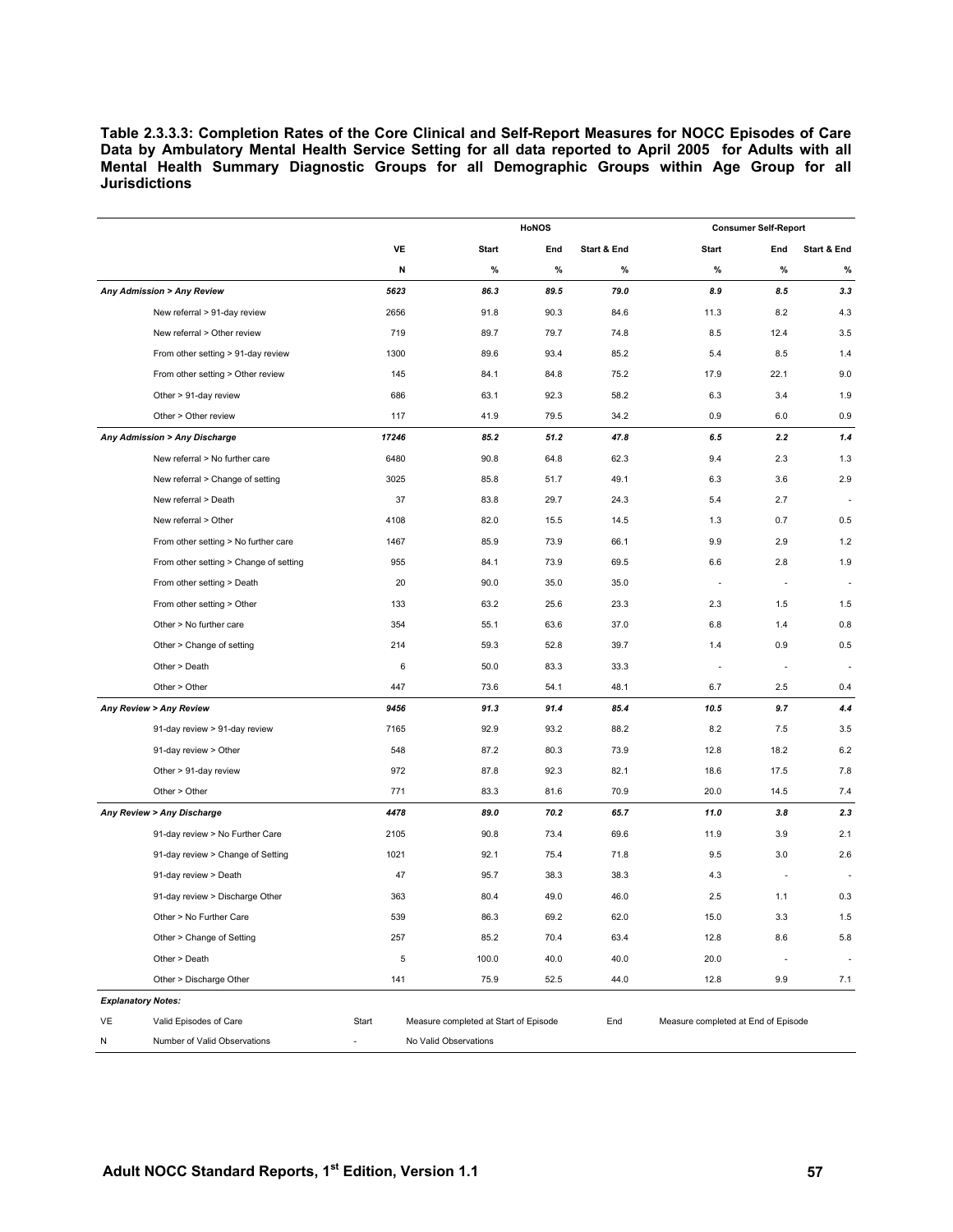**Table 2.3.4.1: HoNOS Change Scores for NOCC Episodes of Mental Health Care by Psychiatric Inpatient Mental Health Service Setting for all data reported to April 2005 for Adults with all Mental Health Summary Diagnostic Groups for all Demographic Groups within Age Group for all Jurisdictions** 

|                          |                                        |                         |      | <b>Start score</b>        |                          | End score |         | Change score |                                | <b>Effect size statistics</b> |                                |         |      |  |
|--------------------------|----------------------------------------|-------------------------|------|---------------------------|--------------------------|-----------|---------|--------------|--------------------------------|-------------------------------|--------------------------------|---------|------|--|
|                          |                                        | VE                      | M    | SD                        | M                        | SD        | M       | SD           | CV                             | ρ                             | d                              | LCI     | UCI  |  |
|                          | Any Admission > Any Review             | 425                     | 15.3 | 7.4                       | 12.2                     | 6.6       | 3.1     | 7.2          | 2.3                            | 0.48                          | 0.43                           | 0.14    | 0.72 |  |
|                          | New referral > 91-day review           | 99                      | 14.7 | 8.6                       | 11.8                     | 6.7       | 2.9     | 6.8          | 2.4                            | 0.62                          | 0.42                           | $-0.15$ | 0.99 |  |
|                          | New referral > Other review            | 114                     | 15.8 | 7.1                       | 12.1                     | 6.8       | 3.7     | 7.5          | 2.0                            | 0.42                          | 0.49                           | $-0.18$ | 1.16 |  |
|                          | From other setting > 91-day review     | 91                      | 14.6 | 7.1                       | 13.5                     | 6.5       | 1.1     | 7.4          | 6.9                            | 0.41                          | 0.14                           | $-0.08$ | 0.36 |  |
|                          | From other setting > Other review      | 67                      | 14.6 | 7.0                       | 11.9                     | 6.9       | 2.8     | 6.0          | 2.2                            | 0.62                          | 0.45                           | $-0.20$ | 1.11 |  |
|                          | Other > 91-day review                  | 22                      | 15.9 | 7.4                       | 10.9                     | 4.8       | 5.0     | 7.8          | 1.6                            | 0.22                          | 0.61                           | $-1.49$ | 2.72 |  |
|                          | Other > Other review                   | 32                      | 18.2 | 5.9                       | 11.4                     | 6.4       | 6.8     | 6.5          | 1.0                            | 0.44                          | 1.01                           | $-1.32$ | 3.34 |  |
|                          | Any Admission > Any Discharge          | 13104                   | 14.3 | 6.6                       | 7.0                      | 5.7       | 7.3     | 7.3          | 1.0                            | 0.31                          | 1.00                           | 0.87    | 1.12 |  |
|                          | New referral > No further care         | 1902                    | 14.1 | 6.6                       | 6.7                      | 5.6       | 7.4     | 7.6          | 1.0                            | 0.24                          | 0.97                           | 0.65    | 1.30 |  |
|                          | New referral > Change of setting       | 5840                    | 14.4 | 6.7                       | 7.3                      | 6.1       | 7.1     | 7.5          | 1.1                            | 0.32                          | 0.94                           | 0.76    | 1.12 |  |
|                          | New referral > Death                   | 10                      | 22.6 | 10.2                      | 17.3                     | 8.6       | 5.3     | 11.5         | 2.2                            | 0.26                          | 0.42                           | $-2.98$ | 3.82 |  |
|                          | New referral > Other                   | 539                     | 14.7 | 6.5                       | 7.2                      | 5.0       | 7.4     | 6.9          | 0.9                            | 0.30                          | 1.07                           | 0.45    | 1.69 |  |
|                          | From other setting > No further care   | 519                     | 14.2 | 6.7                       | 6.9                      | 5.8       | 7.2     | 7.1          | 1.0                            | 0.35                          | 1.01                           | 0.40    | 1.63 |  |
|                          | From other setting > Change of setting | 3229                    | 13.9 | 6.4                       | 6.4                      | 5.1       | 7.5     | 7.0          | 0.9                            | 0.28                          | 1.07                           | 0.81    | 1.32 |  |
|                          | From other setting > Death             | 4                       | 17.0 | 13.0                      | 14.8                     | 8.9       | 2.3     | 5.6          | 2.5                            | 0.94                          | 0.29                           | $-2.47$ | 3.05 |  |
|                          | From other setting > Other             | 186                     | 15.7 | 6.1                       | 8.1                      | 5.8       | 7.6     | 6.5          | 0.9                            | 0.40                          | 1.16                           | 0.08    | 2.24 |  |
|                          | Other > No further care                | 101                     | 13.8 | 6.4                       | 6.6                      | 5.0       | 7.1     | 6.6          | 0.9                            | 0.35                          | 1.07                           | $-0.30$ | 2.45 |  |
|                          | Other > Change of setting              | 387                     | 14.9 | 6.9                       | 7.3                      | 5.3       | 7.5     | 7.1          | 0.9                            | 0.34                          | 1.05                           | 0.31    | 1.80 |  |
|                          | Other > Death                          | $\mathbf 0$             |      | ٠                         | ٠                        | ٠         | Î.      | ÷            | ÷                              |                               |                                |         |      |  |
|                          | Other > Other                          | 387                     | 15.8 | 6.2                       | 8.5                      | 4.8       | 7.3     | 6.3          | 0.9                            | 0.37                          | 1.16                           | 0.44    | 1.88 |  |
|                          | Any Review > Any Review                | 847                     | 12.0 | $6.8\,$                   | 11.6                     | $6.8\,$   | 0.4     | 5.6          | 13.9                           | 0.66                          | 0.07                           | 0.05    | 0.10 |  |
|                          | 91-day review > 91-day review          | 672                     | 12.3 | 6.6                       | 11.8                     | 6.6       | 0.4     | 5.5          | 12.8                           | 0.66                          | 0.08                           | 0.05    | 0.11 |  |
|                          | 91-day review > Other                  | 25                      | 13.6 | 8.5                       | 13.2                     | 6.8       | 0.4     | 6.1          | 13.9                           | 0.70                          | 0.07                           | $-0.11$ | 0.25 |  |
|                          | Other > 91-day review                  | 74                      | 13.4 | 7.8                       | 13.4                     | 7.5       | 0.1     | 6.9          | 128.3                          | 0.59                          | 0.01                           | $-0.02$ | 0.03 |  |
|                          | Other > Other                          | 76                      | 8.3  | 5.5                       | 7.8                      | 6.9       | 0.5     | 5.3          | 9.9                            | 0.65                          | 0.10                           | $-0.02$ | 0.22 |  |
|                          | Any Review > Any Discharge             | 283                     | 12.1 | 6.7                       | 8.8                      | 6.6       | 3.3     | 6.9          | 2.1                            | 0.46                          | 0.48                           | 0.10    | 0.86 |  |
|                          | 91-day review > No Further Care        | 48                      | 9.3  | 5.0                       | 6.8                      | 5.3       | 2.5     | 4.9          | 1.9                            | 0.55                          | 0.51                           | $-0.20$ | 1.22 |  |
|                          | 91-day review > Change of Setting      | 86                      | 12.0 | 5.9                       | 9.3                      | 7.5       | 2.7     | 6.6          | 2.4                            | 0.53                          | 0.41                           | $-0.16$ | 0.98 |  |
|                          | 91-day review > Death                  | 2                       | 14.5 | 4.9                       | 11.0                     | 9.9       | 3.5     | 4.9          | 1.4                            | 1.00                          |                                |         |      |  |
|                          | 91-day review > Discharge Other        | 4                       | 15.5 | 4.5                       | 12.3                     | 5.8       | 3.3     | 1.9          | 0.6                            | 0.96                          | 1.25                           | $-2.40$ | 4.89 |  |
|                          | Other > No Further Care                | 21                      | 13.0 | 7.5                       | 10.2                     | 7.2       | 2.8     | 8.8          | 3.2                            | 0.28                          | 0.30                           | $-0.90$ | 1.50 |  |
|                          | Other > Change of Setting              | 113                     | 12.9 | 7.5                       | 8.6                      | 6.0       | 4.3     | 7.4          | 1.7                            | 0.41                          | 0.57                           | $-0.21$ | 1.36 |  |
|                          | Other > Death                          | $\overline{\mathbf{c}}$ | 11.0 | 12.7                      | 21.5                     | 0.7       | $-10.5$ | 12.0         | 1.1                            | 1.00                          |                                |         |      |  |
|                          | Other > Discharge Other                | $\overline{7}$          | 15.1 | 6.0                       | 9.3                      | 6.5       | 5.9     | 5.3          | 0.9                            | 0.65                          | 0.97                           | $-3.59$ | 5.52 |  |
| <b>Explanatory Notes</b> |                                        |                         |      |                           |                          |           |         |              |                                |                               |                                |         |      |  |
| VE                       | Valid Episodes of Care                 | М                       | Mean |                           |                          |           | ρ       |              | <b>Correlation Coefficient</b> |                               |                                |         |      |  |
| N                        | Valid Observations                     | SD                      |      | <b>Standard Deviation</b> |                          |           | d       |              |                                |                               | Unbiased Effect Size Estimator |         |      |  |
|                          | No Valid Observations                  | CV                      |      |                           | Coefficient of Variation |           | LCI     |              |                                |                               | Lower 95% Confidence Interval  |         |      |  |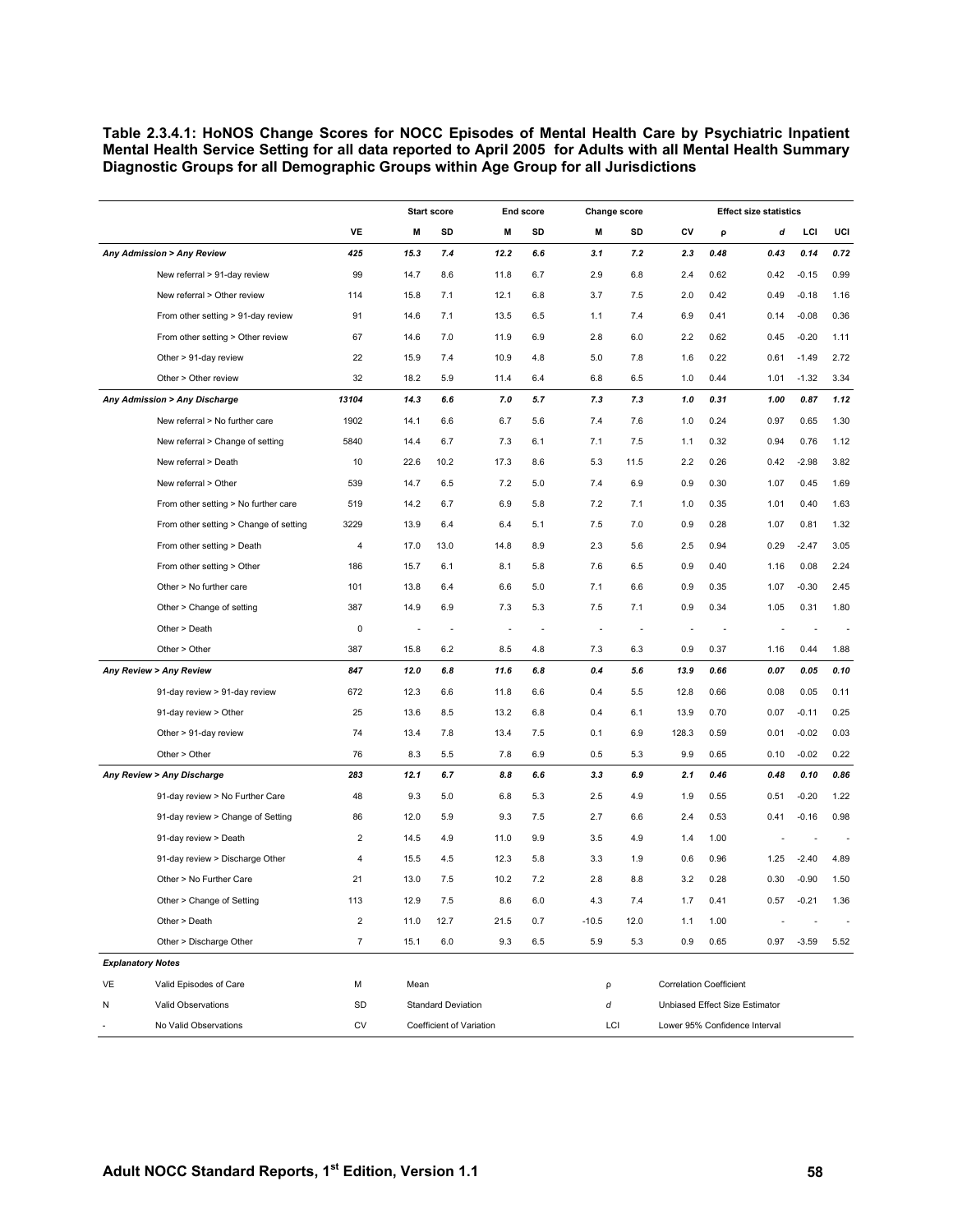**Table 2.3.4.2: HoNOS Change Scores for NOCC Episodes of Mental Health Care by Community Residential Mental Health Service Setting for all data reported to April 2005 for Adults with all Mental Health Summary Diagnostic Groups for all Demographic Groups within Age Group for all Jurisdictions** 

|    |                                        |                |                | <b>Start score</b>        |                          | End score |                          | <b>Change score</b>      |                                |      | <b>Effect size statistics</b>  |         |      |
|----|----------------------------------------|----------------|----------------|---------------------------|--------------------------|-----------|--------------------------|--------------------------|--------------------------------|------|--------------------------------|---------|------|
|    |                                        | VE             | M              | SD                        | M                        | SD        | M                        | SD                       | CV                             | ρ    | d                              | LCI     | UCI  |
|    | Any Admission > Any Review             | 87             | 10.0           | 6.2                       | 10.3                     | 6.1       | $-0.3$                   | 4.5                      | 14.0                           | 0.73 | $-0.07$                        | $-0.14$ | 0.00 |
|    | New referral > 91-day review           | 44             | 11.6           | 6.7                       | 11.2                     | 6.6       | 0.4                      | 4.4                      | 10.6                           | 0.79 | 0.09                           | $-0.03$ | 0.21 |
|    | New referral > Other review            | 13             | 10.0           | 5.1                       | 13.1                     | 4.6       | $-3.1$                   | 4.2                      | 1.4                            | 0.62 | $-0.68$                        | $-2.36$ | 0.99 |
|    | From other setting > 91-day review     | 22             | 8.7            | 5.6                       | 8.4                      | 5.7       | 0.3                      | 5.1                      | 15.9                           | 0.60 | 0.06                           | $-0.09$ | 0.22 |
|    | From other setting > Other review      | 5              | 5.0            | 2.2                       | 7.4                      | 3.2       | $-2.4$                   | 1.8                      | 0.8                            | 0.84 | $-1.06$                        | $-3.15$ | 1.04 |
|    | Other > 91-day review                  | 3              | 4.0            | 2.0                       | 4.3                      | 2.1       | $-0.3$                   | 0.6                      | 1.7                            | 0.96 | $-0.33$                        |         |      |
|    | Other > Other review                   | $\pmb{0}$      | ÷,             | Ĭ.                        | ÷,                       | ä,        | $\sim$                   | ÷,                       | $\overline{\phantom{a}}$       |      |                                |         |      |
|    | Any Admission > Any Discharge          | 196            | 9.7            | 4.6                       | 6.3                      | 5.0       | 3.5                      | 3.9                      | 1.1                            | 0.66 | 0.88                           | 0.41    | 1.35 |
|    | New referral > No further care         | 88             | 8.6            | 4.0                       | 4.6                      | 3.7       | 4.0                      | 3.4                      | 0.9                            | 0.61 | 1.16                           | 0.37    | 1.96 |
|    | New referral > Change of setting       | 49             | 12.1           | 5.3                       | 8.5                      | 6.2       | 3.6                      | 4.2                      | 1.2                            | 0.74 | 0.83                           | $-0.14$ | 1.81 |
|    | New referral > Death                   | 0              |                |                           |                          |           |                          |                          |                                |      |                                |         |      |
|    | New referral > Other                   | 1              | 14.0           | ٠                         | 14.0                     |           |                          |                          |                                |      |                                |         |      |
|    | From other setting > No further care   | 9              | 10.8           | 4.5                       | 5.2                      | 4.0       | 5.6                      | 2.7                      | 0.5                            | 0.80 | 1.83                           | $-1.72$ | 5.38 |
|    | From other setting > Change of setting | 41             | 9.3            | 3.6                       | 7.4                      | 4.8       | 1.8                      | 4.5                      | 2.5                            | 0.44 | 0.40                           | $-0.16$ | 0.95 |
|    | From other setting > Death             | 0              | ÷,             |                           | J.                       |           | ÷,                       |                          |                                |      |                                |         |      |
|    | From other setting > Other             | 1              | 4.0            | ÷,                        | 3.0                      | ÷,        | 1.0                      |                          |                                |      |                                |         |      |
|    | Other > No further care                | 5              | 7.2            | 5.1                       | 5.2                      | 4.8       | 2.0                      | 1.9                      | 0.9                            | 0.93 | 0.86                           | $-0.90$ | 2.61 |
|    | Other > Change of setting              | $\overline{2}$ | 14.5           | 0.7                       | 6.0                      | 4.2       | 8.5                      | 3.5                      | 0.4                            | 1.00 |                                |         |      |
|    | Other > Death                          | 0              |                |                           |                          |           |                          |                          |                                |      |                                |         |      |
|    | Other > Other                          | $\pmb{0}$      | $\overline{a}$ | ÷,                        | $\overline{\phantom{a}}$ | ×,        | $\overline{\phantom{m}}$ | $\overline{\phantom{a}}$ | $\overline{a}$                 | ÷    |                                | ÷       |      |
|    | Any Review > Any Review                | 267            | 9.9            | $6.5\,$                   | 9.2                      | 6.1       | 0.7                      | 3.9                      | 5.6                            | 0.81 | 0.18                           | 0.10    | 0.26 |
|    | 91-day review > 91-day review          | 213            | 9.3            | 6.1                       | 8.5                      | 5.8       | 0.8                      | 3.9                      | 4.9                            | 0.79 | 0.20                           | 0.10    | 0.30 |
|    | 91-day review > Other                  | 12             | 9.8            | 8.8                       | 9.7                      | 7.0       | 0.1                      | 3.2                      | 38.4                           | 0.94 | 0.02                           | $-0.05$ | 0.10 |
|    | Other > 91-day review                  | 15             | 12.2           | 6.2                       | 10.8                     | 6.3       | 1.4                      | 5.0                      | 3.6                            | 0.68 | 0.26                           | $-0.45$ | 0.98 |
|    | Other > Other                          | 27             | 12.9           | 7.6                       | 13.0                     | 6.2       | $-0.1$                   | 3.6                      | 24.5                           | 0.88 | $-0.04$                        | $-0.10$ | 0.03 |
|    | Any Review > Any Discharge             | 35             | 11.7           | 7.2                       | 8.8                      | 5.7       | 2.8                      | 4.7                      | 1.6                            | 0.76 | 0.59                           | $-0.33$ | 1.52 |
|    | 91-day review > No Further Care        | 4              | 11.3           | 4.1                       | 7.3                      | 4.1       | 4.0                      | 4.5                      | 1.1                            | 0.39 | 0.64                           | $-4.27$ | 5.55 |
|    | 91-day review > Change of Setting      | 25             | 10.5           | 6.9                       | 8.0                      | 4.8       | 2.5                      | 4.9                      | 2.0                            | 0.71 | 0.49                           | $-0.48$ | 1.45 |
|    | 91-day review > Death                  | $\mathbf{1}$   | 24.0           | ÷                         | 13.0                     | ÷         | 11.0                     |                          |                                |      |                                |         |      |
|    | 91-day review > Discharge Other        | 0              |                |                           |                          |           |                          |                          |                                |      |                                |         |      |
|    | Other > No Further Care                | 1              | 8.0            |                           | 5.0                      |           | 3.0                      |                          |                                |      |                                |         |      |
|    | Other > Change of Setting              | 3              | 14.0           | 7.0                       | 12.3                     | 8.5       | 1.7                      | 2.9                      | 1.7                            | 0.95 | 0.33                           |         |      |
|    | Other > Death                          | 1              | 27.0           |                           | 25.0                     |           | 2.0                      |                          |                                |      |                                |         |      |
|    | Other > Discharge Other                | $\pmb{0}$      |                |                           |                          |           | ÷,                       |                          |                                |      |                                |         |      |
|    | <b>Explanatory Notes</b>               |                |                |                           |                          |           |                          |                          |                                |      |                                |         |      |
| VE | Valid Episodes of Care                 | М              | Mean           |                           |                          |           | ρ                        |                          | <b>Correlation Coefficient</b> |      |                                |         |      |
| Ν  | Valid Observations                     | SD             |                | <b>Standard Deviation</b> |                          |           | d                        |                          |                                |      | Unbiased Effect Size Estimator |         |      |
|    | No Valid Observations                  | CV             |                | Coefficient of Variation  |                          |           | LCI                      |                          |                                |      | Lower 95% Confidence Interval  |         |      |
|    |                                        |                |                |                           |                          |           | UCI                      |                          | Upper 95% Confidence Interval  |      |                                |         |      |